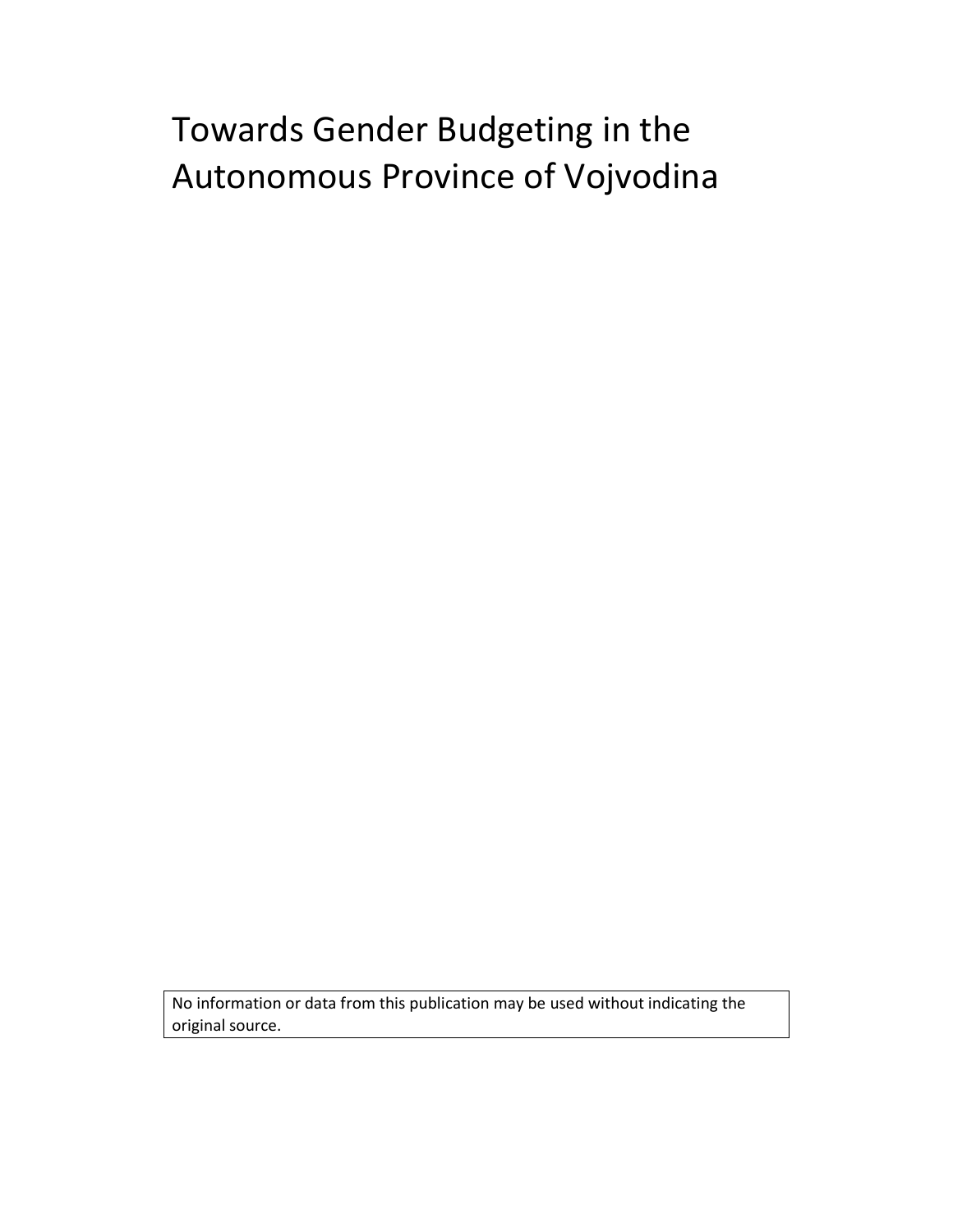This publication was produced with the support of the United Nations Development Fund for Women (UNIFEM), under the auspices of its sub-regional Programme "Gender-Responsive Budgeting in South East Europe: Advancing Gender Equality and Democratic Governance through Increased Transparency and Accountability". Activities in Serbia under the Programme have been implemented with the help of funds supplied by UNIFEM and the Ministry of Foreign Affairs of Finland.

The views expressed in this publication are solely those of the authors, and do not necessarily represent the views of UNIFEM, the United Nations or any of its affiliated organisations.

Design and print layout: Kitchen & Good Wolf Translation into English: Novica Petrović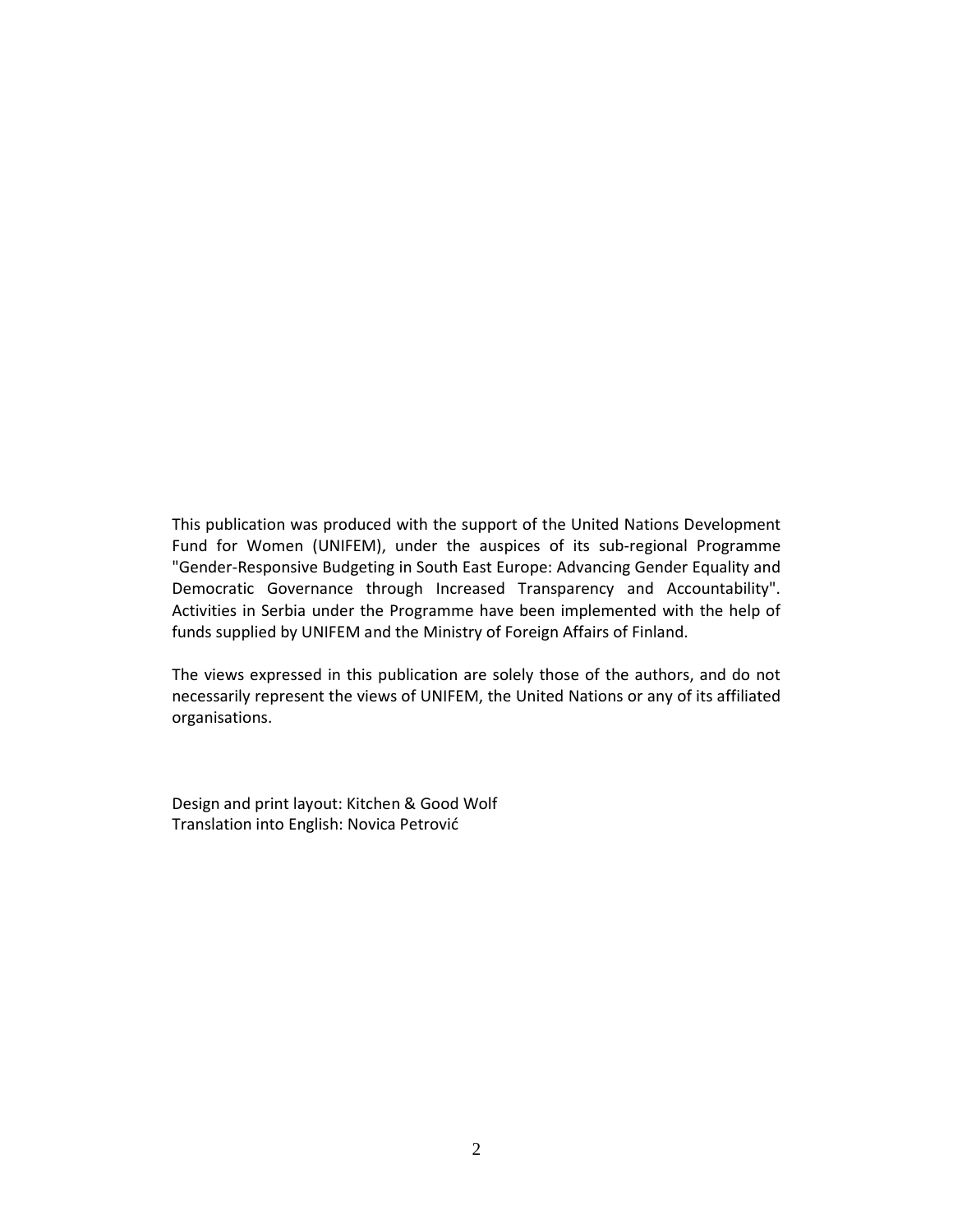Provincial Secretariat for Labour, Employment and Gender Equality

# Towards Gender Budgeting in the Autonomous Province of Vojvodina

Novi Sad, 2009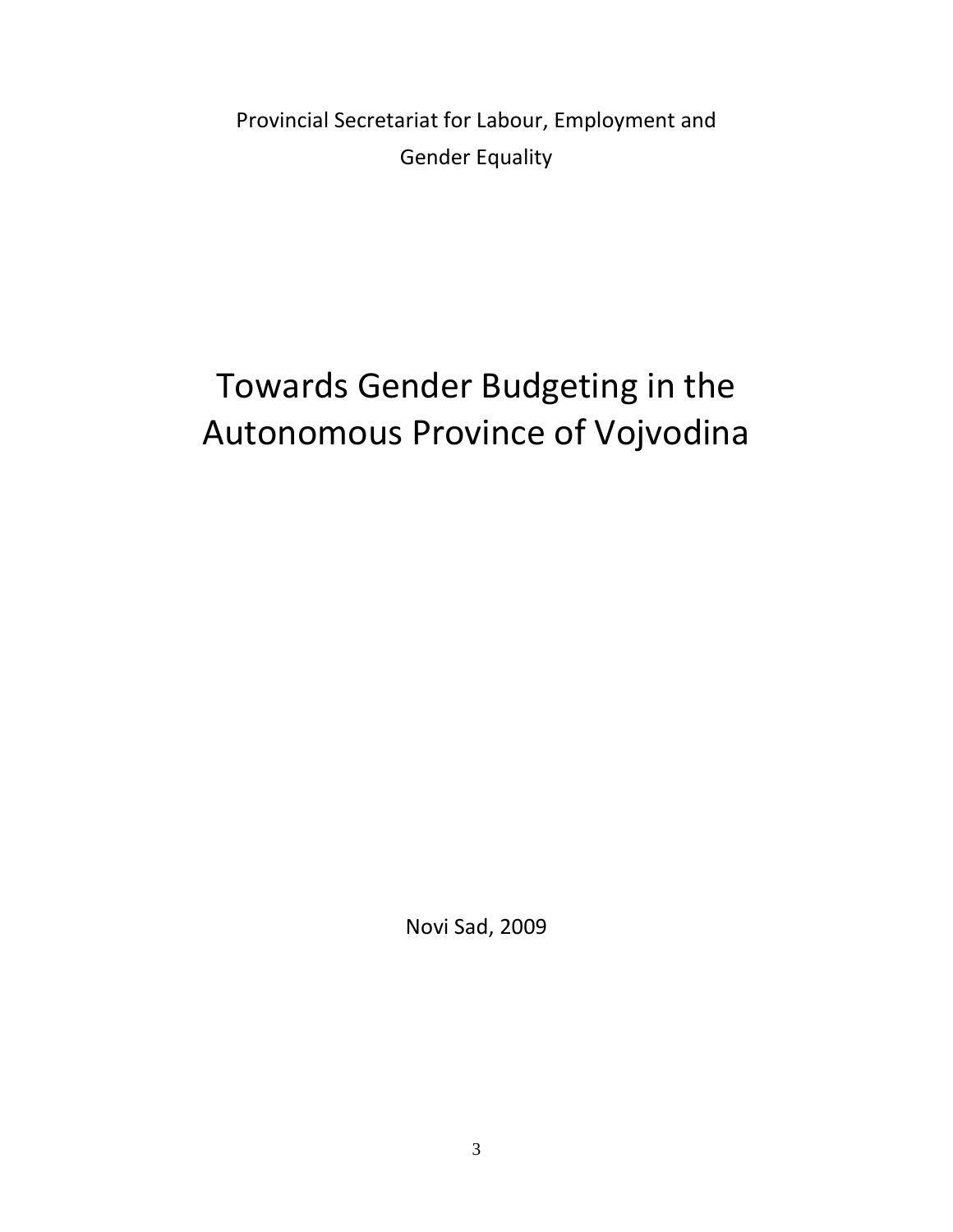### **ABOUT THE AUTONOMOUS PROVINCE OF VOJVODINA (REPUBLIC OF SERBIA)**

The Autonomous Province of Vojvodina is an autonomous territorial community within the Republic of Serbia. Vojvodina represents a multiethnic, multicultural and multiconfessional European region.

Vojvodina is situated in the northern part of Serbia and covers an area of 21,506 square kilometers, which makes approximately one quarter of the territory of the Republic of Serbia.

The territory of Vojvodina is comprised of 45 municipalities. According to the last census held in 2002, there are 2,031,992 inhabitants in Vojvodina. It makes 27.1% of the total population of Serbia.

The Executive Council of the Autonomuous Province of Vojvodina is the executive organ of the Province. For its actions it is accountable to the Assembly of the Autonomous Province of Vojvodina. The rights and duties of the Executive Council are defined in the Constitution of the Republic of Serbia and by the Statute of the Autonomous Province as its supreme legal act.

The Provincial Secretariat for Labour, Employment and Gender Equality as a department of the Executive Council was established in 2002, and performs individual and delegated tasks in the field of labour, employment and gender equality. The main objective of the Secretariat is monitoring and improving conditions in the field of labour, employment and gender equality on the territory of Vojvodina.

In accordance with this objective, the responsibilites of the Secretariat in the field of labour and employment are:

-proposal and implementation of active employment policy measures on the territory of Vojvodina,

-data collection and analyses in the field of employment,

- monitoring of all processes in relation to laour and employment on the territory of Vojvodina,

- provision of recommendations and proposal of measures in the field of labour and employment,

- implementation and improvement of employment and self-employment programmes.

In the field of gender equality, activities refer to the implementation of the following tasks:

- promotion of gender equality in Vojvodina,

- cooperation with relevant institutions, governmental and non-governmental organizations in achieving the policy of equal opportunities for women and men,

- establishment and strengthening of gender equality mechanisms.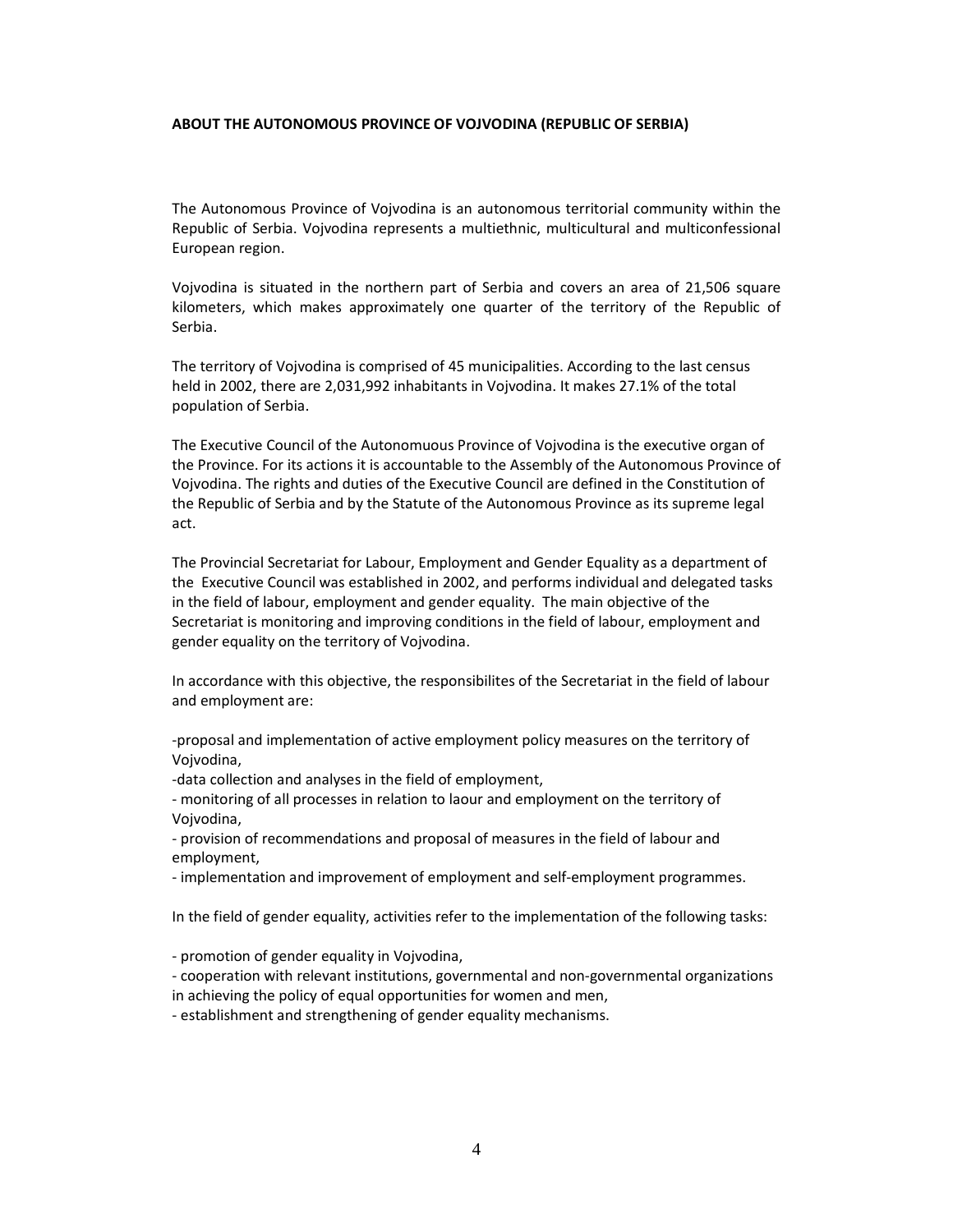The efforts of many decades aimed at finding the most efficient ways of implementing in practice the political commitment to gender equality, contained in national legislation and numerous international documents, have shown that these commitments can be successfully realised only if the principle of gender equality is consistently integrated in all public policies and if the entire society assumes responsibility for achieving gender equality. One of the methods for achieving this aim is gender budgeting, which, even though it is still a relative novelty, is becoming an increasingly widespread practice, both globally and in our country.

Recognising the importance of this strategy and its potentially far-reaching benefits, the Provincial Secretariat for Labour, Employment and Gender Equality of the Autonomous Province of Vojvodina has initiated, through the realisation of the project "Towards Gender Budgeting in the Autonomous Province of Vojvodina," work on gender mainstreaming of programmes implemented by provincial bodies and institutions. It is also important to point out that the methods implemented in the course of this work are those successfully used in the design of Swedish Government programmes, whereby the best European solutions have been adopted and successfully implemented, solutions that will contribute to a better understanding of how government programmes and allocation of budget resources can influence the status of women and men, and of how to plan measures and programmes that are more responsive to the needs of the beneficiaries, be they women or men.

Since this is one of the first projects of this kind on the territory of Serbia, it is important to mention that we have not been alone in the process of its implementation. I therefore wish to thank the United Nations Development Fund for Women (UNIFEM), which has provided financial and technical support in the implementation of project activities, as well as the Ministry of Foreign Affairs of Finland, which has provided financial support. I am very glad that, during the course of the project, we have had the pleasure of working with the Swedish expert Ann Boman, who helped the staff of the Provincial Secretariat for Labour, Employment and Gender Equality to prepare for conducting an analysis of provincial programmes from the aspect of gender equality and supported our work in all the phases of the project. I also wish to thank the associates at the Guarantee Fund of the Autonomous Province of Vojvodina, the Development Fund of the Autonomous Province of Vojvodina, the Office for Roma Inclusion, as well as the associates of the Provincial Secretariat for Labour, Employment and Gender Equality who helped gather all the data relevant for a thorough analysis of provincial programmes from a gender equality perspective. I would also like to point out the exceptional contribution to this project made by the associates engaged in awareness-raising trainings on gender budgeting and in research efforts, and the contribution made by the Novi Sad Humanitarian Centre. I am particularly grateful to Maja Sedlarević, Vice-President of the Assembly of the Autonomous Province of Vojvodina, Tanja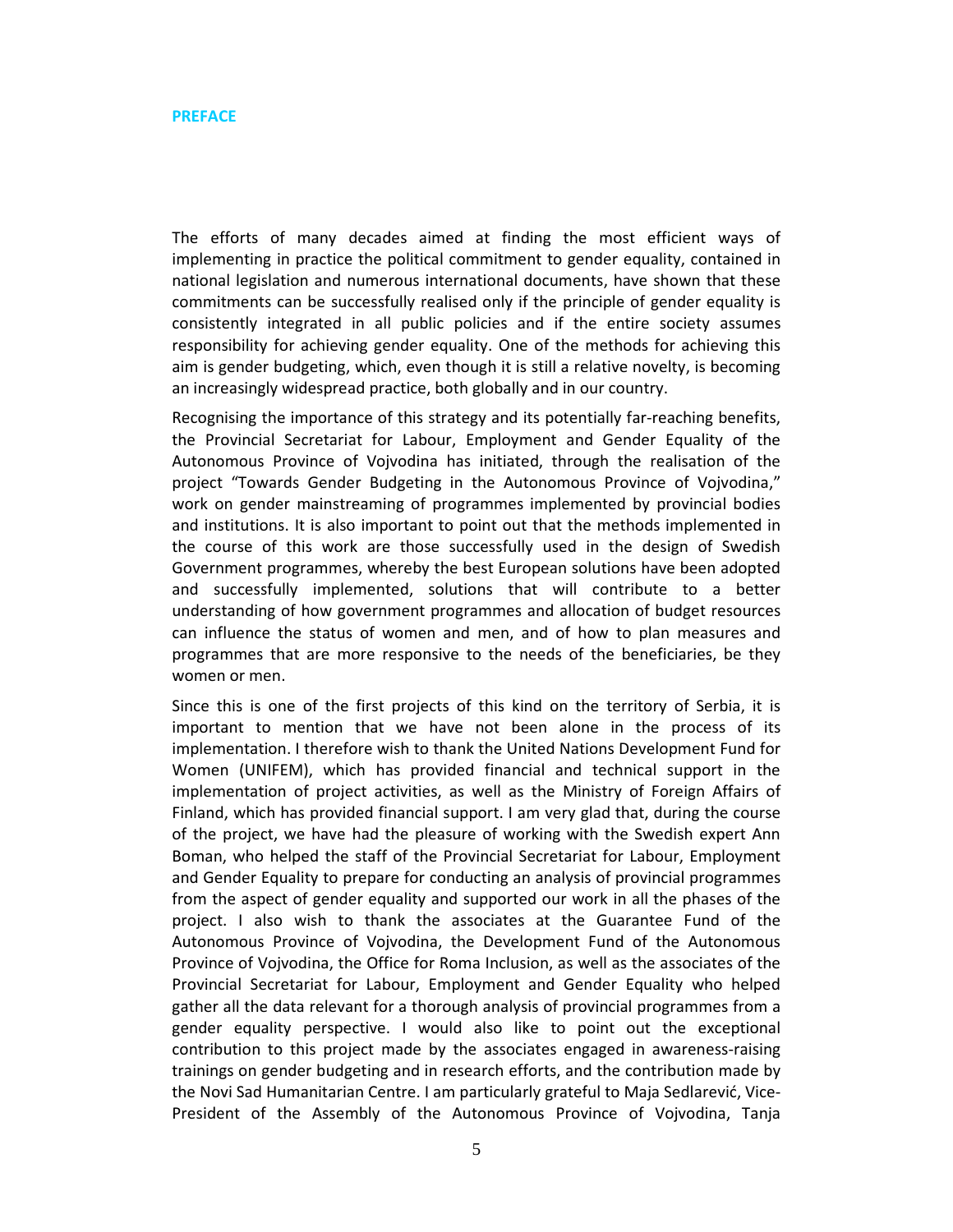Jovanović, Chairperson of the Gender Equality Committee of the Assembly of the Autonomous Province of Vojvodina, for the help they have provided, and also to all the members of the Assembly of the Autonomous Province of Vojvodina and the employees of the Executive Council of the Autonomous Province of Vojvodina who have participated in seminars on gender budgeting. It is also important to say that, in the course of the realisation of the project, we had exceptionally good cooperation with the non-governmental organisations "The Academy of Women's Entrepreneurship" and "The Association of Businesswomen," which have also been carrying out activities in the area of gender budgeting.

The conclusion of this project does not mean that the work on gender budgeting also comes to an end. In the future, the Provincial Secretariat for Labour, Employment and Gender Equality will try to familiarise as many actors at the provincial level as possible with the significance of gender budgeting for achieving gender equality, and will create a plan for integrating gender budgeting into regular operations of the provincial bodies as a mechanism for improving their work from the aspect of gender equality. In this way, we shall improve the principle of responsible governance and of equal opportunities for women and men, and communicate a clear message that the policy of the bodies of the Autonomous Province of Vojvodina is based on true democracy, in which women and men equally contribute to the development and progress of our country, and exercise all their rights.

# PROVINCIAL SECRETARY FOR LABOUR, EMPLOYMENT AND GENDER EQUALITY

Miroslav Vasin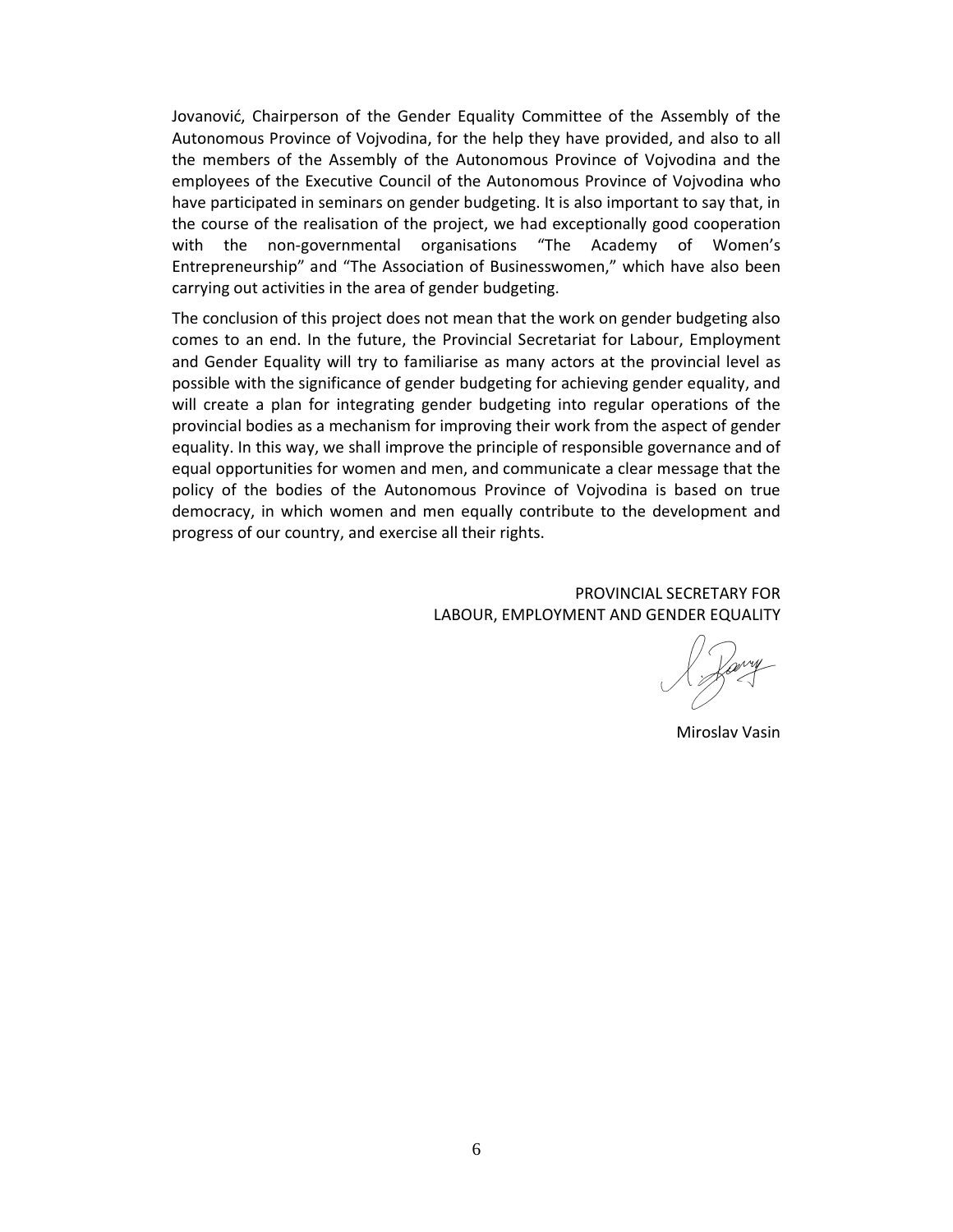# **CONTENTS**

# Preface

- 1. Gender mainstreaming and gender budgeting
- 2. On the project "Towards Gender Budgeting in the Autonomous Province of Vojvodina"
- 3. The status of women and men in the labour market in the Autonomous Province of Vojvodina
- 4. Methodology
- 5. Analyses of programmes
- 6. Concluding remarks
- 7. General recommendations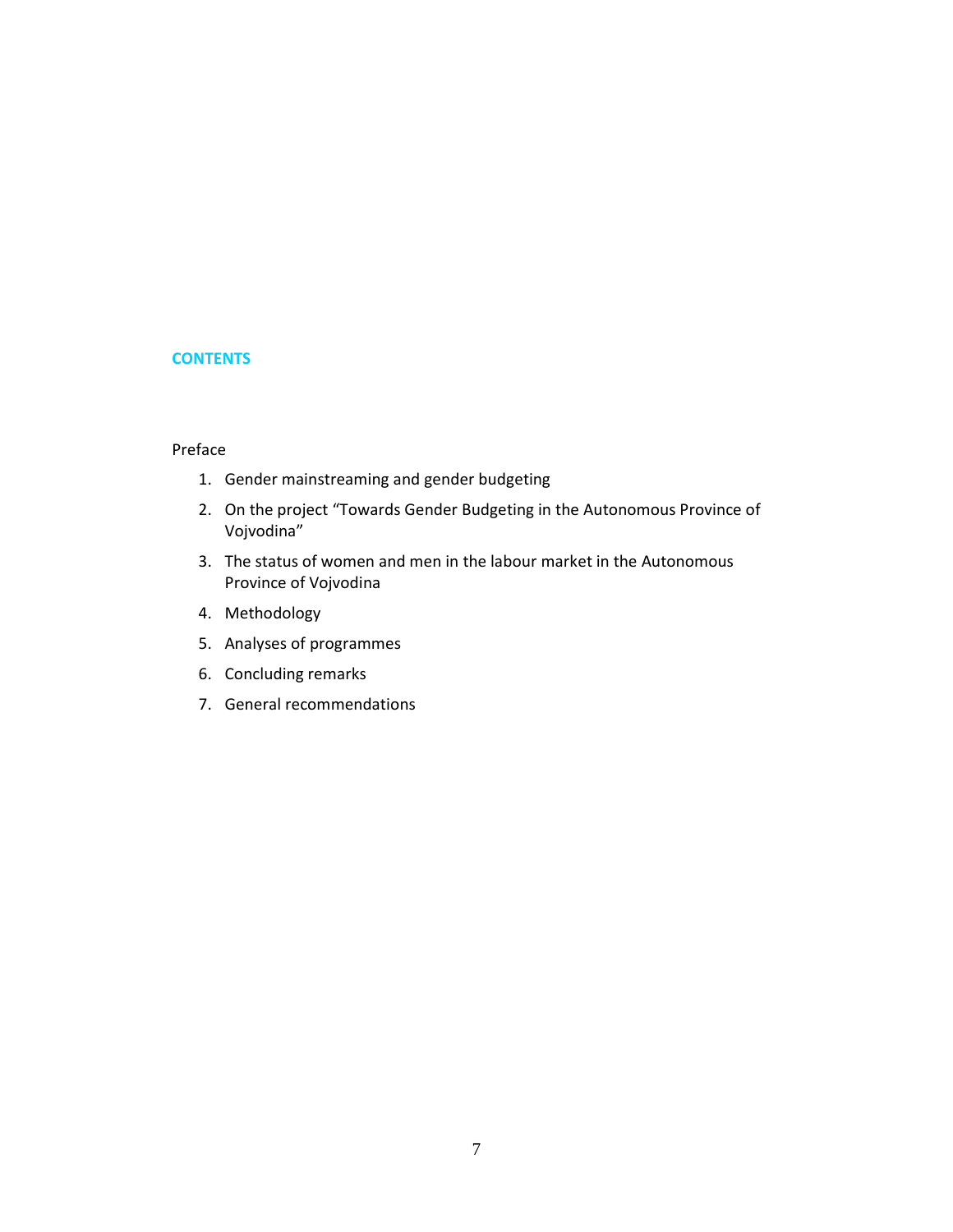#### **1. GENDER MAINSTREAMING AND GENDER BUDGETING**

**Gender mainstreaming** was established as a global strategy for achieving gender equality in the 1980s. Even though, in the period preceding the 1980s, the rights of men and women were made formally equal in national legislation and international instruments pertaining to the protection of human rights, which was of historic significance, since it meant doing away with the widespread discriminatory practice of many centuries, it became evident that *de jure* equality did not necessarily lead to *de facto* equality, or at least the proclaimed objectives were not being realised with the desired speed. Also, what tended to happen in practice was that the main public policies still remained neutral in terms of gender, so that, in the course of their planning and implementation, the specific needs of women and men, their different social status and unequal starting positions were not taken into consideration, as a result of which the dominant inequalities between women and men were not done away with, nor was their development evenly paced. Women still remained poor, the enjoyment of basic human rights was often denied to them, and the chances of improving their status were slim. What also became obvious were the limitations of specific policies targeting solely women, if they represented the only strategy for improving women's position. These programmes were aimed at a limited number of women, the funding was often limited, so that the only ones to benefit from them were the direct beneficiaries of these programmes, whereas for the majority of women who remained beyond the scope of these programmes the situation remained unchanged.

When, in the mid-1980s, the United Nations published data indicating that women worked 2/3 of the working hours, earned 1/10 of the world income and owned 1/100 of the world property, it became quite clear that the practice of carrying out such public policies did not bring desired results, and that it was necessary to find a new approach that would overcome the deficiencies of the strategies used until then.

The idea that it was necessary for the principle of gender equality to be integrated in all government policies and programmes began to gain prominence first within the framework of the United Nations, and later in other international organisations such as the European Union, the Council of Europe, the World Bank, the International Monetary Fund and others.<sup>1</sup> Also, it became increasingly clear that it was not possible to change the status of women in one area (for example, in the labour market) unless obstacles were simultaneously removed in other areas as well (such as the unequal education level of women and men, the unequal division of household duties, the imbalance between family life and professional life, etc.).

This was how the idea of gender mainstreaming developed; this idea represents **a demand that all the policies within a society should be reviewed from the aspect of gender equality in order to ensure that their implementation contributes to** 

-

<sup>1</sup> *Gender Mainstreaming, Conceptual Framework, Methodology and Presentation of Good Practices, Final Report on Activities of the Group of Specialists on Mainstreaming (EG-S-MS),* The Council of Europe, 2005, p. 10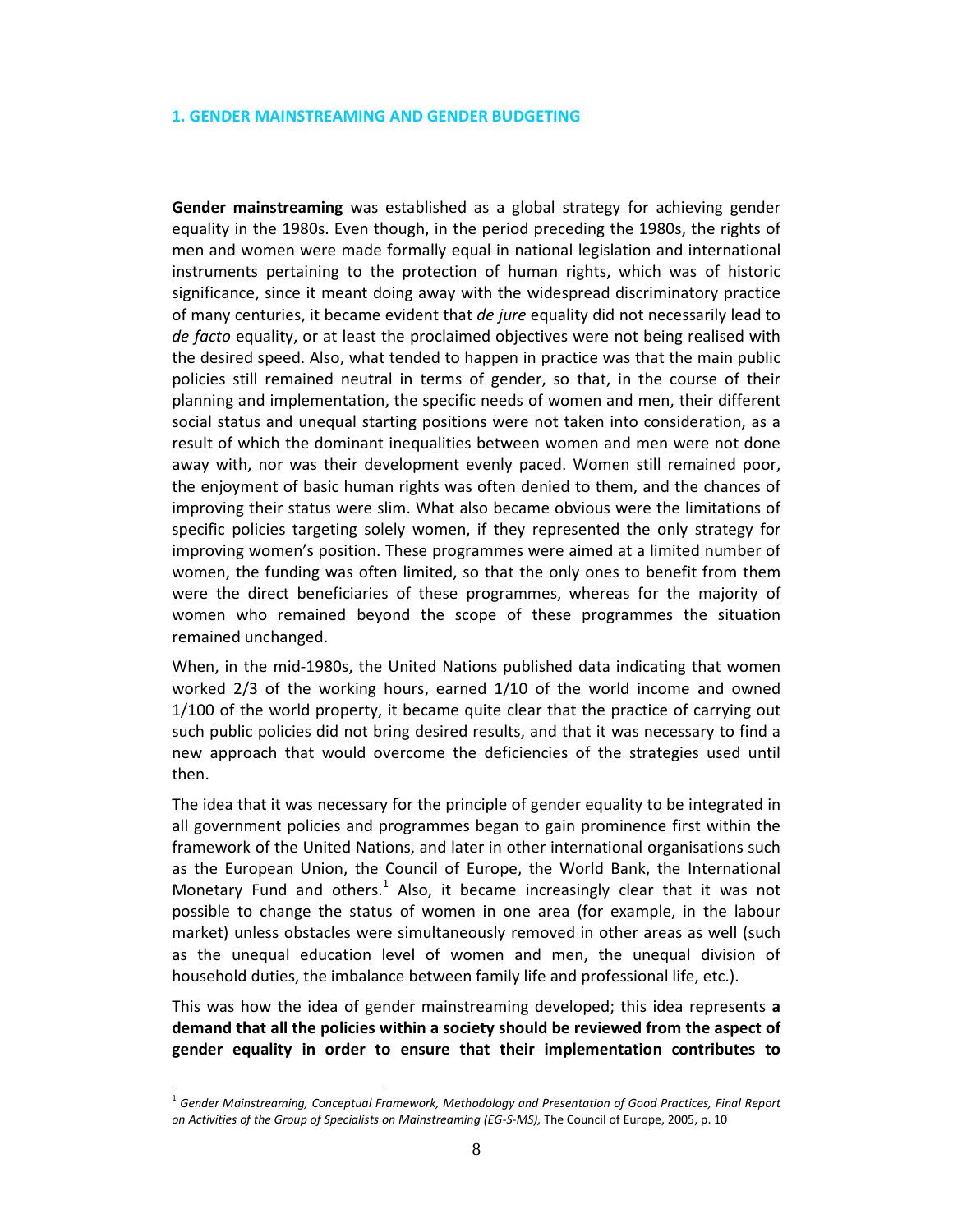**achieving the equality of women and men and to improving the status of women, which would result in long-term changes in those societal structures that generate inequality**. The idea was adopted by a number of governments as a dominant strategy for achieving equal opportunities for women and men by the passing of the Beijing Platform for Action at the Fourth World Conference on Women (1995). The Platform represents a global plan of activities for achieving gender equality, calling upon governments, as well as other actors, to actively implement the concept of gender equality in all policies and programmes, so that before any decisions are passed, their impact on women and men is analysed.

### *What is gender mainstreaming?*

Even though various definitions of *gender mainstreaming*<sup>2</sup> exist, it is basically the idea that all policies, their implementation and results in a society must be reviewed from the point of view of their impact on women and men. Care about achieving gender equality should be the task and regular job of all those who create and implement policies, for all policies in all areas influence the everyday life of women and men, and pertain to their practical and strategic needs.

### *What is the connection between gender mainstreaming and gender budgeting?*

Gender budgeting represents one of the strategies aimed at achieving gender equality, and is part of a broader approach to *gender mainstreaming*.

# **Gender budgeting is an "application of gender mainstreaming in the budgetary process. It means a gender-based assessment of budgets, incorporating a gender perspective at all levels of the budgetary process and restructuring revenues and expenditures in order to promote gender equality".<sup>3</sup>**

Bearing in mind that the budget represents the operative part of public policies, through gender budgeting and a gender budget analysis we actually analyse to what extent public policies are gender-responsive and to what extent commitment to gender equality in principle is accompanied by the allocation of sufficient budget resources. In this way, we analyse the impact of income and expenditure distribution on the social and economic status of women and point to potential sources of inequality, where it is necessary to perform a restructuring of resources with a view to achieving equality.

 2 The United Nations defines gender mainstreaming as "…the process of assessing the implications for women and men of any planned action, including legislation, policies or programmes, in any area and at all levels. It is a strategy for making women's as well as men's concerns and experiences an integral dimension of the design, implementation, monitoring and evaluation of the policies and programmes in all political, economic and societal spheres so that women and men benefit equally, and inequality is not perpetuated. The ultimate goal is to achieve gender equality."

<sup>(</sup>E.1997.l.30.Para.4. Adopted by the Economic and Social Council, 17.7.1997).

The Council of Europe defines gender mainstreaming as the "(re) organisation, improvement, development and evaluation of policy processes, so that a gender equality perspective is incorporated in all policies at all levels and at all stages, by the actors normally involved in policy-making."

<sup>(</sup>*Gender Mainstreaming, Conceptual Framework, Methodology and Presentation of Good Practices, Final Report on Activities of the Group of Specialists on Mainstreaming* (EG-S-MS), p. 10, Council of Europe).

<sup>3</sup> *Gender Budgeting, Final Report of the Group of Specialists on Gender Budgeting (EG-S-GB),* Council of Europe, Directorate General of Human Rights, Strasbourg, 2005, p. 10.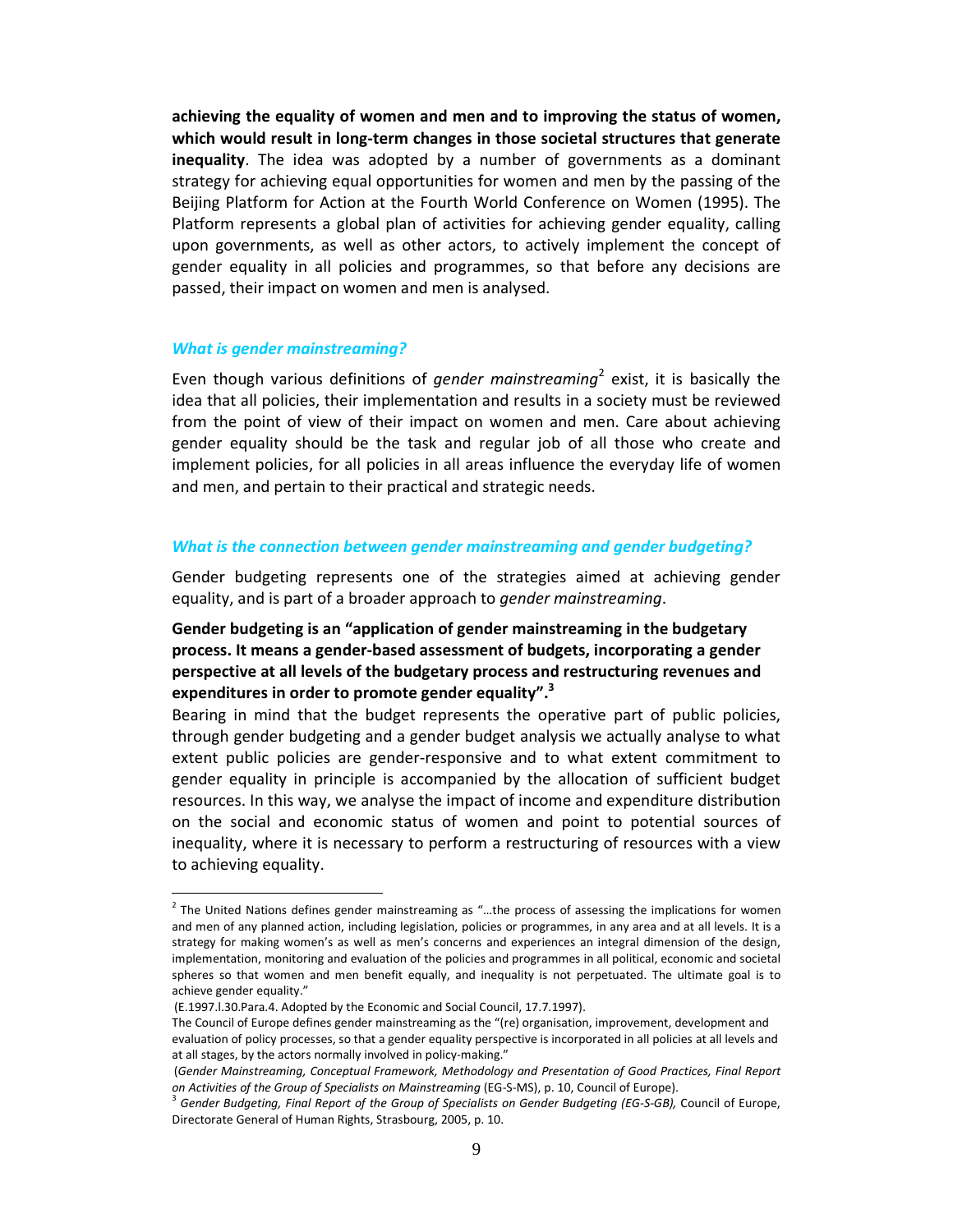Gender budgeting does not mean setting up special funds for women or equal distribution of resources for women and men, but allocation of resources in accordance with the specific needs of women and men.

# *What do we gain by gender budgeting?*

A gender-responsive approach to public policy presupposes that, in the process of policy design and implementation, we take into consideration the different positions of women and men, and the different obstacles that prevent them from participating in social life to the full and under equal conditions. This makes it possible for us to focus our policies on specific beneficiaries and their needs, thus creating more efficient programmes and spending public funds in a more purposeful manner. In this sense, it is impossible to achieve a balanced development of society as a whole unless we ensure the participation of all members of the community and that their needs are fulfilled, and unless we enable everyone, women and men alike, to contribute to development.

The implementation of gender budgeting raises the level of awareness of various actors on gender issues and the gender impact of the budget and public policies; the responsibility of the government is increased, since its commitment to gender equality is demonstrated through budget policy; budgets and policies are responsive to the real needs of women and men, thereby contributing to enhancing gender equality in society. Gender budgeting also makes visible otherwise unrecognised contributions of women, that is, points out the value of women's unpaid work and the activities that women carry out (the so-called "care economy"), which must be viewed as an important factor when it comes to creating and implementing policies.

# *Gender budgeting initiatives*

The first gender budgeting initiatives were carried out in Australia, as far back as 1984, when the impact of the budget on gender relations was assessed for the first time, later becoming a regular practice. In the same period, similar initiatives started being undertaken in Great Britain (first in the form of activities carried out by NGO's, and later in cooperation with the Her Majesty's Treasury), and shortly afterwards in Canada as well. After the governments of UN members agreed, within the framework of the Beijing Platform for Action of 1995, that it was necessary "to systematically review how women benefit from public sector expenditures: adjust budgets to ensure equality of access to the public sector expenditures, both for enhancing productive capacity and for meeting social needs<sup>4</sup>, gender budgeting has become an increasingly widespread practice and accepted standard for policy design and reviewing the efficiency of policies, both at the level of the European Union and globally. Apart from the above-mentioned states, this process has progressed the most in Scandinavian countries (especially Sweden and Norway), France, Austria, Ireland, etc, and pioneering steps in that direction have also been taken in the region of South-Eastern Europe (Serbia, Bosnia and Herzegovina, Macedonia).

<sup>-</sup> $<sup>4</sup>$  Article 346.</sup>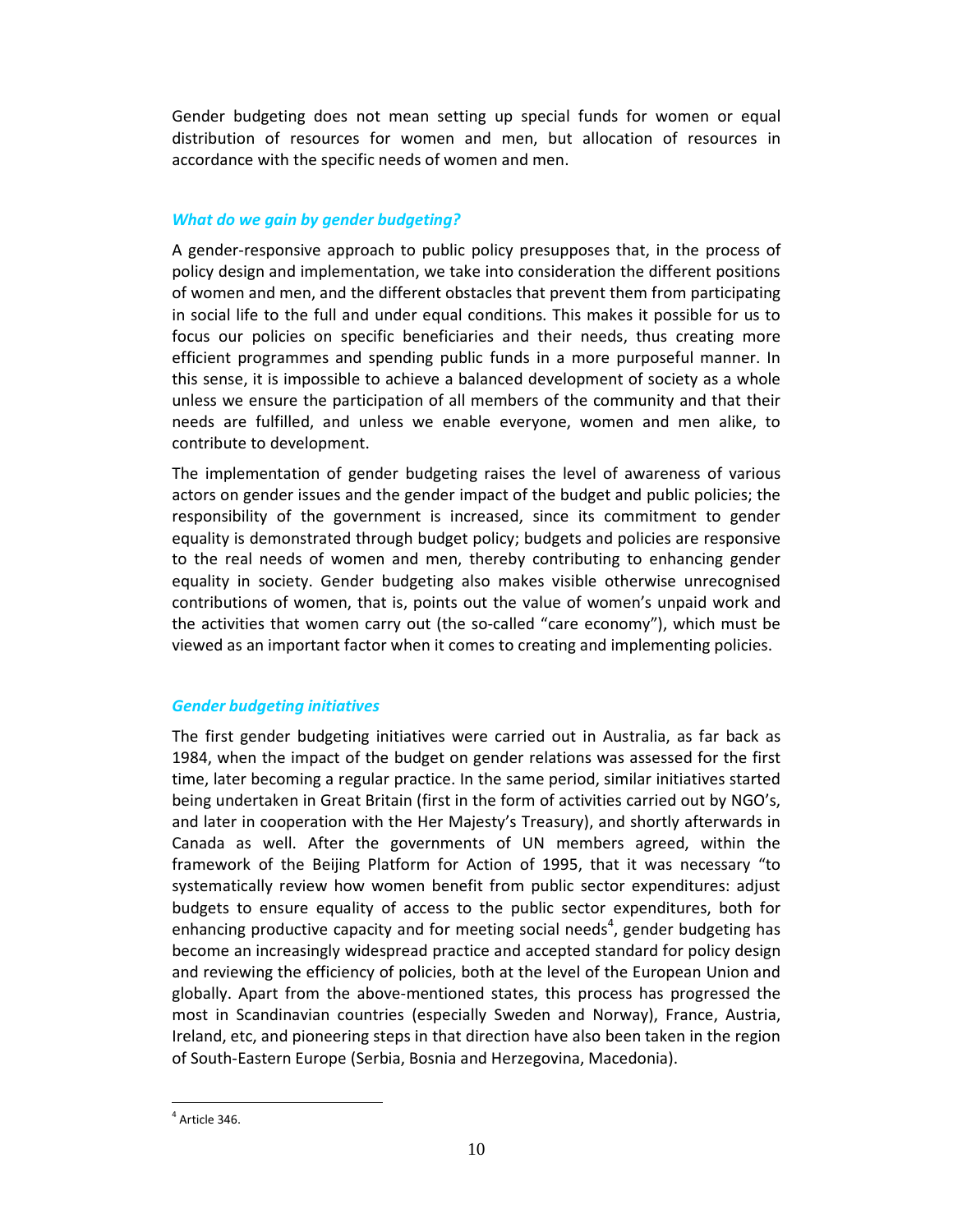In Serbia, gender budgeting initiatives are still individual projects, but the importance of these processes is increasingly recognised, as is the need for them to become an integral part of policies at every level. One of the first gender budgeting initiatives was the project of the Women's Studies and Research from Novi Sad, which made it possible to get acquainted with various theories and concepts of gender budgeting, both through texts that were published and through lectures that gradually developed into a course within the postgraduate gender studies.

During the course of 2007 and 2008, the United Nations Development Fund for Women (UNIFEM) supported three projects in Serbia: a project of the Provincial Secretariat for Labour, Employment and Gender Equality, that of the Municipality of Bački Petrovac, and that of the NGO Association of Businesswomen - PAŽ, carried out in the Municipalities of Pančevo, Kragujevac and Valjevo. In 2009, UNIFEM has continued to provide support to gender budgeting initiatives at the local level: through projects granted to NGOs, cooperation has been developed further in the above-mentioned municipalities, and broadened to include four more municipalities. UNIFEM also continued to provide support to the Provincial Secretariat for Labour, Employment and Gender Equality in its activities aimed at introducing gender mainstreaming into public policies and budgeting processes in Vojvodina; in cooperation with the Directorate for Gender Equality of the Ministry of Labour and Social Policy of the Republic of Serbia, it is conducting initial consultations and activities with a view to introducing gender-responsive budgeting at the national level as well.

Broadening the scope of gender budgeting in practice would certainly ensure a better implementation of strategic national documents in the sphere of gender equality, first of all the National Strategy for Improving the Position of Women and Advancement of Gender Equality, adopted by the Government of the Republic of Serbia in February 2009, within which gender budgeting is recognised as a means of achieving gender equality in Serbia. Such initiatives are in accordance with the Constitution of the Republic of Serbia, which guarantees the equality of women and men, and the implementation of the policy of equal opportunities. They are also in accordance with the country's strategic commitment of becoming a member of the European Union and fulfilling, during the accession process, all necessary preconditions, including those pertaining to gender equality, which represents one of the fundamental values upon which the European Union is based.

# **2. ON THE PROJECT "TOWARDS GENDER BUDGETING IN THE AUTONOMOUS PROVINCE OF VOJVODINA"**

### **The context**

By establishing the legal and institutional framework for achieving gender equality, the Executive Council and the Assembly of the Autonomous Province of Vojvodina have clearly manifested their political will to undertake systematic steps towards achieving gender equality in all the segments of life on the territory of Vojvodina.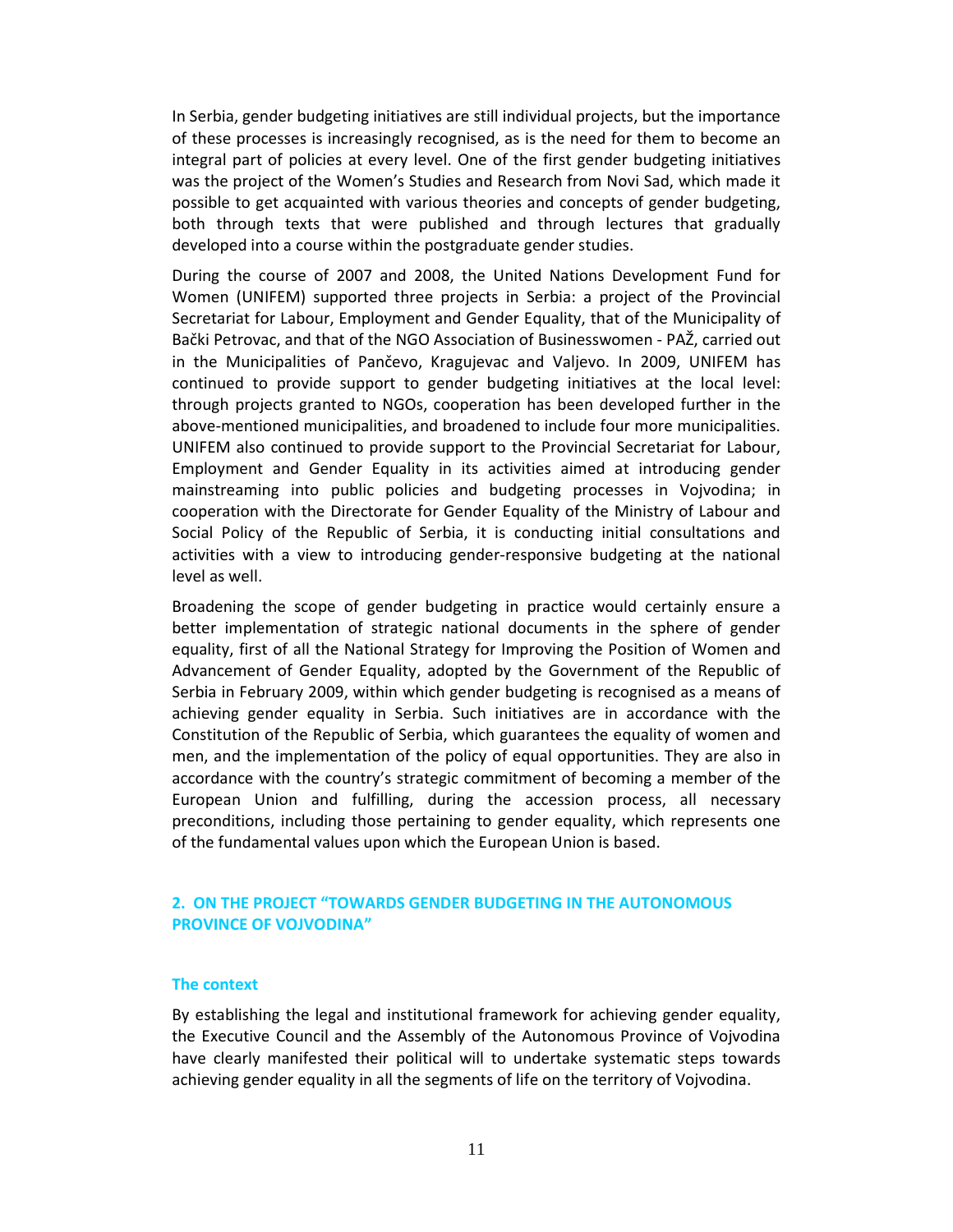In addition to establishing institutional mechanisms for the improvement of gender equality (the Provincial Secretariat for Labour, Employment and Gender Equality, the Gender Equality Committee of the Assembly of the Autonomous Province of Vojvodina, the Provincial Gender Equality Institute, the Gender Equality Council, Provincial Ombudsman – Deputy Ombudsman for Gender Equality) and passing strategic documents regulating the achievement of gender equality in various areas (the Declaration and the Decision on Gender Equality, the Strategy for Protection against Domestic Violence and Other Forms of Gender-Based Violence in the Autonomous Province of Vojvodina, and the Programme for Stimulating the Employment and Self-employment of Vulnerable Groups of Women in the Autonomous Province of Vojvodina), efforts to improve gender equality are increasingly manifested in allocating funds for implementing measures, programmes and campaigns contributing to the achievement of the principle of equal opportunities for women and men. The programmes of the Guarantee Fund of the Autonomous Province of Vojvodina intended for women, as well as the programmes of the Development Fund, the Provincial Secretariat for Sports and Youth, and the Gender Equality Institute are of particular importance.

### **Why this project?**

In view of the current degree of development of provincial institutional mechanisms, as well as the existence of strategic guidelines in the sphere of gender equality, the next step in this area is the efficient integration of the principle of gender equality into all provincial policies and programmes, i.e. gender mainstreaming. This approach should be an integral part of the daily work of the provincial administration and the way in which policies are created, implemented and evaluated.

This will ensure that all policies implemented by the provincial administration are in keeping with the status and the needs of women and men as much as possible, thereby contributing to achieving gender equality, and ensuring that the funds earmarked for their implementation are spent in the most efficient way. In order to implement all this in practice, it is necessary to fulfil a number of preconditions: from acquiring the knowledge and skills necessary for performing this kind of work, through raising the level of awareness of decision-makers and the public as regards the importance of such an approach and to gain their support, right down to creating a strategic plan for implementing this initiative, in order to ensure that the implementation of gender-sensitive policies becomes part of the regular daily work performed by trained employees of the provincial administration.

For these very reasons, employees of the Provincial Secretariat for Labour, Employment and Gender Equality designed and carried out the project "Towards Gender Budgeting in the Autonomous Province of Vojvodina", with the support of the United Nations Development Fund for Women (UNIFEM). This is one of the first projects dealing with the issue of gender budgeting within the framework of public administration, and one of the first ones in the region of South East Europe in which public administration employees analysed their own programmes from the aspect of gender equality. The project was implemented between April 2008 and June 2009.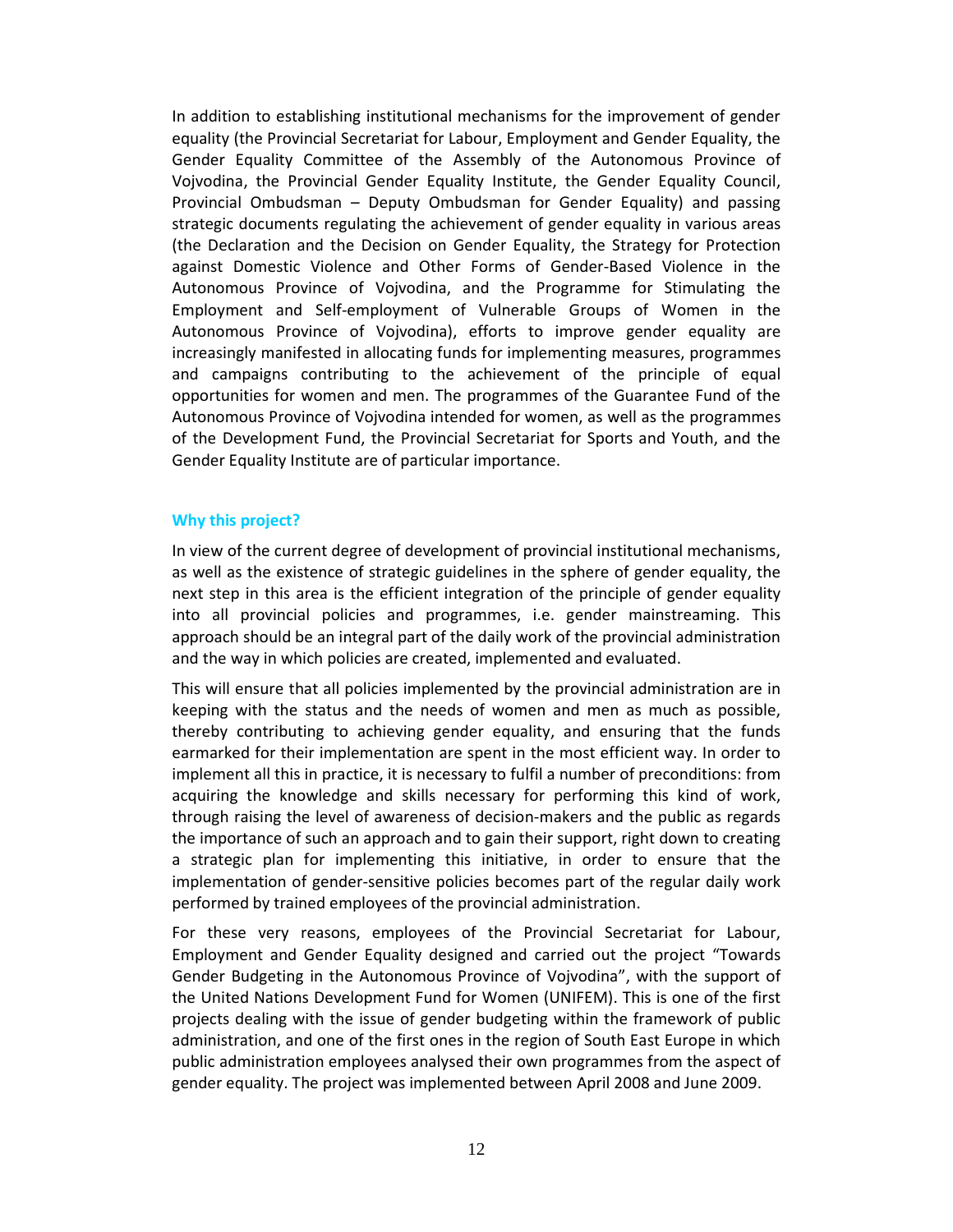# **The goals of the project**

The long-term goals of the project:

1. Incorporation of the gender perspective into the budgeting of the Autonomous Province of Vojvodina leading to a fairer and gender-sensitive allocation of funds, which will lead to the reduction of existing gender inequalities and promotion of gender equality.

2. Greater involvement of provincial staff and decision makers in the creation of gender-sensitive programs and allocation from the provincial budget and grater critical awareness of members of parliament concerning budgetary processes and budget adoption and the opportunities in these for promoting gender responsiveness.

3. Greater involvement of civil society organisations in creating and monitoring of the provincial budget from the aspect of gender equality.

4. Greater transparency of the provincial budget from the aspect of gender equality.

The short-term results of the project:

1. Developed recommendations for changes in specific employment-related programs so that they are gender sensitive (based on a greater understanding of the gender implications of selected programs of the provincial government).

2. Increased capacities of the staff of the Provincial Secretariat for Labour, Employment and Gender Equality to conduct gender analyses of programmes.

3. Formed team of senior provincial government staff who understand the significance of gender-responsive budgeting as a means of achieving gender equality and possess knowledge on the incorporation of gender equality into their projects.

4. Group of selected members of the Assembly who understand the gender implications of budgets and are ready to use their parliamentary function to support initiatives for integrating the gender perspective into the budget of the Autonomous Province of Vojvodina.

5. Increased awareness of civil society organisations concerning gender-responsive budgeting and their participation in the creation of a framework for implementing gender-responsive budgeting.

### **Why employment and self-employment programmes?**

The economic status of women and their participation in the labour market are of key importance for the degree of gender equality in a society. Women's economic security and independence contribute to eliminating discrimination in various spheres of social life and influence the possibilities for both personal and social progress and development. The status of women on the labour market in Serbia is characterised by a greater degree of inactivity and a higher rate of unemployment in relation to men, a longer period of seeking employment, considerable difficulties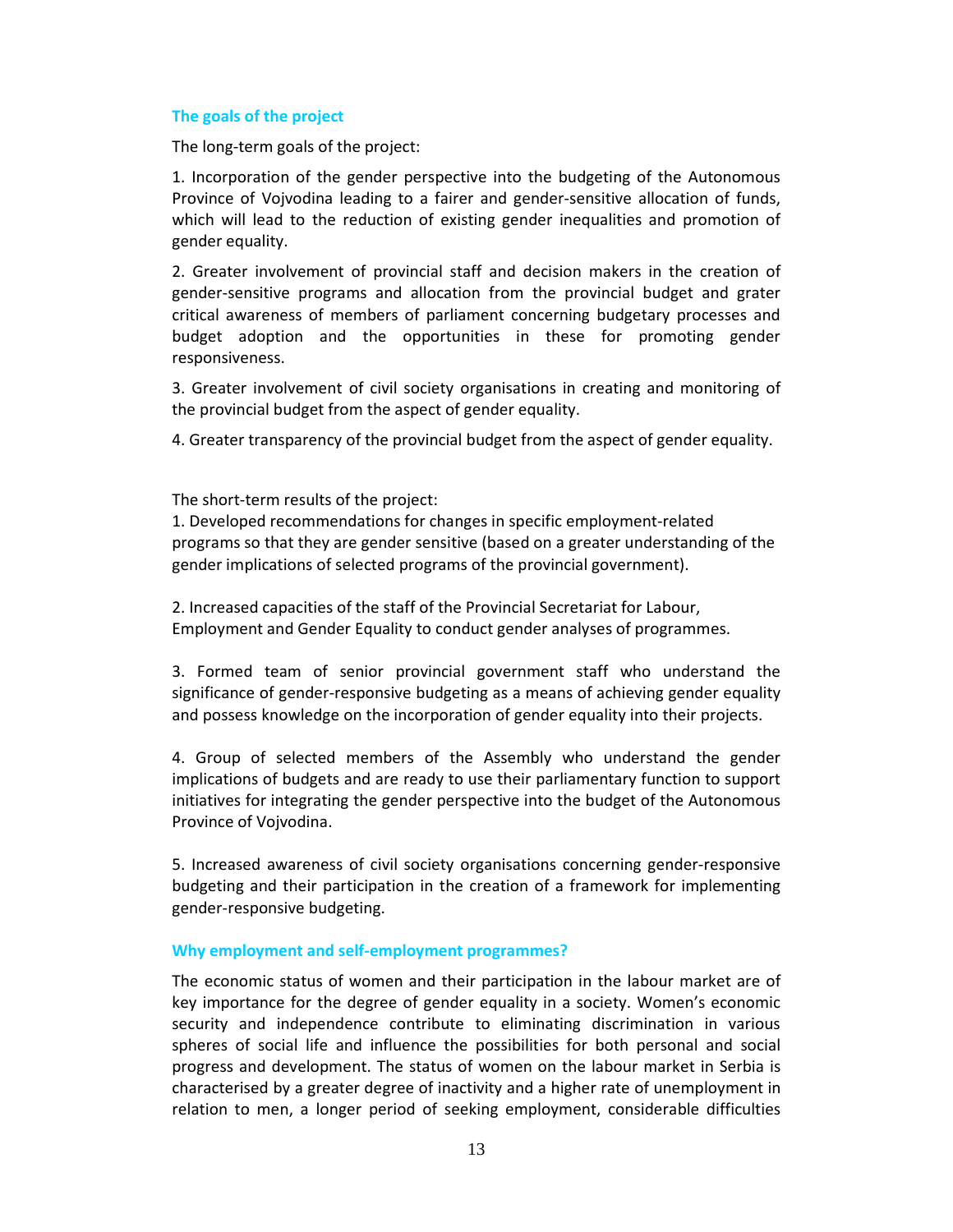when it comes to re-entering the labour market, and poor participation in entrepreneurship.

In view of the fact that stimulating employment and resolving the problem of unemployment is one of the priorities of the Executive Council of the Autonomous Province of Vojvodina, and that the status of women is less favourable when it comes to employment, we have opted precisely for analysing the programmes related to employment and self-employment. Thus the following programmes were selected for analysis: the Integrated Qualification Scheme (within the framework of the Programme of Economic Development of the Autonomous Province of Vojvodina); Programme for Providing Non-Repayable Funds for Financing Projects That Stimulate Youth Employment; Programme for Allocating Funds for the Selfemployment of the Roma, implemented by the Provincial Secretariat for Labour, Employment and Gender Equality; the programme of the Development Fund of the Autonomous Province of Vojvodina – Long-term Crediting of Start-up Programmes for Unemployed Persons on the Territory of the Autonomous Province of Vojvodina; as well as the programmes of the Guarantee Fund of the Autonomous Province of Vojvodina pertaining to granting guarantees for providing loans intended for women entrepreneurs and founders of small businesses who have managed their business for under three years; programme for financing start-up programmes for unemployed women; as well as a programme of procuring new agricultural mechanised equipment, whose target group were refugees.

### **HOW WE ORGANISED OUR WORK**

### **Building our capacities in the field of gender budgeting**

Before the actual analyses of selected programmes, it was necessary to develop our own capacities for implementing gender analyses. Therefore, a training course was held in June 2008 so that we could gain additional knowledge on the concept of gender budgeting, in the course of which the methodology was tested on the selected programmes. A particularly important part of the training sessions conducted by the Swedish expert Ann Boman was the adapting of the methodology that had been successfully used in Sweden for the purpose of analysing and improving the programmes of the Swedish Government from the aspect of gender equality. Namely, this methodology was applied in Sweden to all the 48 sectors of activities; more than 120 analyses were conducted, and in more than 50 cases they led to setting of new policy goals in order to integrate the aspect of gender equality. Following this, the necessary data on the selected programmes was gathered, in the course of which good cooperation was established with the Office for Roma Inclusion, the Guarantee Fund of the Autonomous Province of Vojvodina and the Development Fund of the Autonomous Province of Vojvodina, whose programmes we analysed. After that, we started the actual analysis, which confirmed the applicability of the methodology developed in Sweden to provincial programmes. Apart from gathering relevant data, a survey with the beneficiaries of the abovementioned programmes was organised (in focus groups) in order to gain specific insight into the attitudes and experiences of the citizens for whom these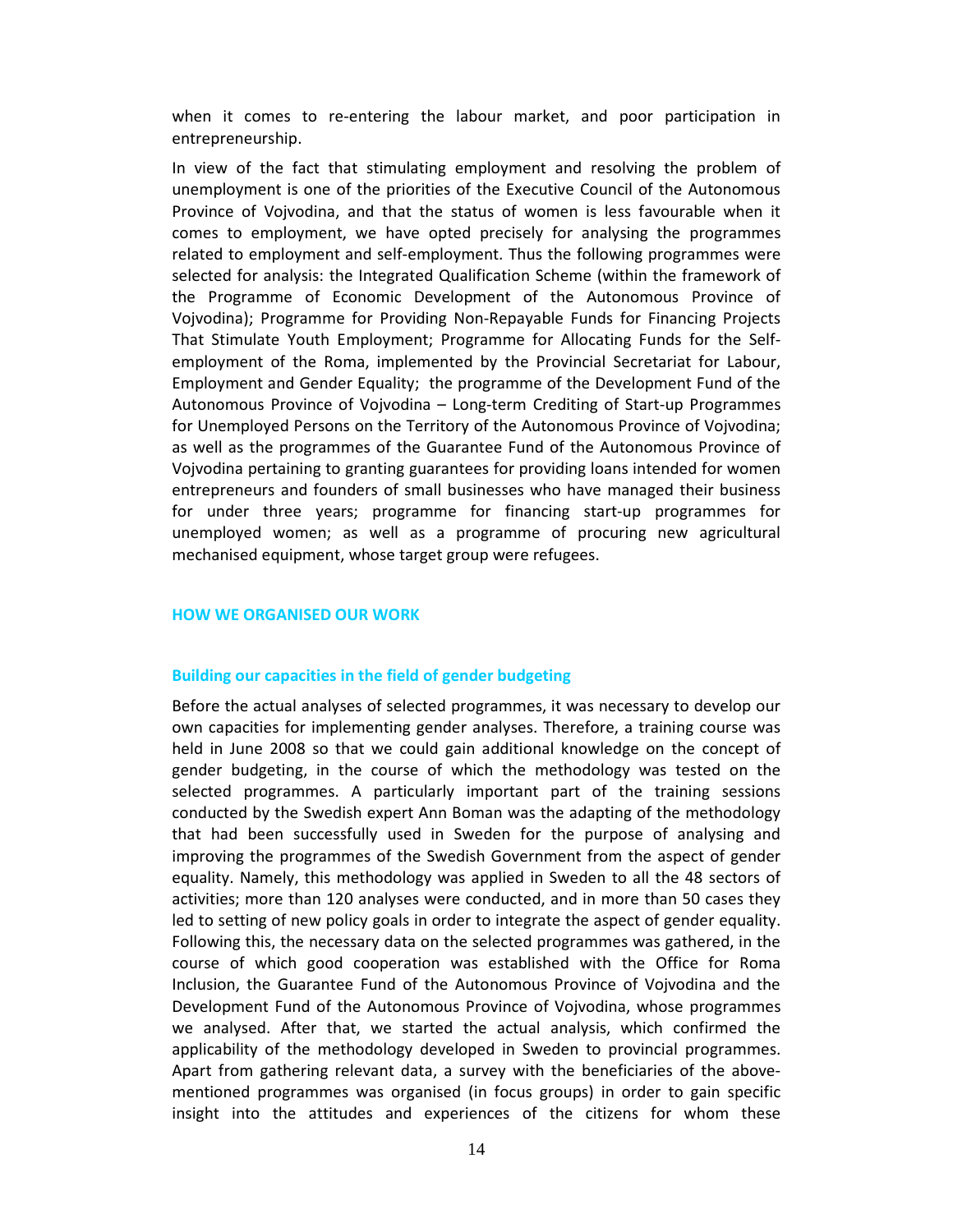programmes were intended. After the completion of the analyses, an additional meeting with Ann Boman was held in order to review the analyses findings and to begin the preparation of the strategic plan for continuing the activities aimed at mainstreaming gender in the policies of provincial bodies. The results were also reviewed with the representatives of the institutions whose programmes had been analysed.

### **Involving other actors**

At the very beginning of project implementation, we organised a meeting with the representatives of the Guarantee Fund, the Development Fund and the Provincial Secretariat for Finance. On that occasion we formed the project team that, apart from us as the representatives of the Secretariat, was made up of Teodora Vlahović (at that moment the Deputy Director of the Development Fund of the Autonomous Province of Vojvodina, now the Director of the Guarantee Fund) and Maja Maksimović, Assistant Director at the Guarantee Fund.

They were acquainted with the basic ideas and goals of the project, the activities that were planned within the framework of the project, and were informed of what was expected from the institutions they represented (first of all, as regards the gathering of the necessary data).

### **Round table**

In the first phase of the project, a round table discussion was held to inform the representatives of the provincial administration, as well as NGOs, of the concept and importance of gender budgeting. Miroslav Vasin, the Provincial Secretary for Labour, Employment and Gender Equality, presented the project in the course of the round table discussion, while Ann Boman spoke of the importance of gender budgeting and the way in which the Swedish Government had initiated and implemented the process of mainstreaming gender in public policies.

The round table confirmed the readiness to integrate the gender perspective in the work of provincial bodies. Immediately afterwards, the Provincial Secretariat for Finance prepared the Guidelines for Preparing the Budget of the Autonomous Province of Vojvodina for the year 2009, which provided the possibility of justifying a request for granting funds by referring to the gender aspect. ("Should you consider it of significance, the justification in submitted requests for funding may state the gender aspect (of the activity)".)

### **Gender budgeting training sessions**

Parallel with conducting analyses, we organised activities aiming to inform decisionmakers and employees of provincial institutions about gender budgeting. In cooperation with the office of Maja Sedlarević, Vice-President of the Assembly of the Autonomous Province of Vojvodina, and Tanja Jovanović, Chairperson of the Gender Equality Committee of the Assembly of the Autonomous Province of Vojvodina, we held two one-day seminars for members of the Assembly. Seminar participants were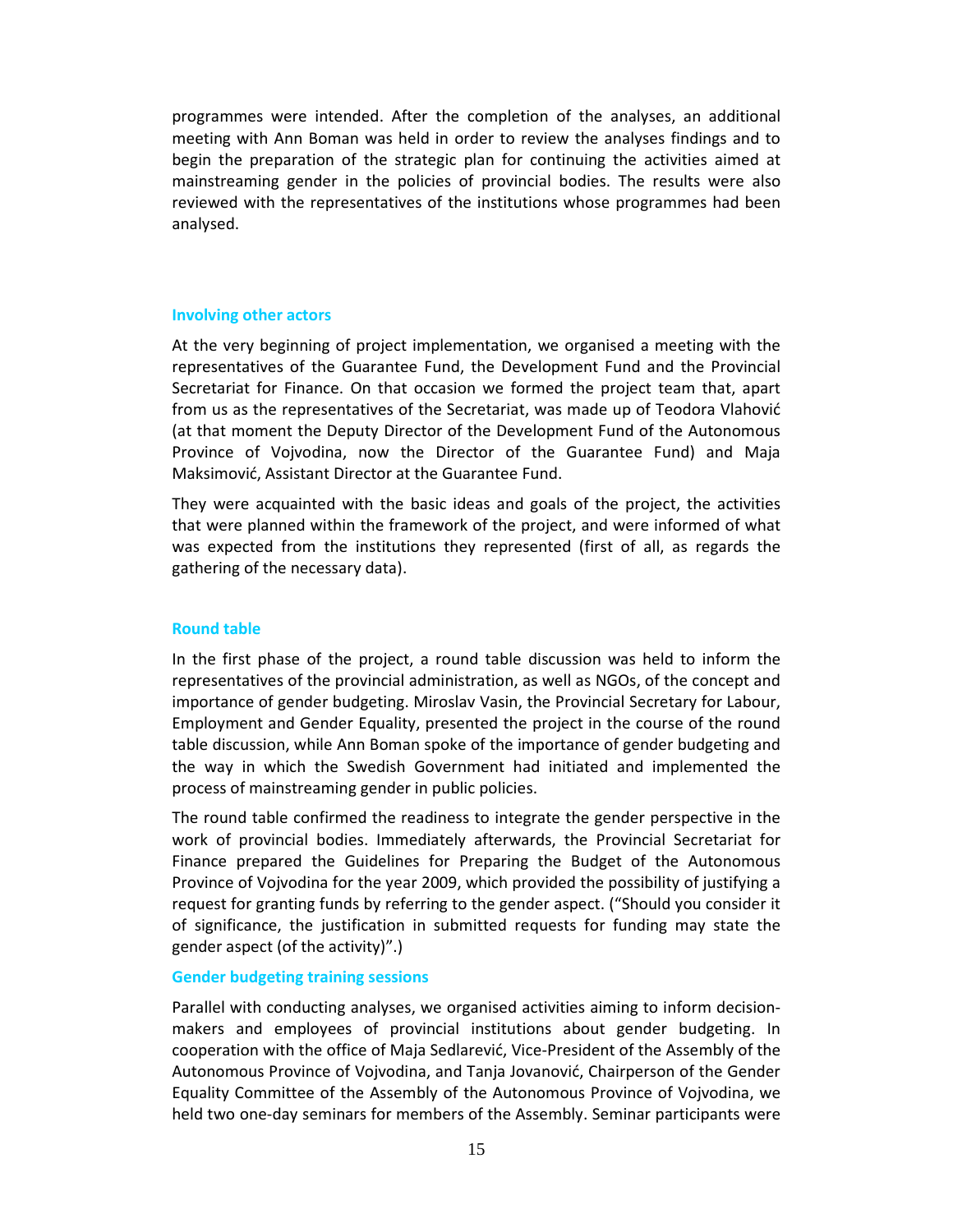informed on how gender-sensitive budgets contribute to social development, a more just society, and how gender can be mainstreamed in the budgeting process.<sup>5</sup>

In addition to this, a two-day seminar was held with the representatives of the provincial secretariats and funds. The seminar contained a brief introduction to gender equality and gender mainstreaming, as well as a presentation of the budgeting process, the concept of gender budgeting and the ways of reviewing the impact of programmes on the equal opportunities of women and men.

### **Publications**

Within the framework of the project, we have prepared this brochure – *Towards Gender Budgeting in the Autonomous Province of Vojvodina*, which explains what gender budgeting is, outlines the steps for conducting gender analyses – based on the example of the analyses conducted by the staff of the Provincial Secretariat for Labour, Employment and Gender Equality – as well as the experiences obtained in the course of gender budgeting work. With this brochure, we wished, first of all, to offer practical guidelines, based on our own experience, for the implementation of gender budgeting, and to present the results of our work. At the same time, we hope that this brochure will be useful for future gender budgeting initiatives and that it will provide practical guidelines to be used by, first of all, public administration employees, but also by other actors.

Furthermore, due to the lack of technical literature on gender budgeting in Serbian, we translated and published *The Gender Mainstreaming Manual,* prepared by the Swedish Gender Mainstreaming Support Committee. This publication contains practical methods for integrating the gender perspective in the policies and programmes of the Government, as well as instructions for evaluating their impact on the status of women and men.

# **Results**

-

Through the implementation of project activities, the following results have been achieved:

- Based on the analyses, recommendations were formulated for improving the selected programmes in the field of employment from the perspective of gender equality and were submitted to the Executive Council of the Autonomous Province of Vojvodina for consideration. In August 2009, the Executive Council of Vojvodina considered and adopted the report on gender-responsive budgeting in Vojvodina as well as the following conclusions:
- 1. *Provincial bodies shall undertake activities to integrate gender equality into all their strategies, programs, projects and other activities they are implementing.*
- 2. *Provincial bodies shall keep gender diseggregated data on their program beneficiaries.*

<sup>&</sup>lt;sup>5</sup> The training sessions were conducted by independent experts Biljana Maletin and Zorana Šijački.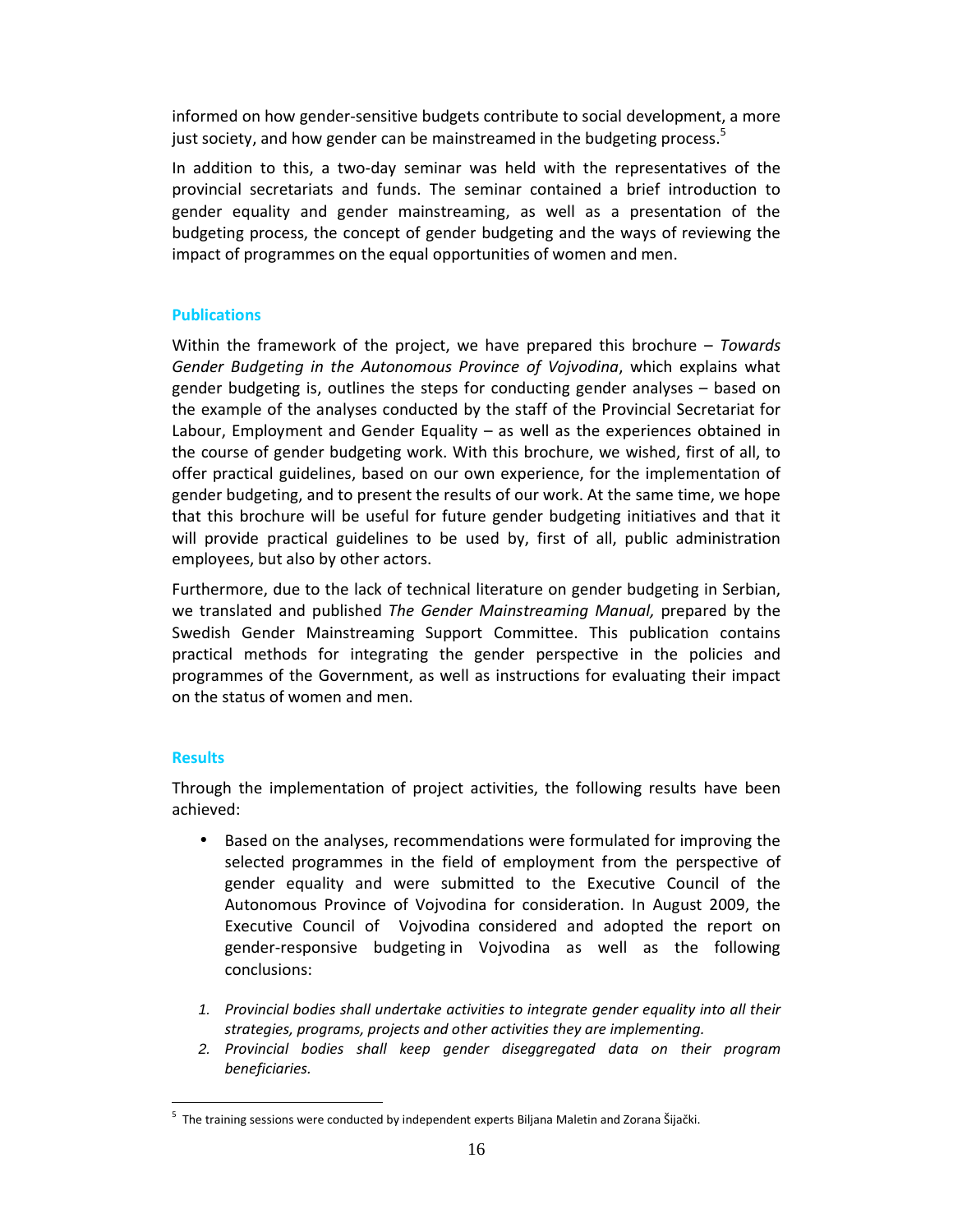- 3. *The Provincial Secretariat for Labour, Employment and Gender Equality shall, in accordance with the Constitution of the Republic of Serbia that guarantees gender equality and the development of the policy of equal opportunities, as well as with the Decision on Gender Equality and National Strategy for Improving the Position of Women and Advancement of Gender Equality, develop a strategy on the gender mainstreaming of all activities of provincial bodies, in order for this approach to become a regular practice of provincial bodies, and shall secure all necessary technical assistance and support to other provincial bodies.*
- Significant increase of the capacities of the employees of the Provincial Secretariat for Labour, Employment and Gender Equality in the field of conducting gender analyses of programmes; work has also started on the strategic plan for mainstreaming gender into all provincial programmes;
- Awareness of the importance of integrating the gender perspective in the budgeting process has been increased among the members of the provincial Assembly and the employees of provincial secretariats and funds;
- Technical literature in Serbian has been provided, containing practical examples of mainstreaming gender into programmes implemented by the provincial government;
- The Guidelines for Budget Preparation of the Provincial Secretariat for Finance also represent a significant foundation for further work on this issue, and are at the same time an indicator of the readiness of other actors to take part in the systematic gender mainstreaming of the work of the provincial administration;
- Cooperation has been established with NGOs in Vojvodina which are working on projects in the area of gender budgeting.

It is also important to point out the regional significance of this project. Namely, project activities were presented at the regional conference "Gender-sensitive Budgets – the Experience So Far and the Possibilities of Implementation", held in Banja Luka (Bosnia and Herzegovina) in November 2008. The conference gathered representatives of government institutions and NGOs from the region which have been implementing projects in the sphere of gender budgeting. Also, in April 2009, at UNIFEM's invitation, employees of the Provincial Secretariat for Labour, Employment and Gender Equality presented the project and their experiences in conducting gender analysis of provincial programmes to the representatives of the Ministry of Labour and Social Policy of the Republic of Macedonia, as well as economic and finance experts, as the Government of Macedonia is also planning to implement similar gender budgeting activities with the support of UNIFEM.

# **Next steps**

The Provincial Secretariat plans to continue its work in the sphere of gender budgeting in the coming period through further professional advancement in this area, and also by encouragement of other institutions in the Province to carry out gender analysis of their programmes. This would serve to gradually broaden the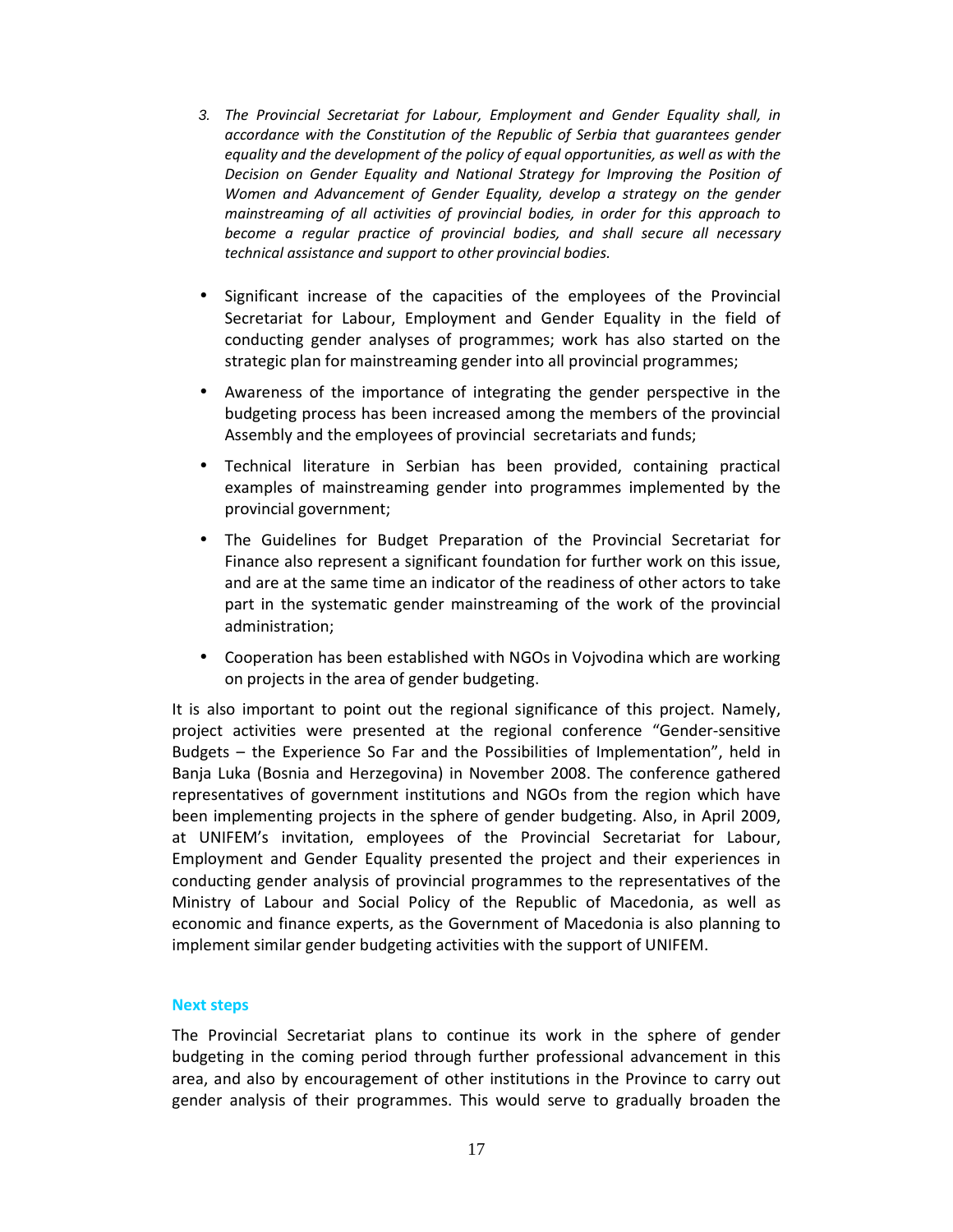circle of employees who understand the importance of gender budgeting and use methods for gender analysis of government programmes.

At the same time, we have already undertaken activities towards preparing a strategic plan for gender mainstreaming of all provincial policies and programmes. The final objective that we will try to achieve in the coming period is that "the incorporation of the gender equality perspective in the planning, realisation, monitoring and evaluation of the policies and programmes of the provincial administration should become a regular practice of the employees who have obtained the necessary knowledge and skills in this area, and have full political support in their work".

In this way, the policies and programmes will be further improved and adjusted to the real needs of citizens, which will lead to a greater degree of gender equality in society. That is the essence of the process of gender budgeting.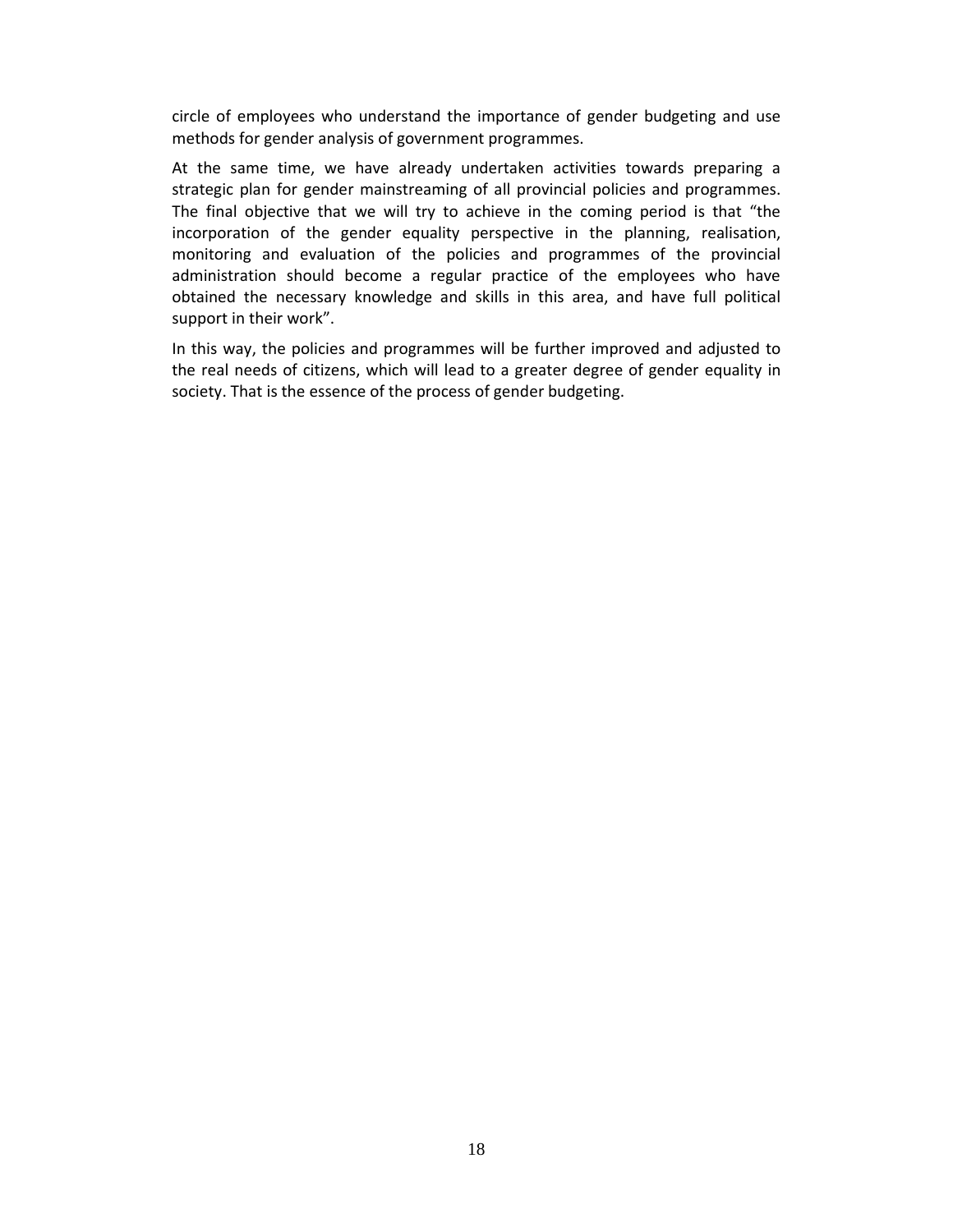# **3. THE STATUS OF WOMEN AND MEN IN THE LABOUR MARKET IN THE AUTONOMOUS PROVINCE OF VOJVODINA**

The economic status of women and their participation in the labour market are of key importance for the development of gender equality in a society. Women's economic security and independence contributes to suppressing discrimination in various spheres of social life and influences the possibilities for personal and social progress and development.

The status of women in the labour market in Serbia is characterised by a greater degree of inactivity and a greater unemployment rate in relation to men, a longer period of seeking employment, as well as considerable difficulties when re-entering the labour market and poor participation in entrepreneurship.

The activity rate of women and their participation in the labour market, historically speaking, was relatively lower (1971-2002) in Serbia compared to other Eastern European countries.<sup>6</sup> Currently, it is lower in Vojvodina (39.3%) than in Central Serbia (45.3%), and it is particularly low when compared to the European Union average figure (2007: 63.3%). The majority of inactive women, apart from pupils and students, are pensioners and housewives, and in terms of the age group they belong to, the majority of inactive women are over 55 years of age.

Women are the majority among the unemployed, especially young women of up to 30 years of age (2008: 30.3%). In terms of their qualification structure, the most numerous group is made up of women with the 1st degree professional qualifications (primary school only  $-$  33.9%), followed by the 4th degree professional qualification group (secondary school level – 30.6%). On average, women wait for employment for about 53 months, so that most of those who are registered with the National Employment Service belong to the category of the long-term unemployed; particularly indicative is the fact that the majority of those seeking employment for more than 2 years are women looking for their first job (57.63%). Women's employment rate in Vojvodina is considerably lower (33.0%) in relation to men's employment rate (53.2%), especially compared with the employment rate of women in the European Union, which was 58.3% in 2007.<sup>7</sup>

The period of transition and restructuring of the economy particularly contributed to the increase of women's unemployment in Serbia. The greatest increase in women's unemployment rate occurred between 2003 and 2004, when it rose from 15.8% to 22.9%. It is assumed that the process of privatisation contributed to this, in view of the fact that, compared to the preceding and the following years, the greatest number of companies were privatised in 2003 in Serbia. $^8$ 

-

<sup>&</sup>lt;sup>6</sup> Social Protection and Social Inclusion in the Republic of Serbia, European Commission, Directorate – General for Employment, Social Affairs and Equal Opportunities Unit E2, May 2008,

http://ec.europa.eu/employment\_social/spsi/docs/social\_inclusion/2008/study\_serbia\_en.pdf (05.05.2009)

<sup>&</sup>lt;sup>7</sup> Employment in Europe 2008, European Commission, Directorate – General for Employment, Social Affairs and Equal Opportunities Unit D.1, October 2008, p. 29 http://ec.europa.eu/social/BlobServlet?docId=681&langId=en (06.05.2009)

<sup>&</sup>lt;sup>8</sup> Marija Babović, *The Position of Women on the Labour Market in Serbia,* United Nations Development Programme, Belgrade, 2008, pp. 41-42.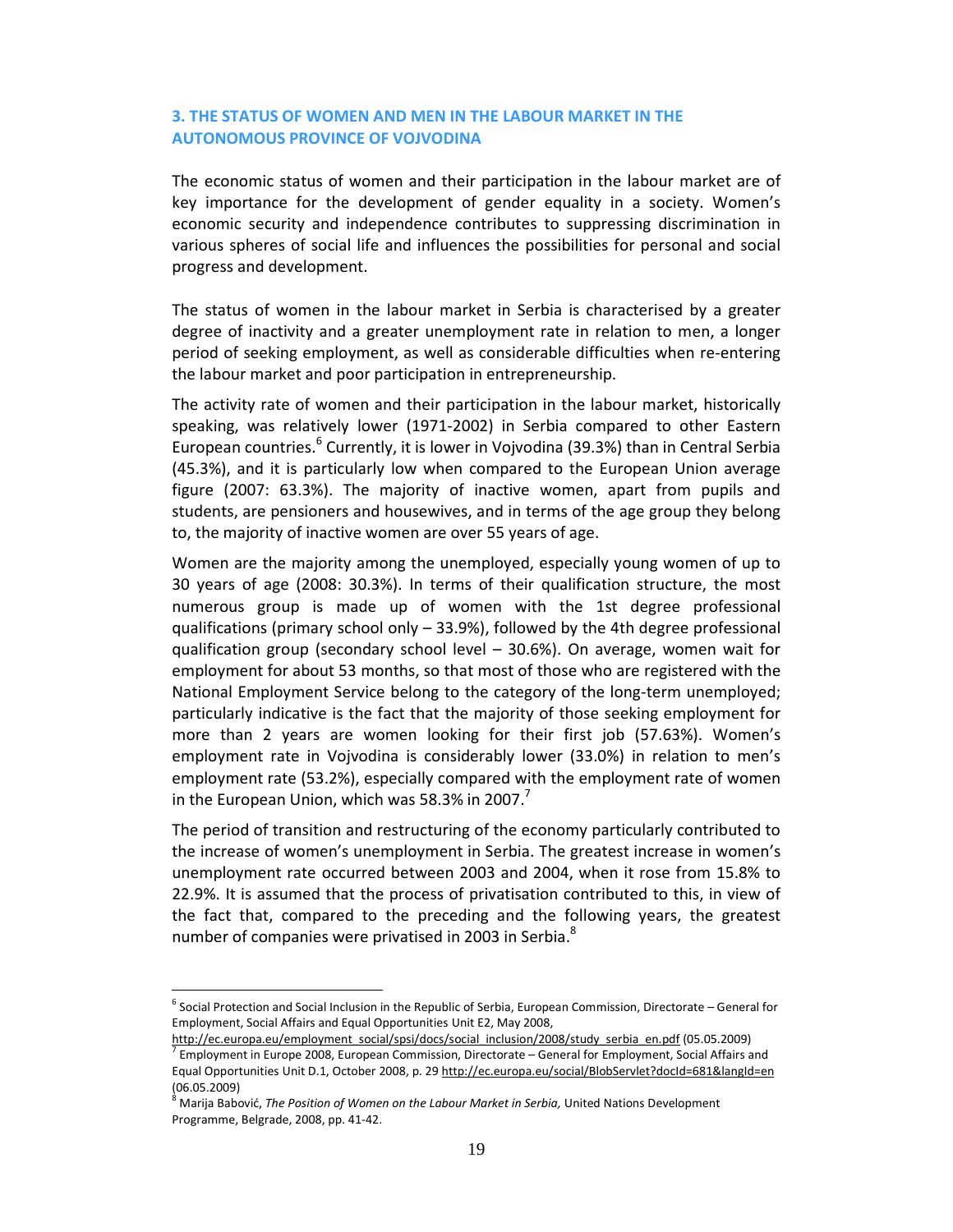Despite the development of the private sector, women rarely opt for entrepreneurship and starting their own business, while their participation in the process of privatising socially owned firms is very low. Today, the number of women in Serbia employed in the private sector is almost equal to that of men (2007, women: 161,000, men: 166,000), but the number of women who are employers is almost twice lower than that of men (women: 81,000, men: 161,000). $9$ 

The economic empowerment of women and their employment are also influenced by obstacles such as a lack of general social support for the participation of women in the labour market, deep-rooted patriarchal views and unequal distribution of household chores and family obligations.

According to the *Labour Force Survey*, among women aged 25-49 the rate of employment drastically decreases with the increase of the number of children, so that in the course of 2006, among women with one child it amounted to 61.9%, among women with two children it was 56.6%, whereas among those with three children it was 32.9%. The same survey showed that the rate of employment among men was stable, irrespective of the number of children they had.

Despite the fact that the educational level of employed women is higher than that of men, their position is not in keeping with their educational structure; also, they still predominate in those branches of the economy where the income level tends to be lower. In terms of the actual areas of economy they are in, the greatest number of women is employed in the processing industry, wholesale and retail trade, agriculture, and in the areas of health care and social work. These are, among other things, the sectors where the difference between the incomes of women and men is particularly evident, and it especially predominates in the processing industry, where men's average income exceeds that of women by 24%.<sup>10</sup>

Women also make up the majority of supporting household members, which refers to employed persons who support another household member in pursuing a family business or being in charge of an agricultural estate, without getting paid for that kind of work. A significant majority of supporting household members are engaged in the sphere of agriculture, which, more often than not, was not a matter of choice for these women – they were forced to do it on account of losing their jobs. These women are intensively involved in agricultural production, but they are usually excluded from decision-making when it comes to production, do not own the houses they live in, and do not own land or means of production. A considerable number of these women have no health insurance, nor do they pay pension and disability insurance contributions.<sup>11</sup>

A particularly vulnerable category of the population are the Roma, refugees, internally displaced and exiled persons, disabled persons, for whom the improvement of their position on the labour market is of vital importance for their full participation in the life of society on an equal footing. However, we have very

-

<sup>9</sup> *Žene i muškarci u Srbiji* [*Women and Men in Serbia*], Republički zavod za statistiku Srbije [The Statistical Office of the Republic of Serbia], Belgrade, 2008, p. 65.

<sup>10</sup> *Ibid.*, p. 64.

<sup>11</sup> Dr. Marija Babović, Olivera Vuković, *Žene na selu kao pomažući članovi poljoprivrednog gazdinstva: položaj, uloge i socijalna prava* [*Women in Rural Areas as Supporting Members of Agricultural Estates: Their Position, Roles and Social Rights*], Program Ujedinjenih nacija za razvoj [UNDP], Belgrade, 2009.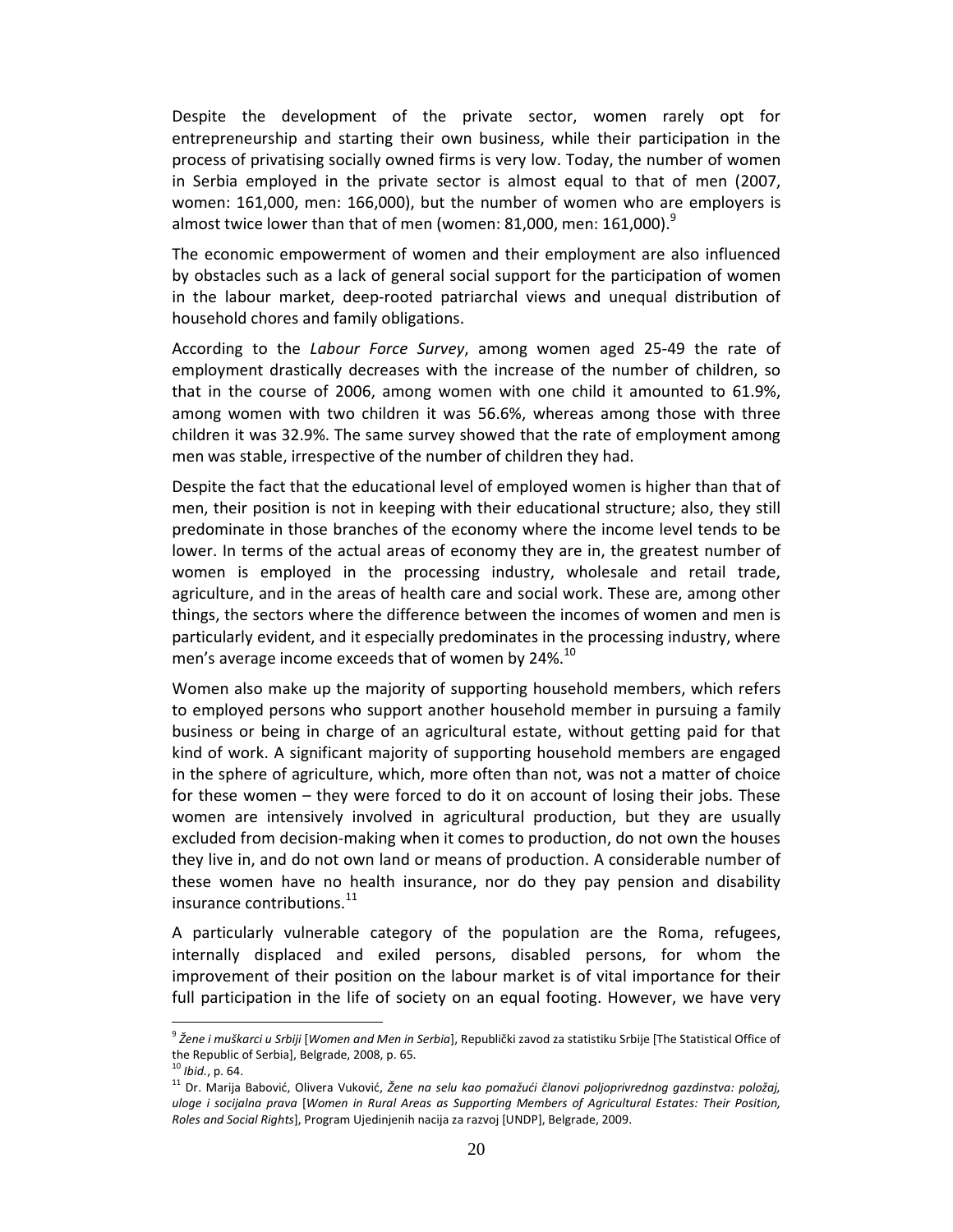little information about the status of these population groups, since they are usually beyond the reach of official statistics. We can gain insight into and information about their status only on the basis of surveys, but they often lack some important parameters, such as the consistent disaggregation of data by gender or regional characteristics. Surveys that have been carried out show that the position of women from these groups is considerably less favourable compared to both that of men and that of the majority population. Roma women, refugees, disabled women and rural women represent a population category for which it is more difficult to get employment, and one that is exposed to poverty and social exclusion to a greater degree. However, the lack or regular and continual collection and processing of information prevents us from gaining insight into the real status of women and men from these social groups and from monitoring possible changes in their economic and social status.

### **4. METHODOLOGY**

### **INTRODUCTION**

-

Establishing which particular methodology to use when analysing the selected programmes was an important activity within the project "Towards Gender Budgeting in the Autonomous Province of Vojvodina". Bearing in mind the modest experience in carrying out similar projects in Serbia, as well as the fact that gender analysis is still a novel approach to public policies, we decided, on the basis of consultations with Swedish expert Ann Boman, to test the methodology developed by the Swedish Gender Mainstreaming Support Committee on the selected programmes. Having established that it is possible to apply this methodology in our local context, from among the methods on offer we opted for a combination of the JämKAS Bas, JämKAS Plus and 4R methods.<sup>12</sup> In order to analyse certain programmes to which the above-mentioned methodology was not entirely applicable, we compiled a list of questions with which we tried to establish the effects of these programmes from the aspect of gender equality. That list of questions is also appended in this section.

*JämKAS Bas* is a method useful to those wishing to carry out a systematic gender equality analysis of their operation.

The method is divided into different parts: inventory, prioritisation, surveying, analysis, measures and evaluation. JämKAS is an abbreviation of the Swedish words for Gender Equality Survey Analysis and Conclusions.

The method was developed in the course of practical work at the Government Offices. This version has been reworked to suit government agencies and has been widely tested.

<sup>12</sup> The following excerpts are from the *Gender Mainstreaming Manual,* Swedish Gender Mainstreaming Support Committee, Stockholm, 2007.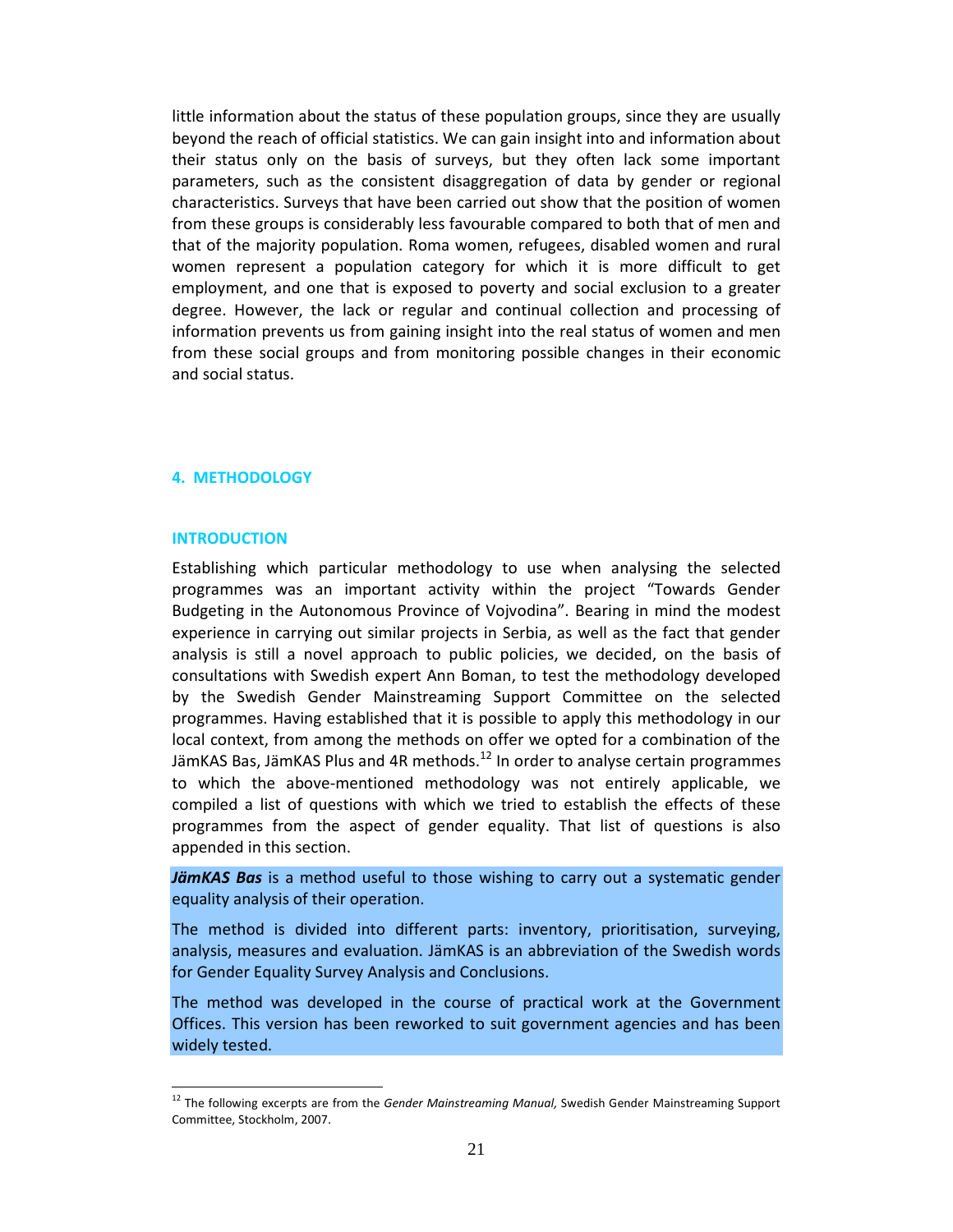### Expected results

Working with the *JämKAS Bas* model provides:

- an analysis of the operation based on gender equality arguments
- a basis for choosing the most relevant area to work with

• an aid in drawing up measures and indicators with which to measure greater gender equality

JämKAS Plus is a method that helps provide an impact analysis of a gender pattern. With this method, you can examine whether the gender pattern represents a problem, and if so, whether it should be viewed as a gender equality problem. The method also helps you choose which measures and initiatives are required to combat gender inequalities.

The purpose of the method is to determine whether a gender equality issue is present, and, if so, what measures can be used to combat inequalities.

### Expected results

Work with the *JämKAS Plus* method can:

- be helpful when you want to highlight the gender equality perspective in a field
- illustrate the complexity of factors underlying gender inequality (which often extends into other policy areas).
- facilitate the work of choosing actions and initiatives to combat gender inequalities.

**The** *4R method* is used to aid the survey and analysis of a given operation from a gender equality perspective. It provides a general picture of how the operation is run and financed at the present time and of what changes are required to meet the differing needs of women and men. The survey seeks to answer the question: Who gets what, and on what terms? The analysis answers the question: How can we improve matters?

The idea is that the gender patterns you detect will form the basis for a discussion with those running the operation. How can we formulate a vision and new objectives for our work when we look at the operation from a gender equality perspective? What must change if we are to achieve the objectives?

### Expected results

Work using *the 4R Method* can provide:

• information on the distribution of women and men in the various parts of the organisation and at all levels.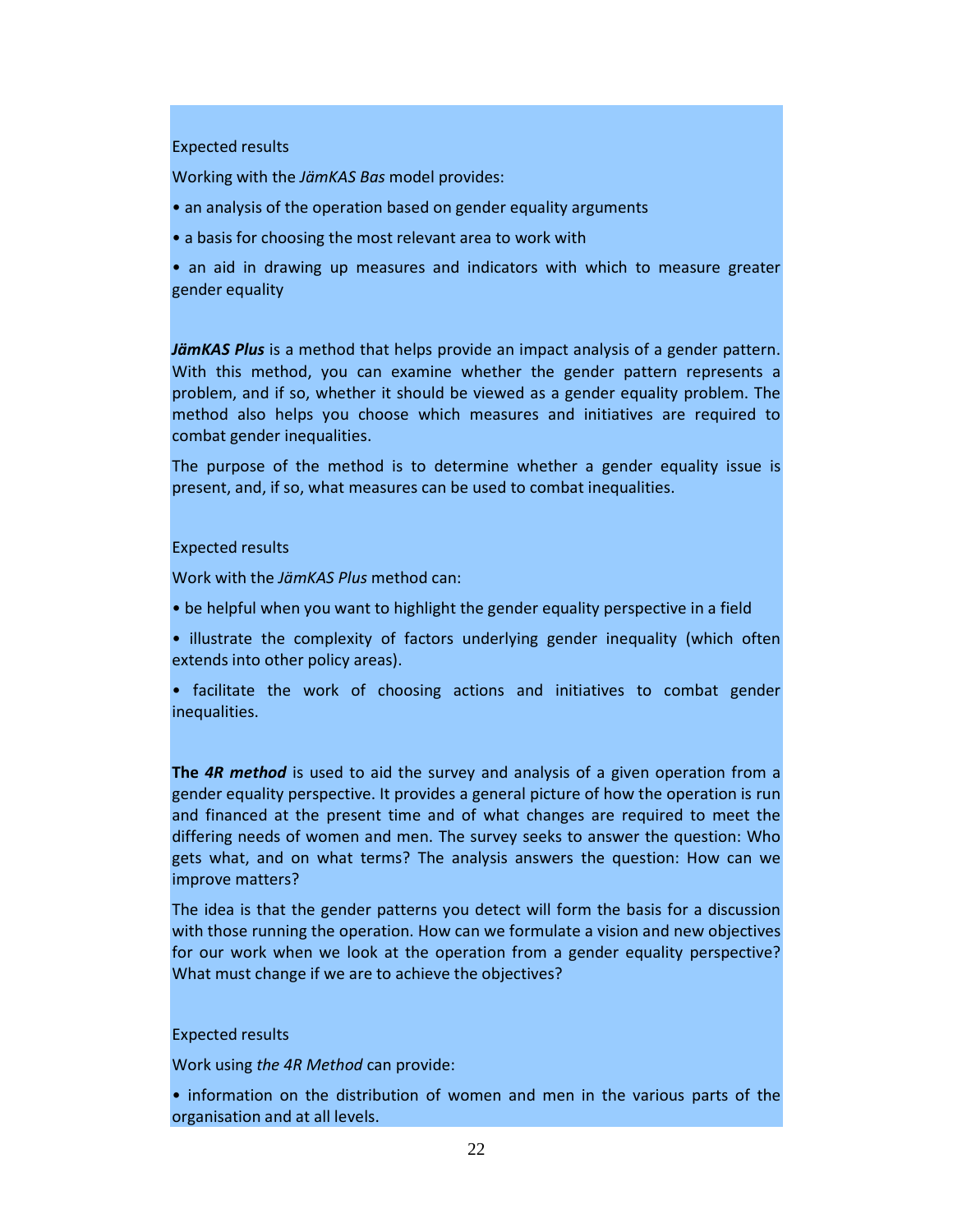• information on how resources are allocated to women and men.

• an idea of the gender patterns that exist in the organisation, and their impact

• a plan for remedying shortcomings.

### **HOW WE ORGANISED OUR WORK**

In practice, this meant that each individual programme was analysed through 4 general steps (JämKAS Bas) comprising:

# **1. Making an inventory – Programme overview**

- **2. Survey**
- **3. Analysis**
- **4. Objectives and measures**

Each of the above steps consisted of several questions to which we tried to provide answers, in order to gain insight into the extent to which our programmes were responsive to the needs of women and men, and the consequences they had for them. The manner in which we worked is presented in the text that follows, using the example of the IQS (Integrated Qualification Scheme) programme, carried out by the Provincial Secretariat for Labour, Employment and Gender Equality.

### **STEP 1: MAKING AN INVENTORY – PROGRAMME OVERVIEW**

During the course of the first step, we tried to get a general idea of the programme by establishing:

**a) Objective of the programme** (as stated in the open call criteria or the like)

*The objective of the IQS programme is providing support for and stimulating the development of training centres, increasing the level of knowledge of the unemployed and soon-to-be unemployed persons in order to facilitate their return to the world of labour, training those who are planning to start their own businesses and helping companies to increase their competitiveness by improving their management.* 

**b) Programme activities** (which activities have been undertaken by certain institutions for the purpose of achieving the programme objectives)

*Programme activities encompassed computer skills training for approximately 500 unemployed persons (basic computer skills training for 240 persons and specialist training for 264 persons), as well as training of approximately 250 beginner entrepreneurs in the Autonomous Province of Vojvodina in managing and improving their own businesses. Travel expenditures were covered for unemployed persons who participated in computer skills trainings, and the time of the training sessions was adjusted to the needs of the beneficiaries.*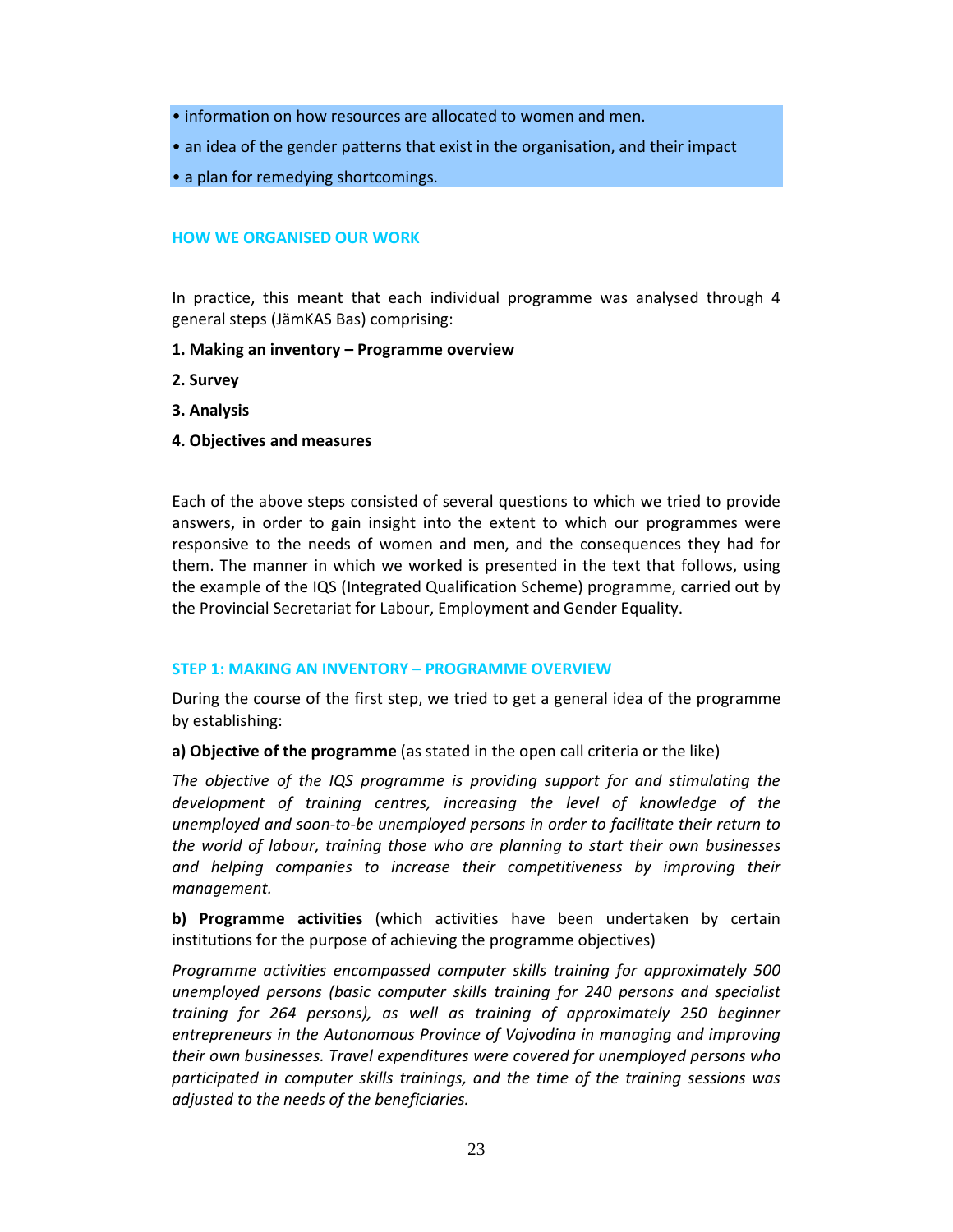Having established the objective and the activities of the programme, during the course of the next step we tried to answer the question:

**c) How the programme can contribute to achieving gender equality** (with respect to the current situation)

- **-** *by increasing the employability of women, who make up the majority of the unemployed,*
- **-** *by stimulating the self-employment of women, for they are underrepresented in the sphere of entrepreneurship compared to men,*
- **-** *by decreasing the differences between the status of women and men in the labour market,*
- **-** *by increasing the level of women's knowledge in the sphere of information technologies and entrepreneurship,*

so that, during the course of the next step, we could establish:

**d) What we are going to analyse** (for example, the target group, the terms of the open call, the division of resources, etc.)

- **-** *the structure of the beneficiaries,*
- **-** *the conditions for participating in the training,*
- **-** *the employment status of the beneficiaries,*
- **-** *the division of expenditures based on gender.*

### **STEP 2: SURVEY**

Using the first two steps of the 4R method, we investigated:

### **a) The representation of women and men:**

- within the target group (for example, among the inactive part of the population or the unemployed),

- among decision-makers (for example, within the Managing Board, if that institution had passed any decisions on the allocation of resources)

- among programme beneficiaries (for example, among those who had received subsidies, loans or guarantees).

In the case of the IQS programme, this is what it looked like:

*Table 1. Representation of women and men in the overall number of training participants, based on the type of training* 

| Training type |         | Number of<br>training<br>sessions | <b>Beneficiaries</b> |               |              |               |              |  |
|---------------|---------|-----------------------------------|----------------------|---------------|--------------|---------------|--------------|--|
|               |         |                                   | Total                | Women         |              | Men           |              |  |
|               |         |                                   |                      | <b>Number</b> | <b>Share</b> | <b>Number</b> | <b>Share</b> |  |
|               | For the | 48                                | 504                  | 320           | 63%          | 184           | 37%          |  |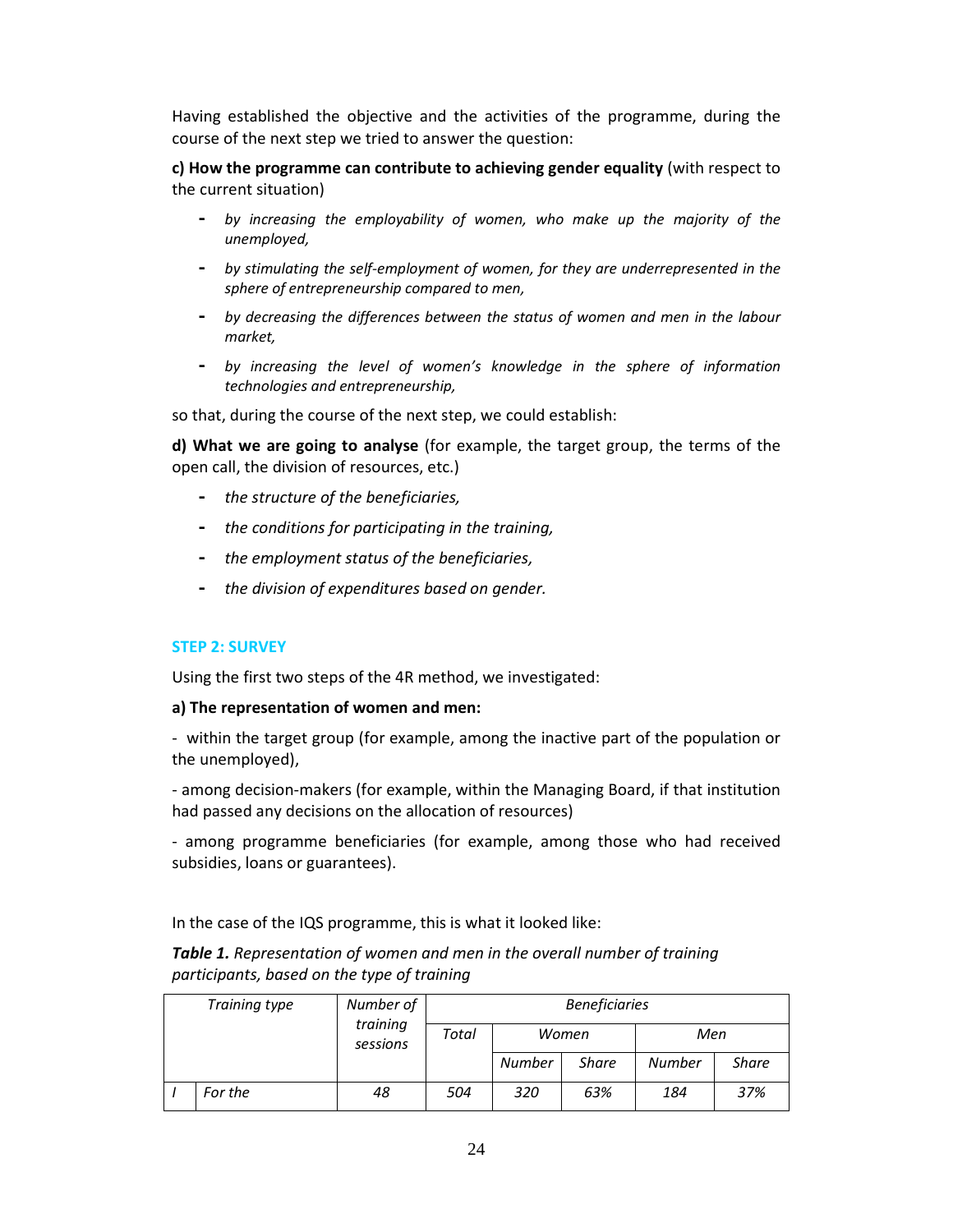|                   | unemployed                                          |    |     |     |     |     |     |
|-------------------|-----------------------------------------------------|----|-----|-----|-----|-----|-----|
| 1.                | Basic<br>computer<br>skills training                | 19 | 240 | 198 | 82% | 42  | 18% |
| 2.                | <b>Specialist</b><br>skills<br>computer<br>training | 29 | 264 | 122 | 46% | 142 | 54% |
| $^{\prime\prime}$ | beginner<br>For<br>entrepreneurs                    | 11 | 255 | 107 | 42% | 148 | 58% |

Even though women made up almost two-thirds (63%) of the overall number of participants of the training types on offer, it is evident that they are much more represented in basic computer skills training (82%) than in specialist training (46%), whereas in the case of men it is the other way round (basic training 18%, and specialist training 54%). Also, women attend entrepreneurship training to a lesser degree than men.

| Participants |               | Training for the unemployed |             |                   |             |       |  |  |
|--------------|---------------|-----------------------------|-------------|-------------------|-------------|-------|--|--|
|              |               | <b>Basic</b>                |             | <b>Specialist</b> |             | Total |  |  |
|              |               | <b>Number</b>               | Share $(%)$ | Number            | Share $(%)$ |       |  |  |
|              | Women         | 198                         | 62%         | 122               | 38%         | 320   |  |  |
|              | Men           | 42                          | 23%         | 142               | 77%         | 184   |  |  |
|              | Total/average | 240                         | 48%         | 264               | 52%         | 504   |  |  |

*Table 2. Representation of women and men in particular types of trainings* 

**b) The allocation of resources provided by the programme by gender** (number of women and men among the beneficiaries of a particular type of training, among the beneficiaries of subsidies, or the average amount given to women as opposed to men, and the conditions that women and men had to fulfil in order to have access to certain resources).

| Type of training                                                | Price of<br>training<br>per<br>participa<br>nt (in<br>RSD) | Number of<br>women | Number of<br>men | Total spent on<br>women (in<br>RSD) | Total spent on<br>men (in RSD) |
|-----------------------------------------------------------------|------------------------------------------------------------|--------------------|------------------|-------------------------------------|--------------------------------|
| <b>Basic computer</b><br>skills<br>training                     | 12,575                                                     | 198                | 42               | 2,489,858                           | 528,152                        |
| Specialist<br>computer skills<br>training $-$ graphic<br>design | 19,840                                                     | 22                 | 30               | 436,487                             | 595,210                        |
| Specialist                                                      | 40,714                                                     | 42                 | 48               | 1,709,999                           | 1,954,285                      |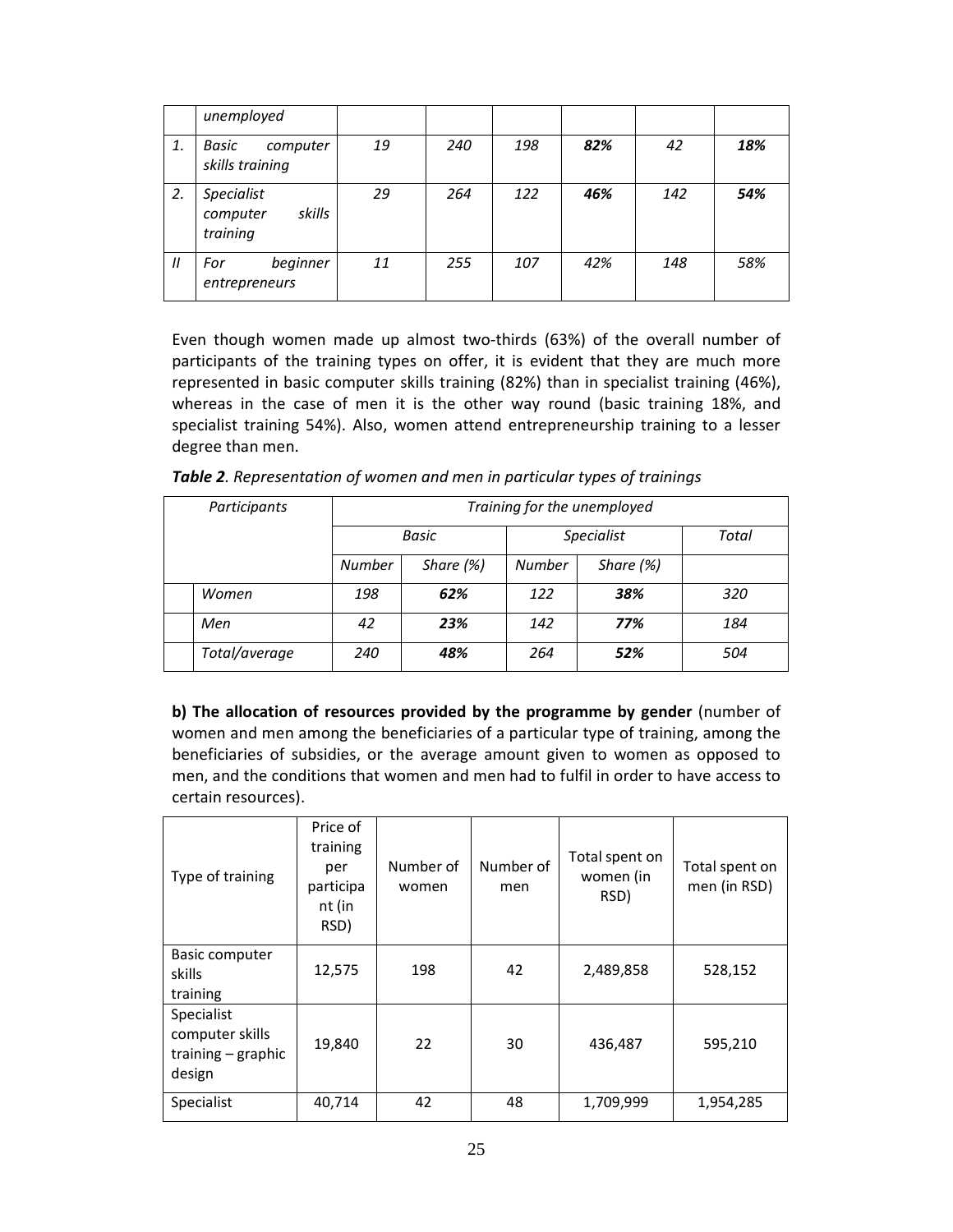| computer skills<br>training - Web<br>design                                         |                     |           |           |           |           |
|-------------------------------------------------------------------------------------|---------------------|-----------|-----------|-----------|-----------|
| Specialist<br>computer skills<br>training $-$ MS<br><b>Access</b>                   | 19,804              | 36        | 18        | 712,972   | 356,486   |
| Specialist<br>computer skills<br>training - Auto<br>Cad                             | 48,060              | 22        | 46        | 1,057,335 | 2,210,790 |
| Training for<br>beginner<br>entrepreneurs-<br>managing and<br>improving<br>business | 21,210              | 100       | 140       | 2,121,038 | 2,969,453 |
| Training for<br>entrepreneurs-<br>PC use                                            | 11,564              | 6         | 9         | 69,384    | 104,076   |
|                                                                                     | Total               | 8,597,073 | 8,718,452 |           |           |
|                                                                                     | Average expenditure | 20,181    | 26,182    |           |           |

# **c) Results of the programme for women and men**

| Type of training/employment status                                |       | Basic informatics training | Specialist informatics<br>training |     |
|-------------------------------------------------------------------|-------|----------------------------|------------------------------------|-----|
| of participant                                                    | Women | Men                        | Women                              | Men |
| Total number of participants                                      | 198   | 42                         | 122                                | 142 |
| Number of participants who<br>completed the training              | 198   | 41                         | 120                                | 141 |
| Number of participants who got<br>employed after the training     | 67    | 13                         | 67                                 | 63  |
| Percentage of participants who got<br>employed after the training | 34%   | 32%                        | 56%                                | 45% |
| Number of participants who worked<br>part-time                    | 5     | 0                          | $\overline{2}$                     | 6   |
| Percentage of participants who<br>worked part-time                | 2,5%  | 0                          | 2%                                 | 4%  |

# **STEP 3: ANALYSIS**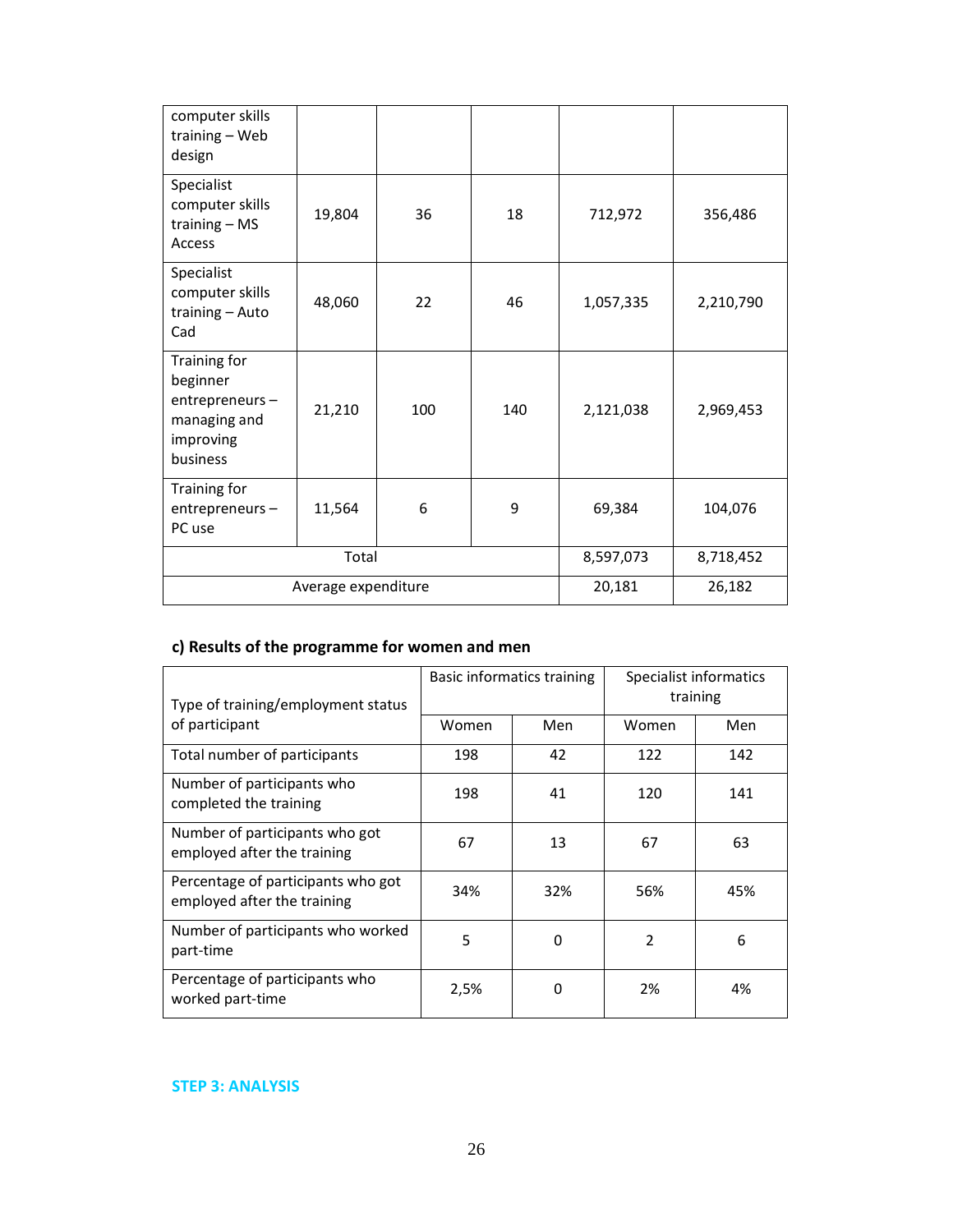Having established, during the course of the first two steps, in what way the programme may contribute to achieving gender equality, and having gained insight into the division of resources between women and men, we tried to establish the reasons for such a division and the consequences for women and men through analysis. For this purpose, we used the *JämKAS Plus* method, that is, certain steps of that method.

### **a) Formulating an observation**

At this point, we tried to establish the gender models in the programme being analysed, that is, what the problem was from the point of view of gender equality. Since our interest was focused on the relationship between women and men, we formulated all our observations in a comparative manner. For example:

*More women than men completed basic computer skills training.* 

*More men than women completed specialist computer skills training*.

*Six months after completing training, more women than men got employed.* 

*Six months after completing specialist computer skills training, more women than men got employed.* 

Formulating observations in this way was supposed to facilitate recognition of potential inequalities and provide space for further analysis.

### **b) Survey causes and effects**

Having formulated our observations from the point of view of gender equality, we tried to establish their causes and the possible consequences for women and men. Since in this phase the relationship between cause and consequence was still hypothetical, it was necessary, while trying to establish them, to be as creative as possible and to point out as many causes and consequences as possible. During this phase, as in the course of the previous step, we formulated causes and consequences in a comparative manner, as a relationship between women and men, so as not neglect that the problem might be due to the different social positions of women and men, norms and unequal power relations. For example:

### **Causes:**

*Fewer women than men possess basic knowledge of computer skills.* 

*There are fewer women entrepreneurs than men.* 

*It is more difficult for women to balance their professional and family obligations.* 

*Employees of the National Employment Service and chambers of commerce are biased when it comes to selection.* 

### **Consequences:**

*Fewer women than men obtained specialist computer skills knowledge (which is conducive to finding employment to a greater extent than basic computer skills training).* 

*More men than women got self-employed.*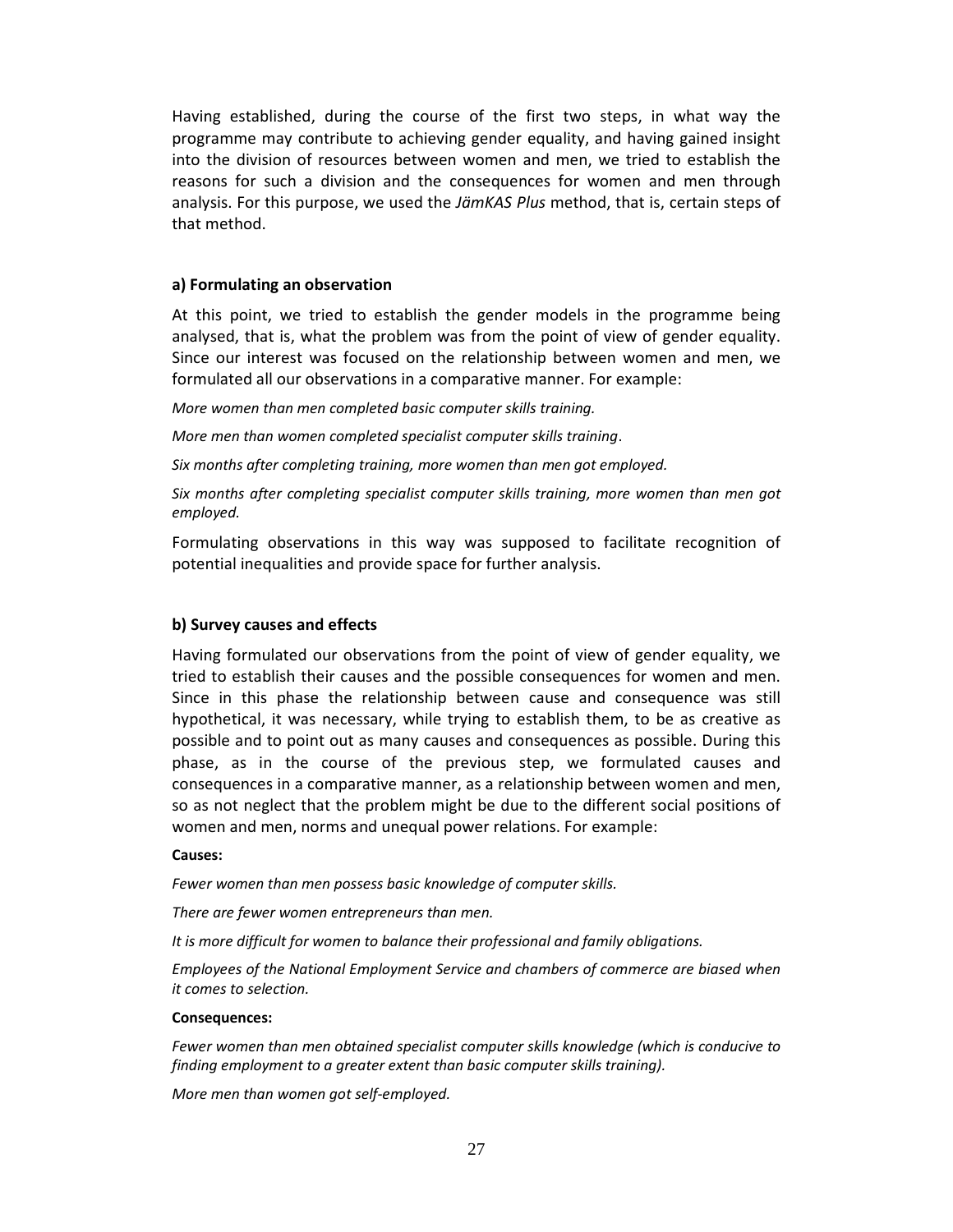### **c) Discard or confirm the cause-and-effect relationships**

Having enumerated the possible causes and consequences of the observed problem in the preceding step, in this phase we proceeded to test them, so that we could either accept or reject them if we were unable to prove them. To do so, it was necessary to use all the statistical data available (based on the records maintained by the Secretariat, the data of the Statistical Office of the Republic of Serbia, the national and the provincial Employment Service, surveys conducted by international organisations and NGOs, etc.), for the enumerated causes and consequences could only be accepted if they were based on facts. Also, during the course of this step, we were often faced with a lack of data disaggregated by gender, which, in some situations, made it difficult to arrive at reliable conclusions. If the necessary data were lacking, in our recommendations we pointed out the necessity of obtaining them. At the same time, obtaining data meant an additional effort for our colleagues from the partner institutions, for the data in question, even when it did exist, was not processed in the manner that was necessary for conducting analyses.

For example, in the case of the programme referred to above, we rejected the cause *perceived as "Employees of the National Employment Service and chambers of commerce are biased when it comes to selection", as we had no data on this, and therefore could not prove whether this assumption was justified.* 

### **d) Analyse and describe the problem**

During the course of this step, we establish whether the problem that we have previously recognised should be formulated in a different manner or whether our observations are still valid. It is very useful to relate the problem to strategic documents in this area (for example, the National Strategy for Improving the Position of Women and Advancement of Gender Equality), as then it will become clear in what way the question we are dealing with is connected with the goals that are supposed to be achieved in the area of gender equality.

*The implementation of the IQS programme considerably contributed to increasing the employability of the programme beneficiaries. Almost one-third of the participants of basic computer skills training managed to find employment within six months of completing the course (the percentage of women and men being approximately equal), while the percentage was considerably higher among those who completed specialist training.* 

*Since women are recognised as a group with decreased employability (on account of which they had priority when applying), as well as the fact that specialist computer skills training proved a more efficient means of achieving the objectives of the programme, it is necessary*  to introduce measures that would increase the participation of women in this type of *training. By increasing the level of their knowledge in these areas, the employability of women would be increased, which could significantly contribute to decreasing the currently existing inequalities on the labour market, and at the same time, to eliminating the differences between women and men when it comes to computer literacy..* 

### **e) Identify actors and stakeholders**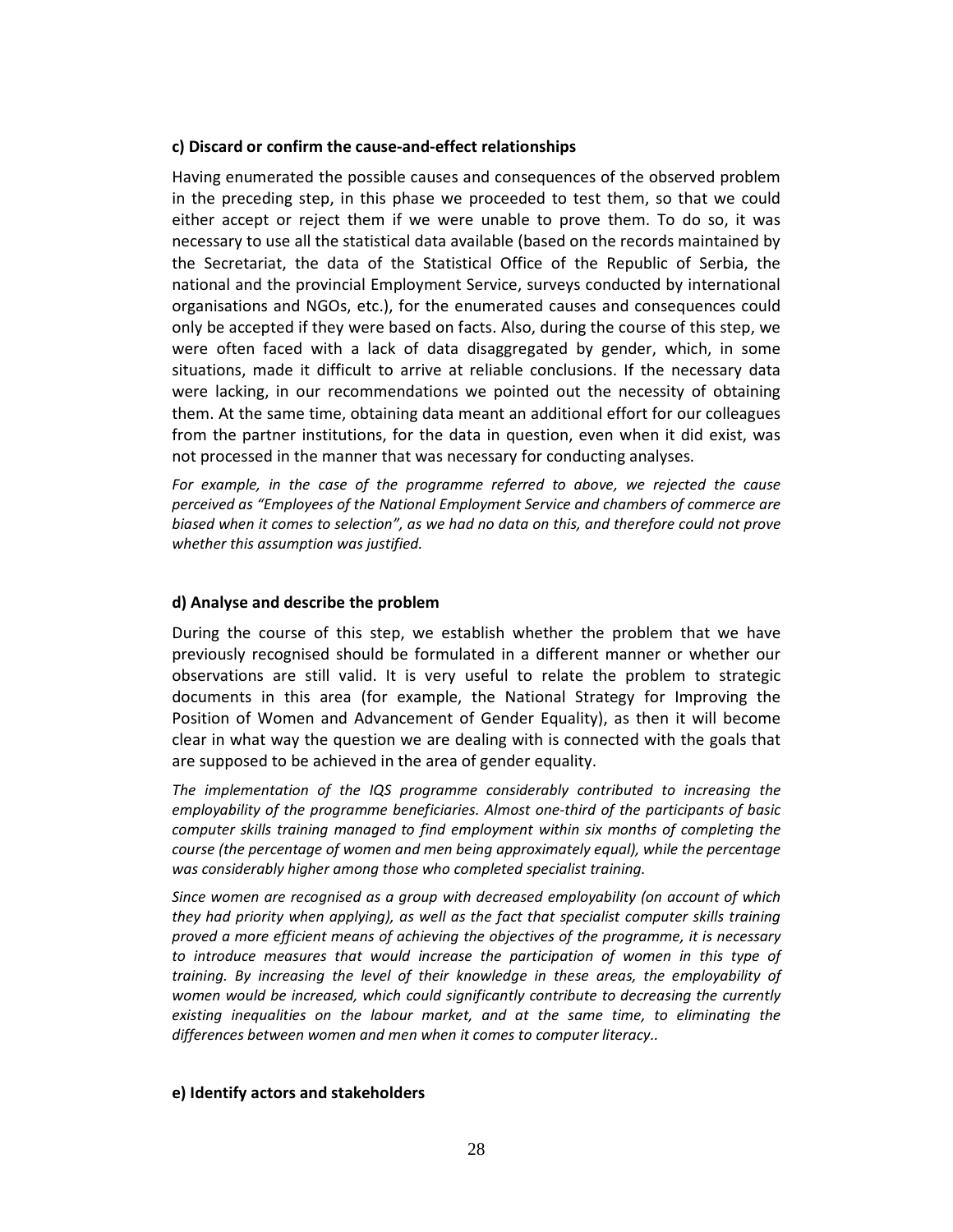Having described the problem and established its causes, we tried to establish the connection between the issues we were dealing with and the actors who were in a position to influence the situation and had the authority and the opportunity to rectify the perceived inequalities. Often enough, these actors are outside the organisation conducting the analysis of the programme.

*For example, the relevant actors in our case were:* 

*Provincial Secretariat for Labour, Employment and Gender Equality, the National/Provincial Employment Service and their local branches, Provincial Secretariat for Economy, chambers of commerce, etc.*

# **f) List possible measures**

Having analysed the problem in detail, we proposed measures that could be used to overcome it or solve it. For each measure proposed, arguments for and against should be offered. Often enough, the measures proposed will concern other actors apart from the organisation/institution implementing a particular programme.

Examples of possible measures are:

- **-** *Keeping records on a regular basis in accordance with established gender-sensitive indicators,*
- **-** *Introducing measures for increasing the number of women who attend specialist trainings,*
- **-** *Providing child care services during the training period,*
- **-** *Continue implementing computer skills trainings, especially the specialist type,*
- **-** *Continue implementing training for beginner entrepreneurs and introduce measures for increasing the participation of women,*
- **-** *Consider the possibility of supplementing the programme with mentor-type work with beginner entrepreneurs,*
- **-** *Include achieving gender equality among the goals of the programme,*
- **-** *Include the principles of gender equality in the programmes implemented by the National Employment Service and other actors,*
- **-** *Organise training for the employees of the Provincial Secretariat for Labour, Employment and Gender Equality and of the National Employment Service on gender analysis and gender budgeting,*
- **-** *When planning and evaluating the programme, directly involve its beneficiaries (for example, by organising focus groups).*

### **g) Propose measures**

On the basis of the measures that we have listed, we decide on those whose implementation would contribute to decreasing the differences between women and men in the labour market. As in the previous case, these measures occasionally concern other institutions and organisations, which should, therefore, be acquainted with them.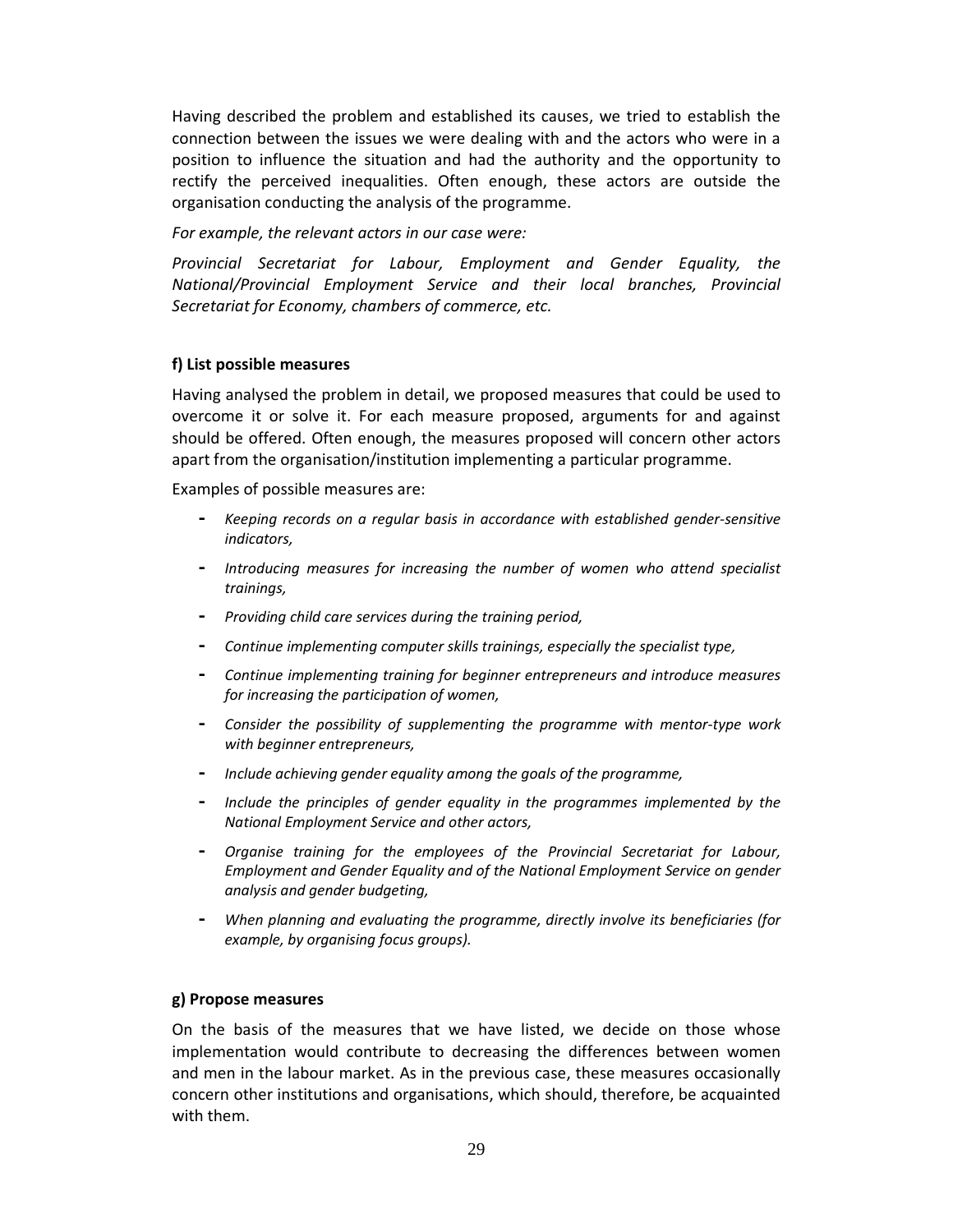### **STEP 4: OBJECTIVES AND MEASURES**

The final step during the course of programme analysis is also the final step of the 4R method. R4 provides the answer to the question which form the activity in question should assume if it is to contribute to achieving gender equality. Since we had already devised measures which could improve the existing programmes from the perspective of gender equality, at this stage we tried to limit the number of recommendations to those that we really wanted realised by a particular organisation/institution.

*In the case of the IQS programme, we proposed the following:* 

- − *Continue implementing licensed computer skills training, especially the specialist type,*
- − *Introduce measures that would increase the participation of women in specialist computer skills training,*
- − *Continue implementing training for beginner entrepreneurs, both women and men, and introduce measures for increasing the participation of women in this type of training,*
- − *Continue with the practice of covering travel expenditure of unemployed women and men who participate in training,*
- − *Ensure that training is equally accessible to women and men by adjusting to their needs and introducing additional forms of support to the beneficiaries of the programme (the time of training sessions, child care services and the like),*
- − *Continue keeping records, on a regular basis, on the proportion of women and men in the training courses realised (classified according to the type of training), and also on women and men who managed to get employed within a specified time period after attending training courses,*
- − *On the basis of the data gathered on the beneficiaries of the programme (classified according to gender), regularly evaluate the impact of the programme on women and men and modify the programmes in accordance with the findings, so that the implementation of activities contributes in a higher degree to reducing the differences between men and women in the labour market,*
- − *When planning and evaluating the programme, directly involve programme beneficiaries (for example, by organising focus groups),*
- − *Provide additional training for the employees of the Provincial Secretariat for Labour, Employment and Gender Equality, and the Provincial/National Employment Service on the incorporation of gender equality in programmes, gender analysis and gender budgeting.*

When formulating recommendations, it often happened that our focus shifted from the gender dimension of the problem to the programme itself, so that we sometimes fell into the trap of neglecting our primary goal, which had to do with the gender dimension of the programme and not with the quality of the programme as such.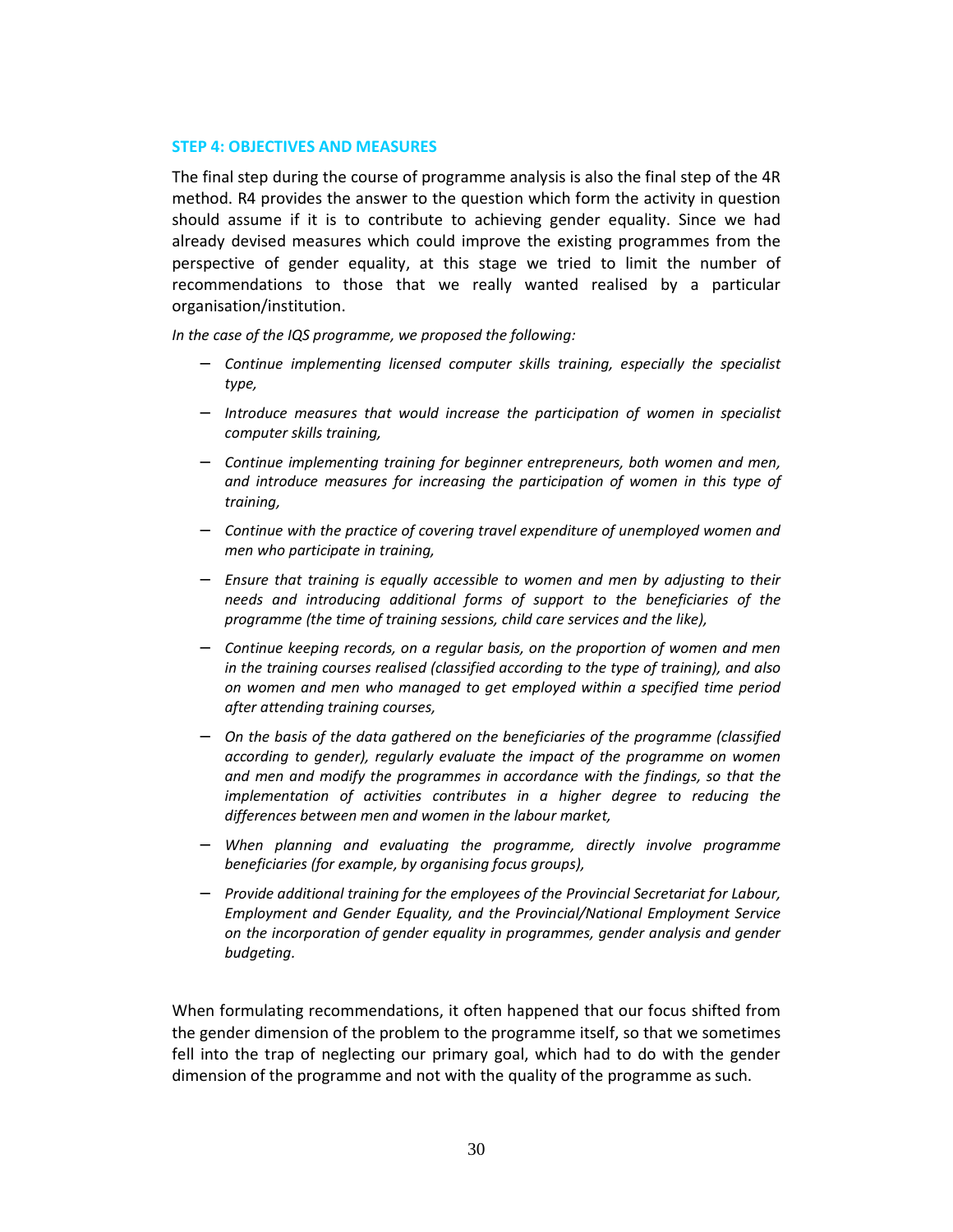In order to be able to monitor to what extent our recommendations are realised in practice, it is of great importance to establish, during the course of this last step, indicators for evaluating progress.

In the case of the programme analysed, the indicators may be:

*Number/percentage of women and men participating in the training who got employed within 6 months of having completed the training,* 

*Number/percentage of women and men who applied for subsidies having completed entrepreneurship training.* 

# **FOCUS GROUPS**

An integral part of the methodology used in programme analysis were focus groups, a research technique used for gathering qualitative data. Focus groups are specially organised groups of people who have similar needs, problems, socio-demographic characteristics, experiences, and who are gathered to discuss certain topics. In order to gain insight into the impact of the programmes on specific women and men, we organised focus groups<sup>13</sup> with the beneficiaries of each individual programme (conducted separately with women and men). We wanted to find out from the participants how they had obtained information about the open call, how they assessed the availability of the programmes and their adequacy and effects. In addition to this, the participants were asked to point out the positive and the negative aspects of programmes, difficulties and problems they faced while conducting their own professional activities. In the case of focus groups with entrepreneurs, we were particularly interested in their motivation for starting their own businesses, the problems they faced in the course of conducting their own business, and in the case of women, how they balanced their professional and family life. What we discussed in particular with focus group participants were the possibilities of improving existing programmes, and all the participants gave their own recommendations regarding this.

Focus groups with unemployed women and men registered with the National Employment Service represented a control group of sorts, as we wanted to gain insight into the views of persons who were not programme beneficiaries and had not decided to start their own business either. Since unemployed persons were the target group of the majority of programmes, we considered it important to find out how they assessed the programmes, to what extent the programmes were in keeping with their needs and interests, and also to find out more about the problems they faced while trying to get a job and to get their views on how the existing programmes could be improved in order to reach out to as many unemployed persons as possible.

A special focus group was made up of employees of the institutions whose programmes were being analysed (the managers or the employees in charge of programme implementation). Our interest focused on the ways in which programme priorities were established, and especially on how equality between women and

-

 $13$  Focus groups were managed by independent expert Branka Kresoja.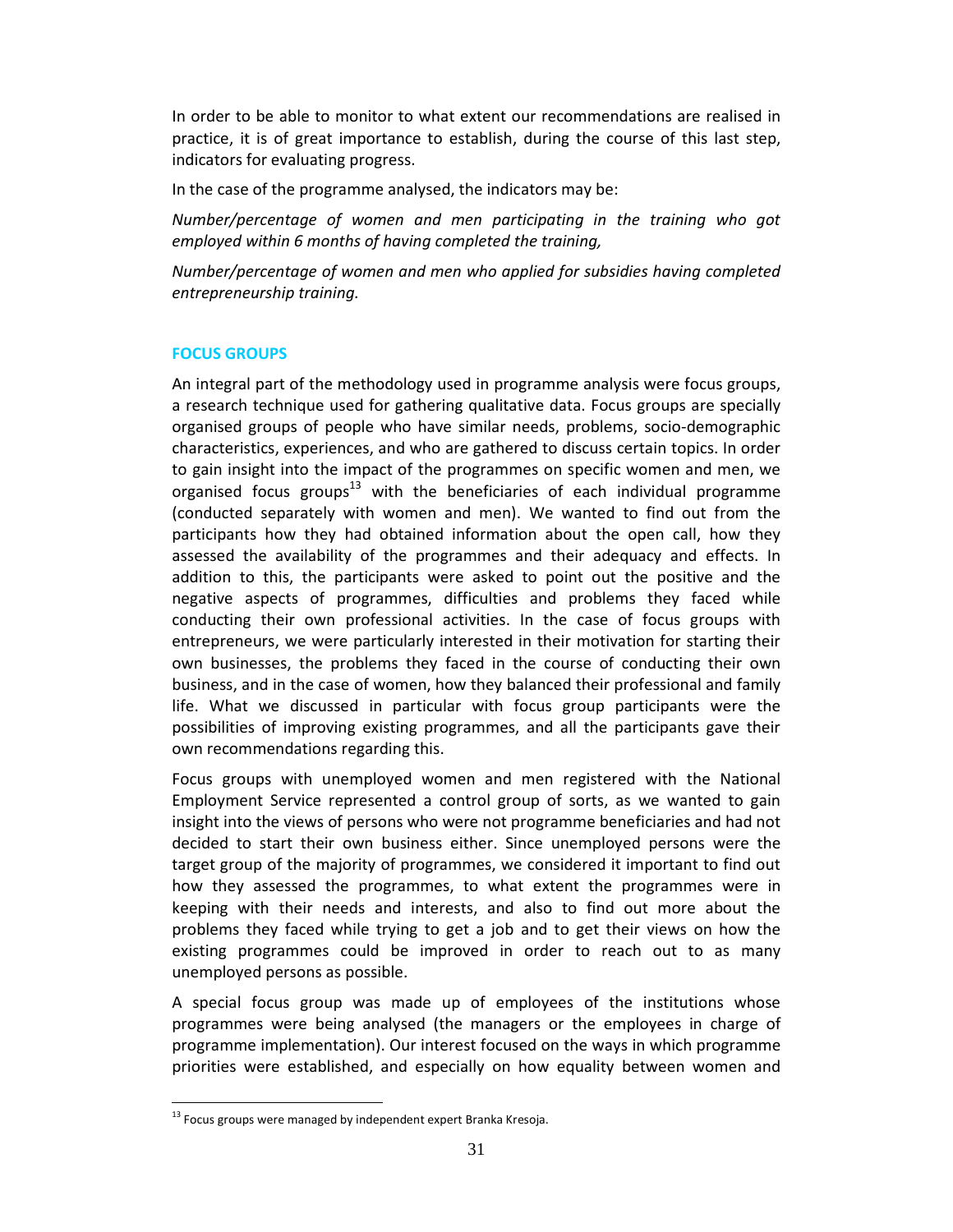men was ensured when it came to the accessibility of the programmes themselves. The managers were also asked about the causes of the lower proportion of women in entrepreneurship and the ways of assessing the effects of the programmes. To end with, they offered recommendations for improving existing programmes.

The focus groups findings proved useful in a number of ways. First of all, they made it possible for us to get a more realistic picture of the impact of the programmes on their beneficiaries, of their satisfaction with existing programmes, and especially of the ways in which the programmes could be improved from their point of view. At the same time, we gained insight into their motivation for applying for open calls and the obstacles they faced, which significantly contributed to the analysis of the existing programmes, since it often happens that not enough light is shed on these aspects.

As this was the first time that this kind of survey was conducted with programme beneficiaries, the participants themselves expressed their satisfaction that they were given an opportunity to express their views, share and discuss experiences with other group members. The focus groups featuring the representatives of the institutions that were implementing the programmes showed that they clearly saw the possibilities for further developing their activities, and also that they were prepared to undertake further steps with a view to integrating the gender perspective in their activities to a greater extent. All of the above findings played a significant role when it came to formulating recommendations for improving the programmes from a gender perspective, and they were included in the final report.

### **LIST OF QUESTIONS FOR PROGRAMME ANALYSIS**

As we pointed out at the beginning of this section, in the case of some of the programmes the combination of the *JämKAS Bas*, *JämKAS Plus* and *4R* methods was not entirely applicable or gave limited results, which made it necessary to develop another analytical tool. For that purpose, we made a list of questions in order to establish the results of the programmes and their impact on the beneficiaries. The list follows.

### **1. Describe the problem in relation for women and men**

For example, in the case of *The Programme for Stimulating the Self-employment of Roma*, during the course of this step we were establishing:

- The status of Roma women and men,
- Employment among Roma women and men,
- Do objectives of the programme respond to the problems?

### **2. What were the objectives of the program for women and men?**

• Does the objective deal with the status of Roma women and men?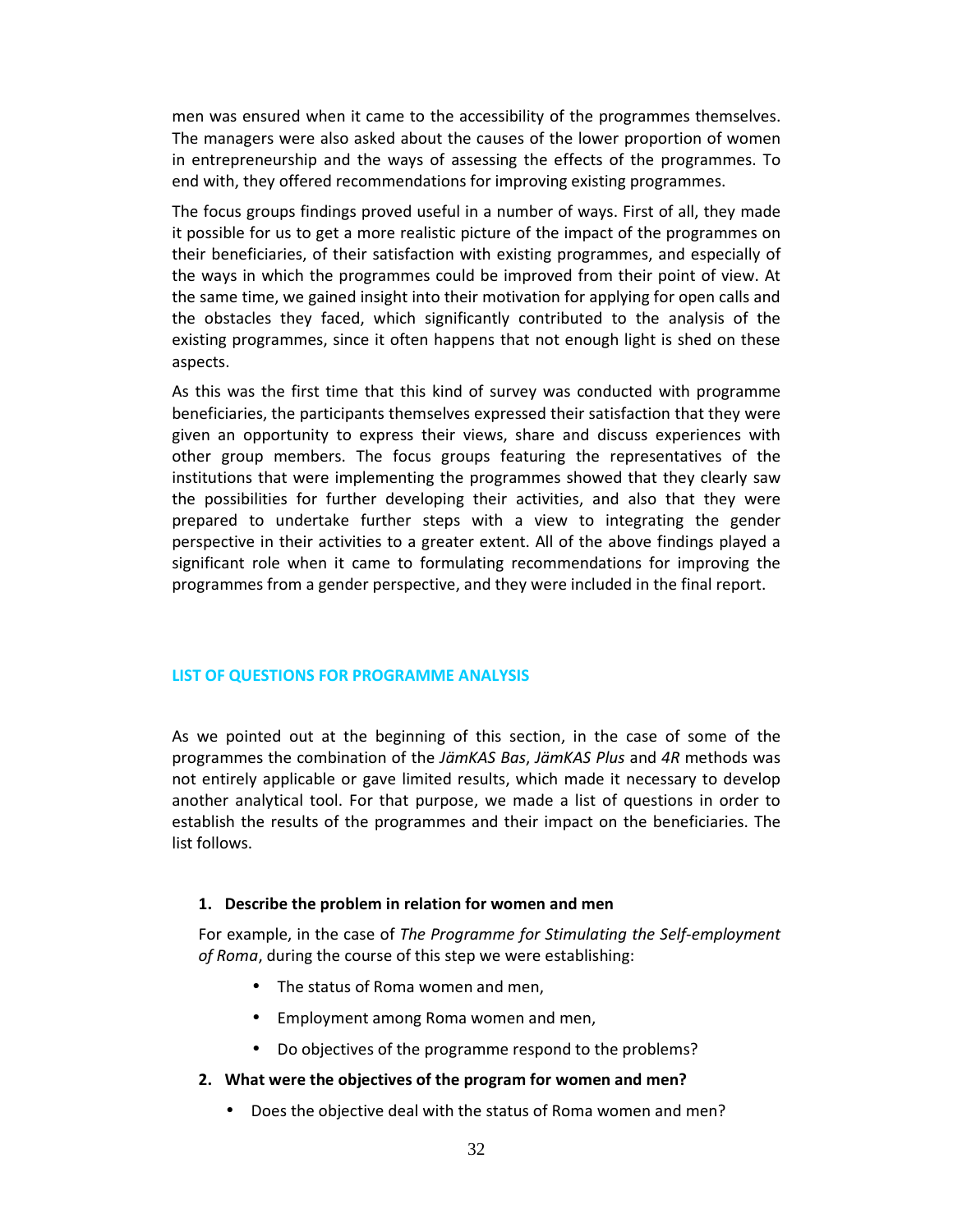- Does the objective intend to decrease gender inequality?
- Does the objective intend to promote gender equality?
- Is the objective in accordance with the status of Roma women and men?

# **3. Is the budget allocated adequate to the objectives?**

# **4. What activities have been undertaken that affect women and men respectively?**

- What are the purposes which the funds are allocated for? Is this the right activity for the problem?
- Are the activities in accordance with the usual business activities of women and men?
- How many women and how many men?

# **5. What effects did these activities have on women and men respectively?**

- Did the programme influence the improvement of the status of the male and female beneficiaries?
- Did the programme give equal opportunities to women and men?

# **6. How are the costs distributed among women and men respectively?**

- Is the documentation of funds allocation disaggregated by gender?
- Have the subsidies been allocated in accordance with the problem?

# **7. Why did the outcome turn out this way for women and men respectively?**

- Why did we get these results?
- Is monitoring and evaluation going on?
- Did the beneficiaries get self-employed?
- Did the programme achieve its objective?

# **8. How can the programme be more gender-sensitive?**

# **THE FINAL FORMAT**

For the purpose of presenting our findings, we have developed the final format for reporting based on consultations with Ann Boman. It contains the following elements:

# **The name of the programme**

# **1. The basic information about the programme**

- Objective(s) of the programme,
- Conditions for participating in the programme,
- Activities,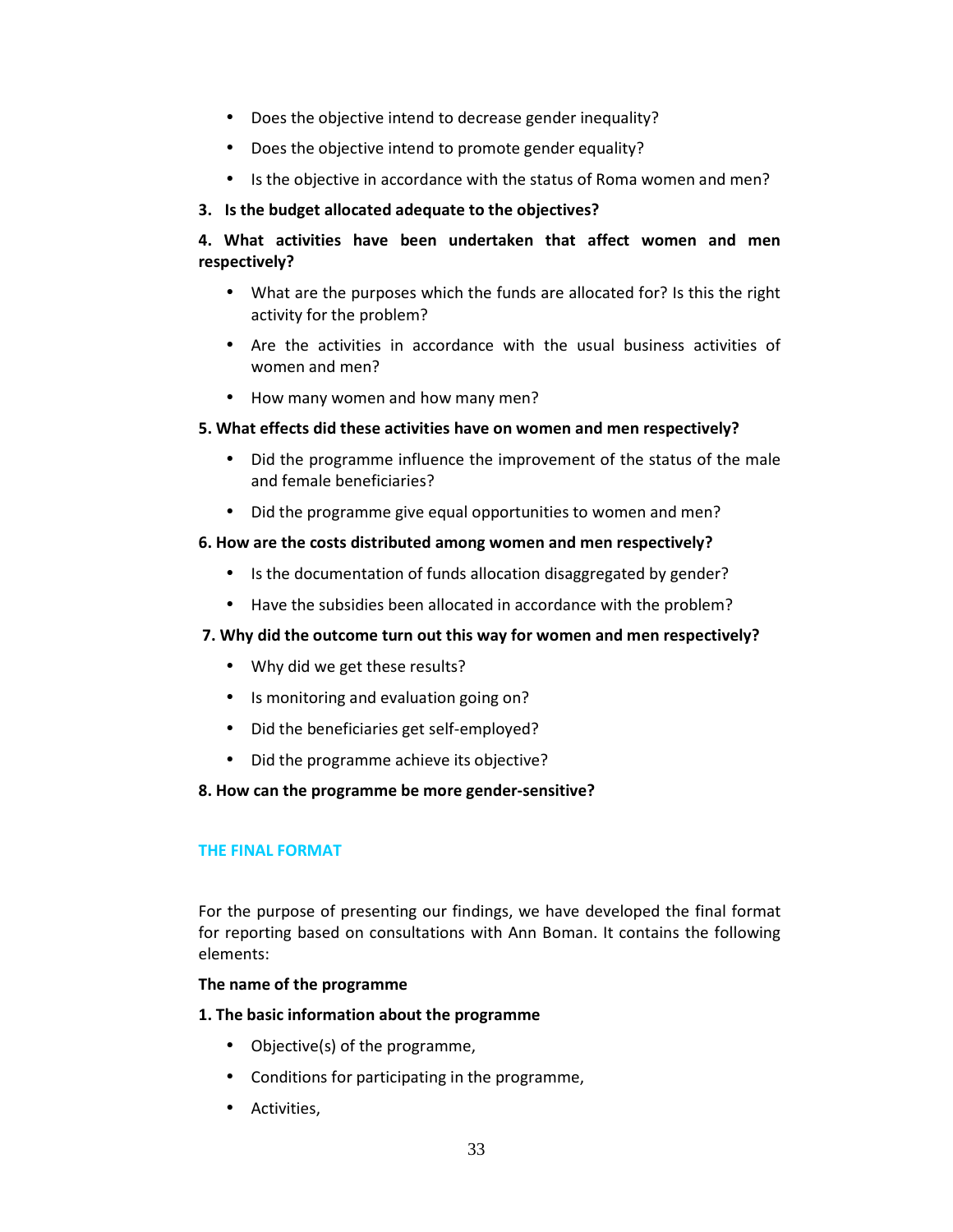- Information on the target group,
- What issues the programme tries to resolve (if relevant).

# **2. Findings/results**

We provided a summary, in table form, of:

- Representation of women and men among the beneficiaries (number and share),
- Resources type of support, expenditures and their distribution according to gender (number and share).

We also summarised:

- Results: what effects did the activities undertaken have on women and men?
- The description of the problem: what was the main (gender-based) problem we encountered and that we wish to resolve through our recommendations?
- The findings of focus groups (general findings and recommendations).
- **3. Consideration** may encompass:
	- General findings,
	- Missing information,
	- Objective(s) of the programme,
	- Conditions for participating in the programme,
	- Suggestions that do not fall under recommendations,
	- How the programme contributes to gender equality.

**4. Recommendations** for improving the analysed programmes from the aspect of gender equality.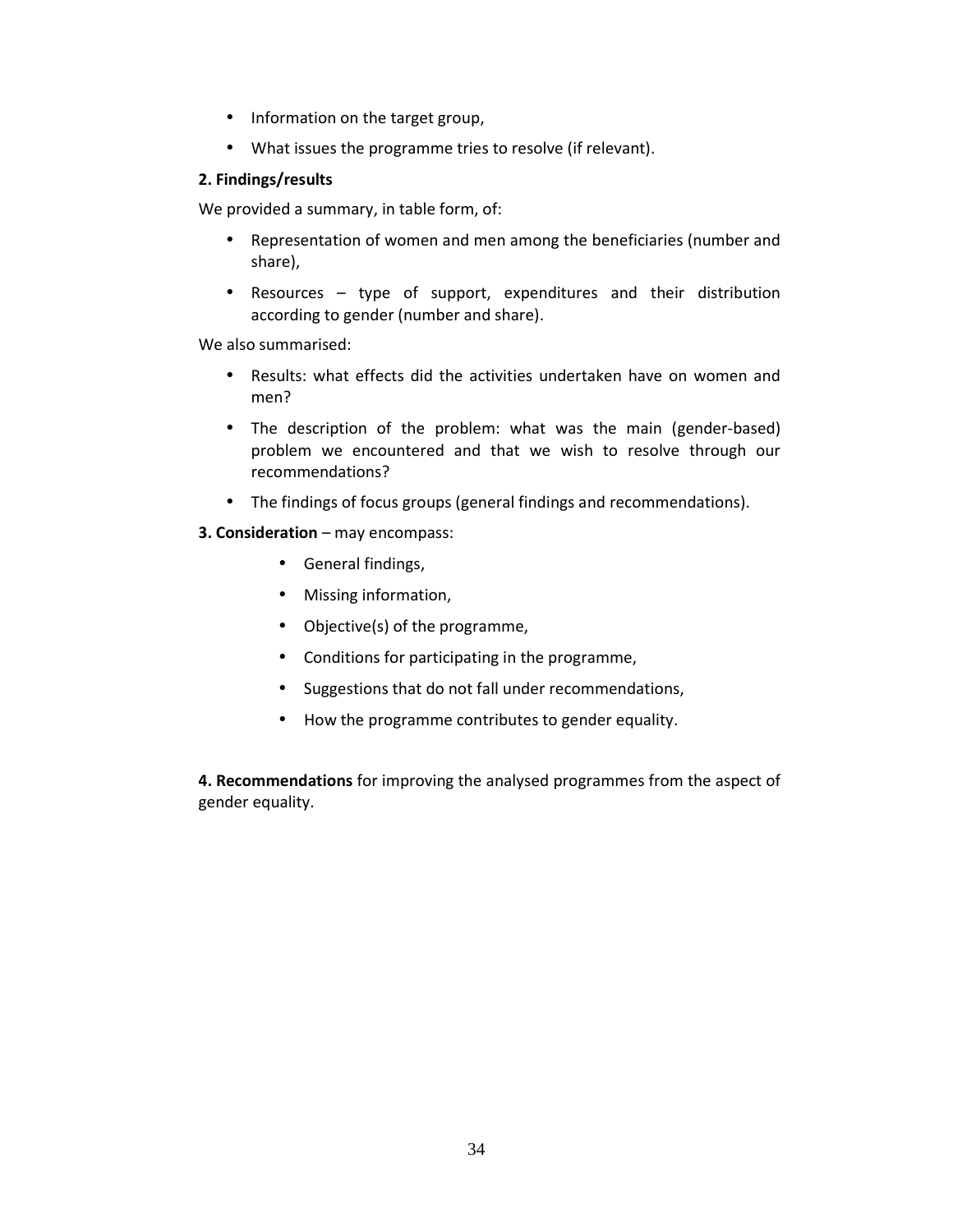# 5. ANALYSES

**Name of programme: Integrated Regional Development Programme of the Autonomous Province of Vojvodina** 

IQS – Integrated Qualification Scheme

**Institution in charge: Provincial** Secretariat for Labour, Employment and Gender Equality

**Year:** 2006

### **1. The basic information about the programme**

**The objective** of the IQS programme is to provide support and to stimulate the development of training centres, increasing the level of knowledge of unemployed and soon-to-be-unemployed persons for the purpose of their return to the world of labour, the training of those who are planning to start their own businesses, and providing help to firms with a view to making them more competitive through improving their management practices.

**Programme activities** comprised computer skills training attended by approximately 500 unemployed persons (basic computer skills training – 240, specialist computer skills training – 264), as well as the training of around 250 beginner entrepreneurs in the Autonomous Province of Vojvodina in managing and improving their own businesses. The programme covered travel expenses of the unemployed persons participating in computer skills training, and the time of training sessions was adjusted to the needs of the participants.

**The criteria for participating in the programme** differed depending on the type of training being conducted. In the case of basic information training, the participants had to be registered as unemployed with the local branch of the National Employment Service, possess professional qualifications of the 4th degree $14$  as a minimum, lack computer skills knowledge and skills and be actively engaged in seeking employment.

The same conditions applied for specialist computer skills training, but in addition to the above, it was necessary for the participants to be tested and to show the appropriate level of knowledge required for the course they were applying for.

In the case of the training of beginner entrepreneurs, the participants had to have registered their business activities between 2003 and the end of 2005, to fulfil his/her obligations towards employees, as well as the obligations pertaining to taxes, contributions and public income.

The applicants were ranked on the basis of how long they had been seeking employment, priority being given to those of lower employability (women in particular).

### **Information about the target group**

### **Employment, unemployment, entrepreneurship**

<sup>-</sup><sup>14</sup> *Translator's note:* secondary school level.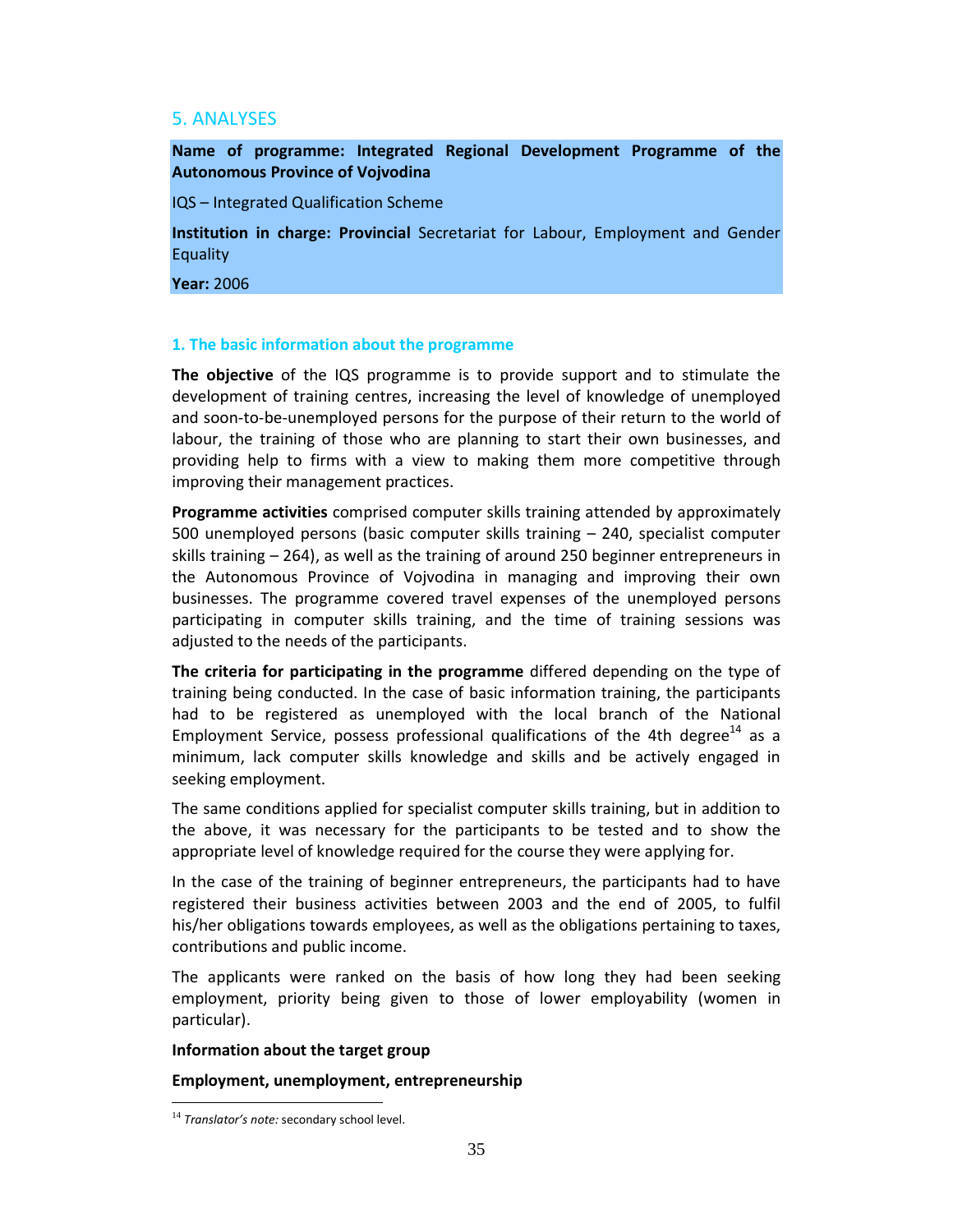In the year when the programme was implemented (2006), the employment rate of women was 34% and of men 54%, whereas the unemployment rate of women was 22% and of men 15%. Among the inactive part of the population, women made up the majority in all the categories (62%), especially among the disabled (66%) and housewives (99%). The longer employment is sought, the greater the number of unemployed women in relation to men. Women also constituted the majority among long-term unemployed persons, that is, among those who had been seeking employment for over two years (56%), and among those who sought employment for the first time (56%).

As regards the qualification structure of unemployed women and men, their number decreases as the level of professional qualification increases. Most of the unemployed have completed secondary school, the majority being men with the 3rd degree<sup>15</sup> and women with the 4th degree of professional qualification. Women constitute the majority among the unemployed who lack education altogether (54%), and also among those who possess advanced (61%) and higher education (55%).

Concerning the age structure of the unemployed, it can be seen that among those of up to 25 years of age there is no significant difference between women and men, but as the age of the unemployed increases, so does the number of unemployed women in relation to men. Most unemployed women belong to the age group between 31 and 40, where the difference between unemployed women and men is most prominent (58% women, 42% men). As regards the unemployed over 50 years of age, men constitute the majority (58%, with women at 42% of the overall number).

In the case of entrepreneurs, the number of women among self-employed persons overall amounted to only 23%, while men made up the remaining 77%.

### **The use of information-communication technologies (ICT)**

As regards the use of information-communication technologies, the data for the Republic of Serbia<sup>16</sup> show certain differences between women and men, which vary significantly depending on the age group. Among women and men belonging to the age group between 16 and 24, there are no significant differences when it comes to the use of computers (86% of men and 84% of women), but this difference increases in the 25-54 age group (47% of women and 54% of men), while women and men aged 55 to 74 use information-communication technologies the least (10% of women and 11% of men). Concerning the use of the Internet, the differences are more prominent. In the 16-24 age group, 64% of women and 71% of men use the Internet; the difference increases in the 25-54 age group, where 34% of women and 46% of men use the Internet. In the 55-74 age group, there is almost no difference (6% of women and 7% of men are Internet users).

-

<sup>15</sup> *Translator's note:* qualified manual worker.

<sup>16</sup> *Žene i muškarci u Srbiji* [*Women and Men in Serbia*]*,* Republički zavod za statistiku Srbije [Statistical Office of the Republic of Serbia], Belgrade, 2008, p. 38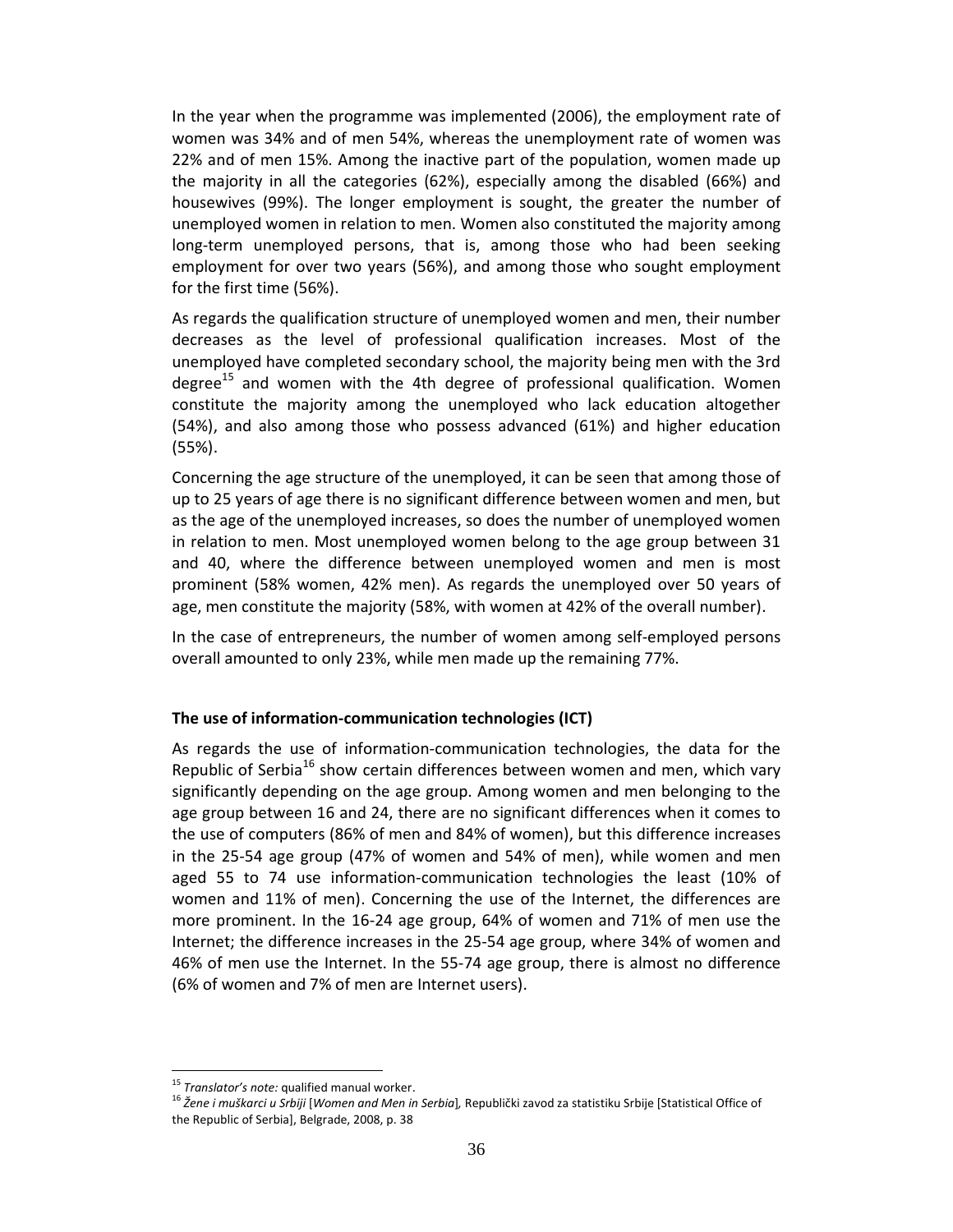According to data obtained from other surveys (Gender Barometer), when it comes to the use of the Internet, there is a considerable difference between women and men (48% of men and 39% of women use the Internet).

Data on the level of computer literacy among women and men are not available.

# **2. Findings and results**

# **Representation**

Table 1. Representation of women and men in the overall number of participants, classified according to the type of training

| Type of training |                                              | Number                             | Participants |        |       |        |       |
|------------------|----------------------------------------------|------------------------------------|--------------|--------|-------|--------|-------|
|                  |                                              | of<br>training<br>sessions<br>held | Total        | Women  |       | Men    |       |
|                  |                                              |                                    |              | Number | Share | Number | Share |
| I                | For the<br>unemployed                        | 48                                 | 504          | 320    | 63%   | 184    | 37%   |
| 1.               | Basic<br>computer<br>skills training         | 19                                 | 240          | 198    | 82%   | 42     | 18%   |
| 2.               | Specialist<br>skills<br>computer<br>training | 29                                 | 264          | 122    | 46%   | 142    | 54%   |
| $\mathbf{H}$     | For beginner<br>entrepreneurs                | 11                                 | 255          | 107    | 42%   | 148    | 58%   |

Even though women made up almost two-thirds (63%) of all the participants in all the types of training on offer, it is evident that they are represented more in basic computer skills training (82%) rather than in specialist training (46%), whereas with men it is the other way round (basic computer skills training 18%, specialist training 54%). Also, fewer women than men attended the entrepreneurship training.

| Participants | Training for the unemployed |       |            |       |       |  |
|--------------|-----------------------------|-------|------------|-------|-------|--|
|              |                             |       |            |       |       |  |
|              | <b>Basic</b>                |       | Specialist |       | Total |  |
|              | Number                      | Share | Number     | Share |       |  |
| Women        | 198                         | 62%   | 122        | 38%   | 320   |  |
| Men          | 42                          | 23%   | 142        | 77%   | 184   |  |
| Total/share  | 240                         | 48%   | 264        | 52%   | 504   |  |

Table 2. Level of participation of women and men in particular types of training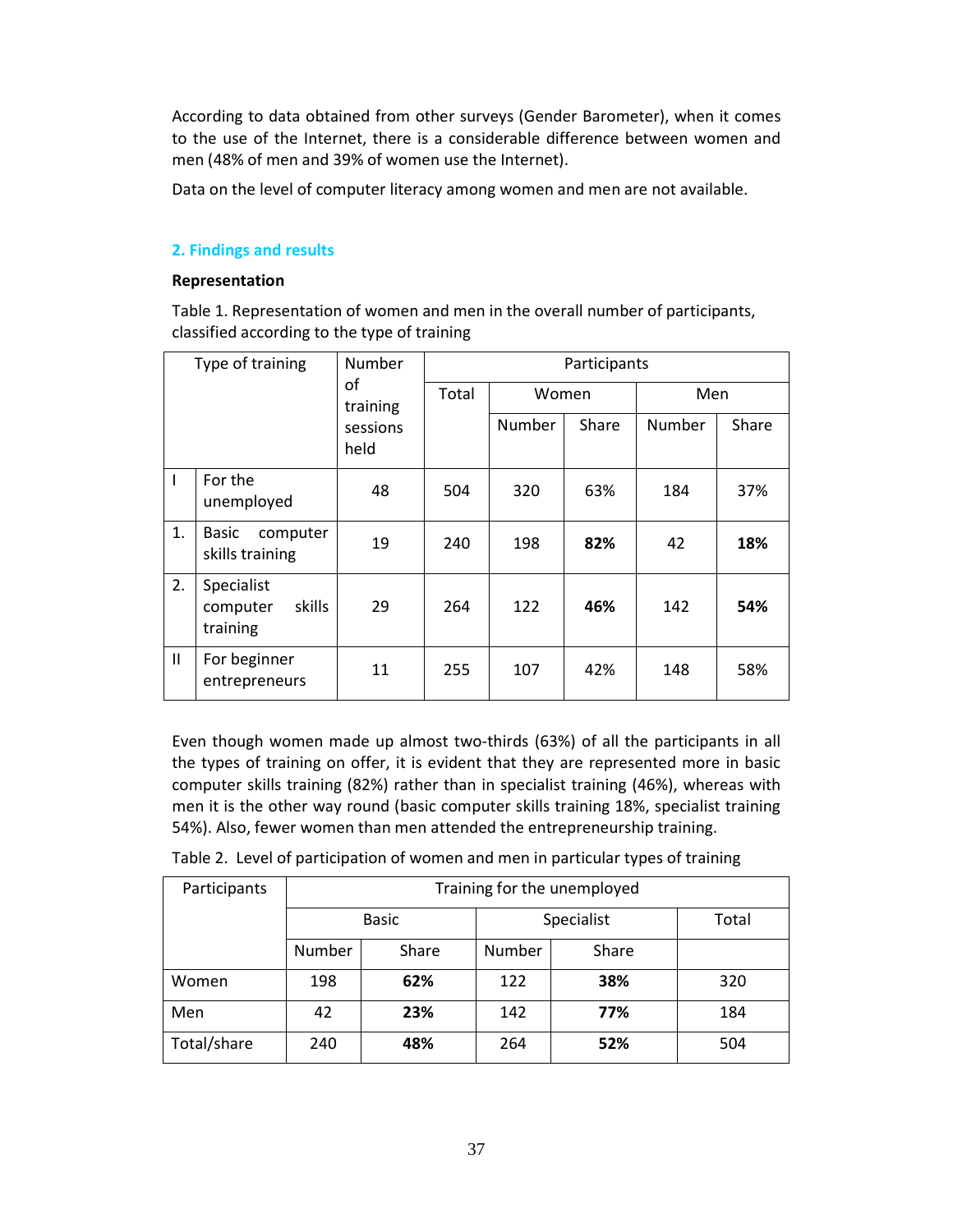## **Resources**

| Type of training                                                                    | Price of<br>training<br>per<br>participa<br>nt in<br><b>RSD</b> | Number<br>of<br>women | Number of<br>men | Total<br>expenditure<br>on women<br>in RSD | Total<br>expenditure<br>on men in<br><b>RSD</b> |
|-------------------------------------------------------------------------------------|-----------------------------------------------------------------|-----------------------|------------------|--------------------------------------------|-------------------------------------------------|
| <b>Basic computer</b><br>skills<br>training                                         | 12,575                                                          | 198                   | 42               | 2,489,858                                  | 528,152                                         |
| Specialist<br>computer skills<br>training -<br>graphic design                       | 19,840                                                          | 22                    | 30               | 436,487                                    | 595,210                                         |
| Specialist<br>computer skills<br>training - Web<br>design                           | 42<br>40,714<br>48                                              |                       |                  | 1,709,999                                  | 1,954,285                                       |
| Specialist<br>computer skills<br>training $-$ MS<br>Access                          | 19,804                                                          | 36                    | 18               | 712,972                                    | 356,486                                         |
| Specialist<br>computer skills<br>training - Auto<br>Cad                             | 48,060                                                          | 22                    | 46               | 1,057,335                                  | 2,210,790                                       |
| Training for<br>beginner<br>entrepreneurs-<br>managing and<br>improving<br>business | 21,210                                                          | 100                   | 140              | 2,121,038                                  | 2,969,453                                       |
| <b>Training for</b><br>entrepreneurs-<br>PC use                                     | 11,564                                                          | 6                     | 9                | 69,384                                     | 104,076                                         |
|                                                                                     | Total                                                           |                       | 8,597,073        | 8,718,452                                  |                                                 |
|                                                                                     | Average expenditure PER woman/man                               | 20,181                | 26,182           |                                            |                                                 |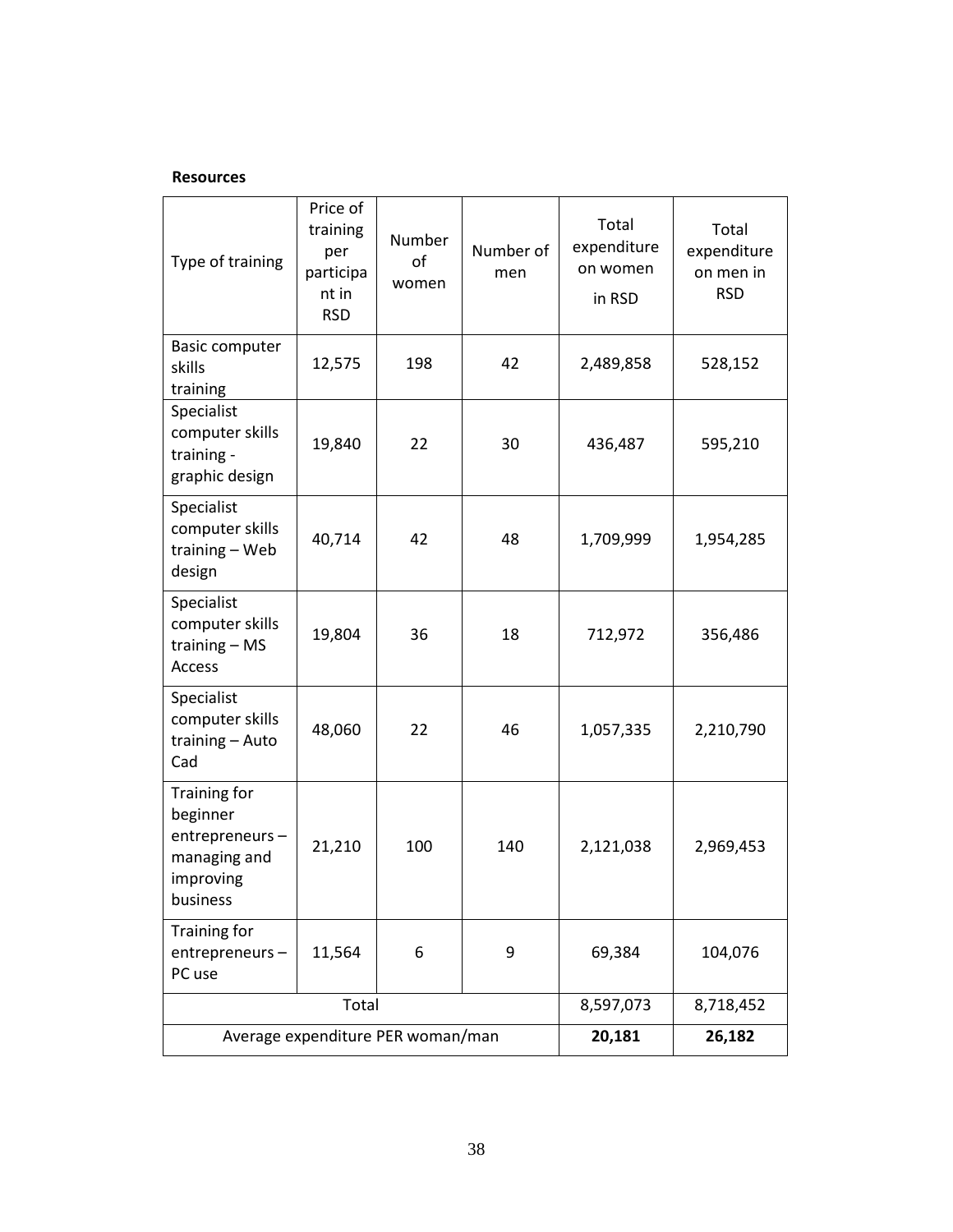#### **Results**

| Type of training/employment                                       | Basic computer skills<br>training |          | Specialist computer<br>skills training |     |
|-------------------------------------------------------------------|-----------------------------------|----------|----------------------------------------|-----|
| status of participant                                             | Women                             | Men      | Women                                  | Men |
| Total number of participants                                      | 198                               | 42       | 122                                    | 142 |
| Number of participants who<br>completed the training              | 198                               | 41       | 120                                    | 141 |
| Number of participants who got<br>employed after the training     | 67                                | 13       | 67                                     | 63  |
| Percentage of participants who<br>got employed after the training | 34%                               | 32%      | 56%                                    | 45% |
| Number of participants who<br>worked part-time                    | 5                                 | $\Omega$ | $\overline{2}$                         | 6   |
| Percentage of participants who<br>worked part-time                | 2.5%                              | 0        | 2%                                     | 4%  |

The realisation of the IQS programme, by increasing the level of knowledge of unemployed persons, considerably increased their employability. Of the overall number of persons who attended computer skills training, a roughly equal percentage of women and men got employed having completed the course (34% of women and 32% of men). As regards the participants of specialist computer skills training, 56% of female participants and 45% of male participants got employed after attending these specialised trainings. The implementation of the programme contributed to reducing the differences between women and men in the sphere of basic computer skills knowledge, which was achieved in a lesser degree in the case of specialised knowledge, a more efficient means of increasing employability, especially in the case of women (who make up the majority of the unemployed). A greater degree of participation of women in basic computer skills training programmes (which are shorter and cheaper than the specialist ones) resulted in the expenditures being, on average, lower for women (20,180 RSD) than for men (26,181 RSD).

In the case of beginner entrepreneurs, it is significant to note that the training process encompassed 42% of women, which, in terms of percentage, is almost twice as many as the number of female entrepreneurs in the Autonomous Province of Vojvodina overall. In view of the fact that all the applicants for training were accepted, the relatively high rate of women's participation can be interpreted as their high level of interest in acquiring additional knowledge.

### **3. Consideration**

As the analysis results showed, the implementation of the programme significantly contributed to increasing the employability of the participants. About one-third of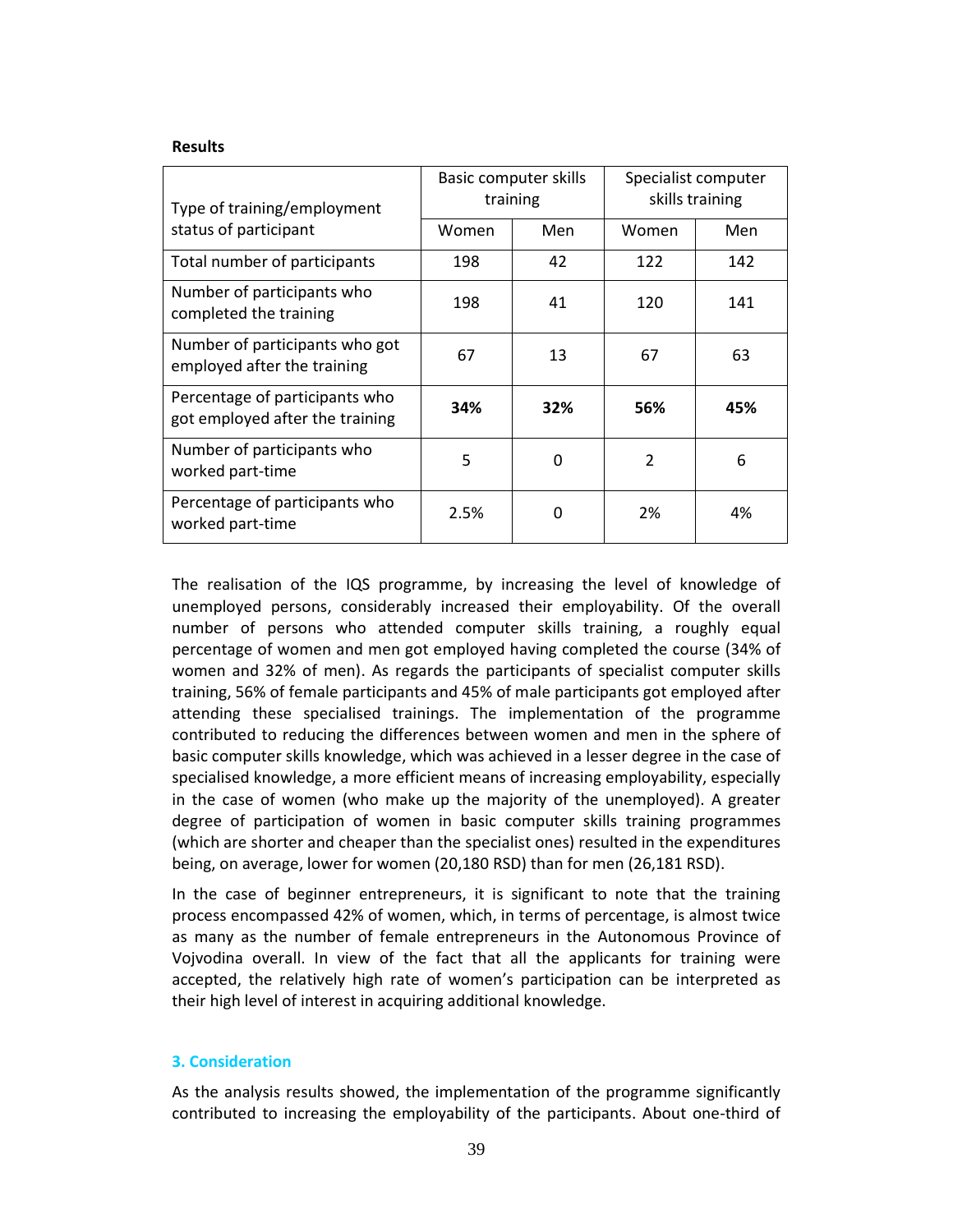the beneficiaries of basic computer skills training (the percentage of women and men being roughly equal) managed to get employed within six months of having completed the course, whereas the percentage among those attending specialist training was considerably higher.

In view of the fact that women are recognised as a group characterised by lower employability (which is why they were given priority when applying for the training), as well as the fact that specialist computer skills training proved to be the most efficient means of achieving the objectives of the programme, it is necessary to introduce measures aimed at increasing the number of women attending these training courses. A faster increase of their knowledge in these areas would improve the employability of women, which could significantly contribute to decreasing the existing inequalities in the labour market and, at the same time, to eliminating the differences between women and men in the sphere of knowledge of computer skills.

At the same time, it is necessary to find out why there is a sharp decrease in the number of women applying for specialist computer skills courses, and on the basis of this, to take steps in order to eliminate potential obstacles. One of the possible solutions is to stimulate women who have completed basic computer skills training to continue with specialist training in the next cycle.

Also, it should be established to what extent the balancing of professional and family obligations may have been an obstacle to attending specialist training courses.

Since one of the criteria for ranking was how long the applicant had been seeking employment, the programme was affirmative in relation to women, for it is women who constitute the majority of long-term unemployed persons.

## **Focus group findings**

*Concerning the specific problems faced by women in the labour market, especially in the sphere of entrepreneurship, a representative of the Provincial Secretariat pointed out unequal initial conditions (lack of property), the patriarchal social environment, lack of support within the family and especially lack of systematic support to women (for example, insufficient number of child care institutions and underdevelopment of alternative forms of child care). At the same time, it was pointed out that a lack of all-encompassing surveys of the labour market represented an obstacle when it came to planning programmes even for entrepreneurs themselves.* 

*As regards the monitoring of the implementation and the evaluation of the effects of the programmes, it was pointed out that it was necessary to improve the current working method in order to stress more clearly the gender equality perspective and to plan future programmes more successfully on the basis of the effects perceived.* 

*It was also pointed out that a more intensive interconnectedness of employment and self-employment programmes carried out by various institutions and organisations at the level of the Province would contribute to achieving better and longer-lasting effects.* 

*On account of technical difficulties, no focus group was held with programme participants.*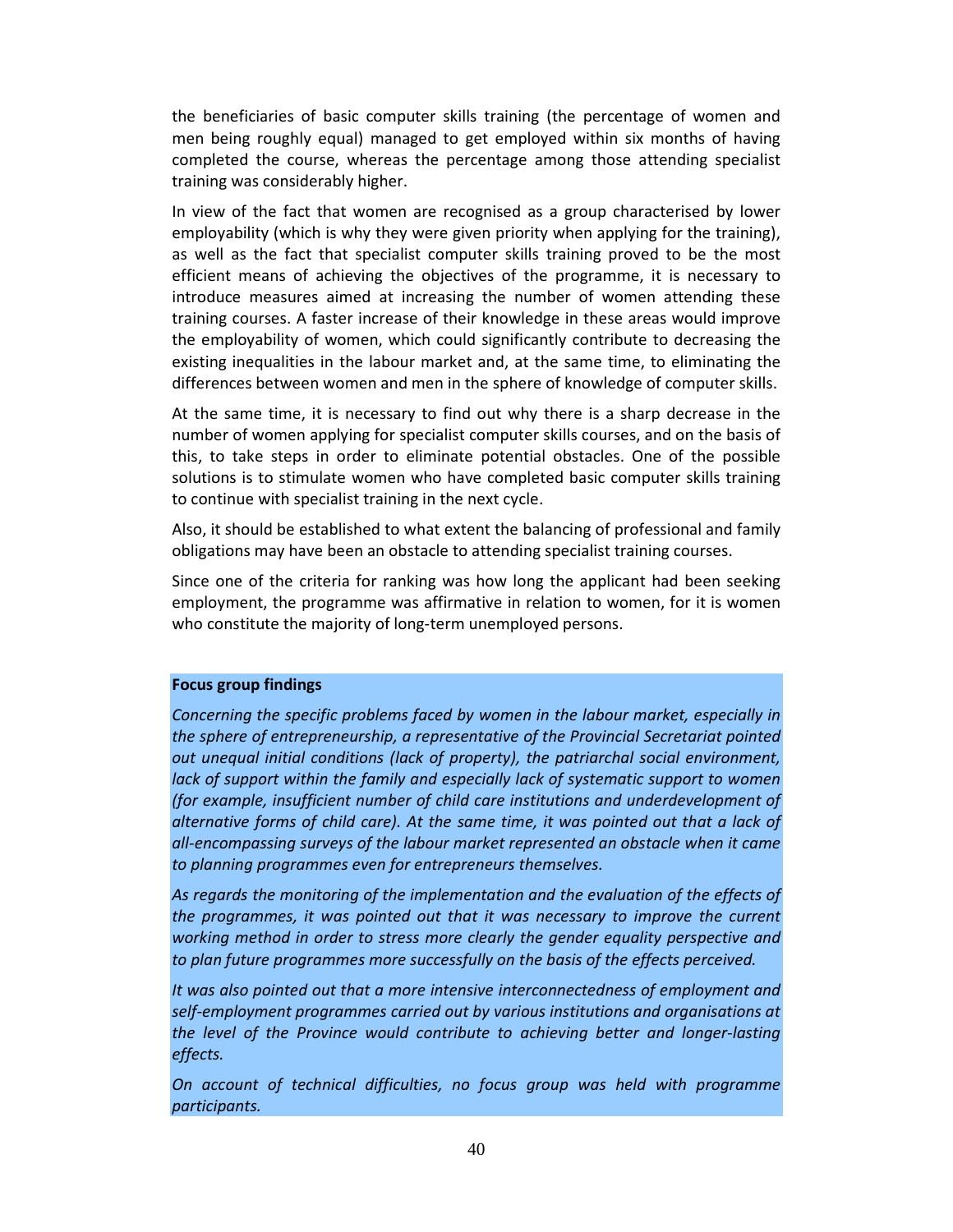## **4. Recommendations**

- − Continue with the implementation of licensed computer skills training courses, in particular specialist computer skills training;
- − Introduce measures that would increase the participation of women in specialist computer skills training courses;
- − Continue to implement training for female and male beginner entrepreneurs and introduce measures for increasing the participation of women in these training courses;
- − Continue the practice of covering travel expenses of unemployed men and women participating in the training;
- − Ensure that the training should be equally accessible to women and men by adjusting to their needs, and including additional forms of support to programme beneficiaries (the timing of training sessions, child care services, etc.);
- − Continue maintaining a record, on a regular basis, of the participation of women and men in the realised training courses (classified according to the type of training), and also of women and men who got employed having completed their training within a specified time period;
- − On the basis of the data gathered on programme participants (disaggregated by gender), regularly evaluate the impact of the programmes on women and men; based on the findings, modify programmes so that the implementation of activities should contribute to a greater extent to decreasing the differences between women and men in the labour market;
- − When planning and evaluating programmes, directly involve programme participants (for example, through organising focus groups);
- − Provide additional training for the employees of the Provincial Secretariat for Labour, Employment and Gender Equality, and of the Provincial and National Employment Service on gender mainstreaming, gender analysis and gender budgeting.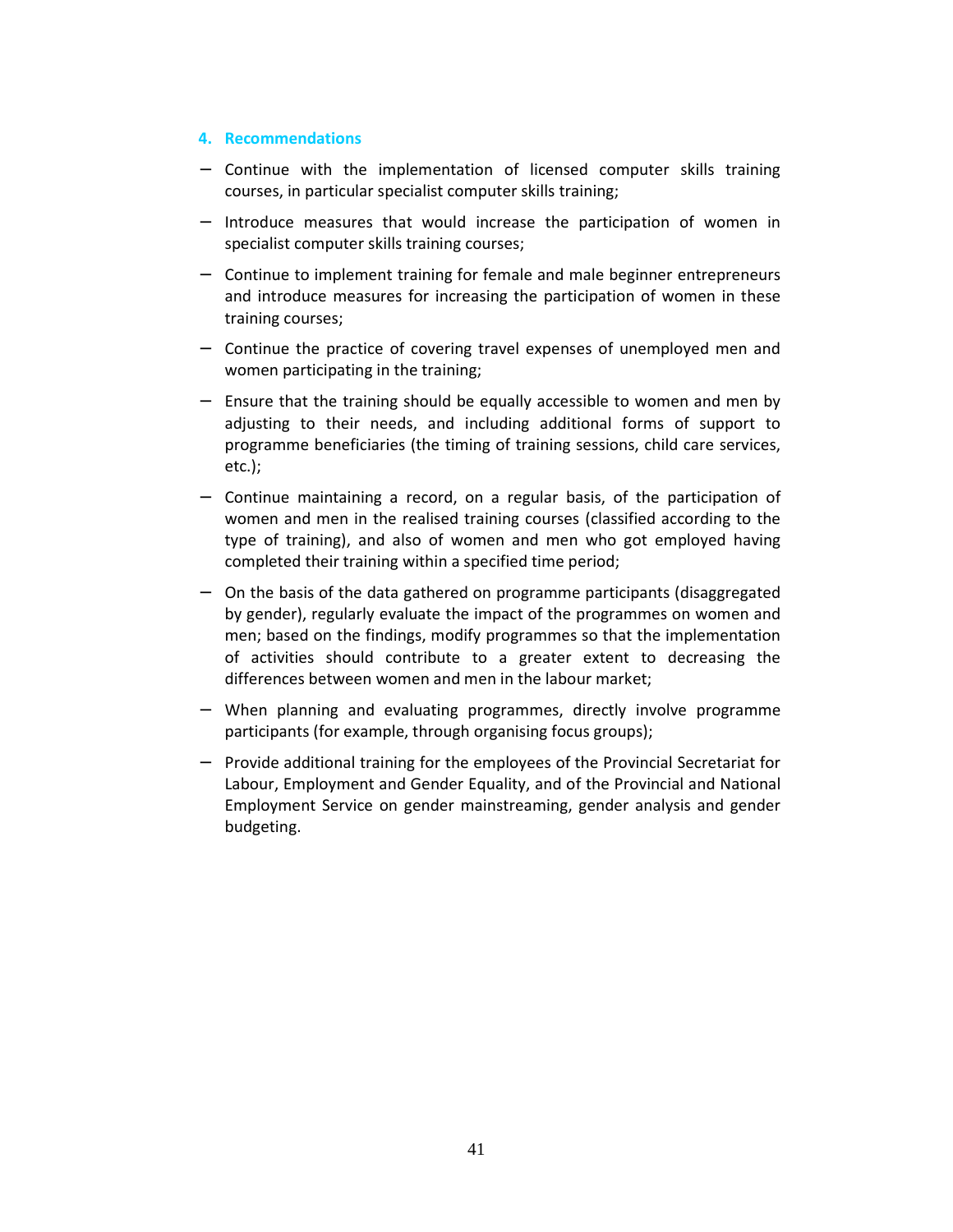**Name of programme:** The Employment Strategy of the Autonomous Province of Vojvodina – Youth Employment

Open call for non-repayable grants for financing projects that stimulate youth employment

**Institution in charge: Provincial** Secretariat for Labour, Employment and Gender Equality

**Year:** 2007

#### **1. Basic information on the programme**

**The objective of the programme** is to improve the employability of young people, to decrease unemployment and increase employment in the Autonomous Province of Vojvodina.

**Programme activities** included granting non-repayable funds to NGOs for the purpose of financing projects that stimulate youth employment.

**The criteria for participating in the programme** were defined in the text of the open call for projects, which were supposed to: provide young people with better information about the legislation pertaining to employment and stimulative measures for employment by printing guidebooks; organising training courses for young people on business communication and self-employment; organising seminars, panel discussions and campaigns for the purpose of developing the spirit of entrepreneurship; organising competitions within the framework of which the best young entrepreneurs will be ranked; organising conferences on the linking of local authorities and organisations that stimulate youth employment, with a view to presenting the capacity of the local labour market. NGOs from the territory of the Autonomous Province of Vojvodina were eligible to apply. A minimum of 80% of the total project budget had to be designated for covering direct costs of project activities. The organisations whose projects were accepted were obliged to submit a narrative and a financial report on implemented activities. The total funds for the realisation of the open call amounted to 2,000,000.00 RSD (RSD), and the maximum amount per project was 250,000.00 RSD.

### **Information on the target group**

There are no significant differences in the representation of women and men among unemployed persons of up to 25 years of age in the Autonomous Province of Vojvodina, but with the increase of the age of the unemployed, the number of women in relation to men increases. The ratio of women to men among unemployed persons of up to 18 years of age is 49% to 51%, whereas in the 19-25 age group, it is 51% to 49%. When it comes to reviewing the situation of youth, a considerable obstacle is the lack of comprehensive surveys on their status and on basic problems they face in the labour market.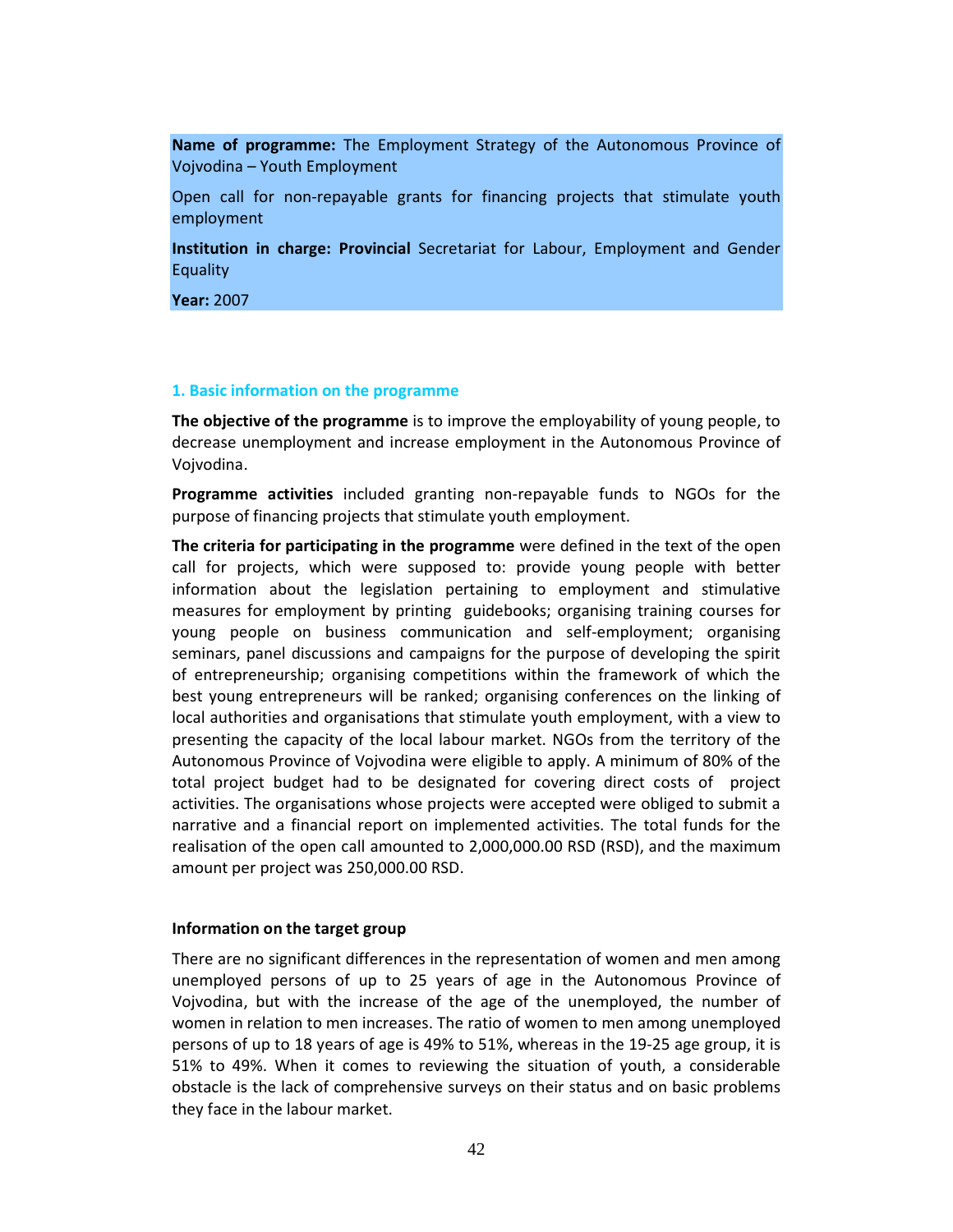### **2. Findings and results**

Of the 29 projects that were submitted, 9 were accepted (35%). Of the 29 NGOs that applied, 4 were non-governmental organisations whose target group are women. Of the 9 projects that were accepted, 1 was submitted by a non-governmental organisation whose target group are women.

Of the 9 projects that were accepted, 5 encompassed the implementation of a training course, while 4 encompassed preparing a printed or electronic guidebook for youth employment.

As regards the management of the projects that were accepted, of the overall number of coordinators (9), 6 were men and 3 were women, and of the overall number of 35 project associates, 12 were men and 23 were women.

The beneficiaries of project activities are young people, but the ratio of young women to young men cannot be established with certainty, in view of the fact that in their proposals and reports the NGOs did not consistently present the data on planned and actual beneficiaries disaggregated by gender. Some NGOs submitted precise data and the planned percentage of female and male participants, whereas in some of the projects the beneficiaries were supposed to be all the unemployed persons in a particular territory. It is particularly difficult to ascertain the number of beneficiaries and their gender in cases such as the preparation of handbooks and other printed material, and setting up a web page. The terms of the open call did not specify who precisely falls into the category of the young, nor was the age limit for this group defined.

Since the terms of the open call did not specify the requirement that project proposals should explain the effect of the project activity on gender equality, the integration of this principle in the framework of the supported projects depended to a considerable degree on how sensitised the applicants were. Therefore, the advancement of gender equality was clearly stated in some of the projects, while in others it was entirely neglected.

The terms of the open call demanded of the applicants to specify the manner of evaluating the degree of realisation of project objectives, and also whether project activities unfolded in accordance with the plan submitted. They were also requested to specify how evaluation results would be used to improve the programme (lessons learned). The organisations that were granted funds determined the manner of evaluating activities independently, which, in some cases, meant mainly reporting on the activities, while in others it also included measuring the success of implemented project activities. Therefore, in some cases it is more difficult to establish the results of the projects realised in relation to the aim of the Programme, that is, to what extent these activities contributed to the increase of the employability of the young, the reduction of unemployment and increase of employment in the Autonomous Province of Vojvodina, which consequently makes it more difficult to assess their impact on women and men within this target group.

Of the 9 projects that were accepted, one received 250,000.00 RSD, 7 projects were granted a sum that was lower than the maximum amount but not lower than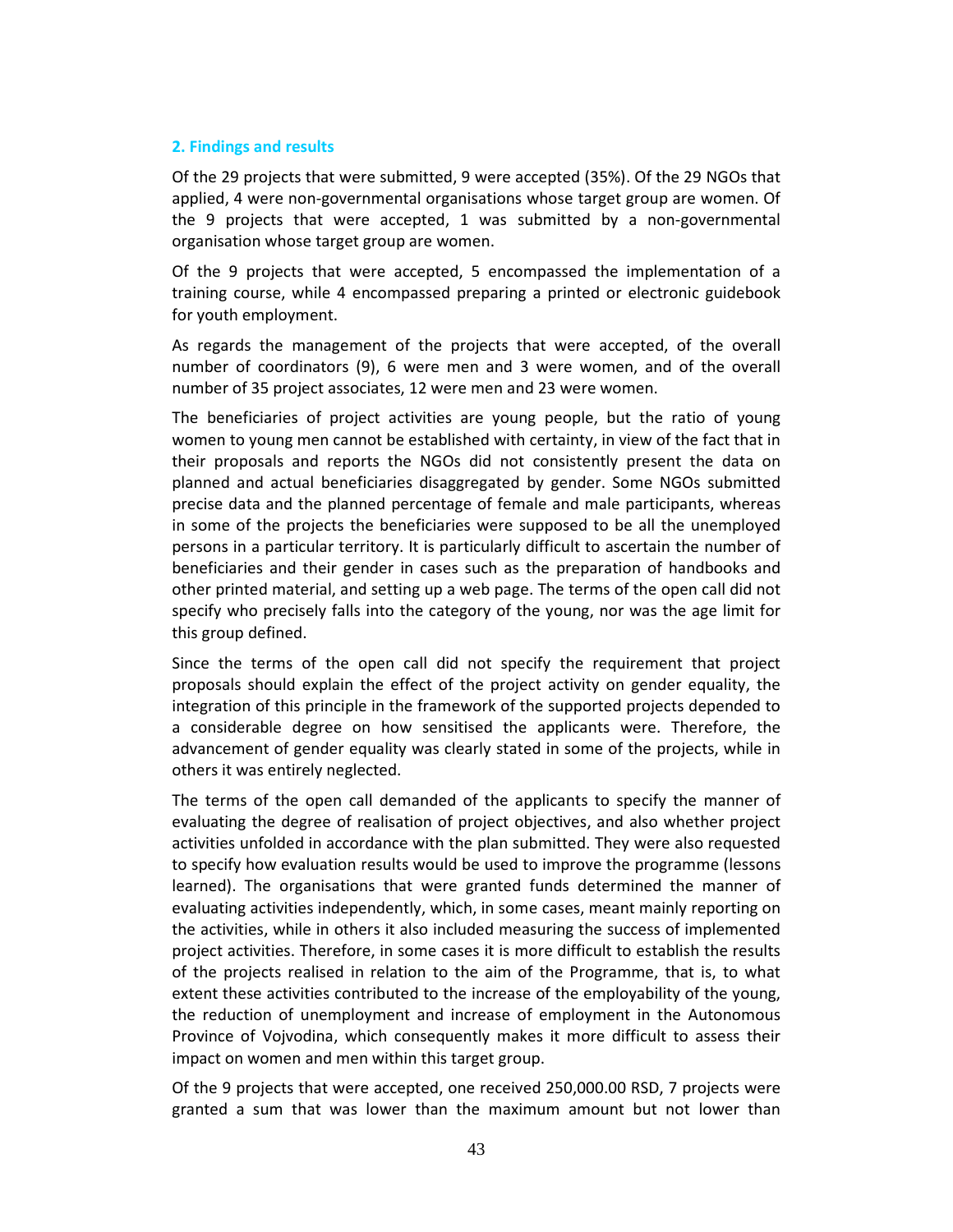200,000.00 RSD, and one project received a sum that was somewhat lower than 200,000.00 RSD. The sum granted was determined on the basis of the decision of the open call committee and the amount required in the applications submitted by the candidates. The amount spent on these 9 projects was the overall sum intended for the implementation of the open call, that is, 2,000,000.00 RSD.

### **3. Consideration**

-

The Programme analysed could have long-term positive results, both in terms of contributing to youth being better informed and more employable, and in terms of stimulating entrepreneurship among young people and their taking an active role in finding suitable employment, but also in terms of reducing gender differences and gender segregation on the labour market.

It is precisely because of the potentially positive effects of this Programme and similar ones that it would be important to adjust the priorities and the activities that will be supported to the current needs on the market, thus ensuring its full effectiveness in resolving the problems of youth (un)employment. An aggravating circumstance here is the lack of comprehensive surveys of labour market needs, which was also pointed out by the representatives of the Provincial Secretariat for Labour, Employment and Gender Equality.

In addition to this, bearing in mind that, apart from the percentage of unemployed women and men belonging to a particular age group, there exist no detailed analyses of the obstacles faced by young people when seeking employment and of the causes of their decreased employability, it is necessary to consider how the implementation of this programme in the future could contribute to mapping the situation of young people in the field, especially when it comes to employment. This would help define the aims and the activities to be supported more precisely.

It would also be necessary to consider stimulating gender-sensitive surveys of the status of young women and men in the labour market and, based on the survey results, to define measures for improving the position of young women and men on the labour market.

As regards gender equality, it should be pointed out that one of the aims of the Employment Strategy in the Autonomous Province of Vojvodina (2006-2008) is precisely "the implementation of the policy of equal opportunities for women and men", and that this aim encompasses measures that may pertain to youth as well.<sup>17</sup> In view of the unequal social-economic status of women and men, which also affects the situation of young women and men, it is necessary to include the principle of gender equality in future strategic documents related to employment, not only as a

<sup>&</sup>lt;sup>17</sup> These are, among other things: promoting equal representation of women and men in the labour market and their participation in professions that are traditionally considered to be "male", and providing help in returning to work after a long period of unemployment; adjusting employment programmes to single mothers, young women, women from vulnerable groups in the labour market; providing support to women who resolve their unemployment problem through self-employment; greater financial support to employers who employ women; targeted measures for stimulating women's entrepreneurship, through simplifying the system of guarantees in a manner envisaged for vulnerable groups; eliminating inequalities in the educational system and professional training.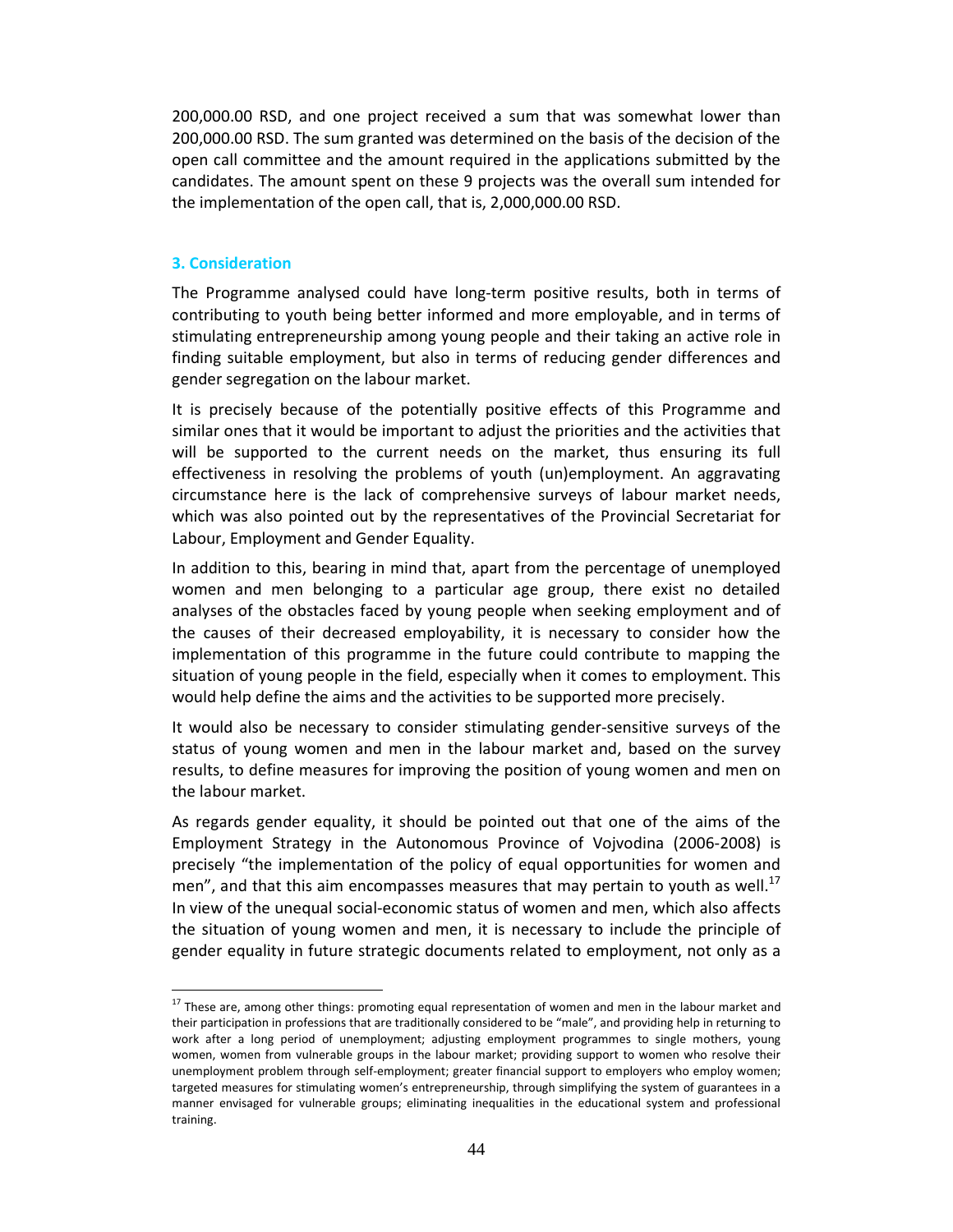separate goal, but as a principle that is incorporated in all planned measures. This would ensure that the measures are responsive to the real situation of citizens even better, by considering gender equality as well as specific needs of vulnerable groups. It is therefore necessary to define clearly in the Programme the objectives that will contribute to reducing the inequality of women and men in the labour market.

In view of the fact that the open call within the Programme was announced only on the web page of the Provincial Secretariat for Labour, Employment and Gender Equality, due to limited financial resources, and that Internet use is still at a rather low level in our country, it is possible that the information about the open call was not made sufficiently available to all the interested organisations; in the future, announcing the open call should ensure that the target group of NGOs (those NGO's dealing with the position of the young, women's NGOs) have timely access to the relevant information.

### **4. Recommendations**

- − In the open call announcement, clearly define the objective of reducing differences between young women and men in the labour market, and include commitment to the principle of gender equality among the terms of the open call;
- − Develop guidelines for organisations participating in the open call for mainstreaming gender in project proposals and reports on the impact of project activities on the level of employability of women and men;
- − The text of the open call announcement should mandate a description of the planned impact of a particular activity on gender equality in project proposals and reports (in all the phases of the project: planning, implementation, monitoring and evaluation);
- − Include the criterion related to representation of women and men in the target group of the project among the criteria for project selection;
- − Prepare guidelines for members of the selection committee of the open call, on the basis of which they can assess the predicted impact of the proposed projects on advancing gender equality;
- − Provide additional training for the employees of the Provincial Secretariat for Labour, Employment and Gender Equality related to gender mainstreaming, gender analysis and gender budgeting.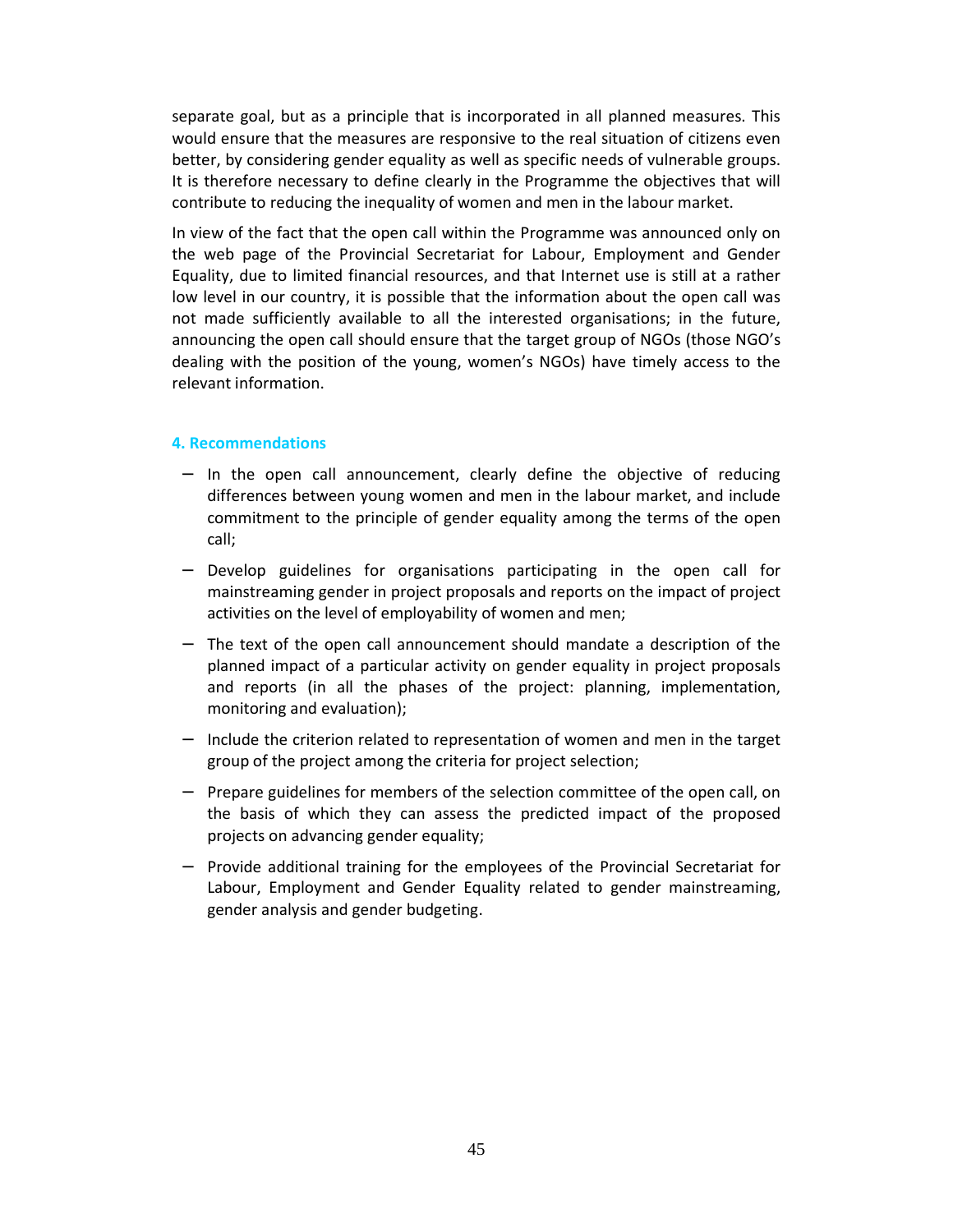**Name of programme:** Open call for Granting Funds for the Self-employment of Unemployed Roma Living in Municipalities on the Territory of the Autonomous Province of Vojvodina

**Programme bearer:** Provincial Secretariat for Labour, Employment and Gender Equality, in cooperation with the Office for Roma Inclusion and the Provincial Employment Service

**Year:** 2007

### **1. Basic information on the programme**

**The objectives of the programme:** this programme was implemented within the framework of *The Employment Strategy of the Autonomous Province of Vojvodina 2006-2008,* adopted by the Assembly of the Autonomous Province of Vojvodina. The programme is a part of active labour market policy measures that are supposed to contribute to achieving one of the strategic goals of AP Vojvodina – improving the status of vulnerable groups, such as the Roma, disabled persons, refugees, exiled and internally displaced persons.

**Programme activities** were based on announcing a special open call for granting subsidies intended solely for unemployed Roma. The subsidies were granted for newly registered businesses, in the amount of 130,000.00 RSD per unemployed person; the applicants had the option of earning the right to subsidies by joining in a partnership for the purpose of establishing a business, shop, agency or other form of organisation, whereby each member of the partnership obtained the right to a subsidy in the amount of 130,000.00 RSD. The subsidies could be used for the purpose of equipping the workplace and creating conditions for work (procuring fixed assets, raw materials, intermediate goods, machines, equipment and spare parts required for the realisation of the programme and/or adaptation of the business premises). Since the overall fund for granting subsidies was limited to 4 million RSD, the subsidies were not granted for the purpose of registering agricultural estates and business activities in the sphere of trade, traffic, taxi services and games of chance.

The applicants had to submit a filled-in request form and a business plan, for which there existed a standard form; a certificate of being registered as unemployed; a personal statement on belonging to the Roma community and a photocopy of the applicant's identity card.

In the course of the application process and after being granted funds, the beneficiaries were helped by the Office for Roma Inclusion. The Office provided assistance in the course of the application process and in the preparation of a business plan and provided information about the programme. Assistance was provided in two municipalities in Vojvodina, by two partner Roma NGOs.

The beneficiaries were obliged, following the granting of the subsidy, to register their business, invest the funds in it and pursue the registered business activity for a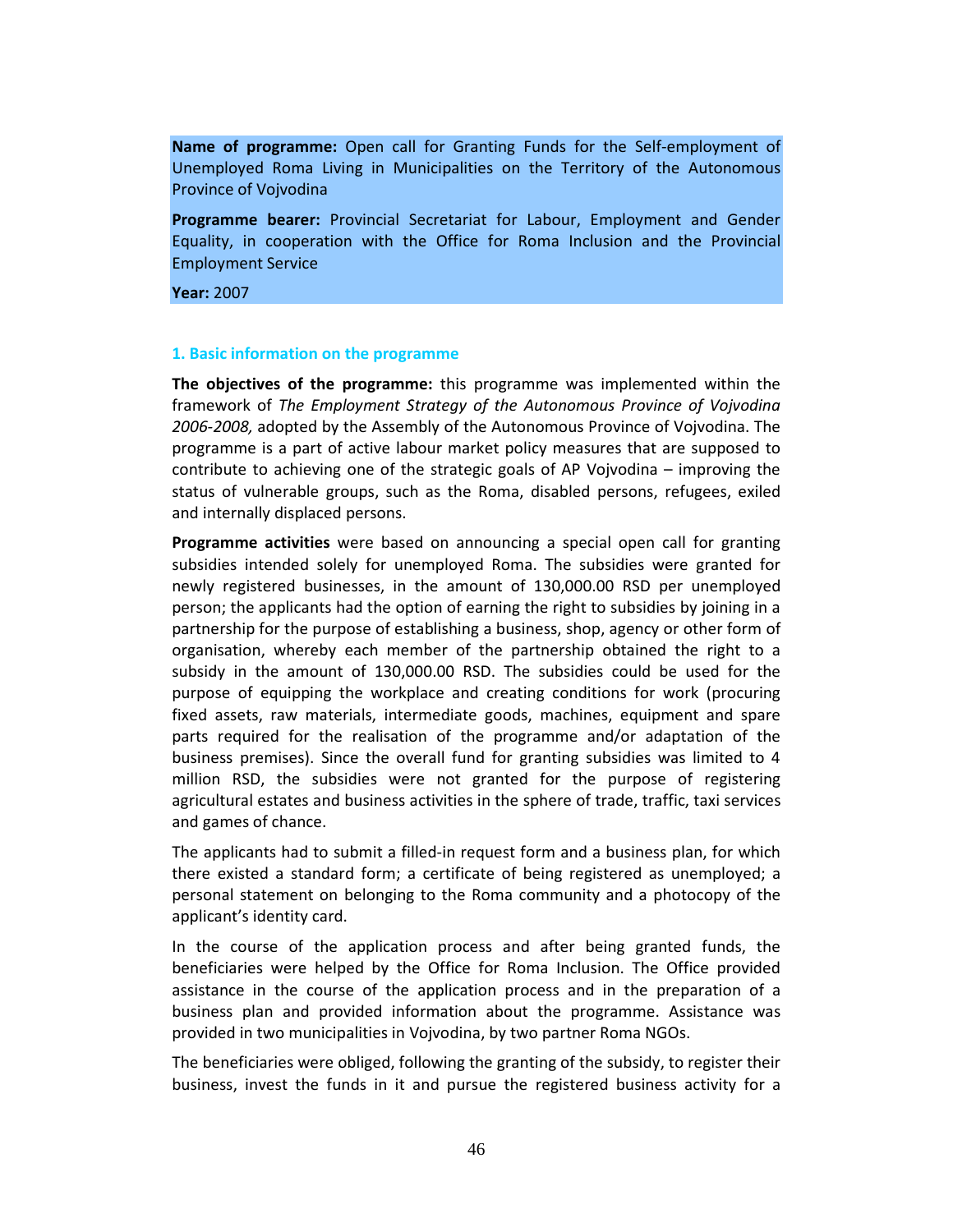minimum of two years from the day of establishment, and also to pay the obligatory social insurance contributions on the basis of their registered business.

The beneficiaries had at their disposal a number of possible ways of providing guarantees that they would fulfil the obligations they had undertaken. The guarantees could be provided by means of two identical blank bills of exchange with two guarantors possessing bill-of-exchange authorisation, plus photocopies of the guarantors' identity cards; also acceptable were a bank guarantee or evidence of real estate ownership. The candidates were also given the option of providing guarantees by means of pledging their equipment,<sup>18</sup> which was a new feature in relation to other open calls for granting subsidies to unemployed persons.

For the candidates who were granted subsidies, the Office for Roma Inclusion provided free accounting services over a period of six months.

**Criteria:** The text of the open call announcement stated that priority in granting subsidies would be given to persons of up to 27 years of age, those above 50 years of age, the long-term unemployed, unemployed Roma women and those who formed a business partnership. The conditions for being granted funds were equal for all the candidates – the applicants had to be Roma, unemployed and registered as such with the National Employment Service, and the business plan that they submitted had to be economically justified and to provide an increase in employment.

## **Information on the target group**

-

Since in Serbia, apart from the official census, no statistics are kept that take into consideration the ethnic affiliation of women and men, information about the position of Roma women and men is primarily based on surveys and studies. Despite the importance of such studies, we are limited in our findings by the lack of disaggregation of data by gender of regional distribution, which makes it difficult to map out the situation of individual men and women, and create targeted programmes responsive to their needs and abilities.

According to the data at our disposal, the socio-economic situation of Roma is characterised by a low level of (economic) activity, a great number of unemployed persons and persons who have never been formally employed, informal economy employment, exceptionally low household incomes and a great proportion of dependants.

The causes of the unfavourable socio-economic situation of the Roma are reported to be the low level of education and professional qualifications, which changes very slowly due to chronic poverty, thus considerably influencing the position of the future generations of Roma. The essential factors that make fighting against poverty more difficult and contribute to the vulnerability and social marginalisation of the Roma community also include the negative attitudes of society and the daily discrimination that Roma women and men face.

 $18$  A pledge on movable property is based on a contract obligating the pledge-giver (debtor) to hand a certain piece of movable property that he/she owns to the creditor for the purpose of compensation should he fail to repay the loan in full by due date.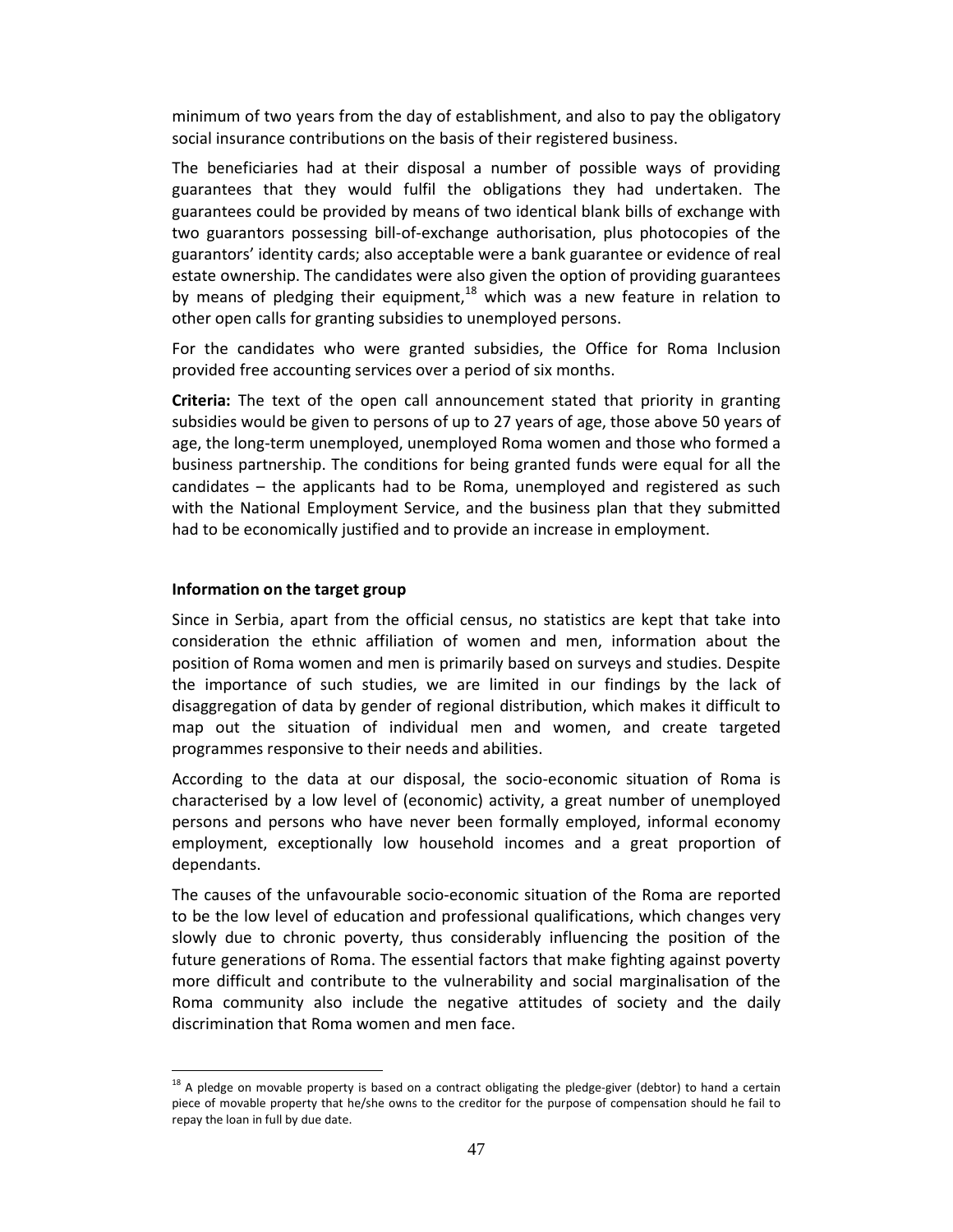The unemployment rate among the Roma is considerably higher (39%) compared to the majority population (15%), and also compared to other vulnerable groups, such as refugees and internally displaced persons  $(32%)$ .<sup>19</sup> Despite constituting the youngest population group, 67% of the Roma have never been employed. The main sources of income for the Roma are their earnings from the sale of secondary raw materials or second-hand goods that they gather, and paid informal work for neighbours and friends. As far as the professions that they mainly pursue are concerned, these are basic professions, in trade and agriculture. When it comes to self-employment, according to a survey conducted by UNDP, only 14% of the Roma have tried to set up their own businesses, and only one-third of that number have registered their business. Only 9% of the businesses run by the Roma have experienced growth and development, compared to 28% of the businesses run by the majority population (UNDP). According to the same survey, only 3% of the Roma use loans provided by commercial banks. The reasons for this are their inability to fulfil the conditions for financial support, such as a mortgage on real estate, legally employed guarantors earning income, valid personal documents and credit history. Such conditions for being granted loans are impossible to fulfil for many members of socially vulnerable groups.

Inside the Roma community, women's and men's position differs considerably, especially their socio-economic position. It is estimated that the number of employed Roma women is four times lower than that of employed Roma men. This is confirmed by the fact that, of the overall number of active persons of Roma nationality, women make up only 29%. The greatest rate of poverty is characteristic precisely of inactive members of the Roma community, especially those such as refugee and internally displaced Roma. This is confirmed by the fact that the majority of Roma women earn less than 30 EUR per month.

The opportunities for women are greatly limited by their low level of education, since they make up the majority of the illiterate and poorly educated members of the Roma community, whose educational structure is already unfavourable. Employed Roma women are mostly agricultural workers and those pursuing basic professions. Most Roma women are dedicated to household, child and family care, and only 4% of them are employed (UNDP, 2006). The factors contributing to such a socio-economic position of women and their educational level are the patriarchal and traditional attitudes about the gender roles of women and men, according to which the role of the woman is taking care of the household and family.

The problem that this programme seeks to combat is pointed out in t*he Employment Strategy of the Autonomous Province of Vojvodina*, within the framework of which the programme was implemented. The basic reasons for the implementation of special measures aimed at the Roma population, as stated in the programme, are low educational level of the Roma population, which lowers their chances of employment, and the low economic capacity of the Roma; the absence of precise records, on the basis of which the number of unemployed Roma could be determined in an objective manner; the absence of the obligation to state one's

-

<sup>&</sup>lt;sup>19</sup> At risk: The Social Vulnerability of Roma, Refugees and Internally Displaced Persons in Serbia, UNDP, Belgrade, June 2006, p.6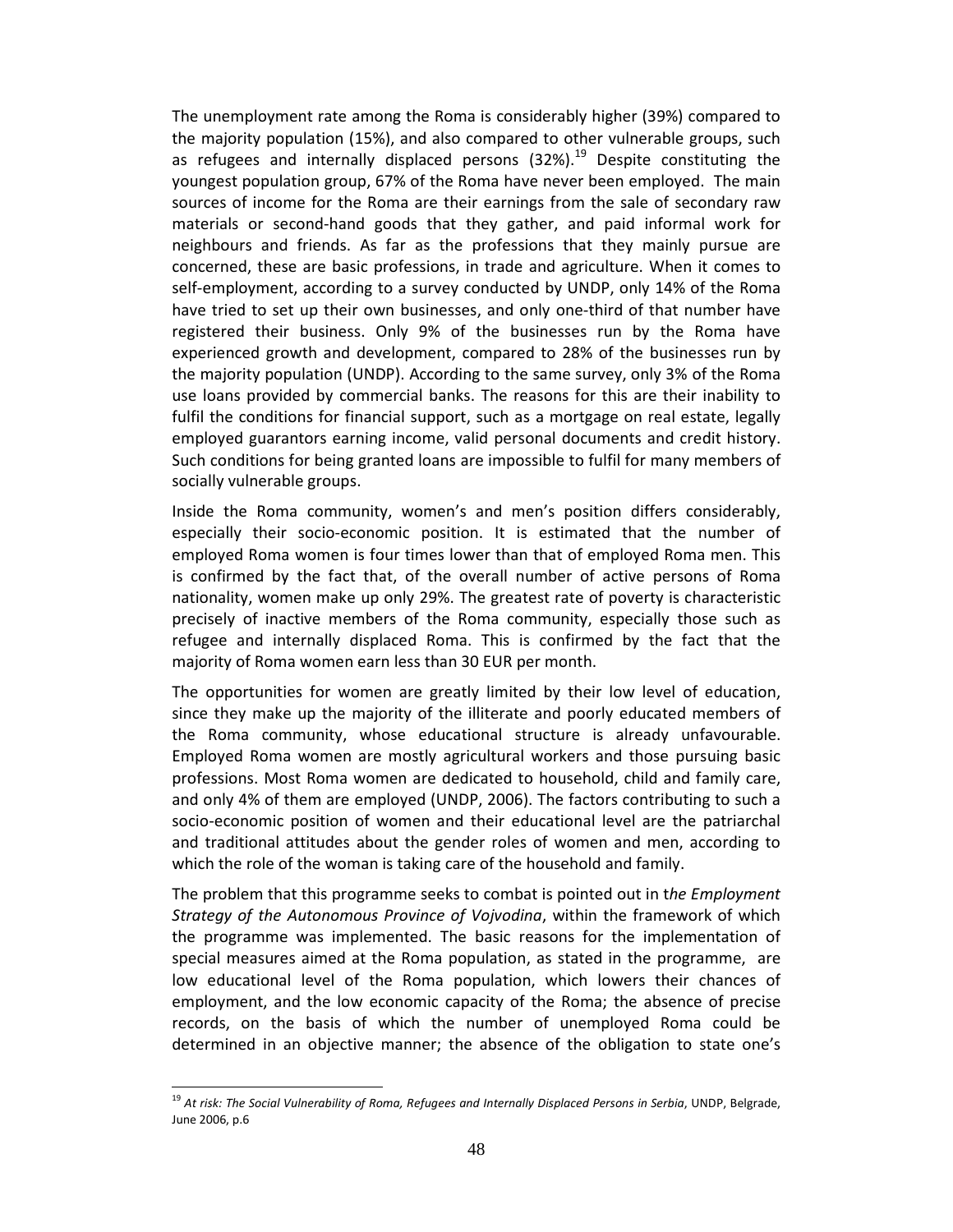national affiliation when registering as unemployed with the National Employment Service; the low accessibility of stimulative funds for self-employment, due to their very pronounced inability to provide guarantees for loan repayment (real estate ownership, land registry books certificates and the like).

## **2. Findings and results**

### **Proportion**

|                                     | Men      | Women    |
|-------------------------------------|----------|----------|
| Applications submitted              | 37 (59%) | 26 (41%) |
| Applications granted                | 18 (62%) | 12 (38%) |
| Realised of the above <sup>20</sup> | 19 (65%) | 10 (35%) |
| Independently                       | 8 (42%)  | 2(20%)   |
| Partnership firms                   | 11 (58%) | 8(80%)   |
| <b>Fulfilled obligations</b>        | 9(47%)   | 2(20%)   |
| Temporary or permanent<br>shutdown  | 2(10%)   | 4 (40%)  |

Even though this was the first programme of its kind to be implemented in Serbia, it attracted a lot of attention among members of the Roma community. The number of applicants exceeded the planned number of subsidies by as much as 63%. Apart from it being intended solely for the Roma, another advantage that sparked such interest was that the programme made it possible for applicants to join forces and establish partnership firms, with every member being entitled to a subsidy. This factor certainly contributed to increased participation of women, since of the overall number of women who received subsidies, as many as 80% of them exercised this right through a partnership firm. This measure can be viewed as stimulative, since one of the limiting factors when it comes to increased participation of women in general in programmes of this kind and similar ones is precisely the fact that they are unable to provide a guarantee, as they very rarely own real estate, and this is particularly true of Roma women.

### **3. Consideration**

-

Even though this programme made it possible for women to participate by joining forces in partnership firms, its achievements were limited when it came to their

 $20$  Subsidies were granted to 30 persons, 12 of whom were women and 18 men. In the meantime, one of the women died, her obligations being subsequently taken over by her son, while another woman gave up on her subsidy.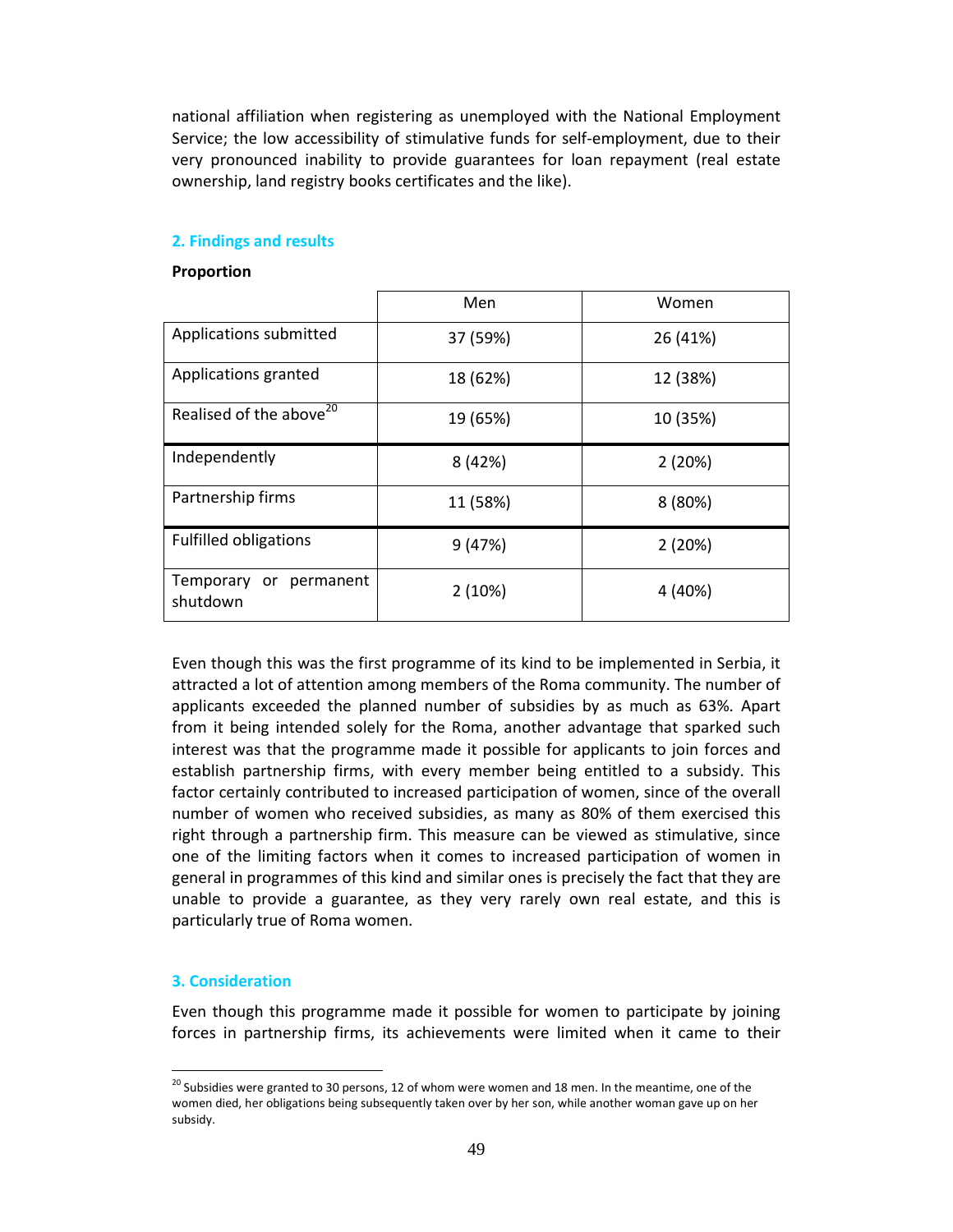success. Of the overall number of women who received subsidies, only two, and they were among those who started their business independently, managed to regularly fulfil the obligations undertaken by receiving the subsidy, namely, to regularly pay taxes and contributions, and to pursue their business activity. Partnership firms through which 4 women did business announced a temporal or permanent shutdown, whereas the others did not manage to settle their obligations on a regular basis.

We can assume that these women had less experience in running a business, which affected their success. Also, in the context of the traditional models of the gender roles of women and men within the Roma community, we can also assume that women did not have the same degree of opportunity to dedicate themselves to business, nor did they have control over running the firm, for in a number of cases the firms in question were family companies.

Such results give rise to the question of how much self-employment, as a measure of an active labour marker policy, can contribute to the socio-economic empowerment of Roma women, but they also point to a need for follow-up programmes that could be implemented as a way of providing support to Roma women in starting and running their own businesses.

### **Focus group findings:**

*Focus group participants considered the announcement of a targeted open call for the Roma a positive measure. Most of the beneficiaries had earlier pursued the business activity for which they received subsidies, either by working for others or within the framework of informal economy. Their motivation for taking a subsidy was to resolve the problem of unemployment, be it their own or that of their family members, to deal with a unfavourable economic situation, but also to improve their business by obtaining the funds they lacked and working equipment. The beneficiaries singled out the facilitation of the system of guarantees, paid accounting services, non-returnable loans, the possibility of "joining forces" and thus getting the right to an increased amount of subsidies, as well as the support they received from the Office for Roma Inclusion, as the positive features of the programme. However, the beneficiaries (both men and women) were of the opinion that this programme was not equally accessible to women, on account of the fact that Roma women are less informed, less educated and "brought up in a patriarchal spirit," and therefore uninterested in starting their own businesses.* 

 *"In the Roma community, the mentality of men is such that they consider it a woman's job to take care of the household."* 

*On the other hand, the participants were of the opinion that Roma women were more diligent, more motivated to work, but did not get the opportunity to do so, their greatest obstacle being education. Both men and women saw the only possibility for Roma women of doing so in their joining forces with men, and also in attending training courses organised for women.* 

*"Women are always more enterprising."*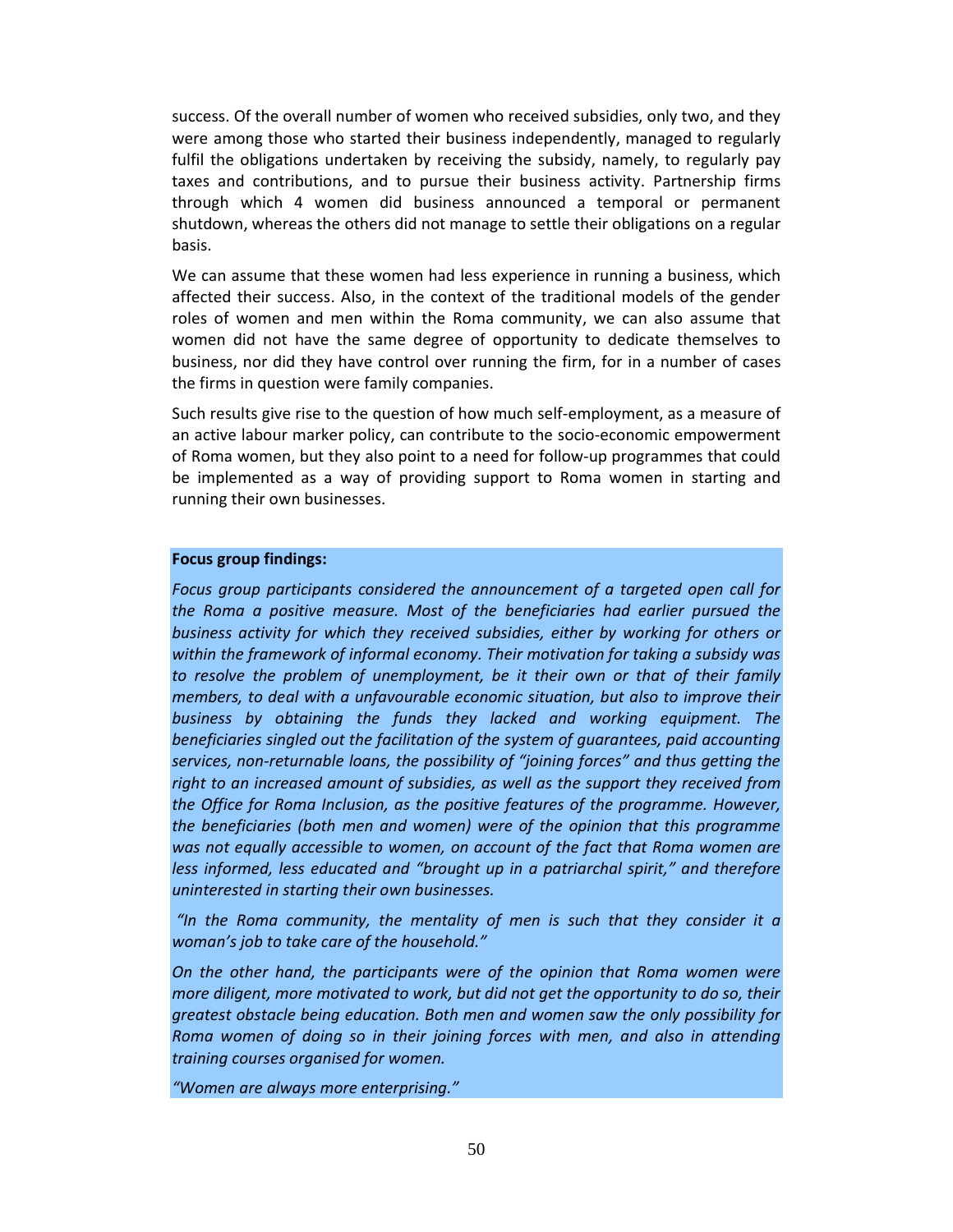*As regards the problematic and negative aspects of the programme, the beneficiaries pointed out the high amounts required for guarantees (mortgage and guarantors) from those who did not invest the funds in equipment or machines, compared to the relatively small amount of the subsidy. The beneficiaries were also of the opinion that those funds were sufficient for starting and registering a business, but not for running it. Providing the funds required for settling all the obligations, finding a market, lacking the knowledge required for running a company and unfamiliarity with all the obligations and laws pertaining to entrepreneurship were singled out as the main problems. Speaking of the possible ways of improving this programme, the beneficiaries suggested providing the services of a professional to help with preparing a business plan, engaging a mentor for certain business activities, obligatory training for entrepreneurship, exemption from taxes during the first year of work, increasing the amount of the subsidy and informing the beneficiaries of other possibilities for improving their business (information on other programmes, open calls, loans).* 

## **5. Recommendations**

- − When creating programmes and planning activities for the economic empowerment of Roma women and men, use all the available information on women and men in the target group, so that the implementation of the programme can contribute to reducing existing gender inequalities;
- − When planning and evaluating programmes, directly involve programme beneficiaries (for example, by organising focus groups);
- − Ensure that the programmes of self-employment for Roma are in accordance with the activities characteristically pursued by Roma women and men, and that they are equally accessible to women and men, especially when it comes to providing guarantees;
- − Continue with the practice of covering the costs of accounting service for participants, and introduce additional forms of support to the beneficiaries, in keeping with their needs (for example, covering the costs of child care);
- − Provide follow-up programmes in the form of entrepreneurship training and consulting, which will help Roma women and men to be more successful in running their businesses;
- − Continue the practice of keeping gender-disaggregated records of Roma participants in the programme, and also the practice of regularly monitoring the success of the business activities of programme beneficiaries;
- − On the basis of data gathered about programme beneficiaries (disaggregated by gender), regularly evaluate the impact of the programme on women and men, modifying the programme in accordance with the findings, for the purpose of ensuring that the implementation of programme activities contributes to the economic empowerment of Roma women and men;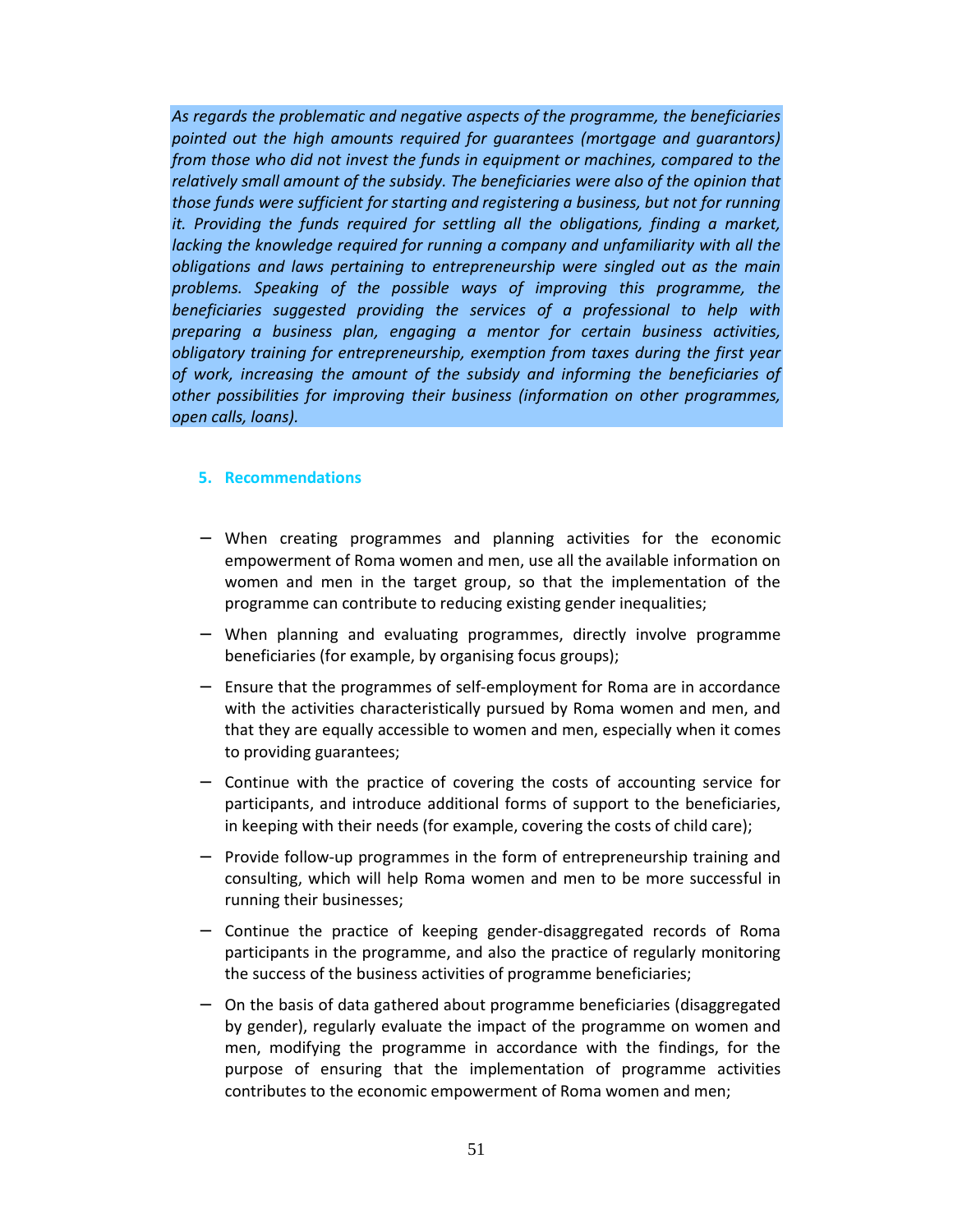− Provide additional training for the employees of the Provincial Secretariat for Labour, Employment and Gender Equality, as well as those employed with the Office for Roma Inclusion, on gender mainstreaming, gender analysis and gender budgeting.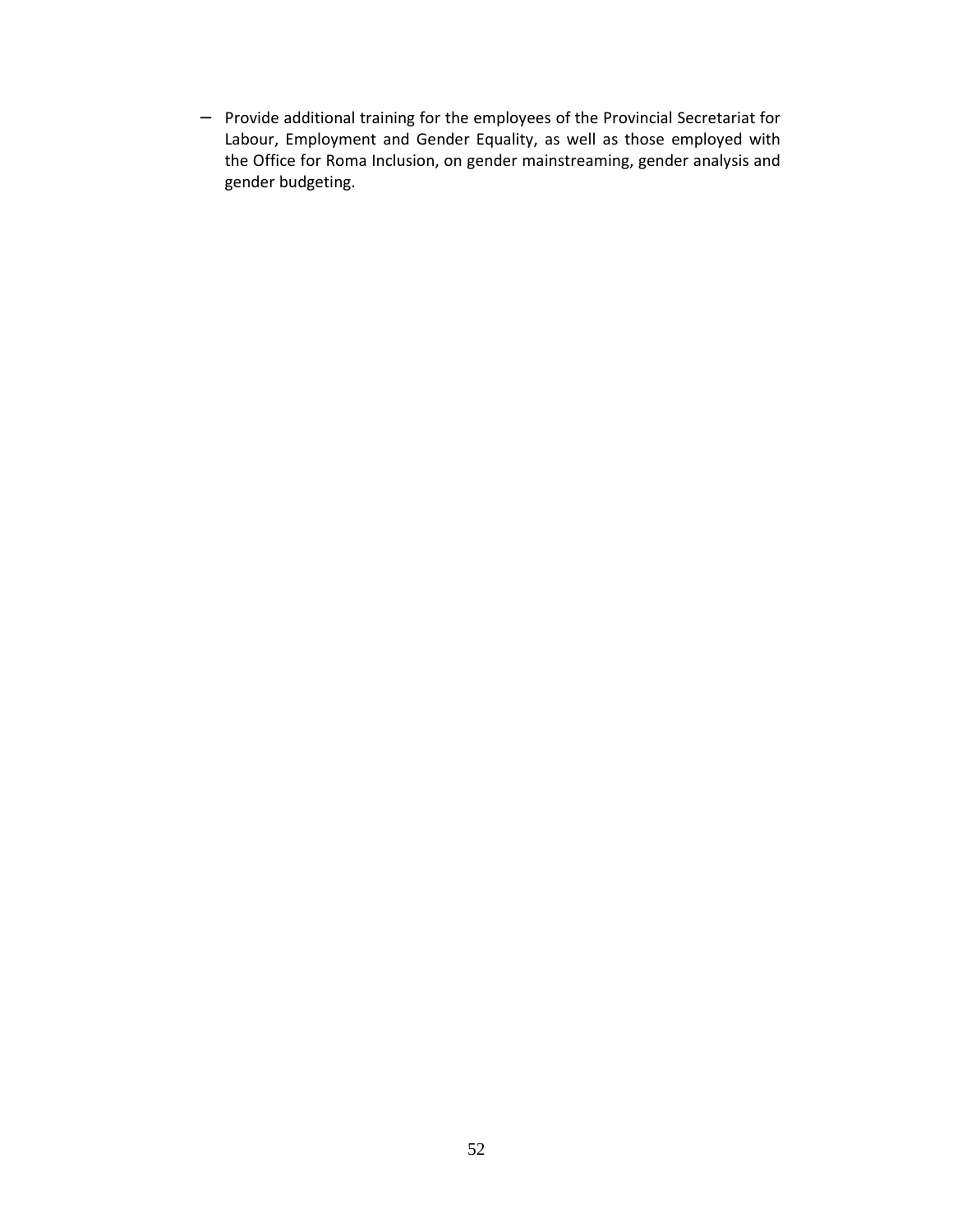**Name of programme: Open call** for granting guarantees for securing loans intended for financing the procurement of equipment for women entrepreneurs and women from the territory of the Autonomous Province of Vojvodina who established small businesses, and who have been engaged in business activities for less than three years

**Institution in charge:** Guarantee Fund of the Autonomous Province of Vojvodina

**Year:** 2007

## **1. Basic information on the programme**

**The objective of the programme** is creating preconditions for easier access to the credit lines of commercial banks for female entrepreneurs and women who established small businesses that have been doing business for less than three years, for the purpose of providing the missing funds, with a view to stimulating economic activities, increasing the level of technical equipment, better use of the existing capacities, greater export, increasing the employment rate, saving energy, processing secondary raw materials, substitution of import, protection of the environment, increasing the efficiency of the entity's business activities in the area of production services and production.

**Programme activities**: apart from issuing guarantees for the loans granted for the purpose of procuring equipment intended for pursuing the registered business activity, the Guarantee Fund ensured the mentoring of START UP projects during the entire 6-year period of loan repayment. The Fund also reviews the planned objectives against the actual achievements, and also arranges free presentations at entrepreneurs' fairs and similar events, and arranges for media exposure by way of participation in various presentations and promotions. The Fund also undertook activities aimed at informing potential applicants of the programme.

**Criteria:** women entrepreneurs and women who had established small businesses and been doing business for less than three years, whose shop or head office of the firm was on the territory of the Autonomous Province of Vojvodina, were eligible to apply.

If they were granted a guarantee, the participants themselves had to provide security in the form of: their own blank bills of exchange, contractual authorisation for overdrawing their current account, issued in accordance with the Law on Payment Operations, a creditworthy co-debtor, a legal entity or a first-class pledge in favour of the Fund, in the amount twice as high as the amount of the guarantee provided by the participant or another person; or a first-class pledge on agricultural land in favour of the Fund, in the amount of 1.5 times the amount of the guarantee provided by the participant or another person.

# **Information on the target group**

The ratio of self-employed women and women entrepreneurs to the overall number of employed women is very low, 3.5 times lower than in the case of men. According to the data supplied by the Agency for Economic Registers, out of a total of 55,552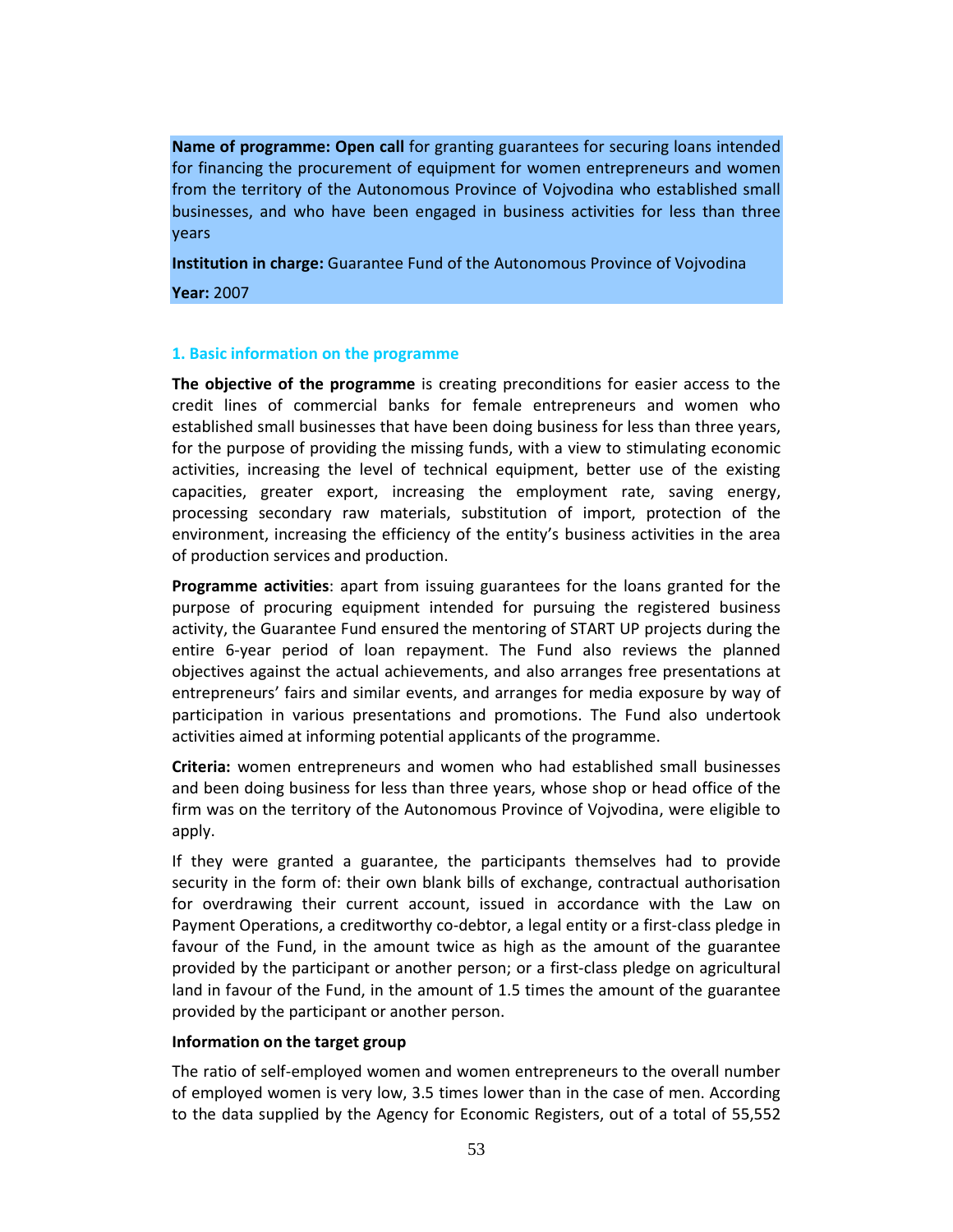entrepreneurs' shops registered in the Autonomous Province of Vojvodina, women own 18,300, that is, 33% of the shops. The majority of women are independent entrepreneurs (17,919 – 98%), and a considerably smaller number of them are involved in partnership associations (381 – 2%).

The absence of comprehensive surveys on female entrepreneurs and the specific characteristics of their position constitutes a considerable obstacle when it comes to reviewing their situation.

# **2. Findings and results**

|                                                       | Number | Percentage |
|-------------------------------------------------------|--------|------------|
| Number of women who applied in 2007                   | 43     | 100%       |
| Gave up                                               | 12     | 28%        |
| Number of women who were granted guarantees in 2007   | 31     | 72%        |
| Number of women who realised their guarantees in 2007 | 29     | 93%        |

Of a total of 31 women who were granted guarantees, 16 were granted 2,000,000.00 RSD, 7 women were granted between 1 and 2 million RSD, 1 woman received 1,000,000.00 RSD, and 7 women were granted less than 1,000,000.00 RSD.

# **Focus group findings**

*Focus group participants stressed the importance of the existence of a special programme, saying that it is more difficult for women to get loans under favourable conditions; therefore, they considered affirmative measures like these a very good means of improving the overall status of women in society.* 

*Some of the women who participated in the work of focus groups had completed entrepreneurship training (the Academy of Women's Entrepreneurship, the Novi Sad Humanitarian Centre), which proved very important, as evidenced by their receiving timely information about the open call and in terms of improving their business.* 

*The participants singled out the following as the most positive aspects of the programme: a realistic interest rate, the possibility of procuring equipment for work*  and a continually active open call; on the negative side, they pointed out the *insufficient specification of business activities and the impossibility of obtaining funds for procuring vehicles and real estate. The majority of the participants stated that, to them, the guarantees for loan repayment (real estate, guarantors) were an obstacle that they overcame only with great difficulty. Since focus group participants were women highly motivated for entrepreneurial undertakings, we can assume that, in the case of the remaining women, who showed less enthusiasm for entrepreneurship, bearing in mind their social position (ownership of property, being burdened with household chores, the insufficiently stimulating environment for entrepreneurship), it was precisely the obligation to provide guarantees and, thus, undertake risks, that played a role in preventing them from more intensive participation in*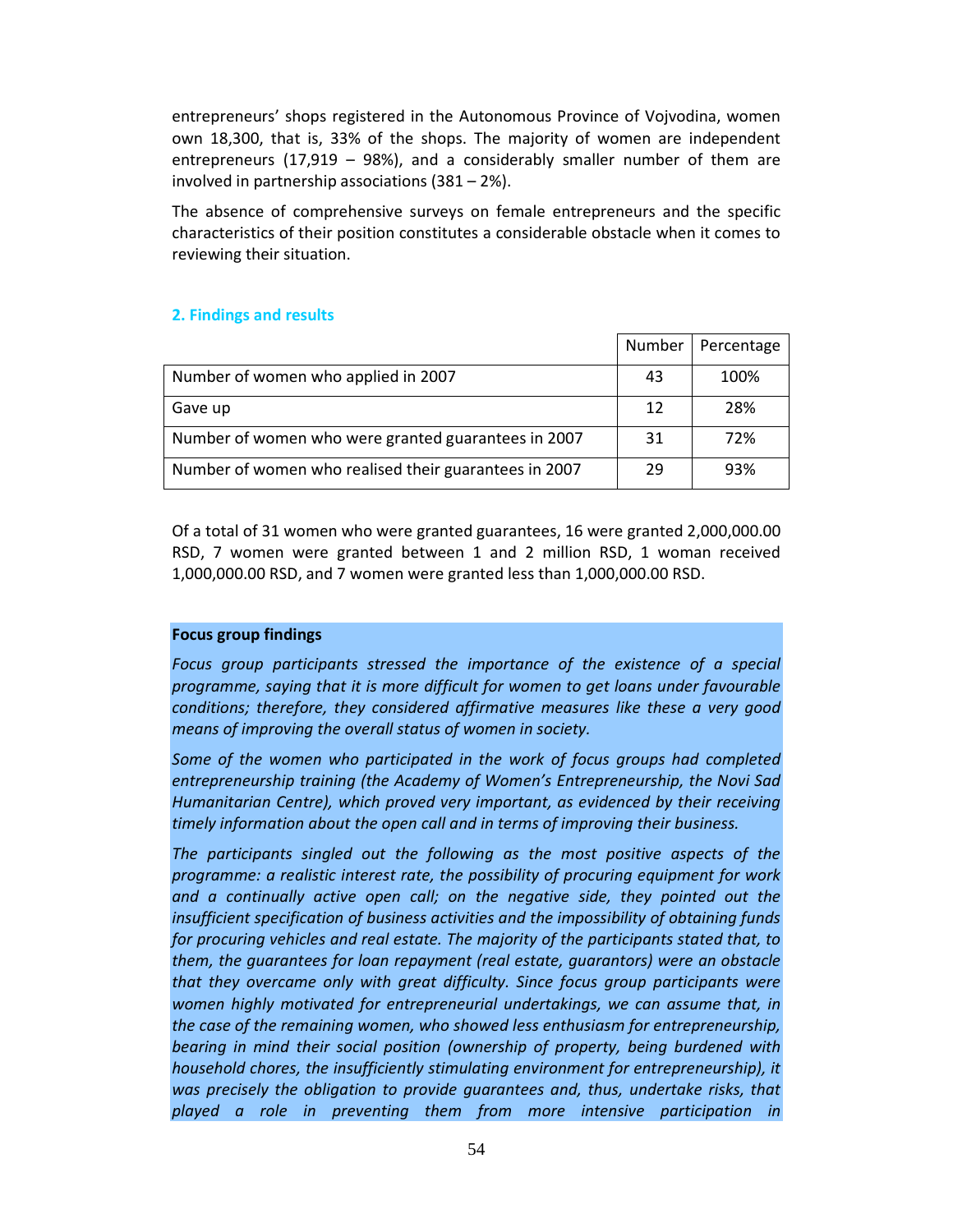*entrepreneurship. Unemployed women registered with the National Employment Service who also participated in the work of the focus group said that the main obstacle to them was the lack of funds for starting their own business; they also pointed out that self-employment subsidies, on account of being rather low, did not represent an efficient means of overcoming this obstacle. Therefore, it would be good if the main actors in the sphere of employment and self-employment (the National Employment Service, the Guarantee Fund, the Development Fund, the Provincial Secretariat for Labour, Employment and Gender Equality, the Ministry of the Economy and Regional Development) intensified exchange of information about their experiences in these areas, with a view to finding solutions to problems that women face.* 

*The difficulties and problems faced by women in their work most often have to do*  with the legal-financial aspect of doing business. The participants also pointed out *the problem of child care, especially in small towns, both due to the working hours of state kindergartens and to a lack of privately owned kindergartens and nurseries.* 

*They see the possibilities for improving the existing programme, first of all in:* 

*- finding other ways of providing guarantees in the case of programmes aimed at women, since women often own no property,* 

*- making it possible for mixed ownership firms to obtain loans under favourable conditions,* 

*- making it possible to obtain all kinds of vehicles necessary for doing certain kinds of business through favourable loans/guarantees.* 

*For participants of the focus group made up of women employed at the Guarantee*  Fund and the Development Fund, the main causes of lower numbers of women *entrepreneurs were the patriarchal environment, lack of support in the family, women being overburdened by household chores and child care (cannot afford to pay for help with household chores, are less able to provide guarantees for loan repayment than men, do not own property, real estate), lack of ideas and unwillingness to take risks. When it comes to possibilities for improvement, the following were pointed out: providing better information, introducing obligatory*  basic education as a precondition for obtaining loans/guarantees, continual *education of the beneficiaries, conducting analyses of needs at local level, improving the cooperation of the funds and local governments, networking of institutions and organisations on the level of the Autonomous Province of Vojvodina that provide relevant services for the development of entrepreneurship, and conducting analyses of market needs, i.e. professions and personnel in demand in the labour market, with a view to improving programme planning.* 

### **3. Consideration**

The open call announced by the Guarantee Fund, as a form of affirmative action, enabled a certain number of women entrepreneurs to partially overcome problems they are facing. The problem that this programme tries to resolve is related to the fact that women entrepreneurs have reduced access to commercial loans, especially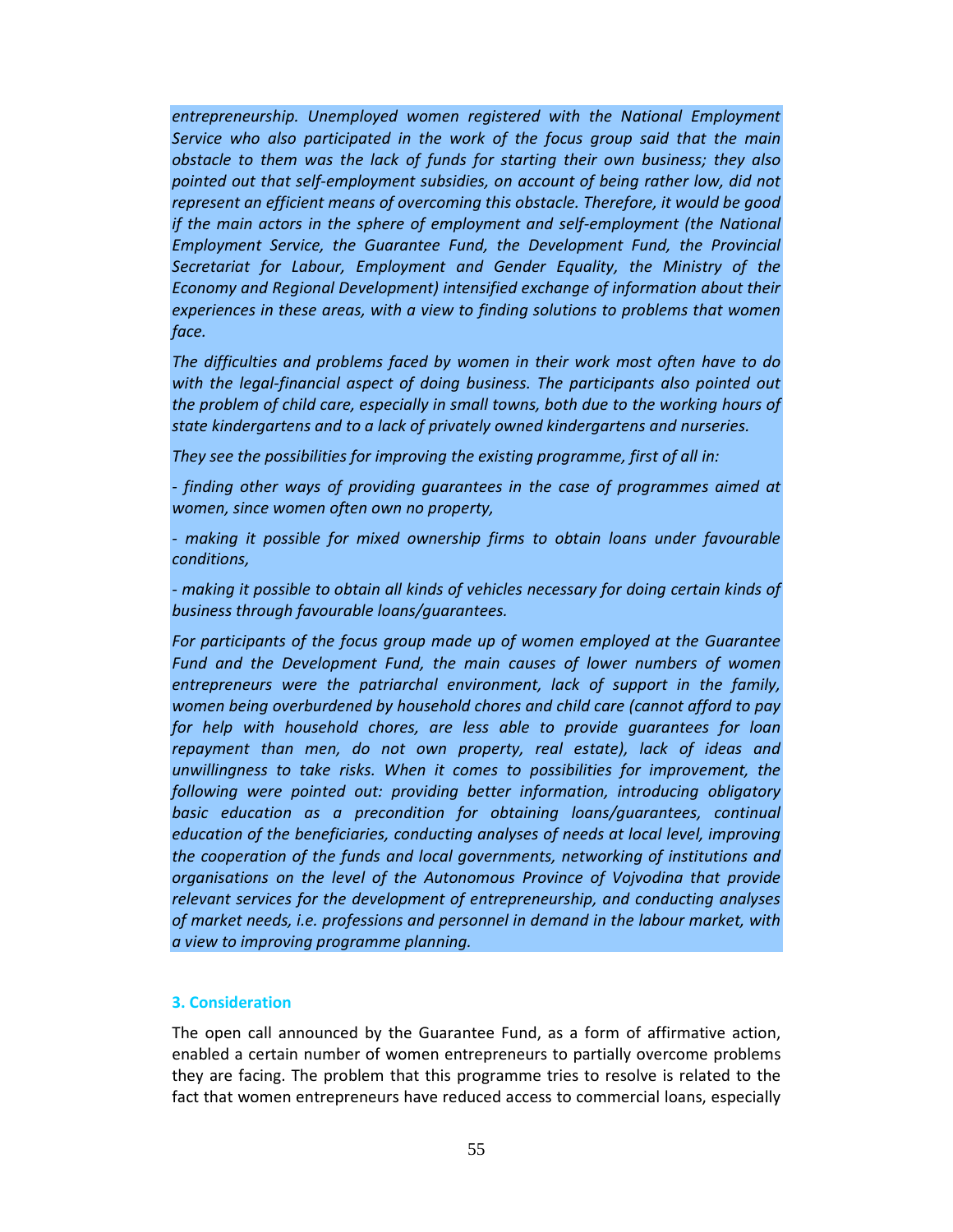those who have just started their own business. Banks are reluctant to grant loans to beginner entrepreneurs, especially those who have been in business for less than three years, because this period is considered to be the most critical one. In this respect, the measures of the Guarantee Fund are especially important as a means to overcome that obstacle. Apart from providing funds under more favourable conditions, it is also very important that entrepreneurs were provided with consultants' help and mentoring, which enabled this group of women to better deal with obstacles to starting their own businesses. It is also very important that the open call is active throughout the year, i.e., that it represents a regular, not just a project-related activity of the Fund. The specific characteristic of this programme in relation to other programmes of the Guarantee Fund is a longer period of repayment of the loan ensured by the Fund's guarantee, a long grace period, lower interest rates, as well as the fact that it is not necessary to deposit one's own money towards the loan.

As this programme provided an important possibility for women entrepreneurs, in the coming period it should be established what obstacles prevent a significant percentage of women from fulfilling the conditions necessary for obtaining a loan.

Bearing in mind focus group findings, what should be considered is the possibility of providing loans for current assets, not just for procuring fixed assets. Considering the specific position of women and the fact that not owning real estate represents a factor that prevents more women from setting up as entrepreneurs, what should be taken into consideration is resorting to other forms of guarantees when it comes to programmes aimed at women.

Since focus group findings pointed out multiple factors that prevent women from taking up entrepreneurship more actively (ownership, balancing business and family obligations, fiscal policy), it is necessary to initiate a broader dialogue on these matters, and it is also necessary for the actors dealing with these matters to get involved in resolving the problems, for they are mainly beyond the jurisdiction of the institutions dealing with employment and self-employment. This also points to the necessity of gender mainstreaming of all public policies, especially in the areas recognised here as being the most problematic ones.

For the purpose of better programme planning and achieving better effects, surveys and analyses of market needs with a prominent gender dimension should be conducted, as well as special surveys of women entrepreneurs.

### **4. Recommendations**

- − Continue the practice of monitoring business activities of programme beneficiaries and providing consulting services throughout the 6-year period of loan repayment, and ensure the conditions for the Guarantee Fund of the Autonomous Province of Vojvodina to conduct these activities regularly and efficiently;
- − Provide regular and broadly available training in conducting business affairs for programme beneficiaries;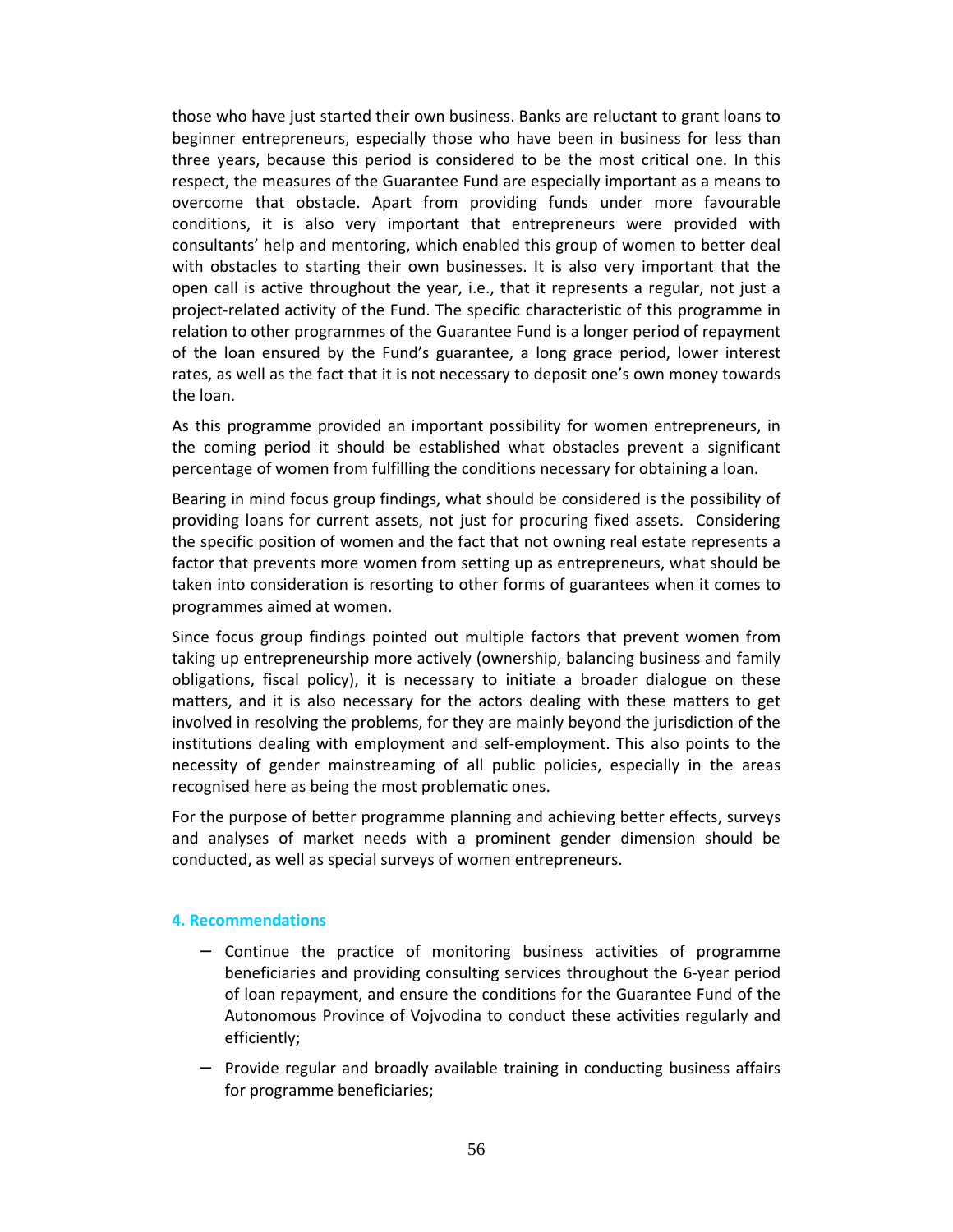- − Continue the existing practice of providing support to women from vulnerable groups and develop activities that will be conducive to their greater participation in the programme;
- − Continue and improve the practice of promoting successful programme beneficiaries, especially women from vulnerable groups, with a view to involving a greater number of women in entrepreneurship;
- − Ensure that beginner entrepreneurs are better informed about the possibilities offered by the Guarantee Fund of the Autonomous Province of Vojvodina, and also of other kinds of support offered by institutions that deal with the development and stimulation of entrepreneurship;
- − Develop a more flexible policy on the part of the founder of the Guarantee Fund of the Autonomous Province of Vojvodina regarding the recoverability of loans and loss of guarantee potential, which would directly influence the policy of the Fund concerning the means of securing loans;
- − Organise a dialogue involving all the relevant actors, at national, provincial and especially local level, for the purpose of ensuring the conditions and creating a favourable environment in terms of institutional and infrastructural support to women, with a view to contributing to their greater involvement in entrepreneurship;
- − Establish tighter cooperation between institutions and organisations dealing with employment, self-employment and stimulating entrepreneurship (the Guarantee Fund, the Development Fund, the Provincial Secretariat for Labour, Employment and Gender Equality, the Provincial Secretariat for Economy, the National and the Provincial Employment Service, chambers of commerce, non-governmental organisations, etc.) in order to contribute to their greater efficiency and being better adjusted to the needs of women and men from the target group through regular information exchange and joint programme planning;
- − Provide additional training for the employees of the Guarantee Fund of the Autonomous Province of Vojvodina on gender mainstreaming, gender analysis and gender budgeting.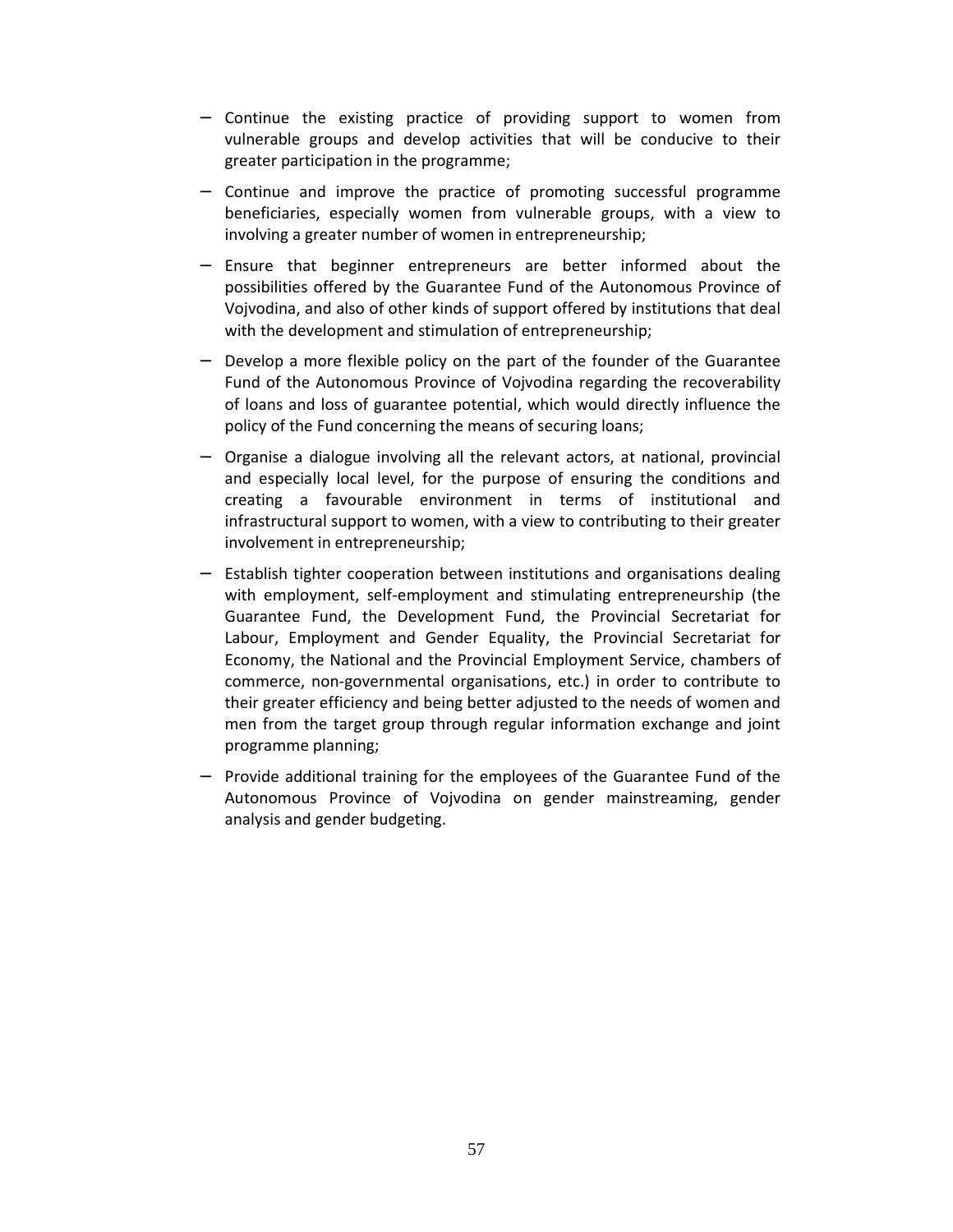**Name of programme:** Open call for granting guarantees for loans intended for financing START UP programmes for inactive (in terms of employment) women from the territory of the Autonomous Province of Vojvodina

**Institution in charge:** Guarantee Fund of the Autonomous Province of Vojvodina

**Year:** 2007

### **1. Basic information on the programme**

**The objective of the programme** is to create preconditions for easier access to the credit lines of commercial banks to inactive women, for the purpose of providing them with funds that they lack, and with a view to stimulating economic activities, the efficiency of economic subjects in the sphere of entrepreneurship, enlivening economic flows and dynamising sustainable growth.

The overall goal of creating this programme is to stimulate the employment and selfemployment of women, to improve the position of women in the labour market, to increase their standard of living, to change the structure of economic subjects by granting guarantees for loans for the purpose of establishing and developing economic subjects whose founders are women, to support a balanced economic development of the Autonomous Province of Vojvodina.

**Programme activities** encompassed issuing guarantees for loans to inactive women to start their own businesses (START UP programme). The maximum loan granted was in the amount of one million RSD, the interest rate for its repayment being more favourable than that offered by commercial banks (6.95% at an annual level), with a grace period of one year. The funds thus granted had to be spent on procuring equipment, while 30% of the funds granted could be used for financing current assets.

Apart from an application for the open call, the interested applicants had to submit a business plan, a preliminary calculation for the object of the loan and a certificate of unemployment, as well as documentation pertaining to providing security for the loan (mortgage on real estate and an assessment of the market value of the said real estate, a photocopy of the identity cards of the real estate owner and her spouse, as well as a solidary guarantee).

The Guarantee Fund informed the applicants about the programme and provided assistance to them when they applied for the open call and in the process of obtaining the necessary documentation.

The decision on granting guarantees was made by the Guarantee Fund, that is to say, the Fund engaged the services of an expert firm to conduct an expert review together with the Commission for Issuing Guarantees of the Guarantee Fund of the Autonomous Province of Vojvodina.

The women who were granted guarantees had to provide security for the loans, consisting of their own blank bills of exchange and a contractual authorisation for overdrawing their current account, as well as a mortgage in favour of the Fund,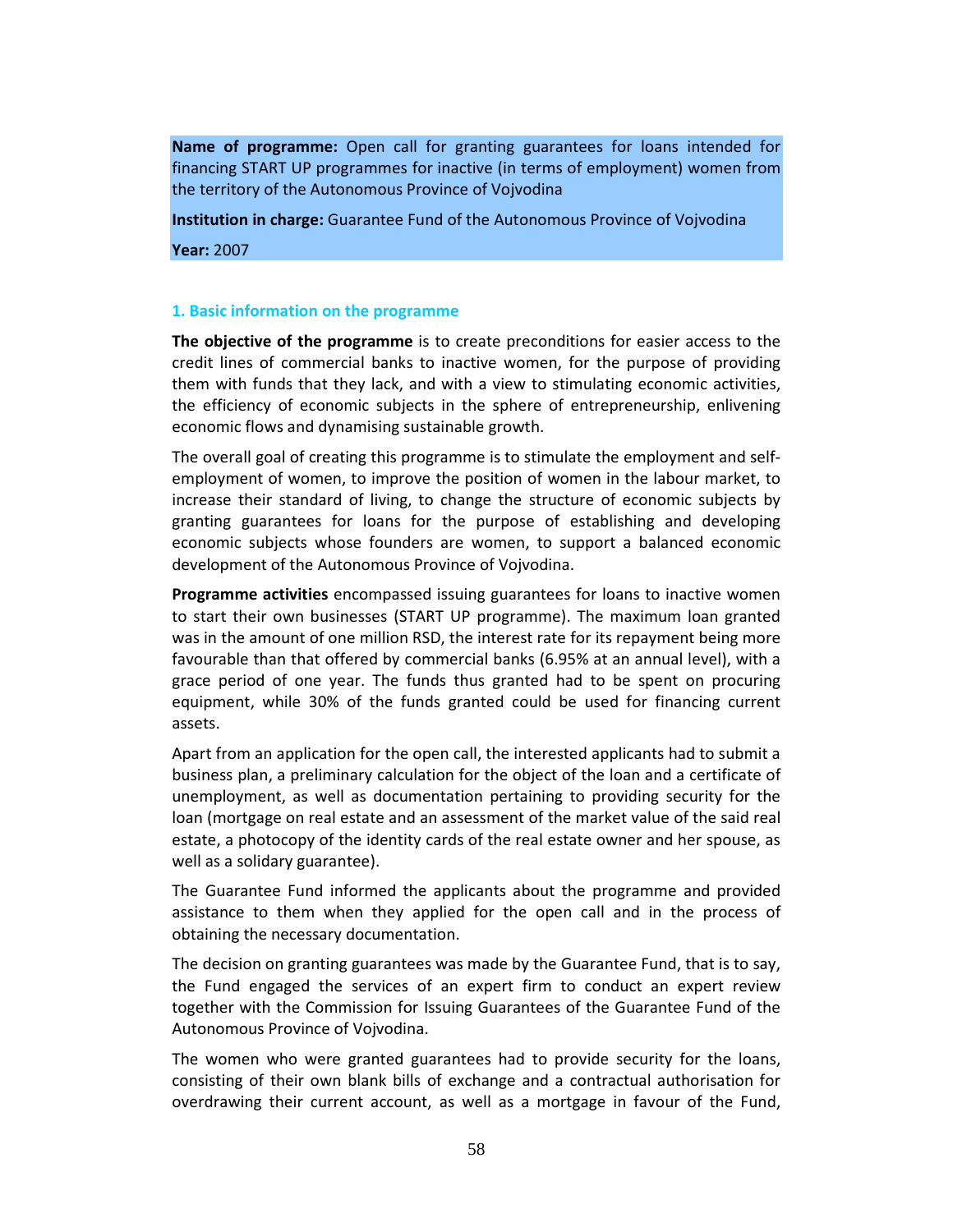which was to be on a construction object the value of which was twice the amount of the value of the guarantee granted, or on a plot of agricultural land 1.5 times the amount of the guarantee provided, or a mortgage on the object of the loan, together with a solidary guarantee – provided by a creditworthy legal entity, whereas in the case of loans of up to 400,000 RSD, a solidary guarantee could be provided, instead of by a legal entity, by two natural persons. It was not obligatory for the women to be the owners of the mortgaged property, which could be owned by another person.

Before granting guarantees, the Fund conducted monitoring (visiting the applicant, getting acquainted with the business idea and the premises intended for conducting business activities; consulting; making and assessment based on the completed monitoring), and then proceeded to mentor supported projects.

It is important to point out that project monitoring lasts throughout the six-year period of loan repayment. In addition to the above, the Fund performs a consulting function, provides free presentations at entrepreneurs' fairs and other fair-type events, and media presentation by way of participation in various presentations and promotions.

**Criteria:** inactive women whose residence or future shop or head office is on the territory of the Autonomous Province of Vojvodina, and who are registered as unemployed with the National Employment Service were eligible to participate in this open call.

The Fund supported starting business operations only in select areas of the economy such as manufacture and processing, tourism, crafts-old crafts and production services. Primary agricultural production, equipment for catering establishments and procurement of passenger and cargo vehicles were not financed, and the applicants were allowed to use 30% of the funds granted at the most for financing current assets.

### **Information on the target group**

All persons over 15 years of age who are neither employed nor unemployed are considered to belong to the category of inactive persons in terms of employment. Most often, these are pensioners, housewives, pupils and students, persons doing their National Service and disabled persons. Women make up the majority of the inactive population of Serbia in all categories, and their level of activity is lower than that of men (44%, as opposed to 60%). In the case of women from Vojvodina, the rate of activity is even lower (39%) than in Central Serbia (45%). Most of those inactive in terms of employment are pensioners, followed by housewives. As regards their age structure, most of them are women aged between 15 and 24, and those over 55 years of age (since they are mostly pupils and students, on the one hand, and pensioners, on the other). As regards women in other age groups (aged 25-54), their inactivity rate is twice as high (27% on average) than that of men from the corresponding age groups (13%).

Apart from the low activity rates, other characteristic features of women are lower employment rates and higher unemployment rates in relation to men. The lowest rate of activity in terms of employment is among women with a low level of education – uneducated women, women who have not completed primary school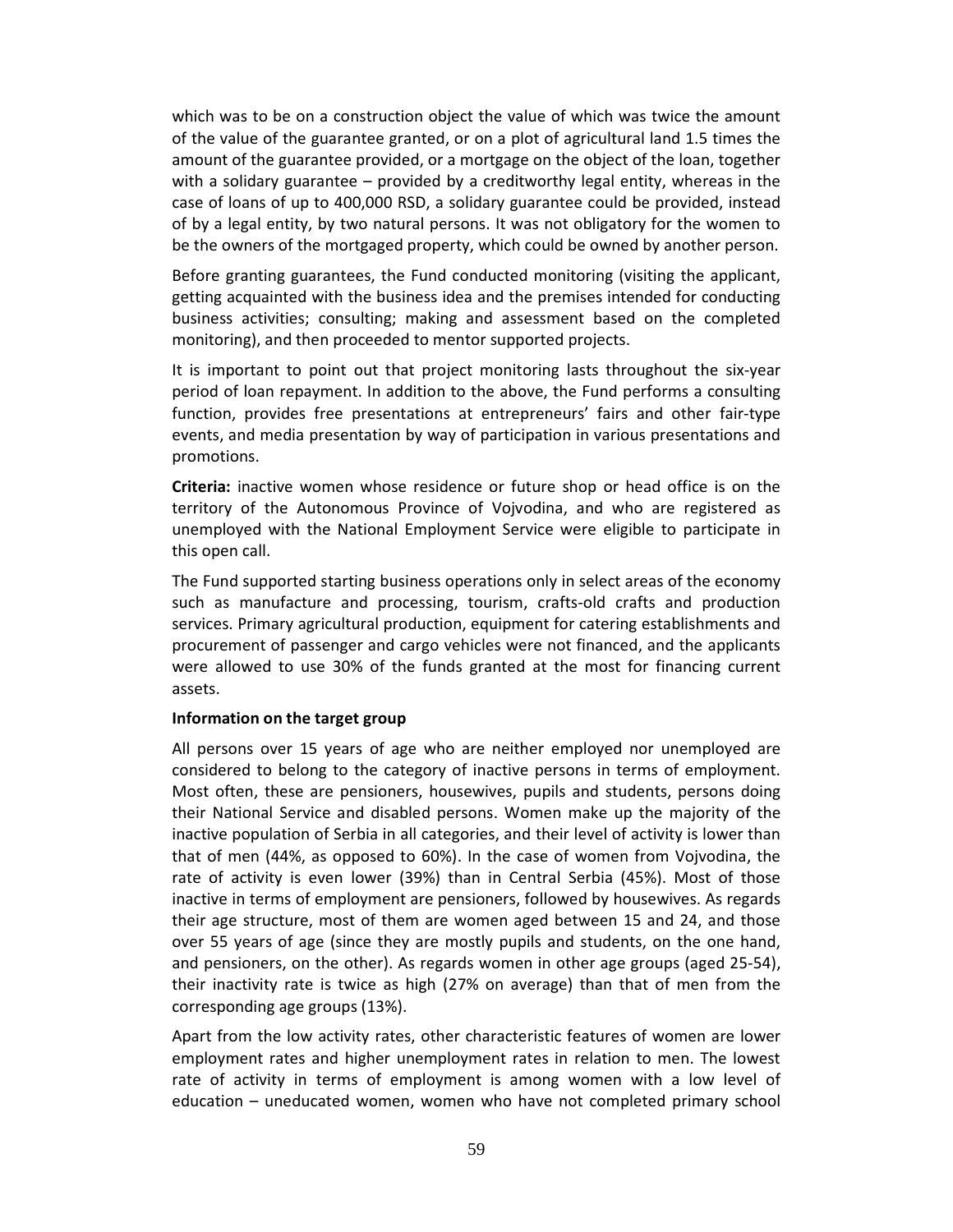and those with primary school education; with the increase of their educational level, however, the activity of women in terms of employment increases. The reasons for this inactivity, as stated by women who would like to work but are unable to, are most often personal and family-related, whereas those given by men are mostly related to illness or disability.

Although the labour market creates unfavourable conditions for the employment of the low-educated labour force, it is assumed that in the low-educated population segment the high rate of exclusion from the labour market is largely the consequence of patriarchal models of life, wherein roles pertaining to work are usually associated with men as breadwinners, whereas the role of the woman is restricted to the sphere of privacy and work connected with household reproduction.<sup>21</sup>

At the same time, the patriarchal life models and a lack of general social support largely influenced the status of women in the labour market. Women are considered to be at a greater loss in the period of transition, and their position in the processes of restructuring of the economy is improving more slowly and with greater difficulty than in the case of men. During the course of privatisation, women lost their jobs more often than men, and they opted for starting their own businesses as entrepreneurs rather less frequently than men. Today, their rate of employment in the private sector is equal to that of men, but the ratio of female entrepreneurs is 33%, as opposed to 67% in men. According to the data supplied by the Agency for Economic Registers, in the year 2007, 55,552 entrepreneurs' shops were registered in the Autonomous Province of Vojvodina, of which 18,300 were owned by women entrepreneurs (33%). The majority of these women are independent entrepreneurs (17.919), and a considerably smaller number of them are in a partnership (381).

Among the obstacles preventing a greater degree of women's participation in entrepreneurship is the fact that women own real estate much less often than men, which tends to reduce their possibilities of applying to commercial banks for loans. In addition to this, banks very often refuse to support *start up* initiatives on account of a high degree of risk involved, and the high interest rates on loans that banks demand are often less than stimulating for women.

On top of everything else, there is still a lack of sufficiently widespread social support to women entrepreneurs. In one survey, the female entrepreneurs interviewed stated that the main difficulties they faced were: problems occurring in their relations with male colleagues (lack of respect, marginalisation, flirting, i.e. harassment); balancing their professional and family lives while being excessively burdened with household and family obligations; and the unfavourable attitude of the social environment towards women in business.

### **2. Findings and results**

-

Number | Share

<sup>21</sup> Marija Babović, *The Position of Women on the Labour Market in Serbi*a, United Nations Development Programme, Belgrade, 2008, p. 26.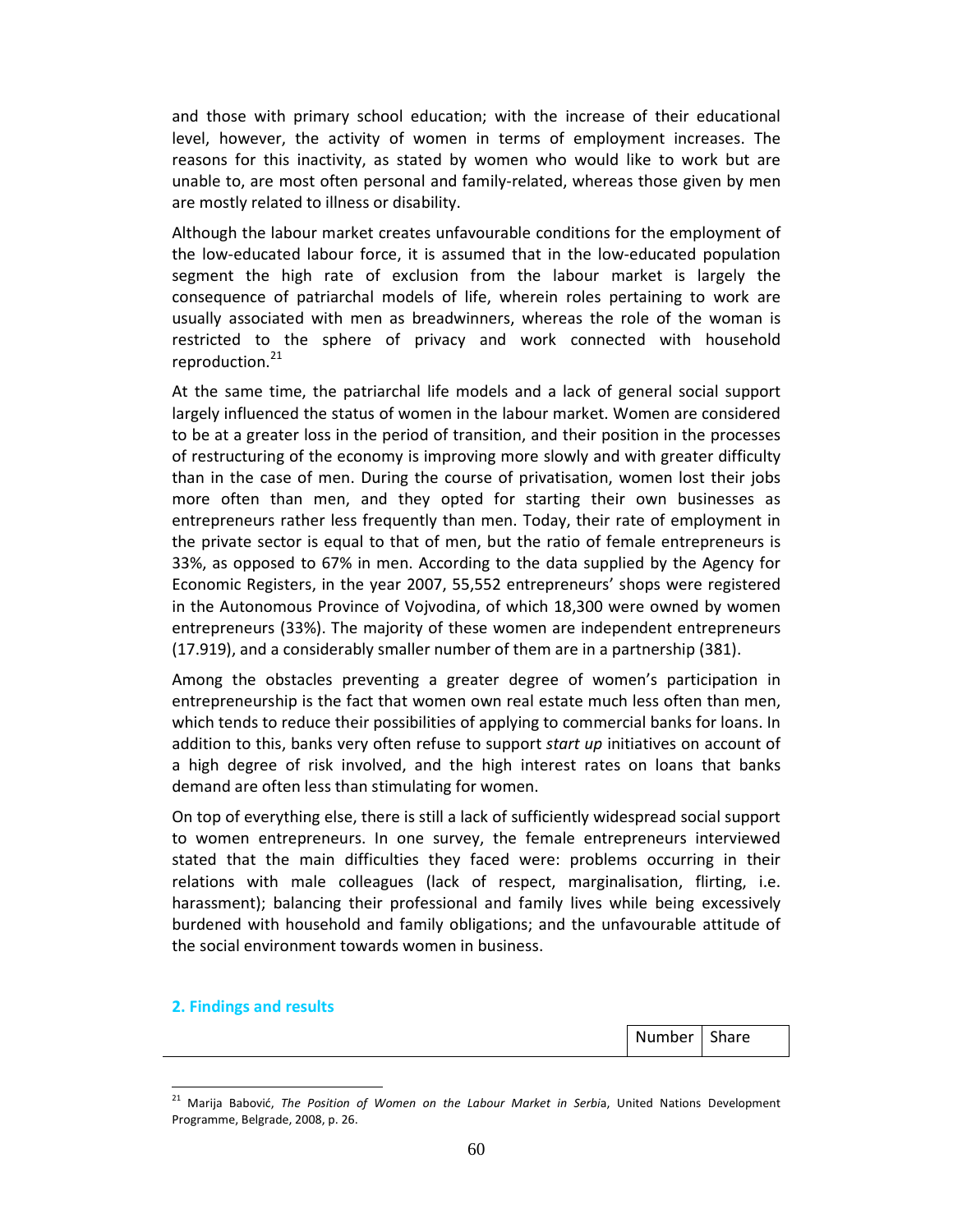| Number of women who applied for the open call in 2007 | 30 | 100% |
|-------------------------------------------------------|----|------|
| Number of women who were granted guarantees in 2007   | 28 | -93% |

The maximum amount of a loan was 1,000,000.00 RSD.

# **Focus group findings**

*The focus groups participants stressed the importance of there being a special programme aimed at women, as they were of the opinion that it was more difficult for women to obtain loans under favourable conditions, unless one took into consideration the specific position of women (lack of proper conditions for securing a loan, many women do not own real estate and the like). They singled out the following as the particularly positive aspects of the programme: the possibility of choosing the amount of the loan, that is, of obtaining funds that will enable the realisation of business ideas, favourable interest rates (compared to banks), the existence of a grace period for loan repayment, as well as monitoring and mentoring by the Guarantee Fund.* 

*Their experiences concerning starting doing business vary significantly.* 

*Women who had previously attended entrepreneurship training stated that it was very helpful to them, while those who had attended no such training courses pointed out the difficulties that they faced, which mostly had to do with lack of information or any knowledge about the very notion of entrepreneurship.* 

*Among the problems they faced were: high fixed costs (taxes, contributions) from the very beginning of doing business, costs arising from lack of information, being overburdened with work on account of not being able to employ more workers, the working hours (often twice as long as the usual eight-hour working day), the impossibility of advertising their work due to lack of funds, problems with child care, especially in small towns.* 

*As regards the possibilities for improving the existing programmes, they singled out,*  first of all, providing better education for beginner entrepreneurs, providing *consultants for beginner entrepreneurs, tax cuts for beginners, longer grace periods*  in the case of manufacture and construction work, and a better balanced ratio of *current and fixed assets when determining the terms of open calls.* 

## **3. Consideration**

Bearing in mind that it is very difficult for inactive women who wish to start their own business to obtain loans from commercial banks (banks being unwilling to support START UP initiatives on account of a high degree of risk), the guarantees provided by the Guarantee Fund enable these women to start their own businesses and thus achieve economic independence. Also, the interest rates that they pay within the framework of this programme are several times lower than the usual bank rates, which may also encourage them to start their own business.

It is of particular importance, as recognised by the focus group participants, that the activities of the Guarantee Fund are not limited to granting guarantees for loans, but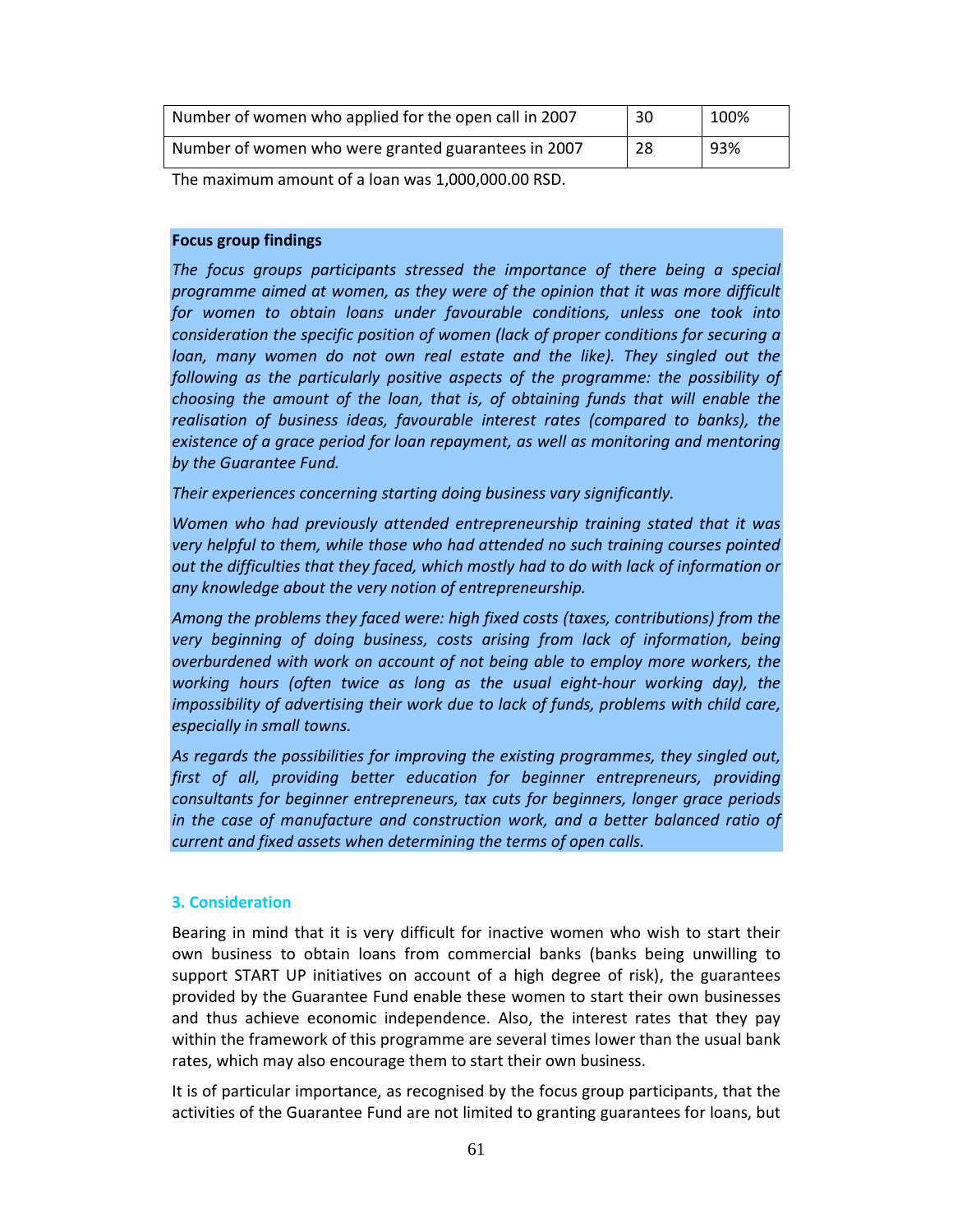that they also provided mentoring and monitoring, which is very helpful indeed when starting one's own business.

What is evident from the focus group findings is that running one's own business requires a lot of effort, since the beneficiaries who have entered the sphere of entrepreneurship, on top of numerous new obligations that they undertake by starting their own business, still have household obligations, just as when they were unemployed. In addition to the usual obstacles to entrepreneurship, this can be one of the reasons why more women did not apply for the open call. In view of the fact that, in order to resolve this problem and similar ones, it is necessary to involve and engage actors that do not deal directly with employment, but whose activities do have a bearing on women's possibilities of getting employed (for example, child care), it would be necessary to initiate a broader dialogue on these issues.

#### **4. Recommendations**

- − Provide regular and broadly accessible information about the programme, training aimed at starting and running a business for beginner entrepreneurs and women who would like to become entrepreneurs, as well assistance from consultants to programme beneficiaries;
- − Provide better information for inactive women about the possibilities provided by the Guarantee Fund of the Autonomous Province of Vojvodina, and about other kinds of support provided by organisations and institutions that stimulate entrepreneurship;
- − Continue the practice of monitoring programme beneficiaries and providing consulting services throughout the six-year period of loan repayment, and ensure conditions for the Guarantee Fund of the Autonomous Province of Vojvodina so that these activities can be carried out on a regular basis and efficiently;
- − Continue the existing practice of providing support to women from vulnerable groups and develop activities that will be conducive to their increased participation in the programme;
- − Continue the practice of promoting successful programme beneficiaries, especially women from vulnerable groups, with a view to stimulating more inactive women to take part in the programme;
- − Develop a more flexible policy of the Guarantee Fund of the Autonomous Province of Vojvodina with regard to loan recoverability and the loss of guarantee potential, which would directly influence the Fund's policy in connection with the means of providing loan security;
- − Organise a dialogue of all the relevant actors, at national, provincial, and especially the local level, for the purpose of ensuring the necessary conditions and creating a favourable environment in terms of institutional and infrastructural support to women in order to contribute to their greater involvement in the sphere of entrepreneurship, thereby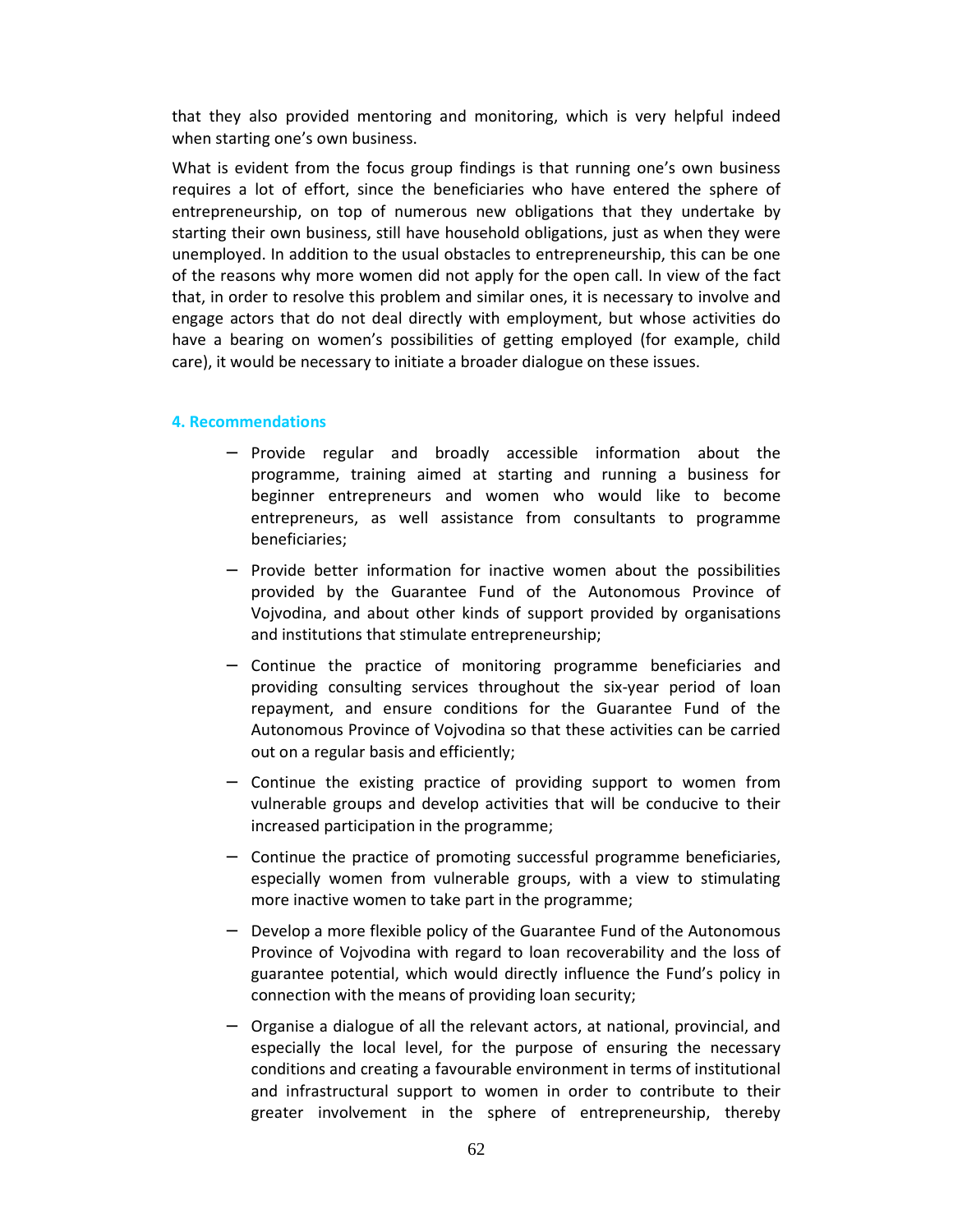decreasing the number of inactive (in terms of employment) women in the Autonomous Province of Vojvodina.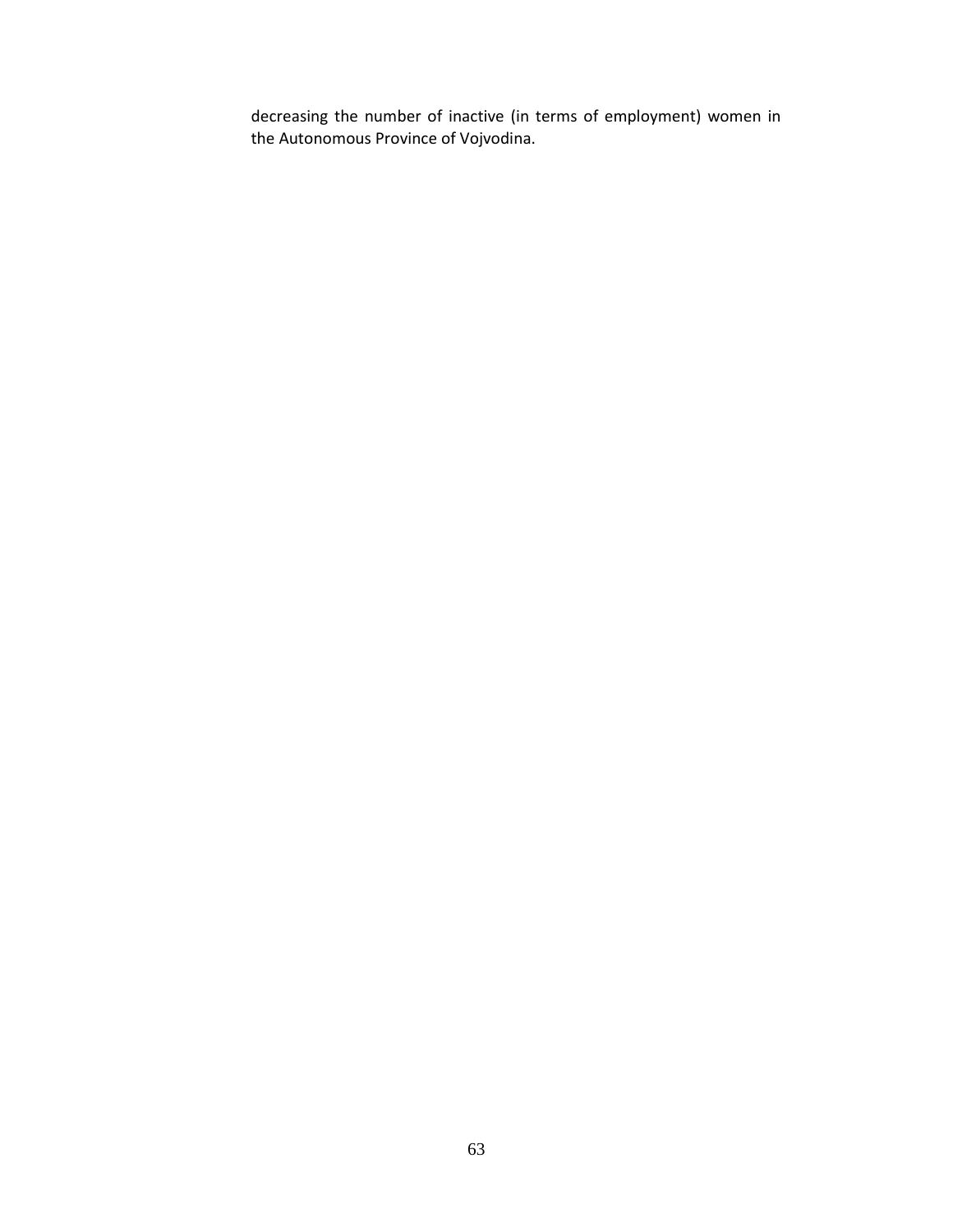**Name of programme:** Open call for granting guarantees for securing long-term loans intended for financing the procurement of new agricultural machinery – tractors, to refugees, exiled and displaced persons residing on the territory of the Autonomous Province of Vojvodina

**Institution in charge:** Guarantee Fund of the Autonomous Province of Vojvodina

**Year:** 2007

### **1. Basic information on the programme**

**The objective of the programme** is to contribute to the sustainable integration of refugees, exiled and displaced persons residing on the territory of the Autonomous Province of Vojvodina. To that end, the Guarantee Fund of the Autonomous Province of Vojvodina announced an open call for granting guarantees in order to create the preconditions for easier access to credit lines of banks, to be used for the procurement of new agricultural machines – tractors, for refugees, exiled and internally displaced persons.

**Programme activities** were in keeping with the activities of the Guarantee Fund of the Autonomous Province of Vojvodina – funds were provided so that guarantees could be issued to commercial banks for loans given to applicants for the purpose of buying agricultural machines. The Guarantee Fund announced an open call, informed the interested candidates and performed a selection with a view to issuing guarantees.

The participants had to submit documentation confirming their refugee status, as well as proof of having acquired or having initiated the procedure for acquiring the citizenship of the Republic of Serbia. Apart from this, a part of the obligatory documentation was proof of ownership of agricultural land or a contract of lease of agricultural land, and in view of the fact that the guarantees were issued for the procurement of new tractors, what was also required was a pro forma invoice issued by an authorised importer or manufacturer.

The overall fund for this programme amounted to 50 million RSD, and the amount of individual guarantees could not exceed 2 million RSD. The beneficiaries were given a 5-year deadline for loan repayment, with a grace period of one year, during which time only interest rate payments were to be made.

As security, the beneficiaries who were granted guarantees had to provide their own blank bills of exchange or mortgage on the object of loan and on agricultural land the value of which was equal to the amount guaranteed, or the solidary guarantee of a guarantor.

**Criteria:** all unemployed refugees, exiled persons and internally displaced persons who had acquired or were in the process of acquiring the citizenship of the Republic of Serbia, whose residence was on the territory of the Autonomous Province of Vojvodina, and who dealt with or intended to engage in agricultural production were eligible to apply. Equal criteria and conditions applied to all the persons from the above category, irrespective of their gender, age, nationality or other characteristics.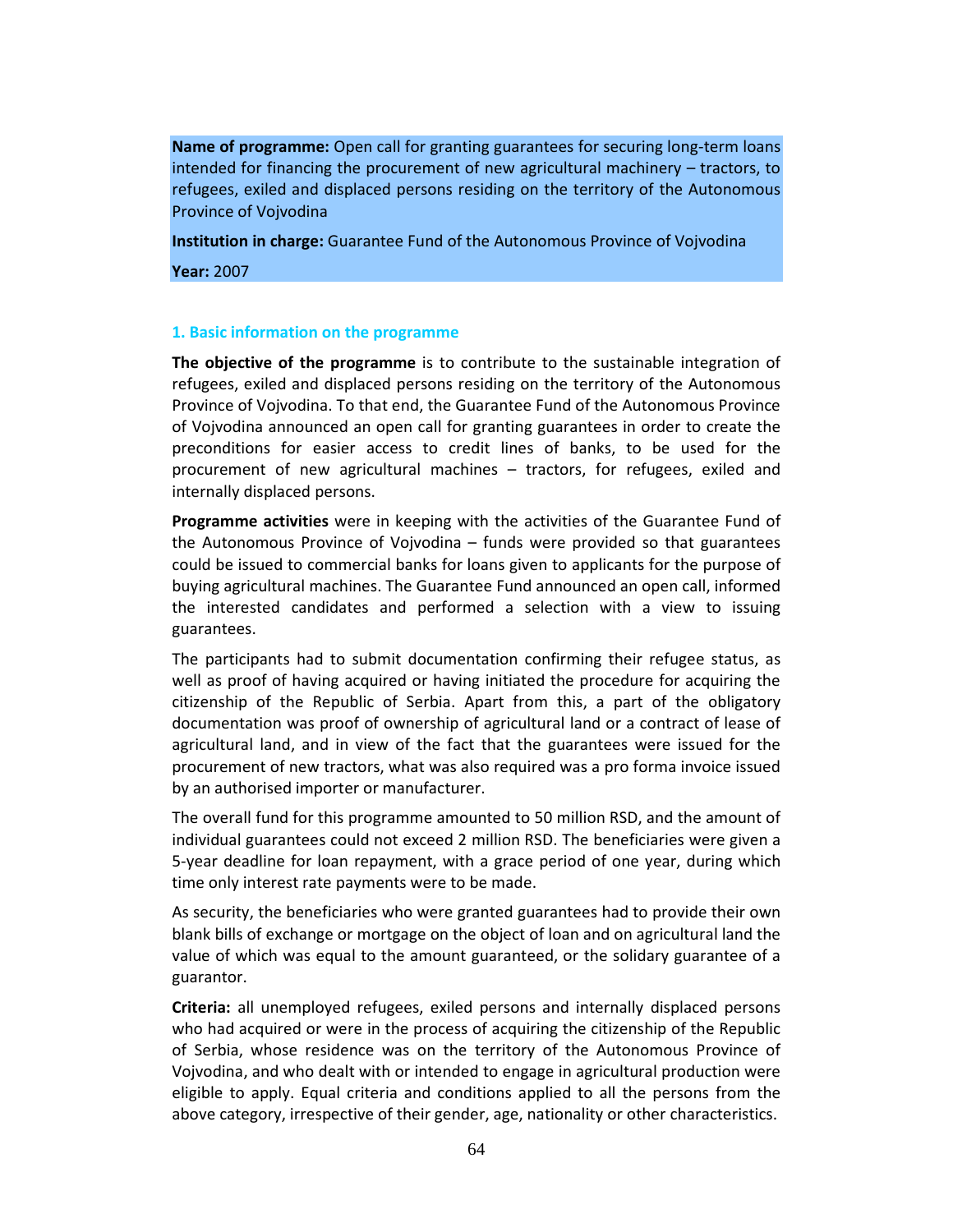**Information on the target group:** it is very difficult to review the real situation of refugees, exiled and internally displaced women and men, since there exists no statistical data that would make possible a regular monitoring of this segment of the population, and of their position in the labour market. Most of the information about refugees, exiled and internally displaced persons that we have at our disposal is based on surveys and studies conducted sporadically, and whose data are often not consistently disaggregated by gender.

According to existing data, the majority of refugees live in Vojvodina, 49% of the overall number of refugees in the Republic of Serbia, whereas the percentage of internally displaced persons is around 6%. The majority of refugee, exiled and internally displaced women and men see integration as a long-term solution for their status. Women and men from this group have most often pointed out acquiring personal documents, housing and economic empowerment as the basic preconditions for integration.

The material situation of refugees is considerably worse than that of the majority/domestic population.<sup>22</sup> As opposed to the majority population, only 38% of refugees live in their own or their parents' flats (among the domestic population, the figure is 92%). The proportion of the active (in terms of employment) population among refugee women and men is higher than among the majority population, but the unemployment rate is considerably higher, especially among internally displaced persons.<sup>23</sup> The majority of refugees are employed in the fields of trade and services, and then in crafts and manufacturing professions. There are fewer of those who deal with agriculture, specifically, 4.4% of refugees and 3.5% of internally displaced persons. The lower degree of this group's participation in agriculture is understandable if we bear in mind that the greatest difference between refugee and domestic population is manifested when it comes to owning permanent assets, that is, land and agricultural machines (there are 36% more of these among the domestic population than among refugees and internally displaced persons). Very few refugees and internally displaced persons apply for bank loans (only about 4%). The reasons for this are that the majority of them are unable to provide security, such as mortgage on property, or to find guarantors, who must be employed or have income above a certain level.<sup>24</sup> The majority of refugees who applied for bank loans wanted funds to purchase flats or houses (66% were rejected) and to start their own businesses (78% were rejected), which, among other things, were very important conditions for resolving the basic problems in life and a successful integration.

There is no data on how many women applied for loans and what kind of loans they applied for, nor is there data on how many of them managed to get loans or were rejected, but as regards their property, according to *A Study of Refugee and* 

-

<sup>&</sup>lt;sup>22</sup> "Within the group of refugees and internally displaced persons, there are considerably fewer of those whose income is sufficient to cover any of the basic needs – 28.2% and 25.1% respectively in the case of refugees and internally displaced persons, as opposed to 40.5% in the case of the majority population," Goran Opačić, *Socioekonomski status izbeglih i raseljenih lica i njihova pozicija na tržištu rada* [*The Socio-economic Status of Refugees and Internally Displaced Persons and Their Status in the Labour Market*], NSHC, Novi Sad, 2007, p. 52.

<sup>&</sup>lt;sup>23</sup> Integracija kao dugoročno rešenje za izbeglice i raseljena lica u Srbiji [Integration as a Long-term Solution for *Refugees and Displaced Persons in Serbia*], Srpski savet za izbeglice [The Serbian Refugee Council], Novi Sad, July-October 2006.

<sup>24</sup> *Ibid.*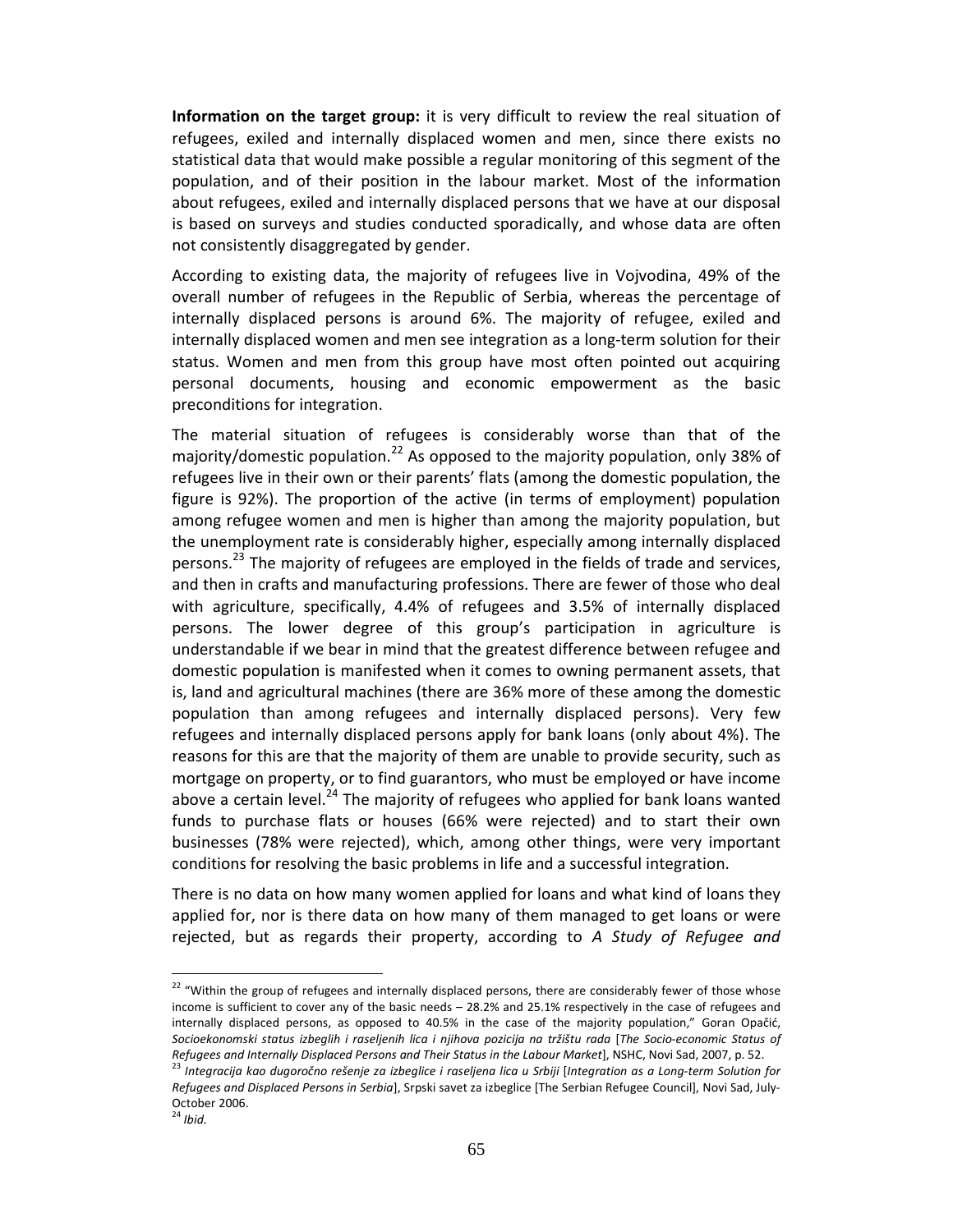*Displaced Women*, women from the refugee population very rarely own or co-own real estate. Real estate owners are mostly men (husbands or male family members), and this is so in 85% of the cases.<sup>25</sup>

The unemployment rate among refugee and internally displaced women is considerably higher than that of men (refugees: w 35% – m 25%: internally displaced persons: w 36% – m 26%), and than the unemployment rate of women from the majority population (2008: 15%). The number of women and men who are prepared to go to the countryside and work on an agricultural estate is small (17%), and readiness to do so is more manifest in unemployed and poorest respondents, to a greater extent in men than in women.<sup>26</sup>

## **2. Findings and results**

|                                        | Women                                                           | Men      |  |  |
|----------------------------------------|-----------------------------------------------------------------|----------|--|--|
| Applied for guarantees<br>(number/%)   | 2(17%)                                                          | 10 (83%) |  |  |
| Implemented guarantees<br>(number/%)   | 2(18%)                                                          | 9(82%)   |  |  |
| Overall planned guarantee<br>potential | 50,000,000.00 RSD<br>- maximum amount of loan: 2,000,000.00 RSD |          |  |  |
| Guarantee potential<br>engaged         | 10,488,734.97 (21% of the overall guarantee potential)          |          |  |  |

The programme managed to involve only a limited number of refugees, exiled and internally displaced persons, as evidenced by the fact that only 21% of the overall guarantee potential was actually engaged. Also, the proportion of female participants of the programme is very low, since only two women applied for and achieved the right to guarantees. It is a characteristic of programmes carried out for the first time that the number of interested parties is very low, but within the framework of this practice, its gender aspects should be considered, that is, whether it was equally accessible to men and women, and to what extent it was adjusted to the abilities and needs of the target group.

### **3. Consideration**

-

The Guarantee Fund recognised the need and commitment for the integration of refugees, exiled and internally displaced persons, as well as the conditions necessary for their integration to be successfully realised. In this respect, the Fund identified difficulties that refugees, exiled and internally displaced persons encounter when

<sup>&</sup>lt;sup>25</sup> Group 484 – A Study of Refugee and Displaced Women – focus group, a very small sample, for the whole of Serbia.

<sup>26</sup> Goran Opačić, *Socioekonomski status izbeglih i raseljenih lica i njihova pozicija na tržištu rada* [*The Socioeconomic Status of Refugees and Internally Displaced Persons and Their Status in the Labour Market*], NSHC, Novi Sad, 2007.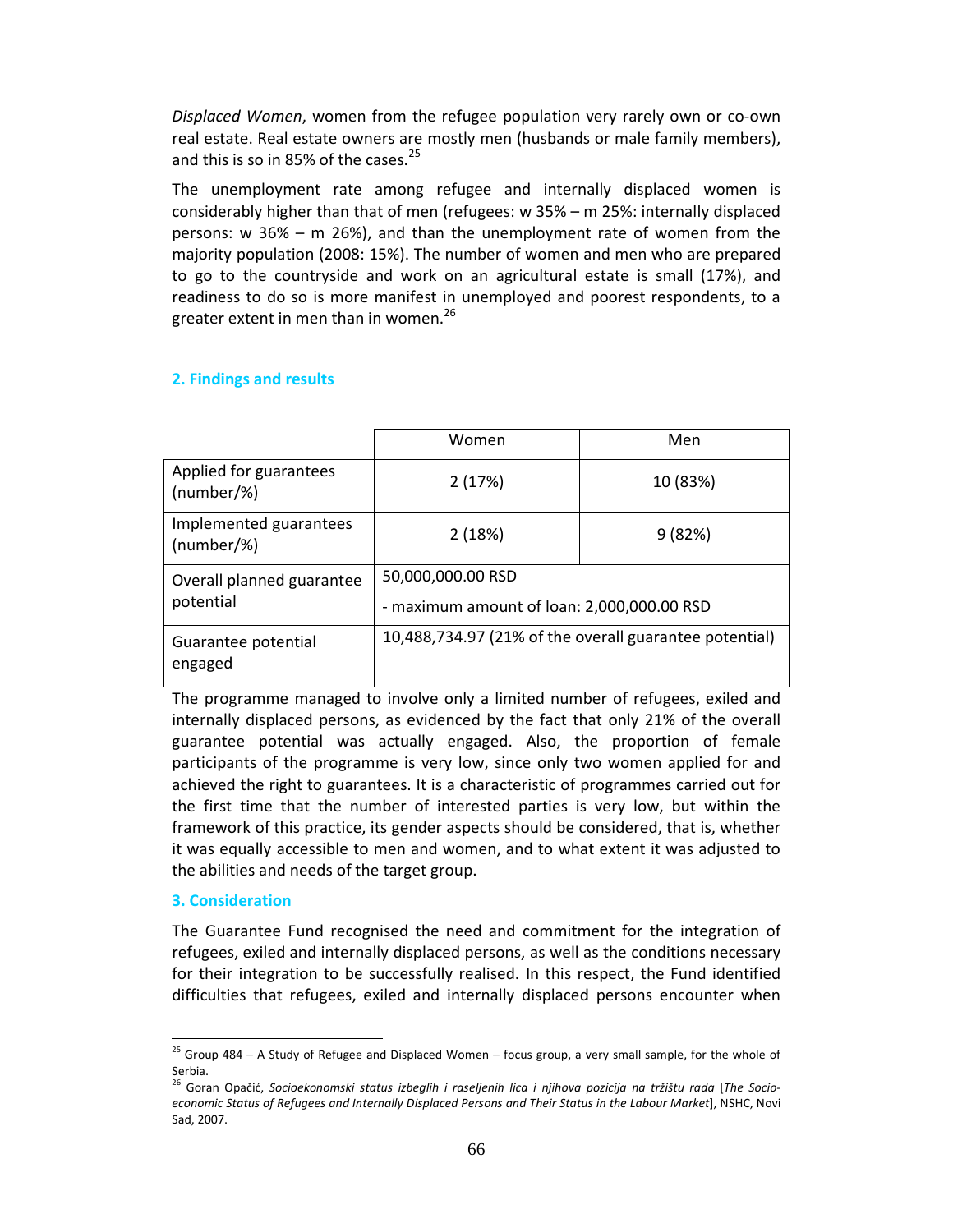applying for loans with commercial banks, funds that would contribute to a change of their status and the improvement of their position, which is why a targeted open call was announced with conditions more favourable than required by commercial banks for granting loans. These favourable conditions were reflected in a grace period of one year and interest rates lower than those banks require for granting loans. It would appear, however, that the fact that the programme was limited to the procurement of tractors resulted in such a level of participation of the target group.

On the basis of data at our disposal on the status of refugees, exiled and internally displaced persons, and on the basis of focus group findings, the reasons for a low level of participation of the target group might be as follows:

- the target group was insufficiently informed about the programme, especially due to the fact that the programme was carried out for the first time;
- the fact that the programme was limited to agriculture, and within the framework of this economic activity, to the procurement of tractors;
- difficulties that the target group had in providing loan security.

From the point of view of gender equality, this programme is gender neutral, that is, it does not sufficiently take into consideration the fact that women belonging to this category have different possibilities and needs when it comes to economic empowerment, and when it comes to integration.

Women from the category of refugees, exiled and internally displaced persons have less developed social connections in their new surroundings, very rarely own real estate, which limits their possibilities for applying for loans, and due to the patriarchal attitudes of the community, they often lack support for starting their own business independently. As in the case of men belonging to this category, it is questionable to what extent agriculture is suitable for achieving significant results in terms of the economic empowerment and the improvement of the position of women. In addition to this, even though there exist no data on refugee, exiled and internally displaced women in the area of agriculture, according to focus group findings, the women engaged in agricultural work actively participate in production, but as *supporting members* of agricultural estates. In the general population of women engaged as supporting members of agricultural households, gender-based inequalities pertaining to property are indeed evident: agricultural estates are often not registered in their name, even though they do participate in the work, they do not make decision on production, and in addition to this, they have little interest in entrepreneurship and running a business independently. These women very rarely have health care and social insurance, and they often do not pay contributions for pension and disability insurance. In addition to being engaged in agricultural work, they often carry the burden of care of the household, the elderly and children. With respect to gender equality, the position of these women is less favourable by far than that of women from the general population.

The consequence of the absence of the gender aspect of this programme was that, in practical terms, it was not equally accessible to women and men, nor was it in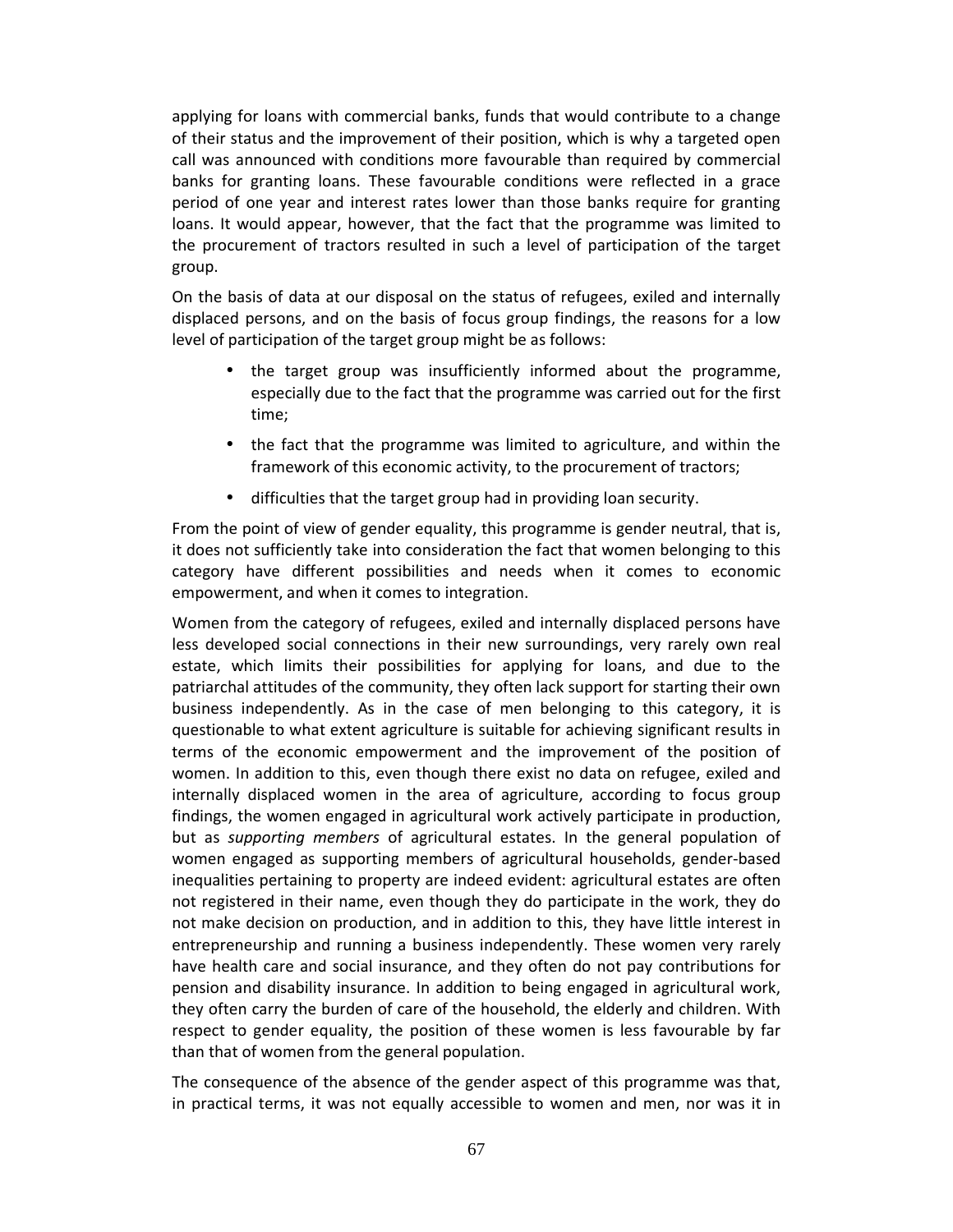keeping with their needs and opportunities. This pertains, first of all, to the opportunities for women to provide loan security, as well as to the fact that the funds thus obtained were solely intended for the procurement of tractors. In view of the general aim of this programme, it would appear that women and men did not have equal chances of successful integration.

It should be pointed out that the representatives of the Guarantee Fund who participated in the discussion about this programme were aware of all its limitations. The programme has not been carried out again, and in the meantime, the Fund for Providing Assistance to Refugees, Exiled and Internally Displaced Persons has been established, which should contribute, through various programmes, to a speedier and more efficient integration of refugees, exiled and internally displaced persons.

In addition to the above, it would appear that the programme could have been considerably more efficient and successful had there existed data on the target group of women and men, on the basis of which insight could have been obtained into the possibilities and needs of refugees, exiled and internally displaced persons, and it could have contributed to gender equality by taking into consideration the different needs of women and men.

### **Focus group findings**

*All focus group participants considered the measure intended to realise special, programmatically defined open calls aimed at refugees to be positive, as was the case with the facilitated procedure for applying, getting loans without deposits, a favourable interest rate and a grace period of one year. All of the respondents had dealt with agriculture before, and the majority of them had done so in their country of origin. The beneficiaries were exceptionally satisfied with the support and assistance provided by the staff of the Guarantee Fund of the Autonomous Province of Vojvodina during the course of the application procedure.* 

*Still, beneficiaries were of the opinion that the programme was not particularly accessible to refugees, in view of the fact that the amount required for loan security was too high and inaccessible to the majority of refugees. Both men and women thought that this programme was not equally accessible to women and men, as it was mostly men who were real estate owners. Most respondents considered this to*  be "natural". Men pointed out that women were actively involved in agricultural *production, but only as supporting household members.* 

*The negative aspects of the programme, as seen by both women and men, had to do with loan security being too high, considerably higher than the amount of loans. Also, mortgaging agricultural land prevented the beneficiaries from using other loans. The beneficiaries also pointed out that one of the shortcomings of the programme was that it was limited to agricultural estates and production, and that it was intended solely for the procurement of machines. Apart from this, the beneficiaries pointed out that information about the programme was not sufficiently known to the public, which may have been one of the reasons for the poor response to it.* 

*As regards the possibilities for improving the programme, the beneficiaries pointed out the following: monitoring the beneficiaries and developing support aimed at*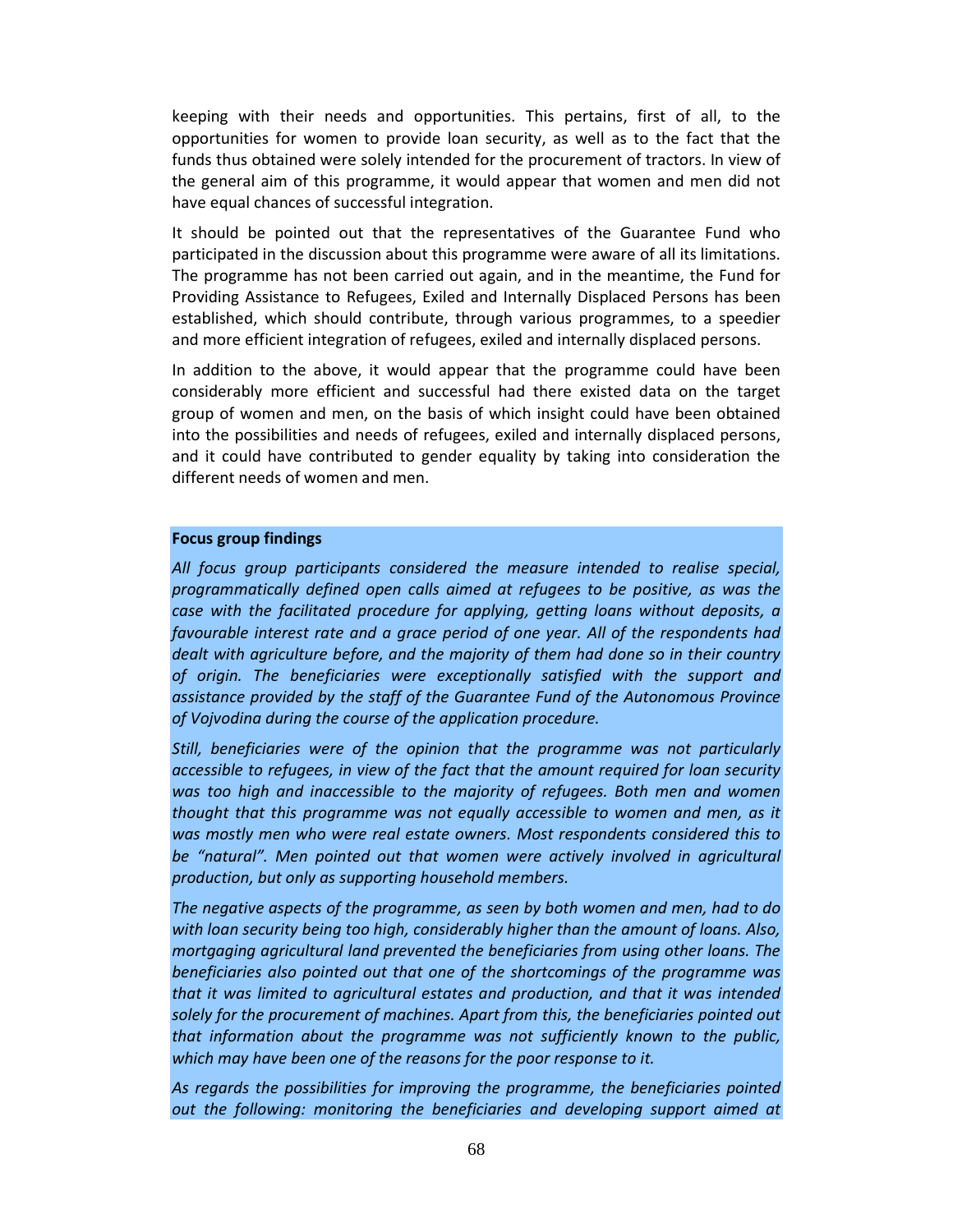*improving the manner of running the business; engaging the services of experts for the purpose of providing professional support to the beneficiaries when it came to product placement; continually informing the beneficiaries of available and current programmes, and the like.* 

### **4. Recommendations**

- − When creating programmes and planning activities aimed at the economic empowerment of refugees, exiled and internally displaced persons, use all the available information on women and men from the target group so that the implementation of the programme should contribute to decreasing the existing gender inequalities;
- − When planning and evaluating programmes, directly involve programme beneficiaries (for example, by organising focus groups);
- − Develop programmes aimed at the target group of refugees, exiled and internally displaced persons in keeping with the activities of women and men from the target group and their ability to participate in these programmes, and allocate funds accordingly;
- − Introduce additional and equally accessible programmes aimed at the integration and economic empowerment of women and men from the group of refugees, exiled and internally displaced persons, such as training programmes, programmes for stimulating employment and selfemployment, mentoring and consulting work;
- Develop a more flexible policy of the founders of the Guarantee Fund of the Autonomous Province of Vojvodina concerning the recoverability of loans and the loss of guarantee potential, which would directly influence the Fund's policy concerning loan security;
- Establish tighter cooperation between institutions and organisations dealing with employment, self-employment and stimulating entrepreneurship (the Guarantee Fund, the Development Fund, the Provincial Secretariat for Labour, Employment and Gender Equality, the Provincial Secretariat for the Economy, the National and the Provincial Employment Service, chambers of commerce, non-governmental organisations, etc.) in order to contribute to their greater efficiency and being better adjusted to the needs of women and men from the target group through regular information exchange and joint programme planning;
- Provide additional training for the employees of the Guarantee Fund of the Autonomous Province of Vojvodina on introducing gender equality in programmes, gender-related analysis and gender budgeting.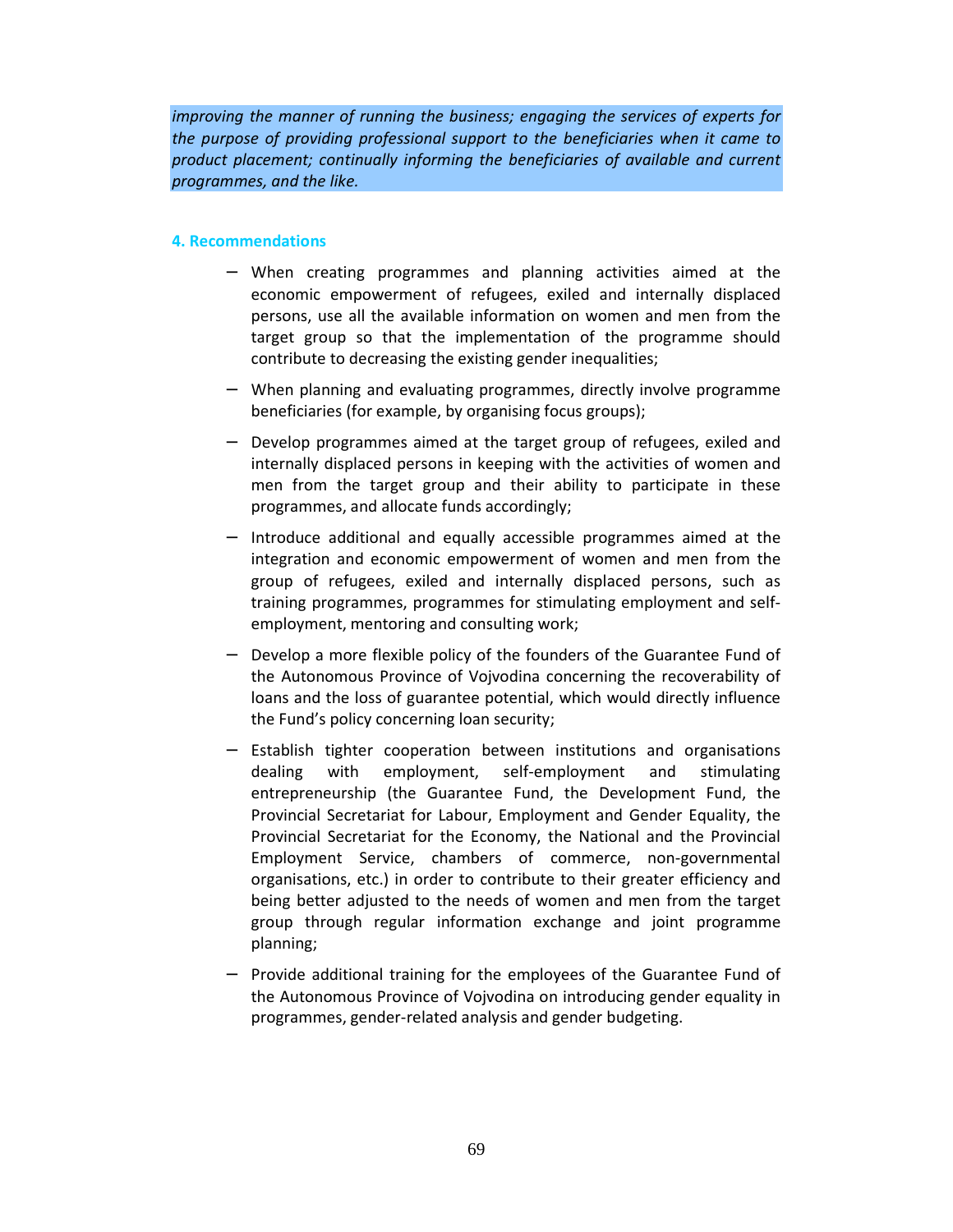**Name of programme:** Long-term loans for start-up programmes for inactive persons from the territory of the Autonomous Province of Vojvodina

**Institution in charge:** Development Fund of the Autonomous Province of Vojvodina **Year:** 2006

#### **1. Basic information on the programme**

**The objective of the programme** is dealing with the problem of unemployment, stimulating economic activities and the efficiency of economic subjects in the sphere of entrepreneurship, with a view to reviving economic activities and dynamising sustainable development.

**Programme activities** encompassed providing funds for the purpose of procuring fixed assets (equipment) to inactive persons whose residence, i.e., location of the future business is on the territory of the Autonomous Province of Vojvodina. The funds were granted for the following activities: processing of agricultural products; tourism (except for fixed assets for equipping catering objects); software, consulting, engineering and laboratory services (as logistical support to economic subjects); crafts, 'old crafts' (as defined by the Rules on Determining Professions Considered to Be Artistic and Old Crafts) and manufacturing services. The maximum loan amount was 1,500,000.00 RSD for all the applicants.

**Criteria:** the precondition for participating in the open call was to submit an application, as well as additional documentation including a business plan; a preliminary estimate/offer pertaining to the loan object; a certificate of unemployment issued by the National Employment Service not older than 30 days; patents, brands and copyrights (if any); a certificate, issued no more than 30 days earlier, from land registry records pertaining to the real estate that is mortgaged, containing an estimate of value issued by an authorised valuator.

When granting funds, the order of priority was established based on the following criteria: the amount of own deposit in relation to the overall value of investment; the length of the period of unemployment, based on the records of the National Employment Service; age, gender (priority being given to women entrepreneurs); the number of workers newly employed through the realisation of the investment; whether the candidate's business plan manifests potential for placing the product or service in question beyond the regional boundaries; the level of (under)development of the municipality in question. The precondition for realising the loan granted was changing the status of persons involved from inactive to active, in accordance with the Law on Private Entrepreneurs and the Law on Economic Associations. Instruments of loan security presupposed guarantees issued by a commercial bank or bills of exchange endorsed by a commercial bank; mortgaging a construction object in favour of the Fund, the value of which is two and a half times that of the loan granted; mortgaging agricultural land in favour of the Fund, the value of which is 1.5 times that of the loan granted; solidary guarantee for loans of up to 200,000 RSD.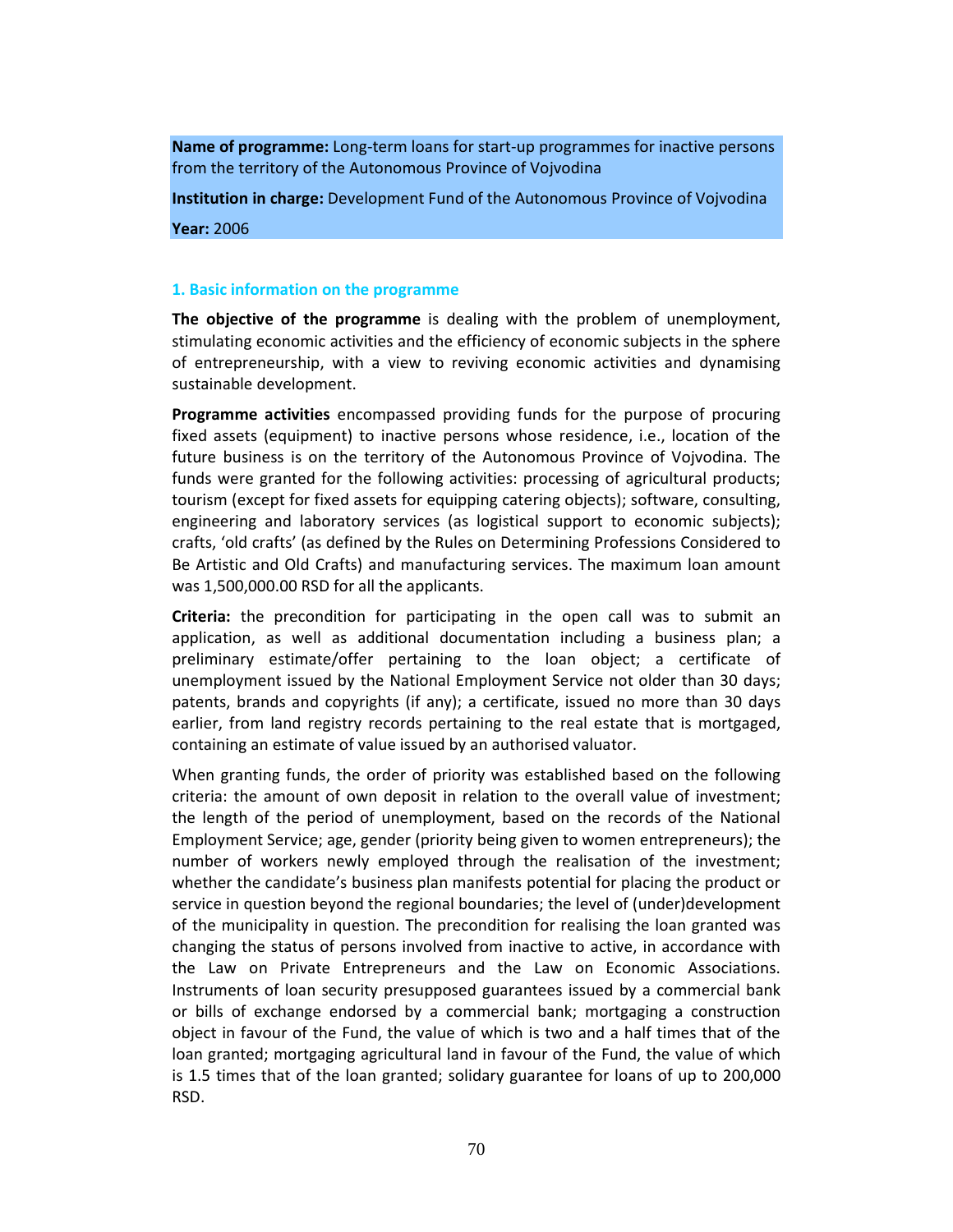### **Information on the target group**

The target group of the programme was made up of inactive persons whose residence or the location of the future shop was on the territory of the Autonomous Province of Vojvodina. According to the data for the year when the programme was implemented, among the inactive population of Vojvodina, women were in the majority (62%, as opposed to 38% of men), and this refers to all the categories of inactive persons.<sup>27</sup> Apart from pensioners, the greatest group of inactive persons were housewives, 99% of whom were women.

As regards the economic activities where men and women were represented according to *Labour Force Survey*, in 2006 men made up the majority of those employed in agricultural activities (73%) and non-agricultural activities (73%),  $^{28}$  while the majority of women were employed in service activities (56%, as opposed to 44% of men). These activities included wholesale and retail trade, repairs, hotels and restaurants, traffic, storage and communications, financial mediation, real estate trade and renting, state administration and social insurance, education, health care and social work, other communal, social and personal services.

As regards professions, the majority of the men were among craftsmen (109,012), and the majority of women among professional collaborators and technicians (67,316), shop assistants and service workers (63,961).

|                                        | Total                     | Women<br>(number)                                                 | Men<br>(number)                                              | Women<br>% | Men<br>% |
|----------------------------------------|---------------------------|-------------------------------------------------------------------|--------------------------------------------------------------|------------|----------|
| Number of<br>applications<br>submitted | 154                       | 59                                                                | 95                                                           | 38%        | 62%      |
| Number of<br>applications<br>granted   | 141                       | 55 (93.2% of<br>the overall<br>number of<br>women who<br>applied) | 86 (90.5% of<br>the overall<br>number of men<br>who applied) | 39%        | 61%      |
| Value of funds<br>granted              | 160,770,000<br><b>RSD</b> | 53,590,000<br><b>RSD</b>                                          | 107,180,000<br><b>RSD</b>                                    | 33%        | 67%      |

# **2. Findings and results**

-

Within the framework of the Programme, particularly vulnerable groups have been recognised, among them women, which is indicated by the fact that the priorities for

<sup>27</sup> According to the *Labour Force Survey*, inactive persons were divided into following categories: pensioners (women 54% - men 46%), housewives (women 99% - men 1%), pupils and students (women 52% - men 46%), the disabled (women 66% - men 34%), others (women 57% - men 43%), *Labour Force Survey*, October 2006 (Communiqué no. 59, 15.03.2007), the Statistical Office of the Republic of Serbia.

<sup>&</sup>lt;sup>28</sup> Non-agricultural activities comprise ore and stone extraction, the processing industry, electric power, gas and water production and construction work.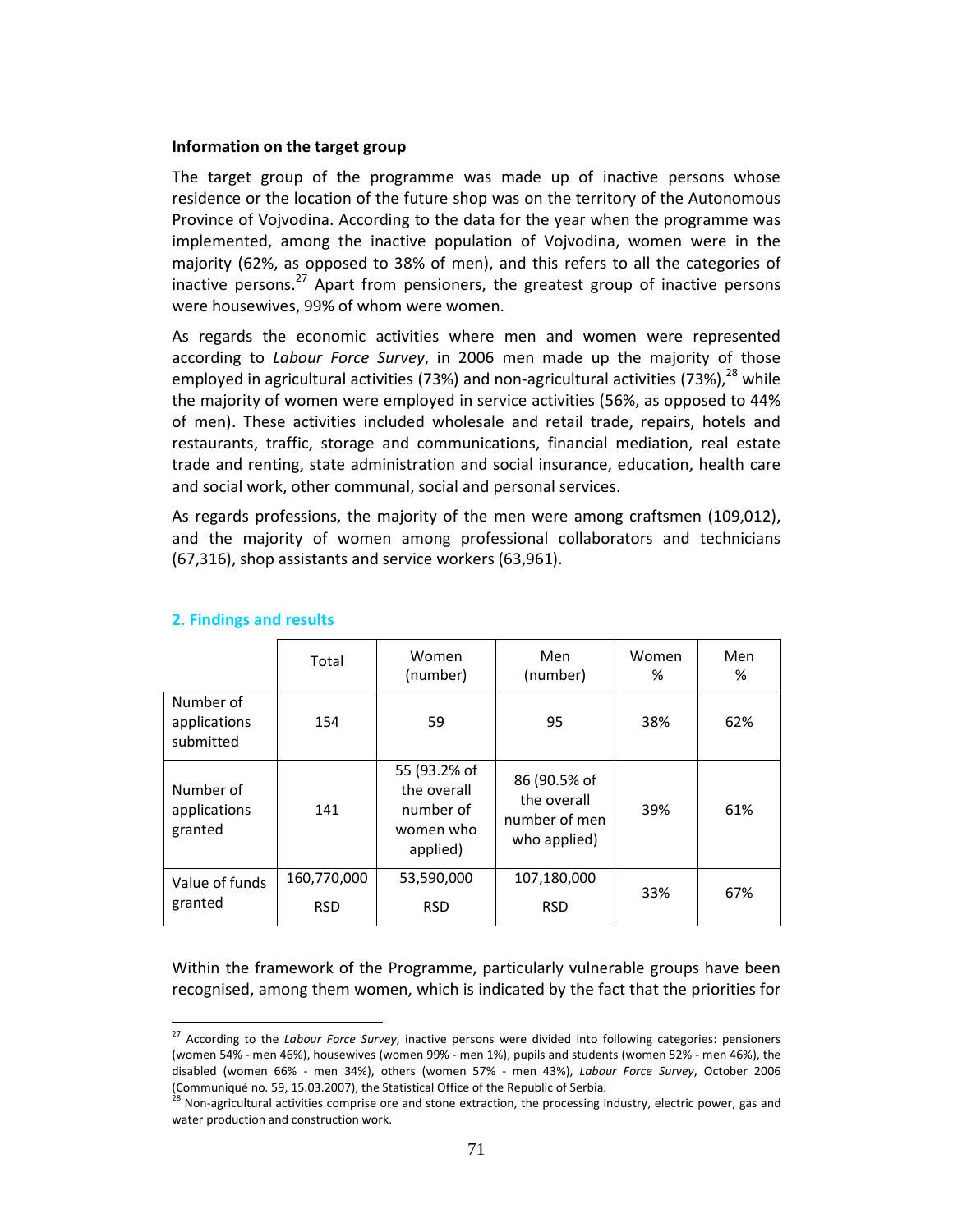granting funds include the gender of the applicants (women were given priority, and women make up the majority of the inactive population in the AP of Vojvodina), as well as the length of the period of unemployment. Women make up the majority of the long-term unemployed, and their proportion among the unemployed increases the longer their unemployment lasts. The most pronounced difference is manifested among the unemployed who have been seeking work for over 10 years, with women making up 64% of that group.

One of the issues that need to be raised is whether the selection of economic activities within which starting a business was supported could represent a limiting factor for women's participation. Apart from hotels and restaurants, where women make up 52% of the employed, their participation in agriculture and crafts is considerably lower in relation to the number of men working in these sectors, whereas in the case of other areas that were supported, such as software, consulting, engineering, laboratory services and manufacturing services, there is no data on the number of women and men dealing with these jobs. Also, we have no data on the sectors within which men and women most often start a business.

Through this programme, funds were provided under conditions that were considerably more favourable than those imposed by commercial banks – the interest rate on the funds thus provided was rather lower than that of commercial banks, and amounted to 3% on an annual level, with a grace period of 1 year, in the course of which only the interest was paid, in the amount of 1.5%. In addition to this, it was not necessary for a candidate to make a deposit, which is a condition that commercial banks impose when granting a loan. The justification of the programme stems from the fact that commercial banks very rarely grant START-UP loans, deeming the risks as too high.

Even though fewer women than men applied for the open call, it is possible to observe that there are no significant differences when it comes to the ratio of submitted and granted applications based on the gender of beneficiaries, for the majority of requests of both women and men have been granted. In view of the fact that among those who received the funds there were fewer women (39%) than men (61%), less funds were granted to women of the overall funds.

## **Focus group findings**

*On the basis of the interviews conducted, featuring both women and men who were programme beneficiaries, it can be concluded that women and men who used the*  funds granted within this Programme had a positive view of the following: the favourable interest rates, the possibility of obtaining equipment for work, the *possibility of choosing the loan amount, and good communication with the staff of the Development Fund while preparing to submit an application. They pointed out the following as negative aspects of the Programme: the voluminous documentation required for applying, the long period of waiting for the loan to be granted, the disproportionately high expectations of the beneficiaries in view of the actual amounts granted, lack of support after getting the loan (information, consultations and the like).*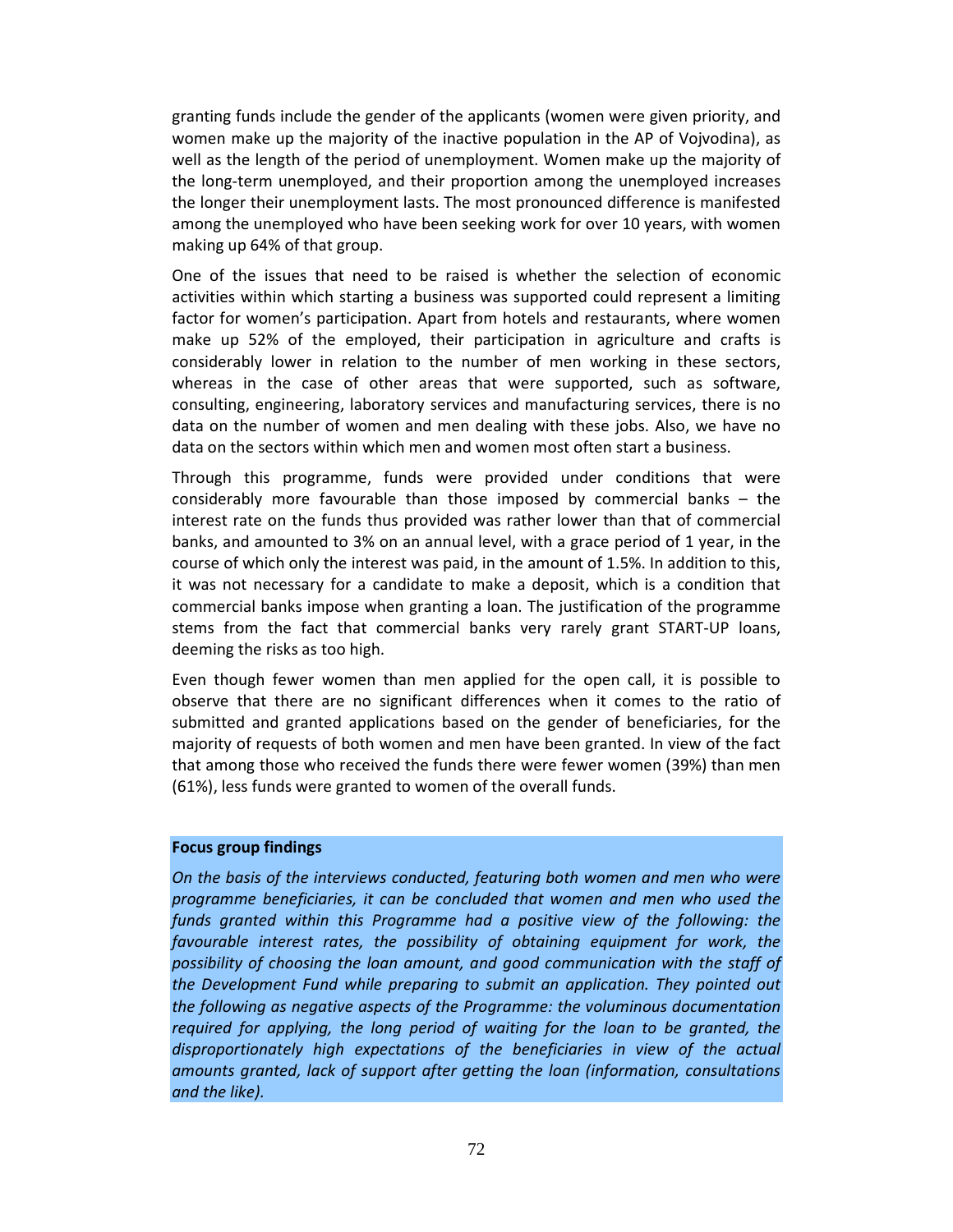*Women who participated in the focus group pointed out that it was more difficult for women to make up their minds to start a business due to fear; women are less prone to risk-taking and are focused on the family and child care, where they mostly have the lead role.* 

*In addition to the above, they pointed out that, even when women were courageous and had ideas of their own, there was no developed system of support for women entrepreneurs, that our society was still very much patriarchal, so that it was much more difficult for women to succeed in the area of business, especially if they were single mothers.* 

*"The Balkan syndrome: the man is everything, and then comes the woman; also, this is still a very chaotic state..."* 

*The beneficiaries see the possibilities for improving existing programmes, first of all,*  in providing training aimed at acquiring knowledge and skills in the sphere of *entrepreneurship, providing consultative support after the granting of a loan through this or other programmes, in the form of continual monitoring and mentoring, and by establishing an institution on the level of the Province that would investigate the market and be in charge of providing information to entrepreneurs on market needs.* 

*As in the case of the programme of the Guarantee Fund of the Autonomous Province of Vojvodina, the participants of the focus group made up of the employees of the Guarantee Fund and the Development Fund pointed out the following as the main causes of there being fewer women entrepreneurs: the patriarchal environment, lack of support within the family and problems of balancing business and family life, economic factors (not owning property, real estate) and the insufficiently developed*  spirit of entrepreneurship (lack of ideas and unwillingness to take risks). When it came to the possibilities of improvement, they pointed out providing better *information (especially on the local level, where the Fund has its local municipal offices), introducing obligatory basic business education as a precondition for obtaining loans/guarantees, the continued education of beneficiaries, conducting a needs analysis at the local level, improving the cooperation between the Funds and local governments, the networking of institutions and organisations on the level of the Province that provide services of importance for the development of entrepreneurship and conducting analyses of market needs, professions and personnel in demand on the market, with a view to improving programme planning.* 

## **3. Consideration**

The realisation of the Programme of providing long-term loans for start-up programmes aimed at inactive persons on the territory of the Autonomous Province of Vojvodina is one of the ways to contribute, by providing funds for the purpose of stimulating economic activities and entrepreneurship, to decreasing the number of inactive persons and improving employment rates on the territory of the AP of Vojvodina.

As the objective of the programme is to stimulate entrepreneurship, it is necessary to point out that in the year 2006 there were only 23% of women among selfemployed persons in the Autonomous Province of Vojvodina. Hence the stimulation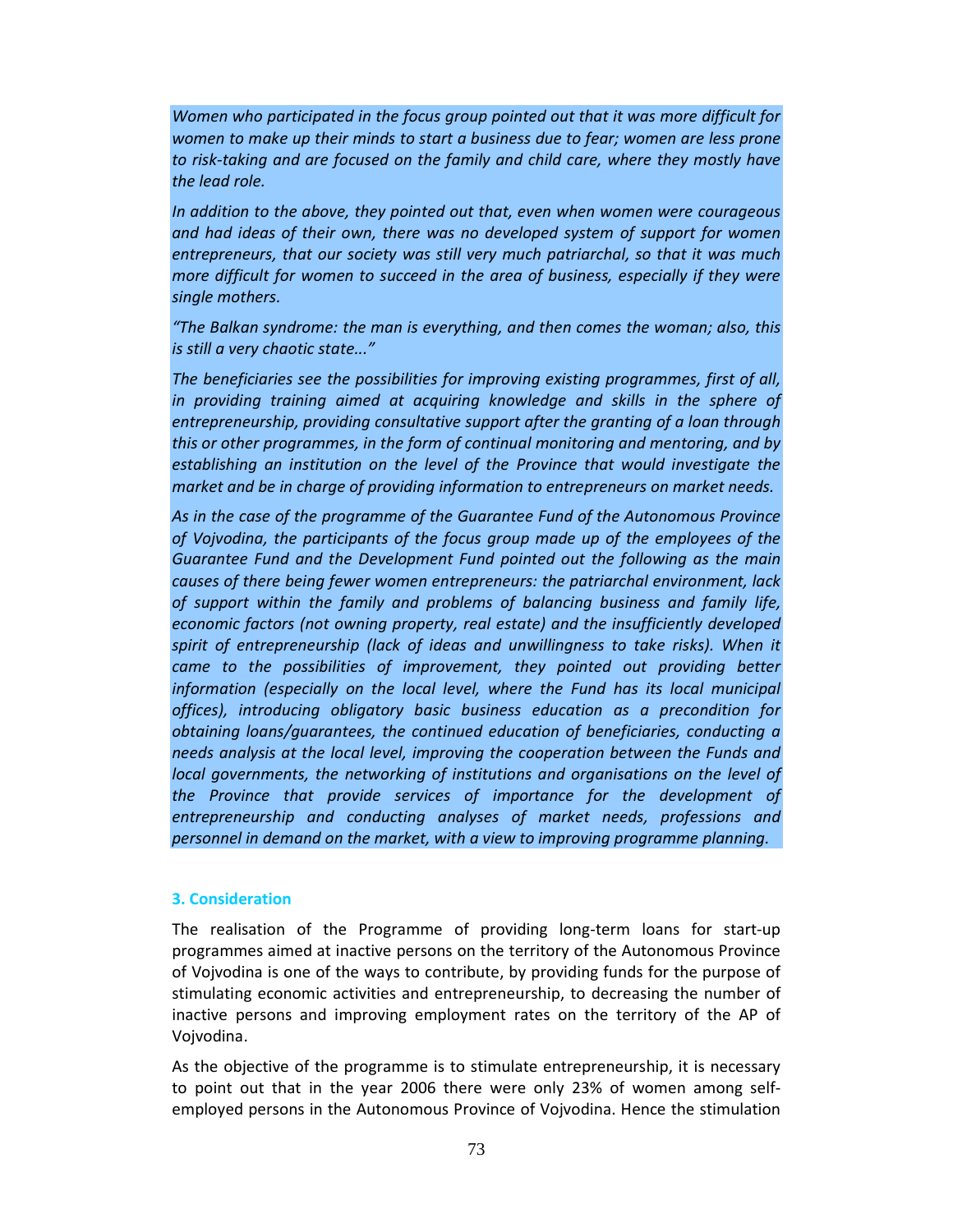of entrepreneurship in women should be particularly emphasised in the programmes that aim to reduce the number of the unemployed through the stimulation of selfemployment and entrepreneurship.

Since this is a start-up programme, it is necessary to review the possibility of planning and implementing measures that ensure a higher level of knowledge and skills in the sphere of entrepreneurship, and also the knowledge of preparing the documentation required for participating in this open call and similar ones. Assistance with the preparation of a business plan should also be included in this form of knowledge improvement, since the preparation of a business plan was a particularly difficult task for loan beneficiaries due to a lack of funds to engage the services of an agency or an expert for producing a business plan.

Even though women were given priority by the terms of the open call, among those who applied only one-third were women, so it is necessary to additionally investigate the causes of women's low level of participation, as well as the factors that influence their poor participation in entrepreneurship in general. On the basis of focus group findings, it is evident that the lack of social support to women in entrepreneurship is a serious obstacle that influences women's decisions when it comes to starting their own business. In this respect, it would be necessary to reinforce the system of providing support to women, as well as work on popularising women's entrepreneurship.

What should also be borne in mind is the different social and financial-economic position of women and men, so that a possible review and modification of the way in which loan funds are provided could contribute to a higher degree of adjustment of the terms of the open call to the real possibilities of women for providing loan security. Also, broadening support to those economic sectors where women are present in a higher degree could lead to the increased participation of women in the open call, that is, increase the number of women changing their status from inactive to active (in terms of employment).

It is also necessary, in cooperation with the other actors, to initiate a dialogue on the obstacles preventing women from greater participation in entrepreneurship and to search for systemic solutions. As in the case of programmes pertaining to employment and self-employment, it is necessary to involve, apart from institutions that deal with it, other actors dealing with issues that are of importance for improving the employment and self-employment of women (child care, reconciliation of work and family life, fiscal policy).

## **4. Recommendations**

- − Adjust the conditions for participation in the programmes of the Development Fund of the Autonomous Province of Vojvodina to the needs and possibilities of women and men, and allocate funds accordingly;
- − Continue the practice of keeping gender-sensitive records of programme participants and improve the practice of monitoring the successfulness of the business operations of women and men who participate in the programme;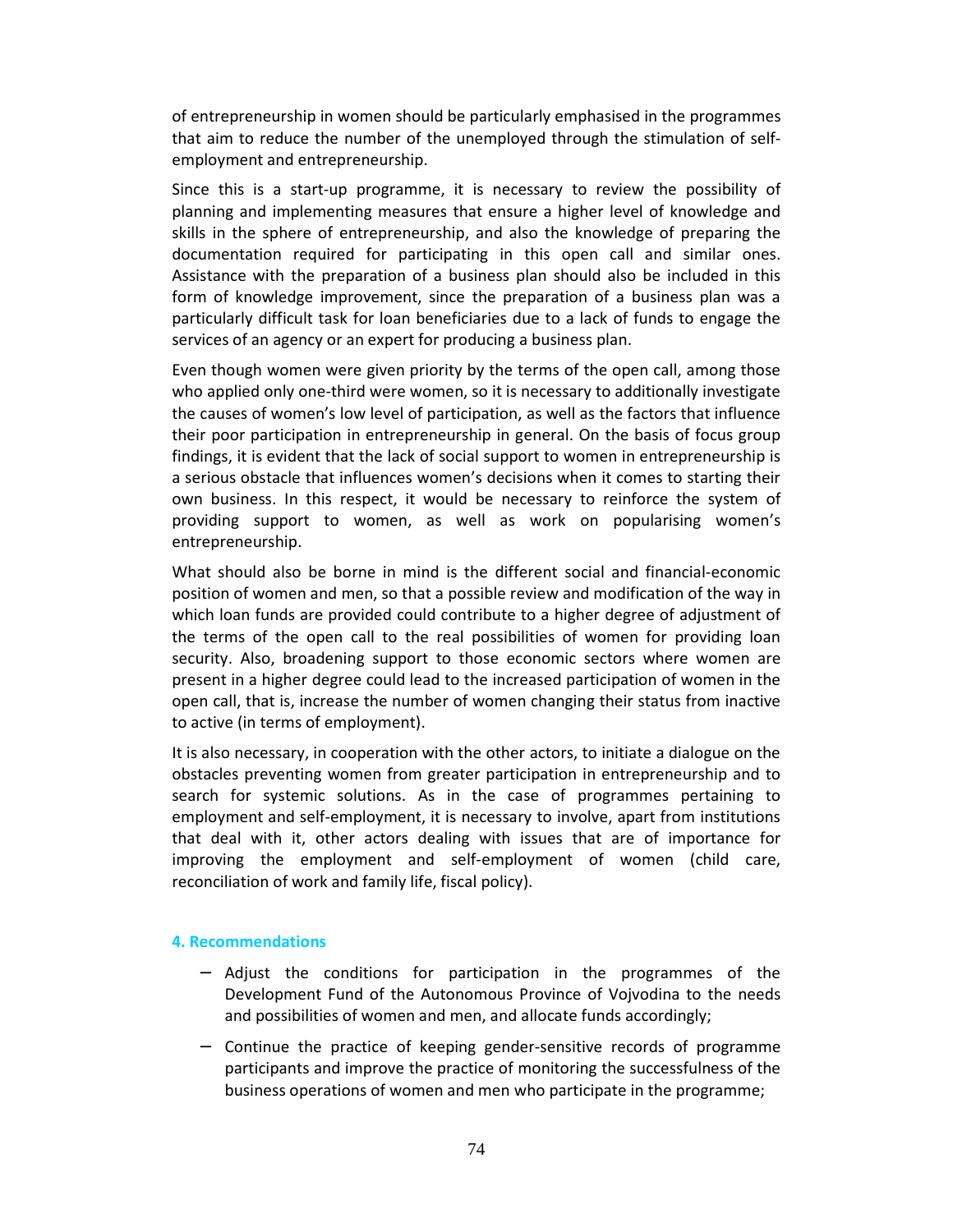- − Develop measures and implement activities to encourage increased participation of women;
- − Provide regular and broadly available information about the programme, training for starting and running a business aimed at programme beneficiaries, in keeping with their needs and adjusted to the possibilities at their disposal;
- − Ensure conditions for the Development Fund of the Autonomous Province of Vojvodina for regular and efficient monitoring, and for providing consultative assistance to programme beneficiaries following the granting of loans and throughout the three-year period of loan repayment;
- − Provide additional training for the employees of the Development Fund of the Autonomous Province of Vojvodina on gender mainstreaming, gender analysis and gender budgeting.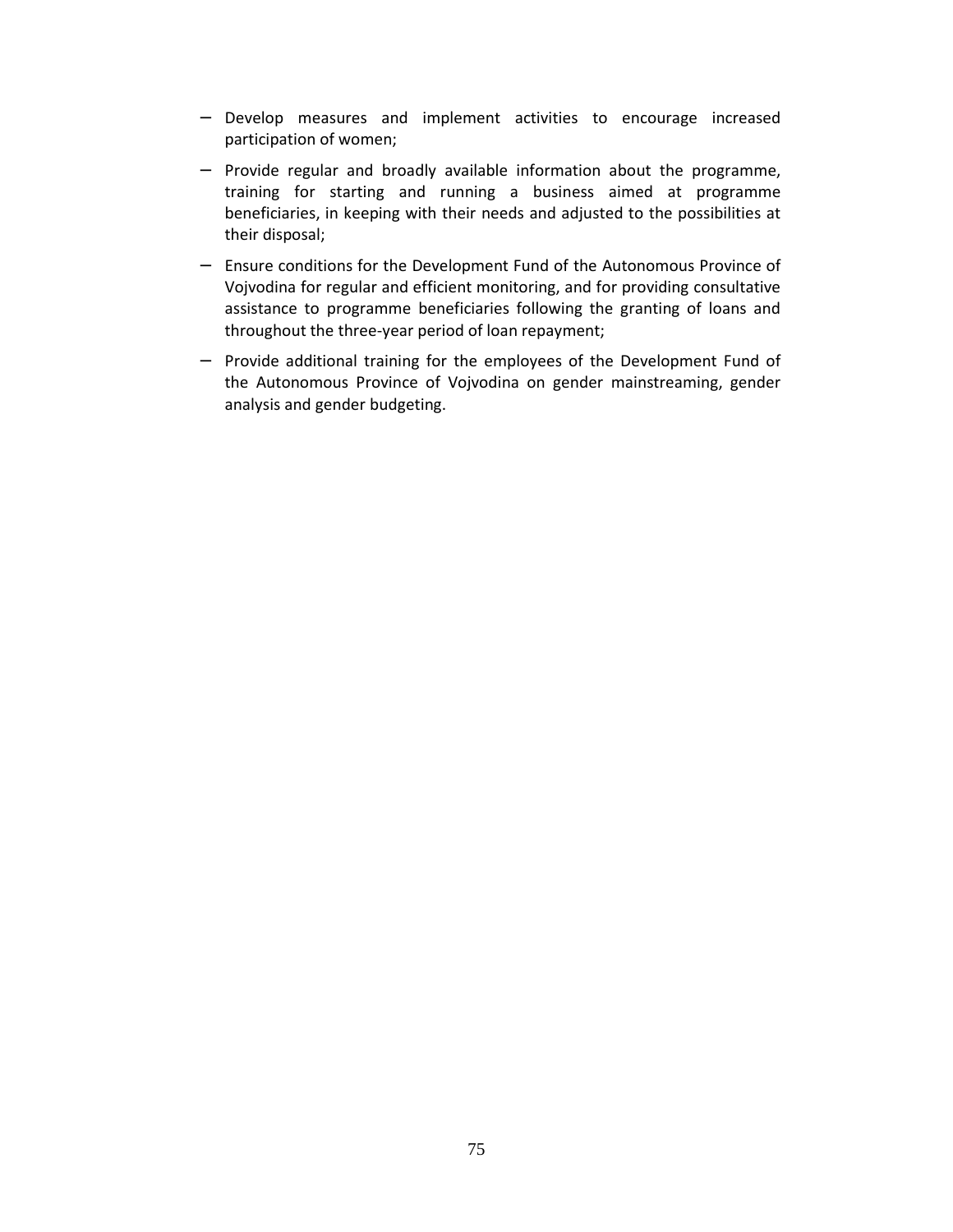## **6. CONCLUDING REMARKS**

- The project "Towards Gender Budgeting" represented a pioneering attempt at establishing the impact of the programmes realised by provincial bodies and institutions on women and men, and at gaining insight into the possibilities of improving them from the point of view of gender equality.
- With a view to accomplishing the above task, a **methodology for gender analysis** was developed, relying on the best European experiences and practices.
- In the course of conducting analyses, it was perceived that **genderdisaggregated data was missing**, which made the work considerably more difficult and pointed to a lack of systematic keeping of gender-sensitive statistics. Obtaining the necessary data often entailed additional work of the employees at the institutions and bodies whose programmes were analysed.
- At the same time, the **lack of comprehensive research** or official statistical data on various issues of importance for establishing the status of women and men (for example, the situation of women and men in vulnerable groups, data on women and men entrepreneurs, time-use data for women and men, data on the level of computer literacy of women and men, etc.) represents a significant obstacle in gaining insight into the needs of women and men, and thereby represents a factor hindering the creation of policies and programmes by institutions.
- The results of analyses of the selected programmes indicate that the institutions implementing the programmes have taken certain steps to improve gender equality in the Autonomous Province of Vojvodina, and that there is increased awareness of the importance of gender equality for the economic activity they deal with. This awareness is currently manifested, above all, in the terms of the open calls aiming to encourage employment or self-employment, where women have the priority when applying or in the process of selection, which is a sign of recognition of existing inequalities in the labour market. Also, in the case of institutions such as the Guarantee Fund and the Provincial Secretariat for Labour, Employment and Gender Equality, it is manifested in specific programmes whose target group are solely women (programmes aimed at women entrepreneurs, inactive /in terms of employment/ women, single mothers, etc.).
- Analyses, and especially the findings obtained from focus groups, both those with programme beneficiaries and with decision-makers or employees of the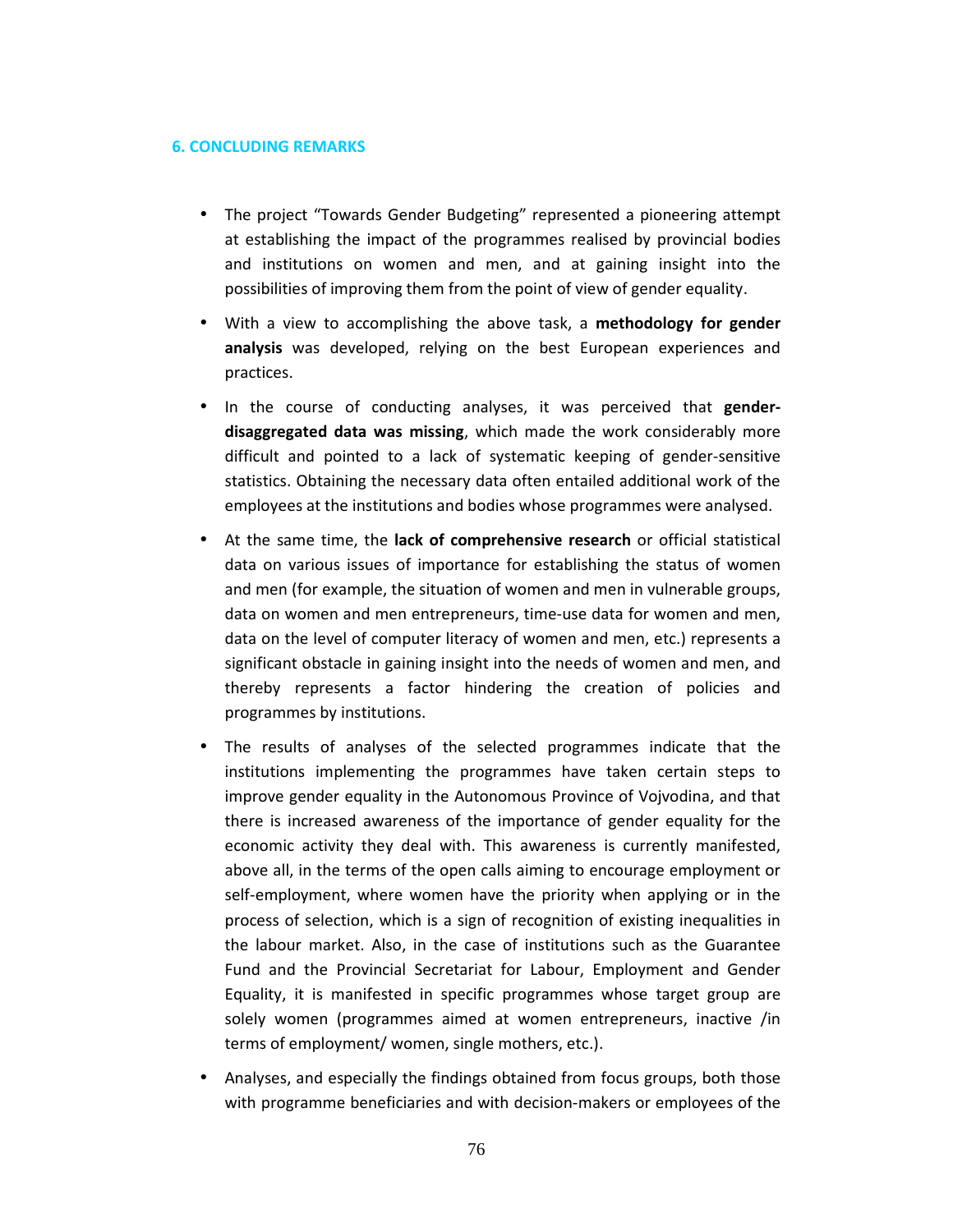institutions implementing the analysed programmes, clearly indicate the **complexity of the factors causing the existing inequalities in the labour market**. The main obstacles that make improving the situation of women more difficult when it comes to employment and self-employment, thereby affecting the efficiency of the programmes implemented, are as follows: unequal initial conditions (not owning property, real estate), persistence of traditional/patriarchal views that have a discriminatory effect on women, difficulties that women face when trying to balance their professional and family lives (being burdened with unpaid household work and child care, insufficiently developed child care services), inadequate systemic support to women, and in the case of Roma women, unfavourable educational status as well.

- It has been recognised that the problems women face in connection with employment and self-employment, due to their complexity, can only partially be resolved by the existing programmes, since these problems are often outside the jurisdiction of the institutions dealing with this issue, and also concern other actors within the state administration (education, social policy, social care of children, etc.). We have thus found that it is necessary for **gender mainstreaming of all public policies and programmes to be introduced as a practice, and for gender budgeting to be used as a tool in that process**. What we can hope to achieve this way are long-term changes of the social structures that place women in an unfavourable position in general, which also results in their less than favourable position in the labour market. On account of this, it is necessary to conduct a gender analysis of all the spheres of activity of the public administration.
- As far as analysed programmes are concerned, it is necessary to improve the way in which their effects are assessed by **evaluating them from the point of view of gender equality as well, that is, the impact on and the consequences for women and men who are programme beneficiaries, and the benefits that they bring them**. This would constitute the basis for improving existing programmes and evaluating their gender impact. The methodology used in this project may serve as a basis for evaluating programmes implemented by the public administration with regard to its contribution to achieving gender equality.
- Analyses also pointed to the necessity of **establishing tighter cooperation between institutions dealing with employment and self-employment**, especially those providing funds for loans or guarantees, and those providing training for programme beneficiaries; this would contribute to greater efficiency of all programmes.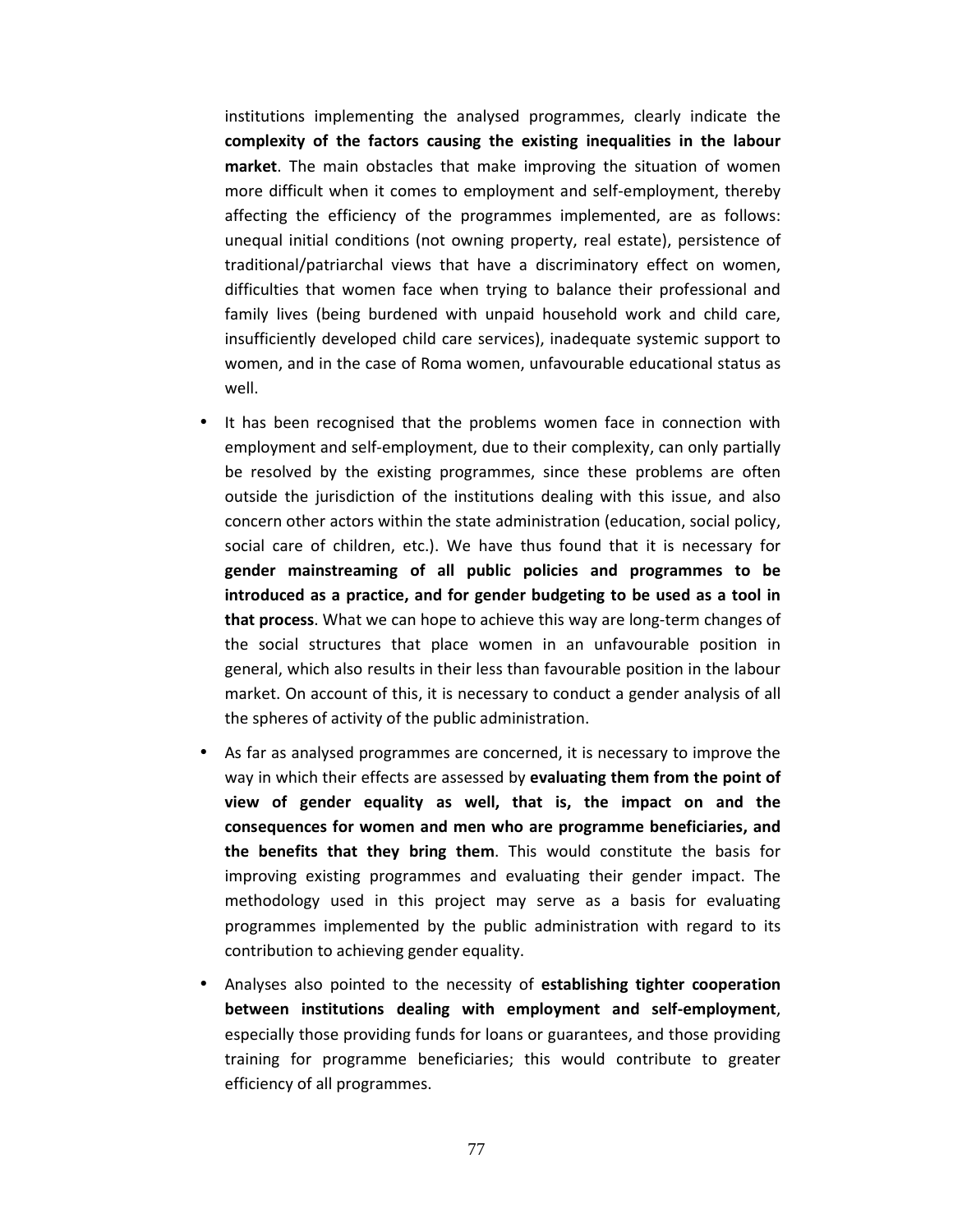- Realisation of this project pointed to a considerable degree of readiness on the part of the other actors to get involved in the implementation of gender budgeting initiatives, and this applies to executive organs (first of all, the Provincial Secretariat for Finance, as well as other institutions) and legislative bodies alike (Vice-President of the Assembly of the Autonomous Province of Vojvodina, Gender Equality Committee of the Provincial Assembly and certain members of the Assembly).
- At the same time, the capacity of the employees in provincial administration concerning gender budgeting has been improved, while additional work on this is recommended in the coming period as well.
- Also, in the course of the implementation of the project, significant cooperation was established with non-governmental organisations that have also been carrying out gender budgeting projects (the Association of Businesswomen, the Academy of Women's Entrepreneurship), which should be continued in the future.
- Experiences from the implementation of the project and the findings point to the necessity of a long-term strategic approach in the area of gender mainstreaming and further promotion of gender budgeting as a tool. The Provincial Secretariat for Labour, Employment and Gender Equality has already undertaken such activities so that the incorporation of the principle of gender equality in the planning, implementation, monitoring and evaluation of the policies and programmes of the provincial administration becomes a regular practice of its employees, who will acquire all the necessary knowledge and skills in this area and have full political support in their work.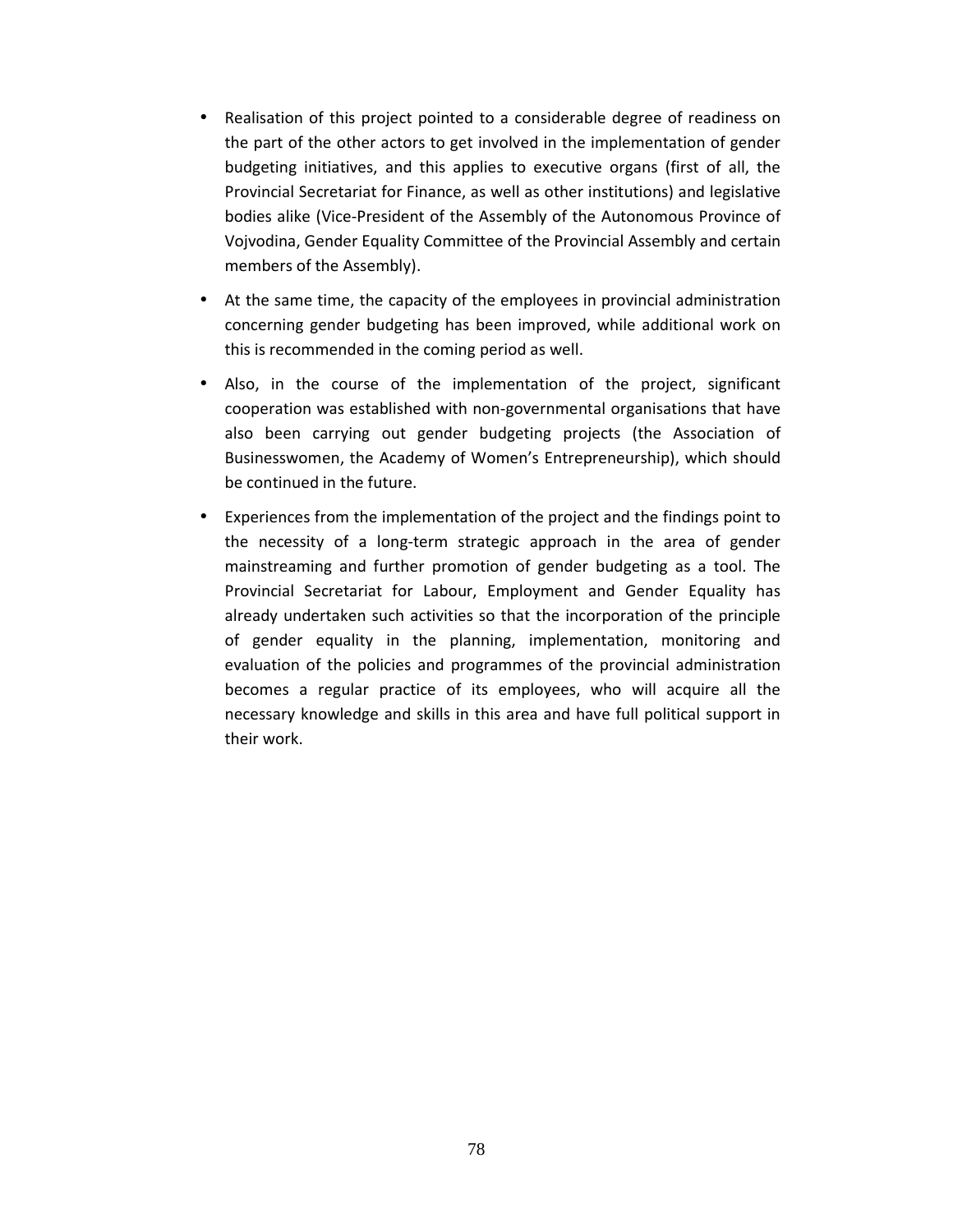## **7. GENERAL RECOMMENDATIONS**

For the purpose of consistent and systematic gender mainstreaming of programmes and policies implemented by provincial bodies and institutions, it is necessary to undertake the following in the course of planning, implementation, monitoring and evaluation of these policies and programmes:

- Provide training for the employees of provincial bodies and institutions on gender mainstreaming, gender analysis and gender budgeting;
- Achieving gender equality should be included in the objectives of the programmes and policies of all provincial bodies and institutions, so that their implementation contributes to achieving gender equality;
- Ensure equal participation of women and men when creating programmes and policies;
- When creating programmes and planning activities, use all available information on women and men relevant for the programme area, so that programmes and policies, as well as the means used for their realisation, are responsive to the social status and the needs of women and men, thus contributing to decreasing existing gender inequalities;
- − When creating programmes, involve women and men from the targeted group for which the programme is designed, so as to ensure that these programmes are as responsive to their needs and possibilities as possible, which will also ensure that the funds are spent in the most efficient manner;
- When creating programmes and policies, evaluate the potential impact of the programme on women and men in the relevant area;
- Establish gender-sensitive indicators with which to evaluate the successfulness of the realised programmes, and on the basis of which data on programme beneficiaries will be collected;
- − Ensure that all programmes and policies are equally accessible to women and men, especially women and men from vulnerable groups, and also that women and men should benefit equally from their implementation;
- Regularly keep a record of the proportion of women and men among programme beneficiaries, and of the division of resources provided by the programme among women and men;
- − Monitoring the implementation of policies and programmes should be a regular activity of the provincial bodies and institutions, in order to ensure that the programmes and policies realised contribute to achieving gender equality;
- On the basis of data collected on programme beneficiaries (genderdisaggregated) and the established gender-sensitive indicators, regularly conduct evaluation of the programme's impact on women and men, and